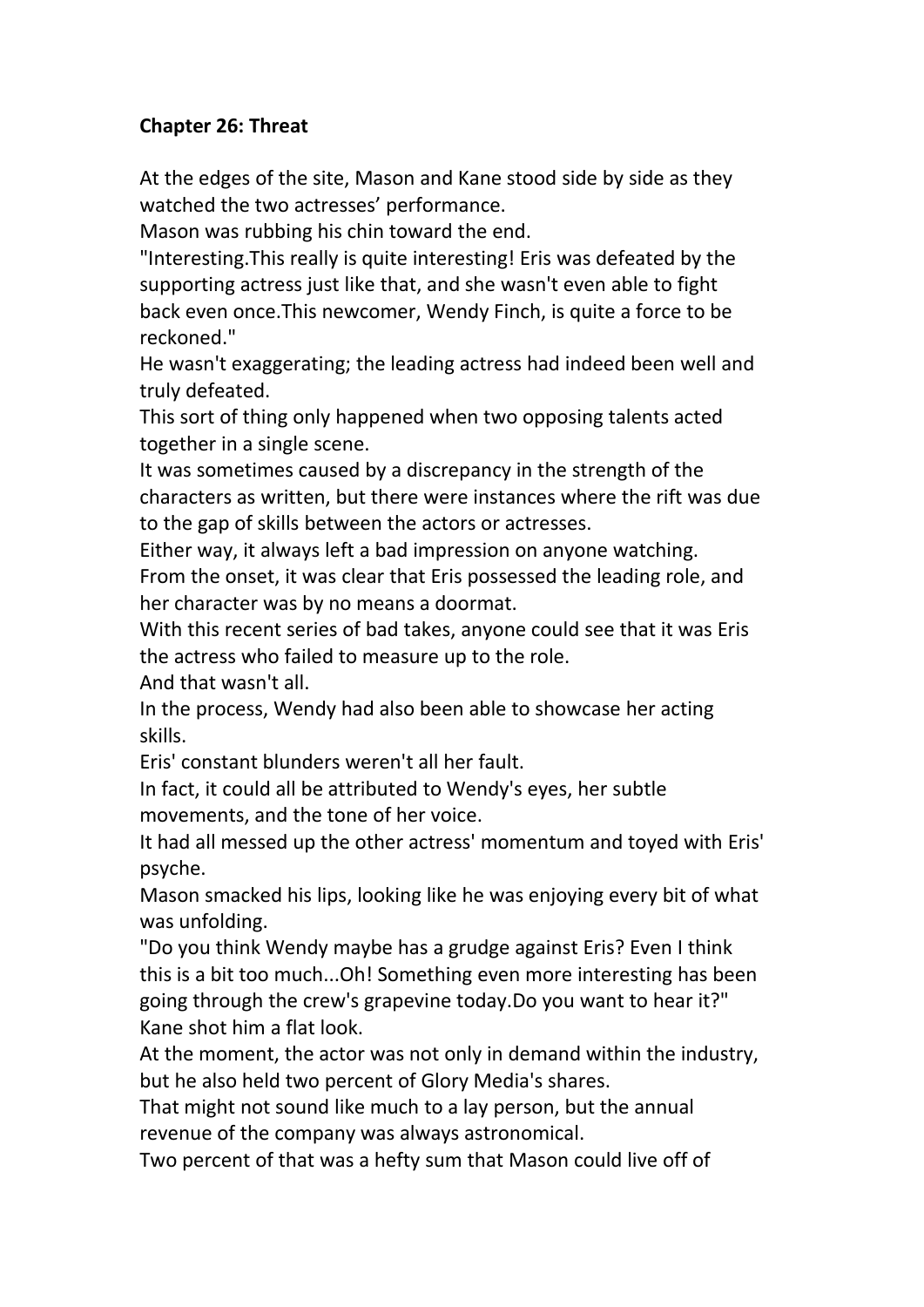comfortably for the rest of his life.

This of course meant that he was on good terms with Kane, and knew that the CEO had been born with a poker face.

Mason had never minded his cool and aloof expressions at all.

"I'll tell you anyway!"

Mason chuckled and told his story.

"One of the supporting actresses here got her face all red and swollen after applying the makeup.Director Williams asked someone to check on the cosmetics and investigated, and they found out that some harmful substance had been added to the stuff.The juicy part is that that same set of makeup was supposed to have been used by Wendy, too.Director Williams ordered the staff to keep this matter under wraps and they're all hush-hush about it."

Kane was not interested in such trifling gossip at all.

He took another long look at Wendy in the distance and then strode away.

"Wait, what? You're just going to leave like this?"

Mason hurried after him.

"Wait for me! I'm finished for the day.Let's go grab some drinks." "No."

"Aww, why not? Is your wife forbidding you to go have some fun?" At the mention of Rosie, Kane's blank expression immediately twisted into one of disgust.

"Don't even speak of the woman."

"Really? Did you two have another quarrel?"

Mason chased after him and the two both left.

It was already six in the evening when everyone started to pack up the filming site.

Wendy went to the dressing room to change her clothes and remove her makeup.

There were a lot of people inside, and the place was a mess.

But the moment she stepped inside, all the laughter and conversation instantly stopped.

Everyone looked at her curiously.

Wendy brushed their gazes aside and greeted them with modesty, to which they responded with polite smiles of their own.

She was aware of what was going on in their minds.

They had all seen her best Eris earlier, and she knew it must have been comparable to David beating Goliath.

After all, Eris was an A-lister while she was a mere newcomer.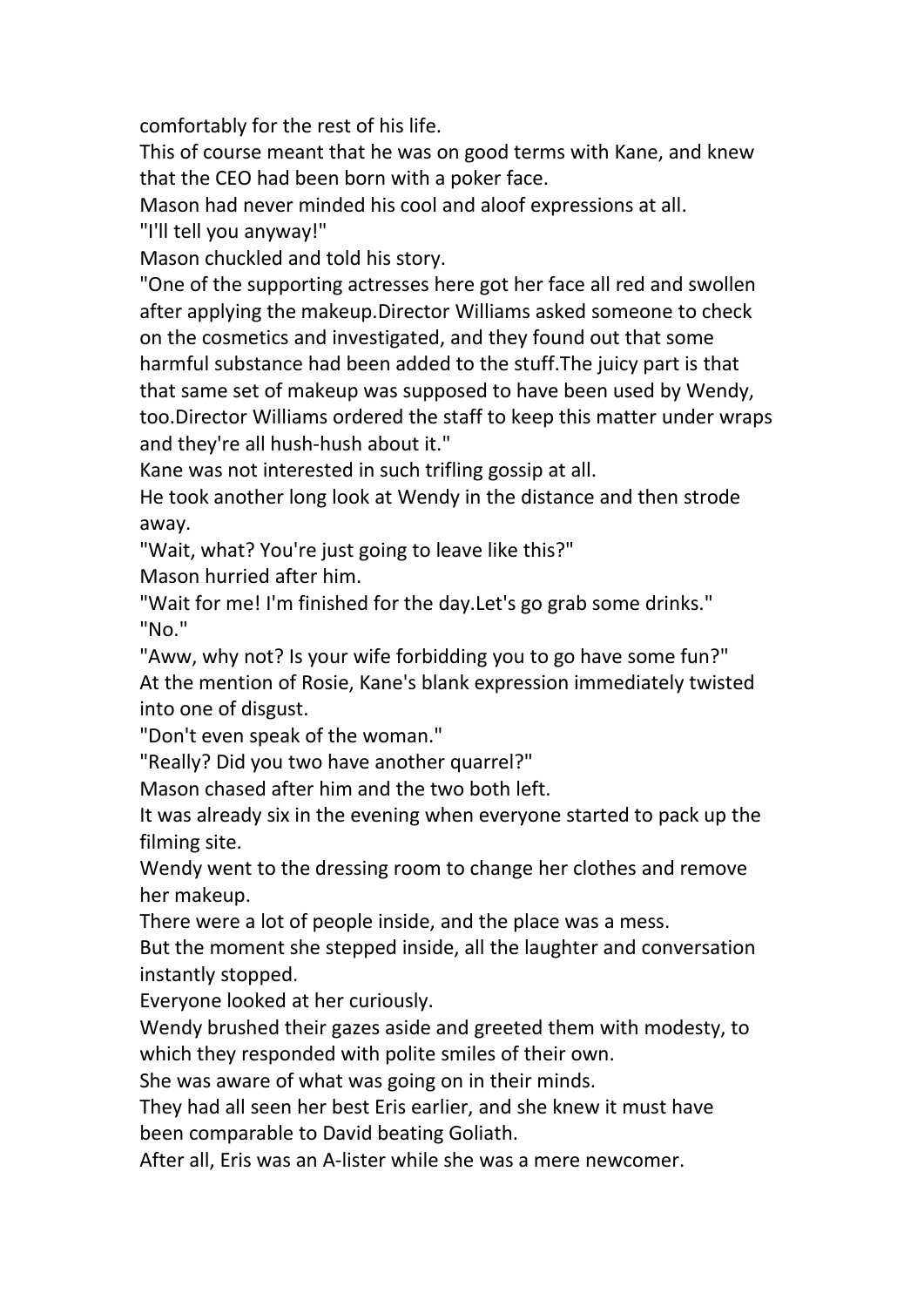Of course the others would be wary of her.

Not that Wendy cared about any of that.

She quickly changed her clothes and left.

"Miss Finch, Eris wants to see you!"

Ana had been waiting for Wendy from a dark corner outside the dressing room, and when the latter emerged, she rushed over.

"Miss Finch," the assistant whispered while keeping her head down. "Please come with me."

Huh? Eris really couldn't hold herself back for too long, could she? Wendy smiled and followed Ana.

Since the day she had learned that Eris was playing the heroine of the show, Wendy had always known that they would cross paths multiple times.

It was inevitable, so she had decided early on to welcome the encounters with open arms.

Eris probably had something to say, and so did Wendy.

Eris' van was parked close to the filming site, and when Ana opened the door, Wendy got inside without any hesitation.

The other actress hadn't changed from her costumes yet, and she was leaning against her seat with her eyes closed.

The sudden sound of the door opening jolted her upright, and Eris opened her eyes to the sight of Wendy.

She immediately glared with hatred.<br>Wendy just smiled.

How typical, Eris would only show her true face when nobody else was around.

Wendy settled comfortably on one of the vacant seats, not even bothering with greetings.

"What do you want?" she asked point blank.

Eris could only stare at her.

Three years ago, this girl hadn't even known how to dress up beautifully.

Wendy had been weak and easy to bully.

But she seemed to have completely changed.

Loathe was she to admit it, even Eris couldn't deny that Wendy had become exquisitely beautiful.

At the moment, she had on a simple red dress, but her class and grace somehow made it look like a luxury brand.

Her black curls tumbled over her shoulders and gave her an air of mystery, while her long and slender legs never failed to make people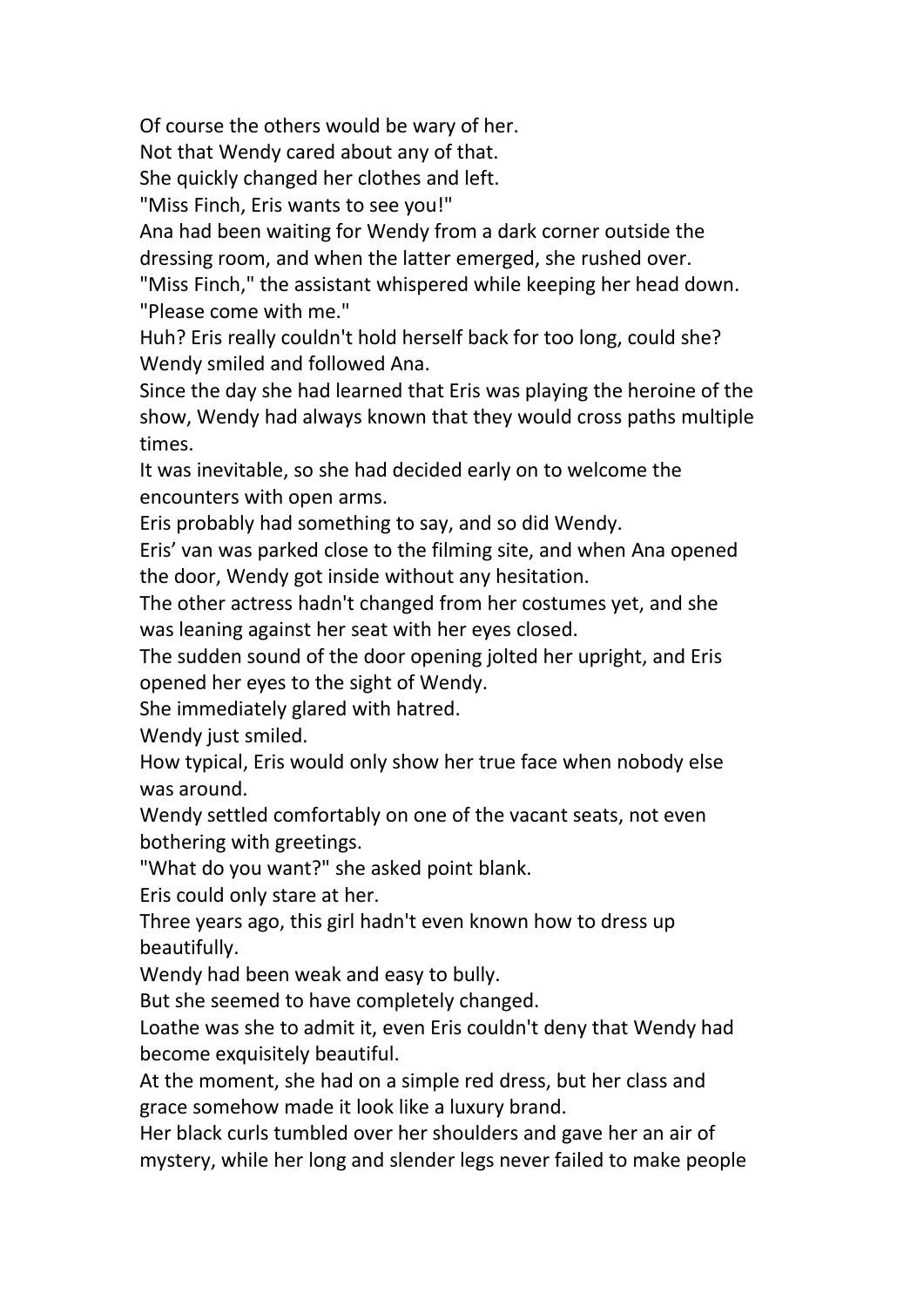turn their heads.

Her beauty and elegance were hard to ignore.

Wendy kept smiling, the look in her eyes clear and confident.

Eris' hands unconsciously clenched into fists.

What on earth had made Wendy change so much in just three years?

\* A sense of foreboding and desperation rose in her heart.

"How lucky you are, Wendy Finch!"

"Of course I am."

Wendy raised an eyebrow, her expression sharp.

"I have yet to deal with evil people like yourself and avenge the death my mother."

"Stop dreaming, Wendy, you can never beat me!"

"Ha ha, if you say so. But then, if I truly arm no threat to you, I wonder why you're going to such lengths to warn me off?"

"Three years must have really done a lot to you! I see you've become rather eloquent."

"I'm flattered."

It was like punching on air, and Eris' frustration only grew with each strike.She no longer wanted to play word games with Wendy.

"You! Quit from this show!"

Wendy scratched her ear, pretending not to hear.

"What did you say?"

"I said, quit from the cast of this show!"

Eris sneered with disdain.

"Don't think you can win against me just because of what happened today.You're still a hundred years too early to be fantasizing about that! Did you think the entertainment circle is some playground where all you do is run around and have fun? Ha ha, don't be ridiculous! If I expose what happened to you three years ago, your whole career will be over, just like that!"

"Okay then." Wendy nodded.

"That makes sense." Eris grinded her teeth in anger.

Wendy was reacting differently from what she had imagined.

She should be in a panic now, kneeling and begging for her past to be kept hidden.

"Wendy Finch!" Eris shouted.

"You must think I'm joking, but I'm not! I'm telling you, you only have until tomorrow.If you don't quit by then, I will tell everyone that you kept the company of a gigolo when you were nineteen and gave birth to his child a year later!"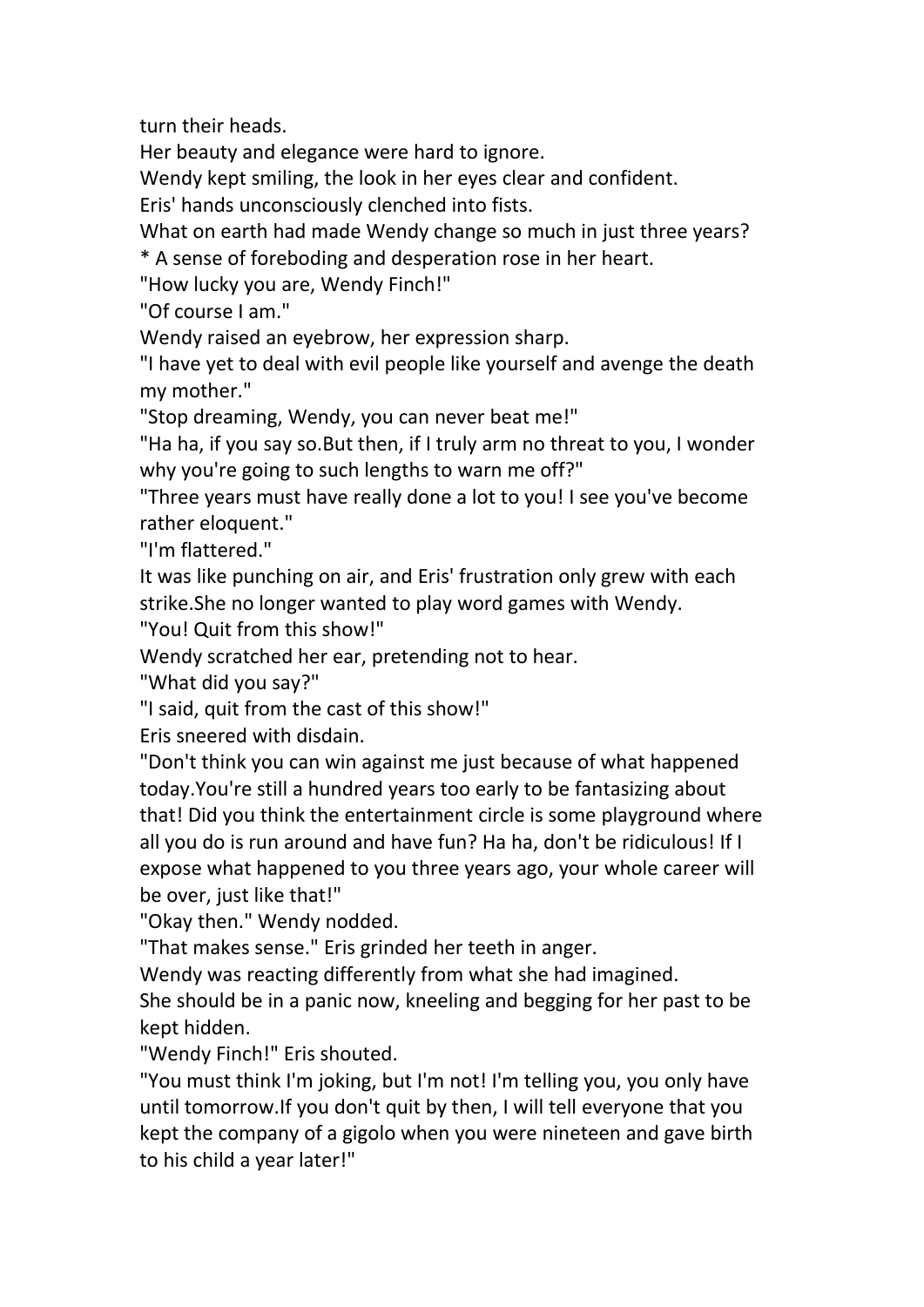Then she leaned close to Wendy, her face twisted into an ugly expression.

"I think everyone will hate you after learning this information, don't you?"

Chapter 27:An Evil Couple Meant For Each Other

"I don't know if I will be the one that everybody hates, but I'm sure you will!"

Furrowing her brows in confusion, Eris asked, "What do you mean?" Wendy stood up gracefully, opened her purse, and extracted a thick document.

She handed it to Eris while arching her right brow.

With a suspicious glance, the latter took it over, only to be surprised with the paper's content.

On it was several photos of her and Brian in intimate situations. She looked younger in the photographs, much different from how she was now.

Each photo was marked with the time and date it was shot.

But what shocked Eris to the brim were Brian's intimate photos with Wendy and the mark of time and date on them! Even the clothes Brian wore were the same to what he was wearing dating Eris!

These photos were enough to prove that Brian cheated on Wendy with Eris.

If these photos were seen by others...situations.

She looked younger in the photographs, much different from how she was now.

Each photo was marked with the time and date it was shot.

But what shocked Eris to the brim were Brian's intimate photos with Wendy and the mark of time and date on them! Even the clothes Brian wore were the same to what he was wearing dating Eris! These photos were enough to prove that Brian cheated on Wendy with Eris. If these photos were seen by others...

'Oh, God!' Eris thought, trembling in fear.

As a primary response to her frustration, she tore the paper into pieces.

"Go ahead.Tear them apart.I've got more copies."

Wendy grinned deviously.

Because of this, fury surged within Eris, making her turn utterly red. "Wendy Finch!" she yelled, veins bulging out of her neck.

"Think again before you expose my past.Let's see which news is more sensational.The news about a nameless actress like me giving birth to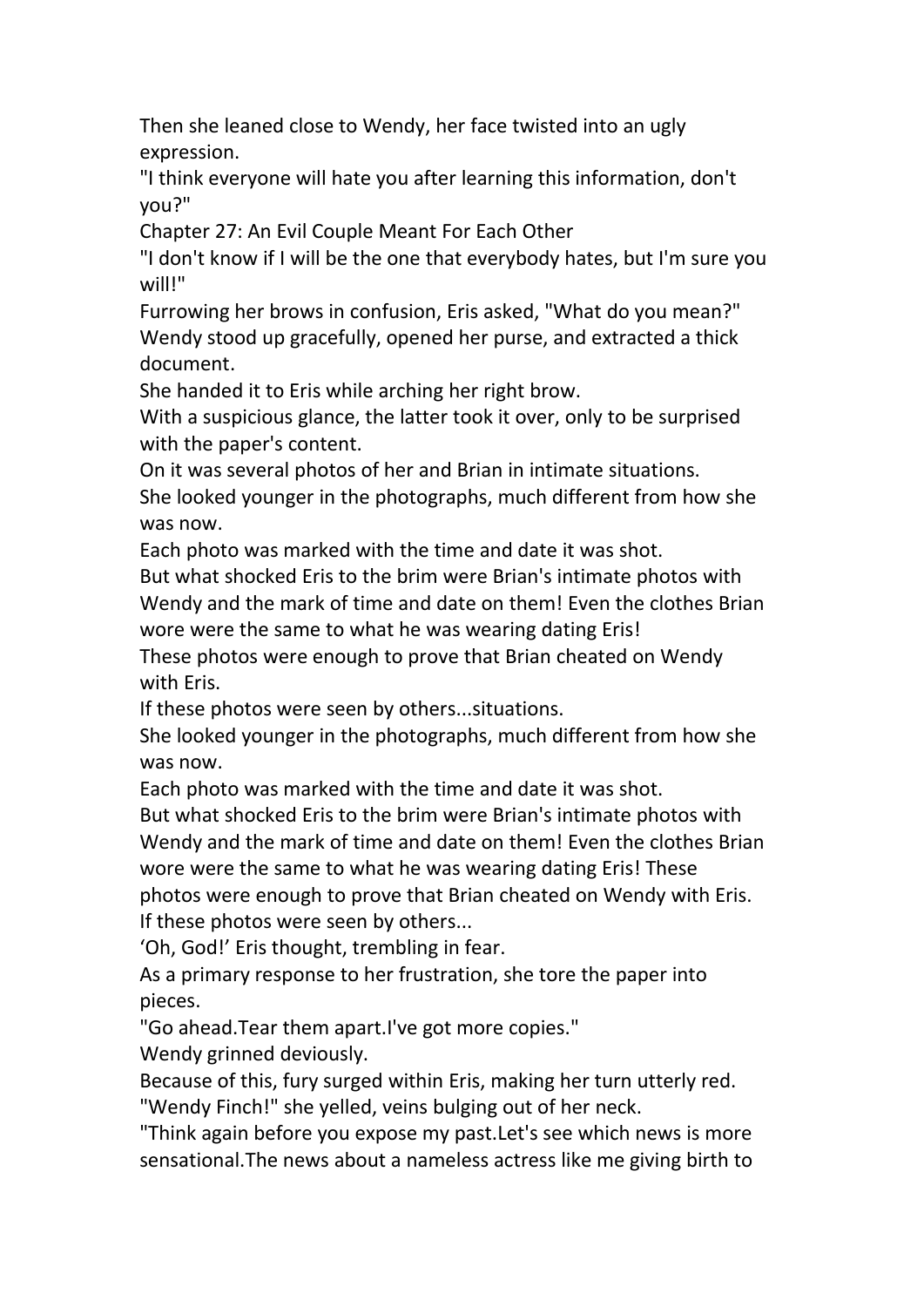a child of a male prostitute years back or the news of an A-list actress shamelessly becoming the third party who stole her sister's boyfriend.I want to see which one the media will focus more on."

Looking at Wendy's confident face, Eris turned pale as a paper rumormongers to get rid of them online.

But, if the media persists and investigates further, what do you think will happen? They will find that Wendy Finch died three years ago, and the funeral was held at the same time her household registration was canceled.

Do you think the police will get interested and eventually start a thorough investigation? If that happens, I will tell them the truth...Even if they can't find evidence to incriminate you, I'll make sure it will be the end of your career."

Seeing how immensely affected Eris was, Wendy couldn't help but celebrate.

Chuckling to her heart's content, she continued, "By the way, how is your relationship with Brian Oliver?"

"What are you planning?" Eris glared at Wendy.

"Oh, look at your eyes! Don't worry.I won't tumble twice in the same place.I'm not interested in that scumbag at all! In fact, I think you two are a perfect match.You actually complement each other! As people say, a bitch is only right for a scumbag.You can't break up, you know.Only when you love each other can you do less harm to other people!"

"Wendy Finch!"

Eris looked like a predator ready to devour its prey.

"Are you furious now? I'm not done yet.You have dated Brian for three years, right? It's been a while.He is twenty-six years old now.Hmmm, I think it's time for you to get married.

The public won't be surprised anymore.

After all, you flaunt your relationship in the news almost every day. You two seem really happy, but I have one question.

Did Brian ever take you home to meet his parents? As far as I know, his parents expect a lot from their future daughter-in-law.

They especially dislike women from the entertainment circle.

As those words escaped Wendy's mouth, she remembered the time she gave up the idea of majoring in acting all for Brian's sake.

Looking back now, it was the most regretful thing she had done.

"Oh, if only you could see your face right now! Ha-ha! His parents don't like you, do they?"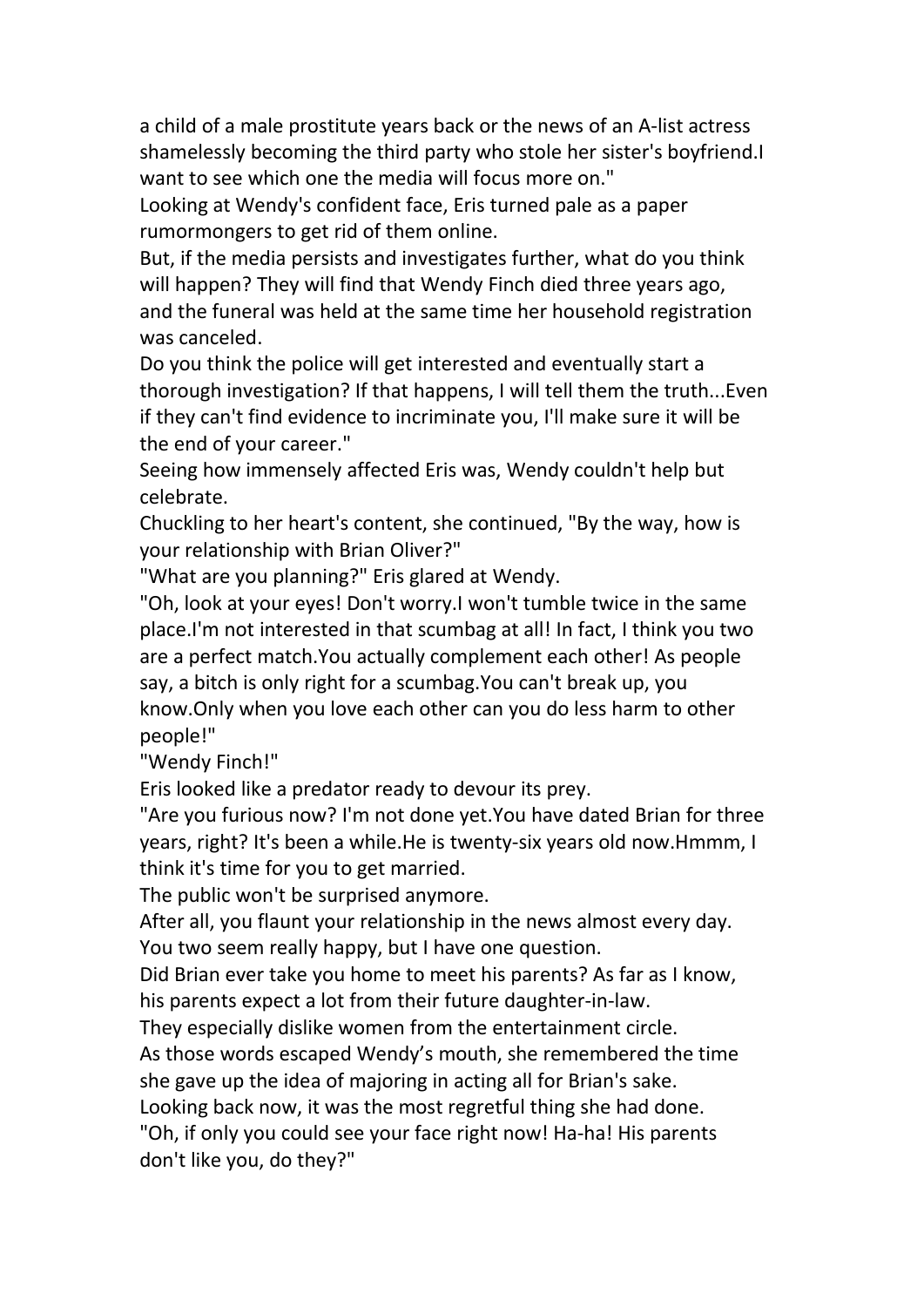Wendy burst into another series of diabolic laughter.

Then, adding salt to the injury, she added, "Well, if they like you, it doesn't matter if the scandal is exposed to the public.But if they don't like you and this scandal was disclosed, do you think you could still marry into the Oliver family?"

Of course not! Eris knew clearly that Brian's parents looked down upon her! He was from a well-respected wealthy family, while she was just the daughter from her mother's first marriage.

In the past three years, Eris had tried her best to please Brian's parents, but they never gave her a chance.

In fact, she had only met them once yet! And although it was a short meeting, she couldn't forget the way they looked at her.Their eyes were full of disdain! It seemed as though she was very shameless and immoral.

If Brian's parents learned about this scandal...

Eris shivered with just the thought of that.

No! She would never let that happen! It took her a lot of effort to get together with Brian.

She couldn't lose him like this!

"Wendy Finch! How dare you!"

Wendy's face darkened.

She looked at Eris with eyes full of mockery as she retorted,

"Try me! Why do you think I have the guts to appear in front of you again after what you have done to me? I'm ready to deal with everything! Don't ever think you can do that to me again! I'm not the person I was three years ago.Let's fight head-on and see who will die more miserably in the end!"

"What do you want, Wendy Finch?"

"Stop pretending to be pitiful.I don't buy it."

Wendy patted her purse and reminded Eris, "And you'd better tell your mother when you go home.Only a few of us know what happened that year.If I see more gossip in any newspaper...No matter who was behind it, I will hand over these things to the media!"

Wendy's threat rendered Eris utterly speechless.

The fire of fury in the latter's eyes was so intense that she could burn Wendy with her glare.

"Well, I don't have anything else to discuss with you.Remember what I said today.Let's not involve other people in this fight."

After saying that, Wendy opened the door and got off the van.

The moment she stepped foot outside, a breeze of fresh air welcomed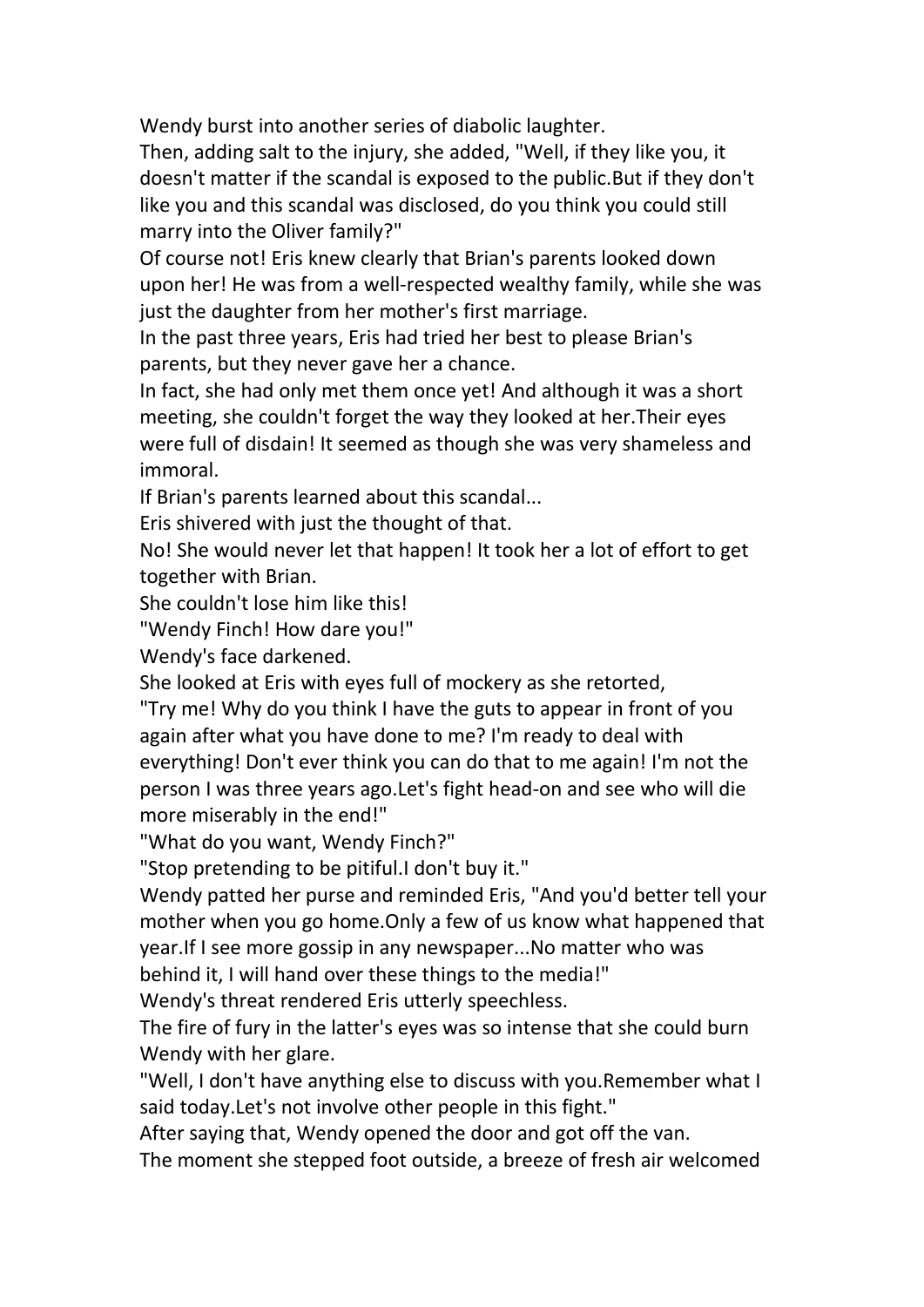her face.

Taking a deep breath, Wendy felt much better and lighter.

It was as if a heavy load was taken off of her shoulders.

When Roger told Wendy that the heroine of the series would be played by Eris, she knew this day would come soon.

And to come ready for the combat, she requested Roger to investigate the matter three years ago.

He was really capable, and it didn't take him long to find evidence to prove that Brian had cheated on her.

And today, she was finally able to use those pieces of evidence to her advantage.

Standing at the door of the van and listening to the sound of something smashed inside, Wendy smiled gently.

Huh! As someone who had been used to living a comfortable life with all her caprices, Eris could not bear such a light blow. 'This is just the beginning, ' Wendy declared to herself.

"AhI"

Eris smashed everything that she could get her hands on, but it was not enough to vent all her anger.

With eyes red out of extreme anger, she slumped on the seat and gasped for breath.

"Wendy Finch Ahhilii" she yelled with all her might.

Since childhood, Wendy had always grabbed everyone's attention. And for Eris, she was just "Wendy's sister".

Whenever Wendy was around, no one would see her.

Eris was the invisible sister to everyone.

Why?! Was it because Wendy was more beautiful? Wendy stole their father's love from her when shewas a little girl and then went on to steal her boyfriend.

"Wendy Finch!"

Why wasn't she dead? Why wasn't she dead! ?

Eris's mother assured that Wendy had been thrown into the sea.

Why didn't she die just like her mother?! Die? Eris suddenly realized something.

Then, as the idea got more intense in her head, she snickered like a crazy person.

'That's right!' she thought.

As long as Wendy died, all her problems would be gone!

Chapter 28:The Astronomical Penalty

As soon Wendy walked out of the shooting place, someone blocked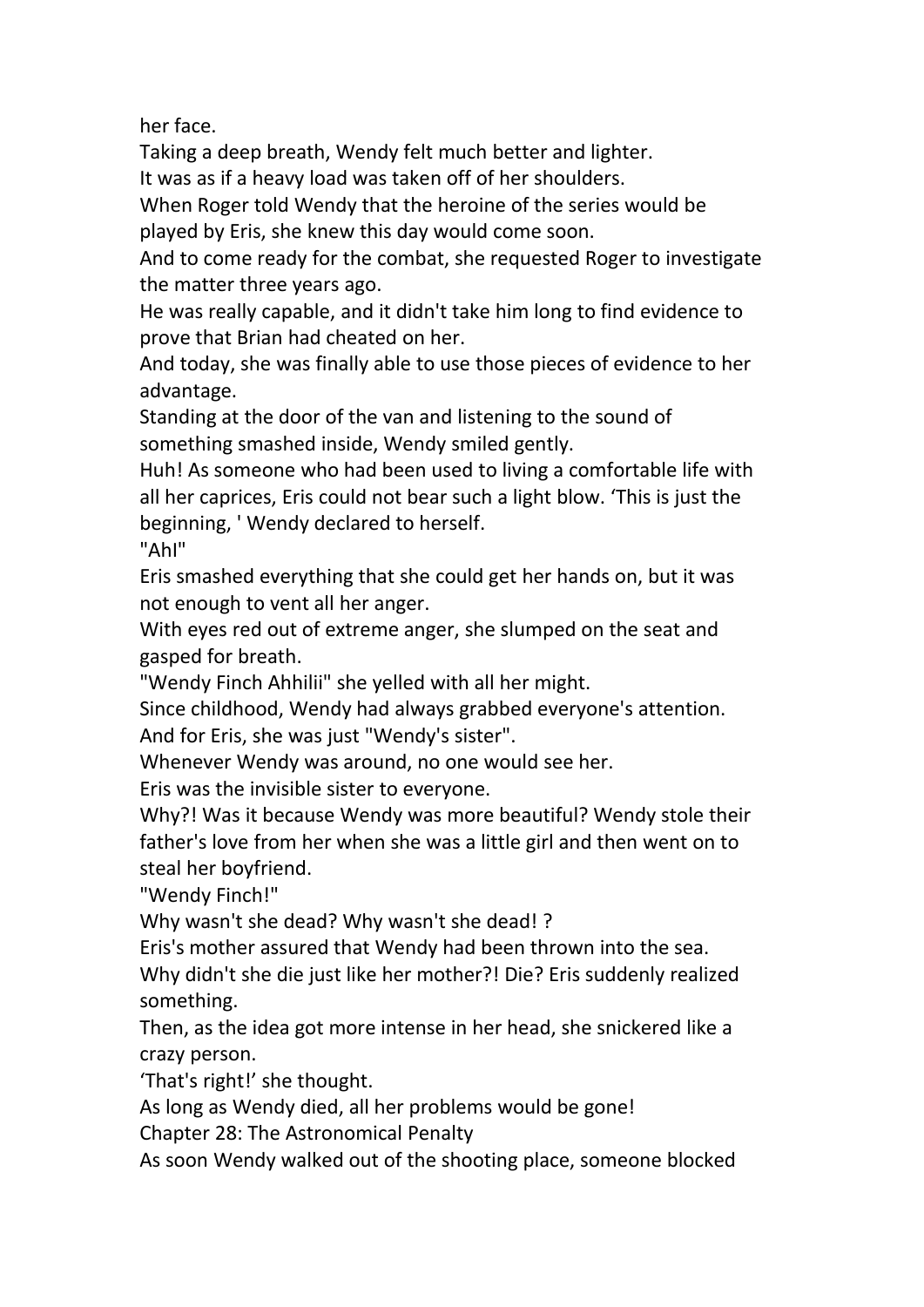her way.

"Are you Miss Finch?"

Wendy stopped and looked at the beautiful woman sporting a business suit.

"Who are you?"she asked, curiosity painted all over her face.

"I'm Miss Cotton, Mr.Evans's secretary.Do you have time right now,

Miss Finch? Our CEO wants to talk to you."<br>Mr.Evans? Wendy's heart thumped upon hearing that name.

"Do you mean Kane Evans?"

Smiling gently, the secretary replied, "Yes, that's right."

"Oh, okay!"

Wendy followed the secretary out of Studio City.

It was already getting dark, and the neon lights had starting illuminating outside.

After a while, a luxury car halted by the gate.<br>And the next seconds, the window slowly lowered, revealing the person sitting on the back seat.

Much to Wendy's surprise, it was indeed Mr.

Evans in a suit.

"Mr.Evans..."she called, still in slight awe.

"Get in."

The man cocked his head to invite her in.

As the CEO of Glory Media, Mr.

Evans was a respected man, and he certainly wouldn't do anything and to her, Thinking of that, Wendy calmly opened the door and settled on the back seat.

Meanwhile, his secretary boarded the car in the passenger seat. As soon as they were all inside, the driver roared the engine to life and stepped steadily on the gas.

In just a few moments, the Studio City was soon out of their sight. Kane Evans sat expressionlessly and rigid.

His all-black suit only highlighted the rigid aura emanating from him. Beside him was Wendy, who sat still, utterly lost for words to utter. Oddly enough, she could see Ryan in this man.

But unlike Kane, the former still held emotions within him, no matter how cold he might be at times. Kane never hinted at any emotions flashing in his eyes.

Even when he got married to Rosie four years ago, Wendy had never seen him smile.

And right now, the atmosphere in the car was a little tense and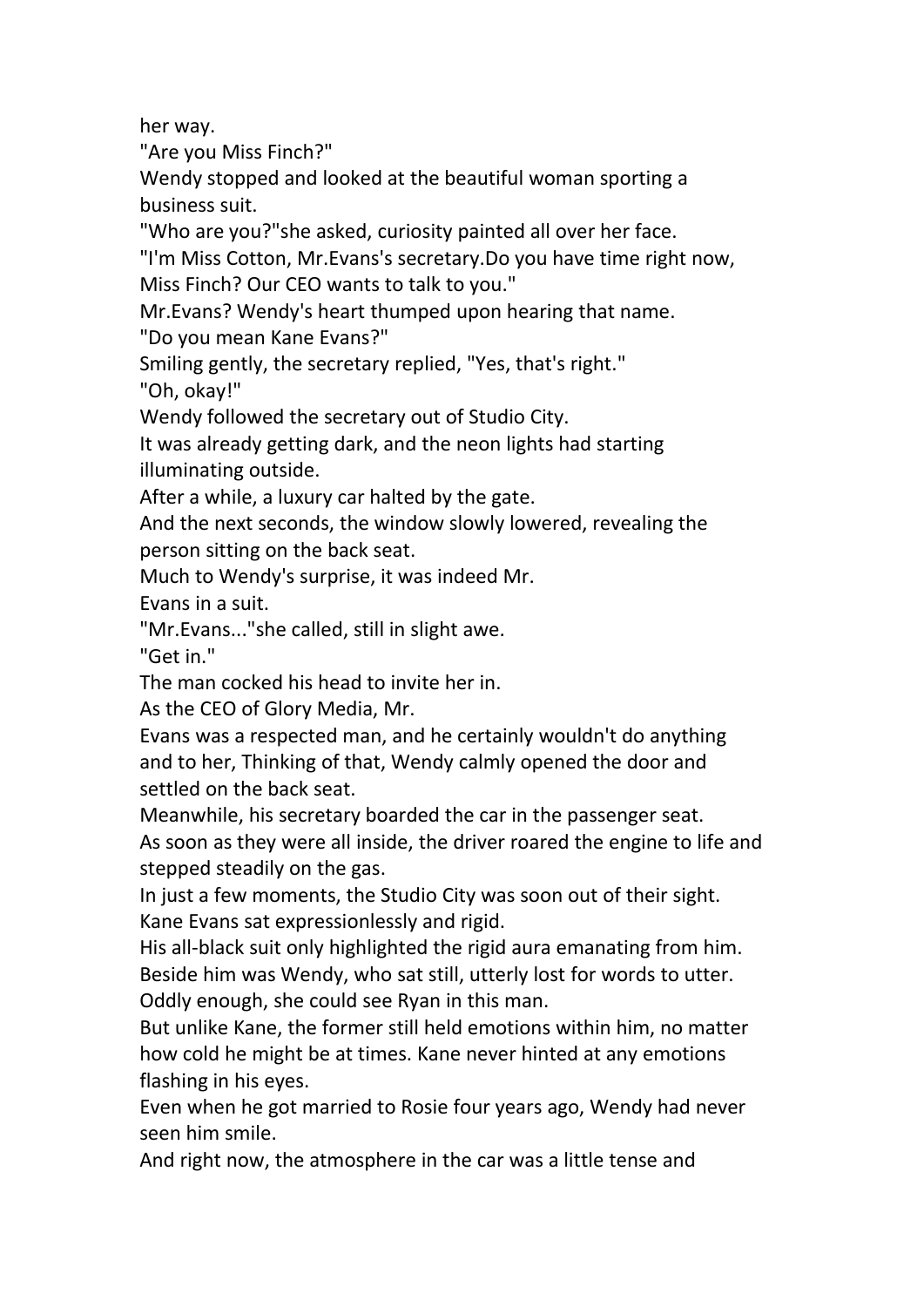strained.

None of them spoke, and the deafening silence only added to the thickness of the air inside.

After a while, Wendy moved uneasily, feeling slightly embarrassed. Coughing, she finally decided to break the uncomfortable silence and said, "Mr.Evans, where are we going?"

"Our company."

"Oh, I see..."

After that quick exchange, it quieted down in the car again.

Wendy kept mum and leaned against the window to appreciate the night scenery of Ywood.

It was a coastal city with wet air and ever-changing weather.

The sun had been high in the morning, making the air sultry, but now it was beginning to spritzing a little.

With her head against the glass, Wendy quietly gazed at the drizzle outside the window.

Suddenly, she felt a heavy glance falling on.

When she turned her head, she saw Kane's deep and mysterious eyes piercing at her.

Blinking, Wendy carefully returned his gaze again, only to find his usual cold eyes.

At this point, she was rendered utterly speechless and quite confused. But Kane turned his head away and asked, "Are you not gonna say that you're actually related to me?"

Stunned, Wendy furrowed her brows and asked, "What?"

"You are Rosie's cousin.I remember you from the wedding."

Now, Wendy was really surprised.

She didn't expect that he would still remember her after only meeting her once four years ago.

"Mr.Evans, do you want to talk to me because I'm Rosie's cousin?" "No."

"Okay," said Wendy, shrugging.

After a long silence, Kane finally said, "You are very different from your cousin."

"Everyone is different in their own way."

Hearing that, Mr.Evans was caught off guard for a moment.

"You are right!"he replied, nodding.

And although he relapsed to being cold again, Wendy felt that his aura was not stern.

Still, she did not know what to say.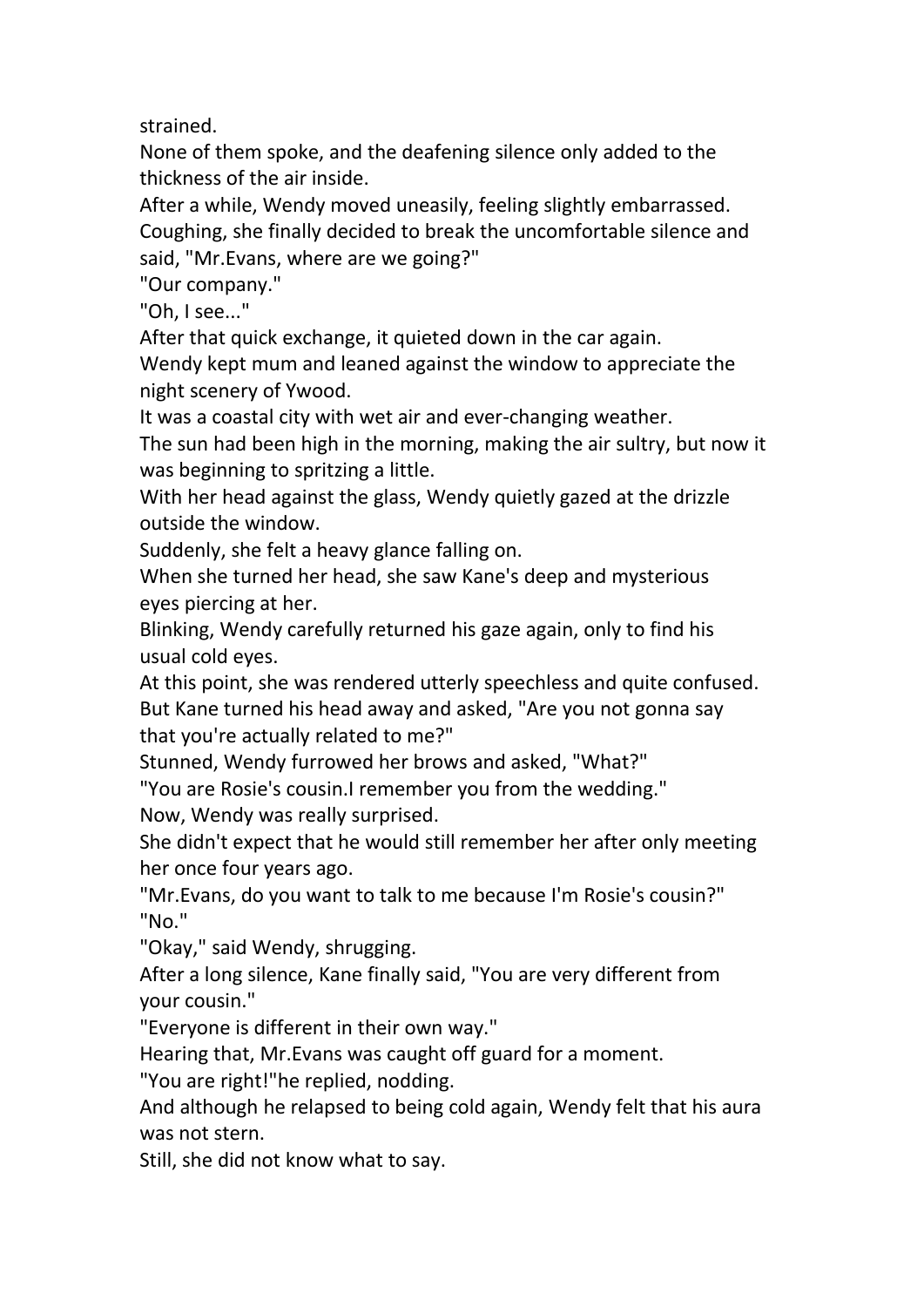After all, this was such an unexpected meeting.

And Kane was really a strange man! Thankfully, the car soon arrived at Glory Media's building.

The office area was in a luxurious building, which consisted thirty-two floors in total.

Outside was a huge sign flashing the brightly lit words, "Glory Media." It was almost seven o'clock in the evening, but the whole building was still brightly lit.

Wendy got off the car and walked inside along with Mr. Evans and his secretary.

The first floor, which was coated with several beige leather sofas, was undeniably too spacious.

As soon as they stepped foot on the front desk, the beautiful receptionist bowed and greeted them, "Good evening, Mr.Evans!" Kane nodded expressionlessly without greeting her back.

Beside the reception desk was a shelf for entertainment magazines. Meanwhile, photos of the company's stars blanketed the white wall.<br>With a quick scan, Wendy saw dozens of photographs arranged in accordance with the actors popularity.

Some were A-list stars, while others were less recognized in the industry yet still popular.

"Miss Cotton, please have the contract ready for Miss Finch to sign." "Okay!"

The secretary ushered Wendy to the reception room.

"Miss Finch, please follow me," she invited with a smile."Sign the contract?"

"Yes! Mr. Evans especially went to the set today to have a look at your acting.He felt that you possess such great potential, so he decided to sign you in his company.Miss Finch, I'm sure you already know about our company.In that case, I won't bother you with the introduction.The contract has been printed already.I'll go and get it.If there's no problem and you agree with the terms, we'll sign it pronto.Is that okay?"

I Miss Cotton informed at once as if all these were not a big deal at all. "Okay."

Wendy managed to reply casually, even though her heart was beating frantically.

She was slightly frenzied.<br>She knew it was all too sudden, but she was still very excited upon hearing what Miss Cotton said! After all, she knew how rare it was for a newcomer to sign a contract with Glory Media.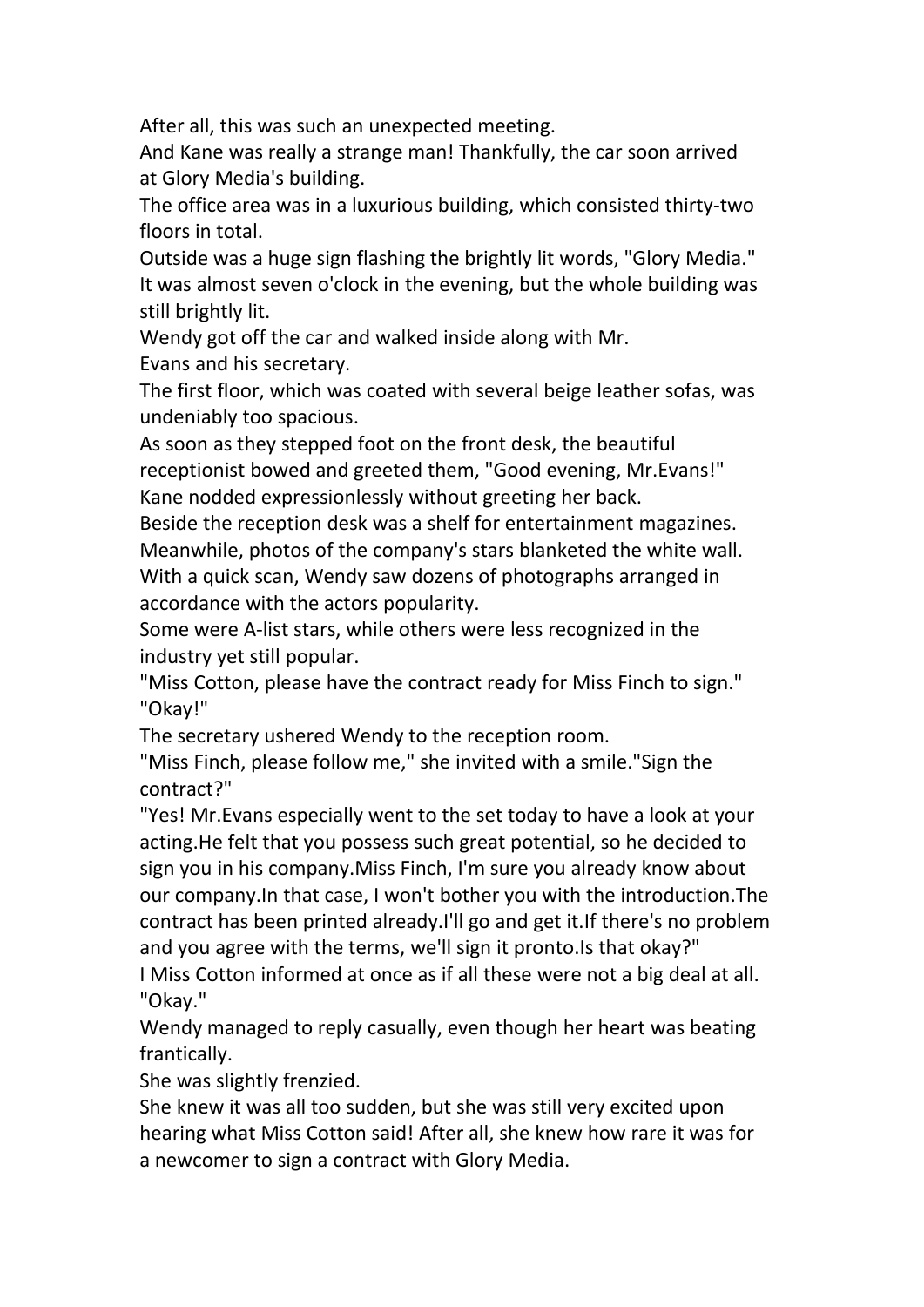Yet even with that, the company still assured newcomers of a future in the entertainment industry.

And Wendy was not gonna lie - she liked Glory Media's reputation in the field.

Once she had signed up with the agency, she could focus on her acting career since her agency would take care of the rest for her! Soon enough, the secretary went back, with the contract printed out and ready in her hand.

And when Wendy thoroughly read the contract, she was lost for words.

The terms and conditions indicated were very much favorable to her! The company promised to help her get commercials, provide her with an assistant and a house to live in! What was more, she had the liberty to choose which project she wanted! Except for a TV series and a movie chosen by the company every year, she could act on any project at her own will! Even her income was so much agreeable, with sixty percent of her fees going to her pay while the agency got only forty percent! That was indeed a great deal! If it was another company, she was certain they'd offer her a fifty-fifty division of income.

Although the ten percent wasn't much of a big deal to famous stars, it was for a newcomer like Wendy!! Besides, the ratio was not permanently fixed.

If she were to win awards as she progressed with her career, Glory Media would consider upping her share! "Miss Cotton...Are you sure this contract is really for me?"

"Yes, this is the contract prepared especially for you.Is there anything wrong with it, Miss Finch?"

"No..."

Wendy answered, still bewildered at the seemingly too good to be true terms and conditions.

Yet still, there were some points she could not understand.

Normally, contracts like this would last for five years since there was no guarantee that a newcomer would eventually rise to fame.

If the actress couldn't get a break within five years, the company would have to let her go.

But according to Wendy's contract, she had ten years to make it. More than that, the contract specifically prohibited her from dating or enter a romantic relationship.

Nowadays, the entertainment circle was different from how it was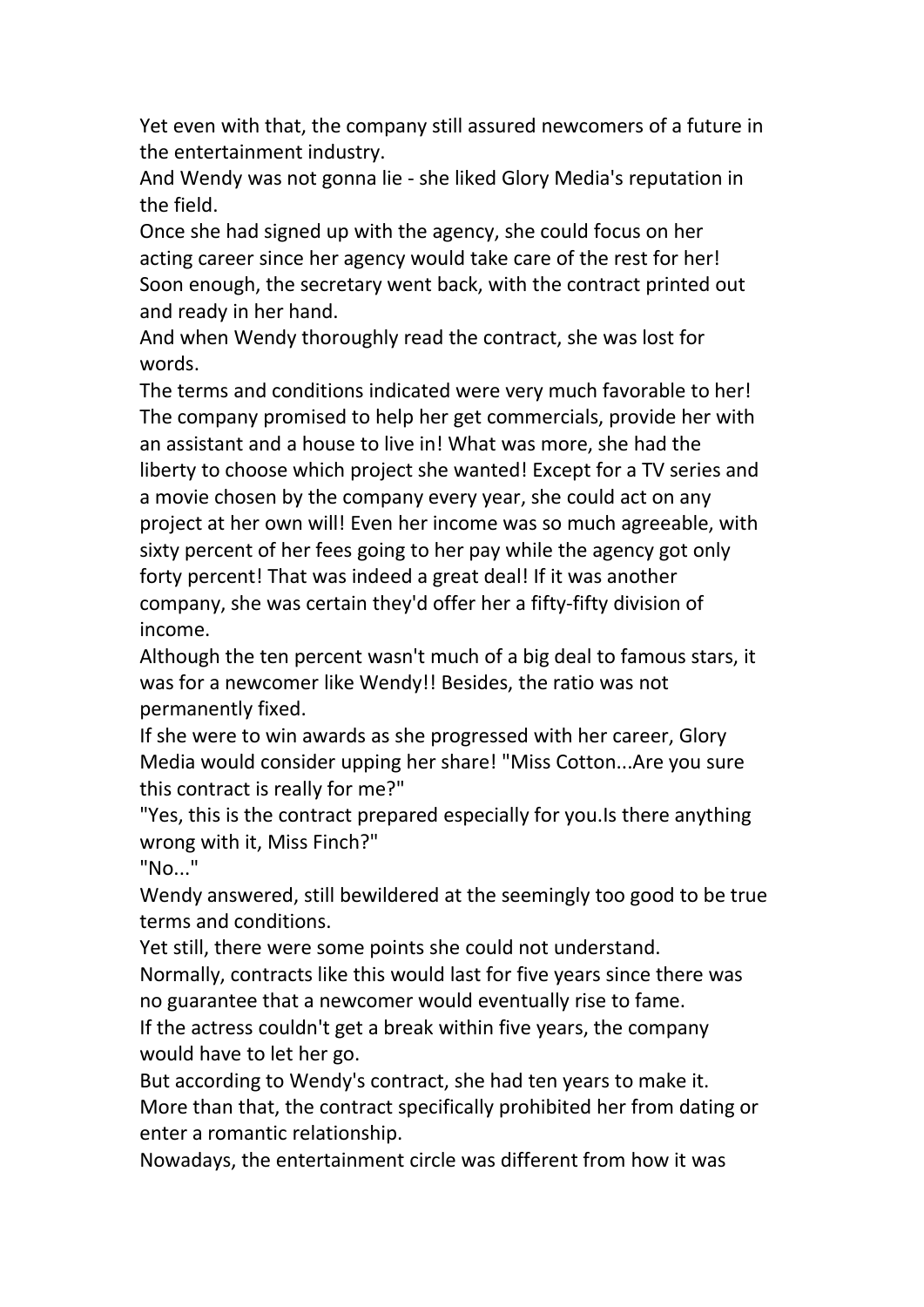during the 80s.

At that time, actors and actresses known to publicly date experienced a plummet in their popularity.

They didn't have the freedom to freely fall in love.

But now, fans were more accepting.

In fact, if two stars were known to be dating, that would even boost their popularity. It was a great thing for both the stars and the company and also the reason why some personalities would fake a relationship and fool the public just to soar high.

But Wendy's contract was binding in this aspect.

Third, the penalty was so unusual! Once Wendy signed the contract and broke one of its terms and conditions, she would be required to pay a billion.

One billion! That was a lot! She wouldn't make that much money even

if she worked every day from dusk to dawn.<br>Tightly holding the pen, Wendy swallowed hard at the sight of the words 'one billion'.

After all, she had never heard any contract to entail such a massive penalty!

With this thought, the pen hung in waiting in her hand as Wendy hesitated to sign the papers.

Chapter 29: The Contract Was Signed

Wendy held on to the pen but did not sign her name on the contract. "Miss Finch, is there any other problem?"

Secretary Cotton frowned, feeling a little nervous.

The CEO had told her to secure Wendy Finch's partnership with Glory Media no matter what the cost.

Although she was unaware of the reasons, she naturally needed to comply with her boss' orders.

"Miss Finch, is there anything you are not satisfied with?" she asked again, this time with a gentler voice.

"To be honest, this is the most favorable contract our company has drafted up for a beginner actress to date.No matter where you go, I'm afraid you'd never find an offer that would be more advantageous for you."

Wendy had already known that, of course.

She was hesitating exactly because the contract was much too favorable for her end.

She was the type who believed that all good things come with a price. Wendy pondered some more before asking the secretary the most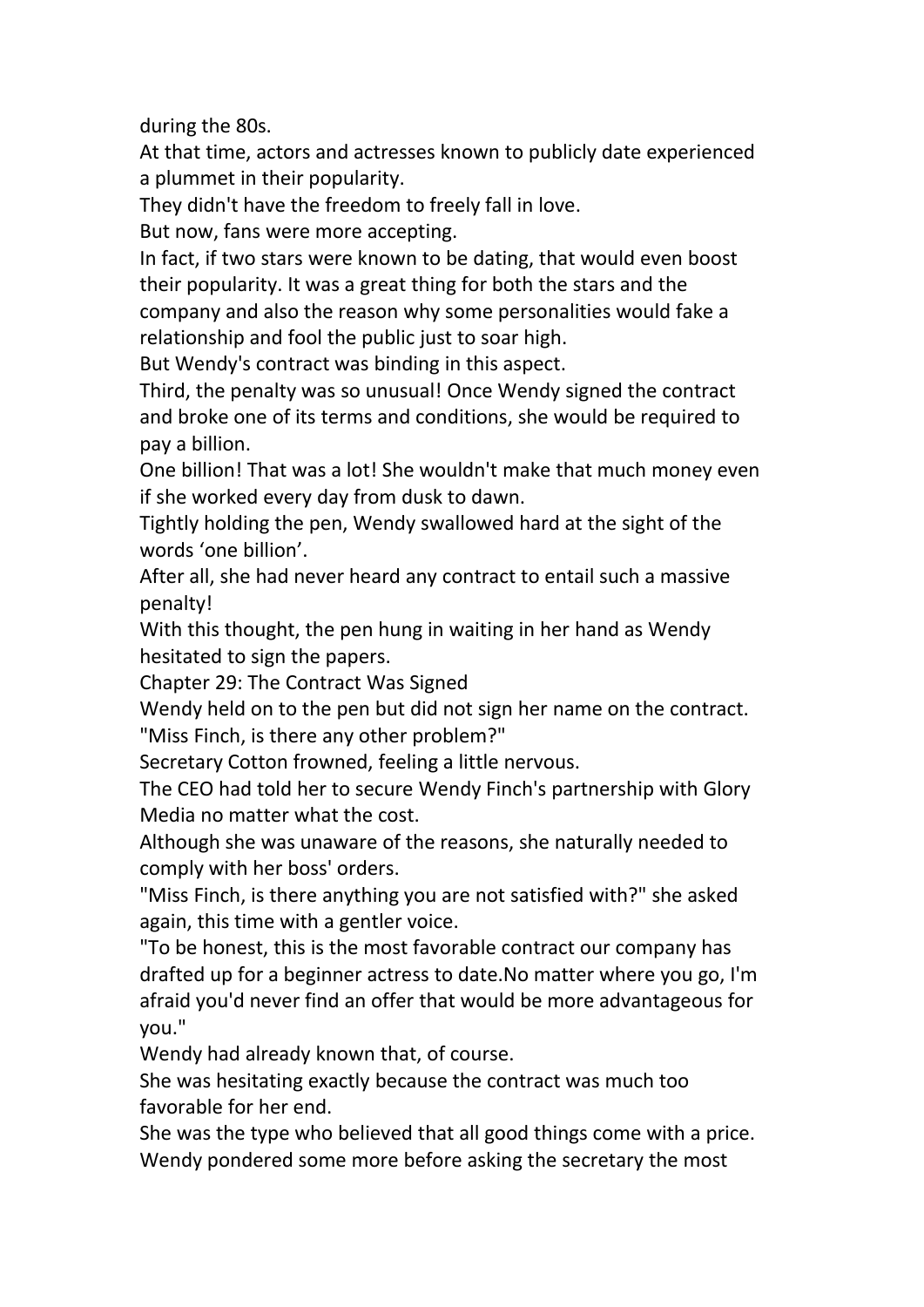pressing question in her mind.

"Miss Cotton, may I ask why your company is willing to sign me on under such good terms?"

The other woman breathed a sigh of relief.

If that was all that was bothering Wendy, then it wouldn't be a problem.

Nevertheless, she had to give the actress credit; if it had been someone else, the secretary was sure that they would have signed the contract immediately.

Miss Finch, on the other hand, kept her head cool and rational in the face of a very tempting offer.

"When you participated in the audition, our CEO had personally witnessed your performance.He thought then that you had great potential, and asked us to draft the contract right after he returned to the offices."

Was that so? Kane thought she had the qualifications, so he was willing to bet on her skills? But why was she still feeling uneasy about the whole arrangement? Wendy twisted the pen between her fingers.

"The penalty, though...It's a little too high, don't you think?"

It was, in fact, a massive amount of money.

But Secretary Cotton had already prepared a response for this question.

"Are you perhaps planning to break the terms of the contract at some point in the future?"

Of course not! For Wendy, there wasn't much of a difference between five years and ten years given that the rest of the terms were loose and considerate of her.

As for the stipulation forbidding her to fall in love, well, that was the very rule she would never be able to break.

She had long been disillusioned with the concept of romance, ever since Brian's betrayal.

Not to mention the fact that she now had Ray.

Her only wish in life was to see her son grow safely into a happy and healthy adult.

But there was still one more thing.

"Miss Cotton, this contract is really tempting and I am honestly very interested in this deal.But I have one condition."

The secretary frowned but said, "Go ahead."

"I have an agent, who has been helping all these years, especially during the most difficult times of my life.He is very competent and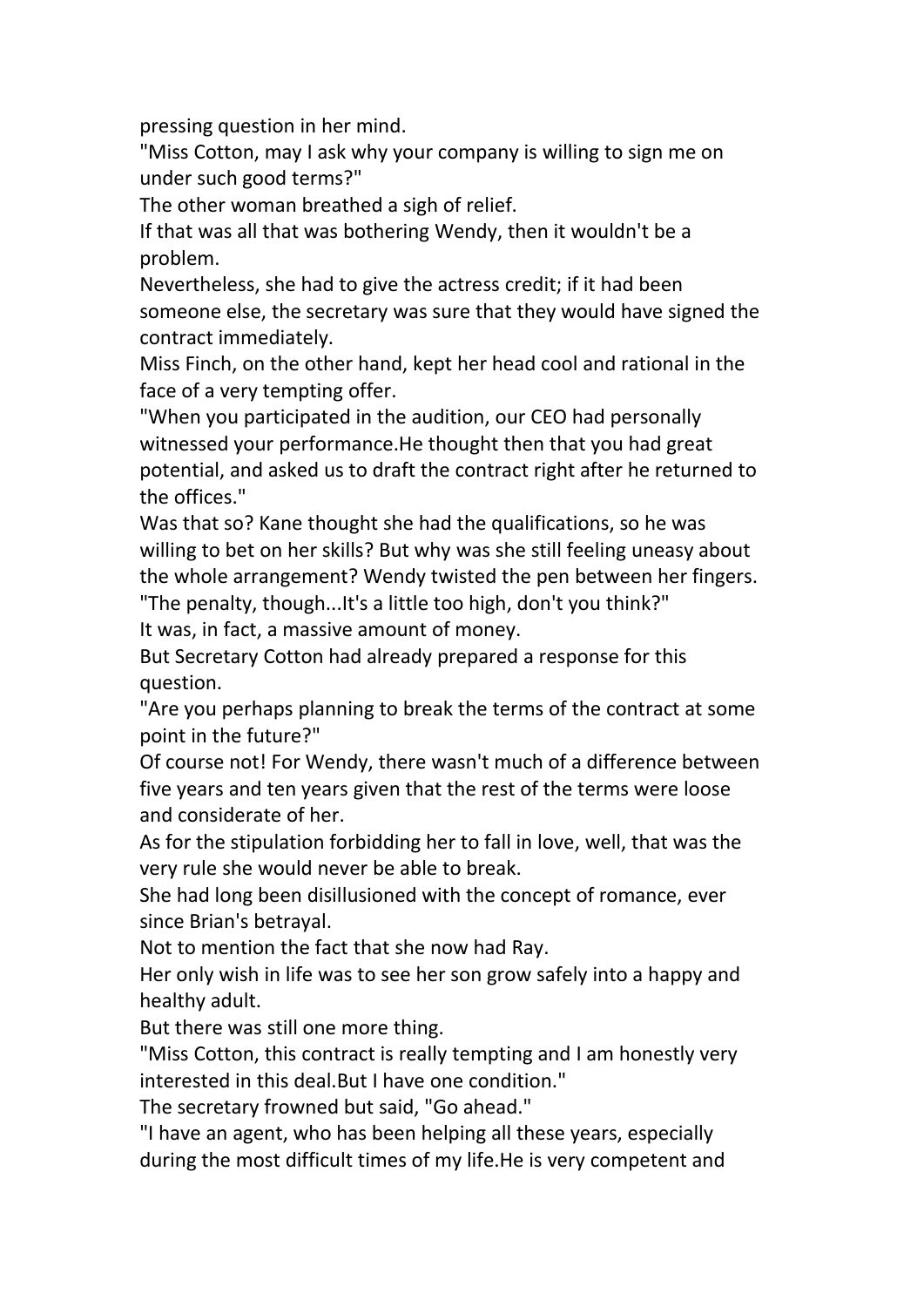reliable.As you may already know, the Story of Concubine Ivanka is the first project I've landed since my return.My agent helped me from getting a spot at the audition all the way to the filming stage.What I mean to say is, I hope that I can bring him with me and we can join Glory Media together.Simply put, I would like him to continue being my agent."

Secretary Cotton's frown deepened.

"I know this request may be a little unreasonable," Wendy added hurriedly.

"I'm willing to have my stipulated income lowered in exchange.Please consider it."

Roger was her friend and her savior.

Now that an opportunity for a better life had appeared, she couldn't just leave him and walk the path to success by herself.

If she couldn't take Roger with her, then she would rather not sign the contract.

"Miss Finch, please wait a moment.I can't decide on this matter on my own.I have to ask the CEQ."

"That's all right."

Later in the CEO's office, Kane's hands clenched into fists as he listened to the secretary's report.

"Did she really say that?"

"Yes, sir."

Kane fell silent, an unreadable expression on his face.

He remained this way for a good while.

"Wow, just how good is she to Roger?"

Luke asked from his spot on the sofa, chuckling and shaking his

legs. No sooner had he finished speaking than two pairs of icy eyes zeroed in on him.

One was Kane Evans's, and the other was his brother's.

"What? I didn't say anything wrong!"

"Just shut up!"

Luke pretended to sigh dejectedly.

"Ah, well.Very few people are brave enough to tell the truth these days."

He and Ryan had come to Glory Media after finishing their work for the day, and they did so for the sole purpose of receiving Wendy's signed contract.

Luke eyed his brother now, who was on the other side of the sofa, his eyes red-rimmed and his complexion pale.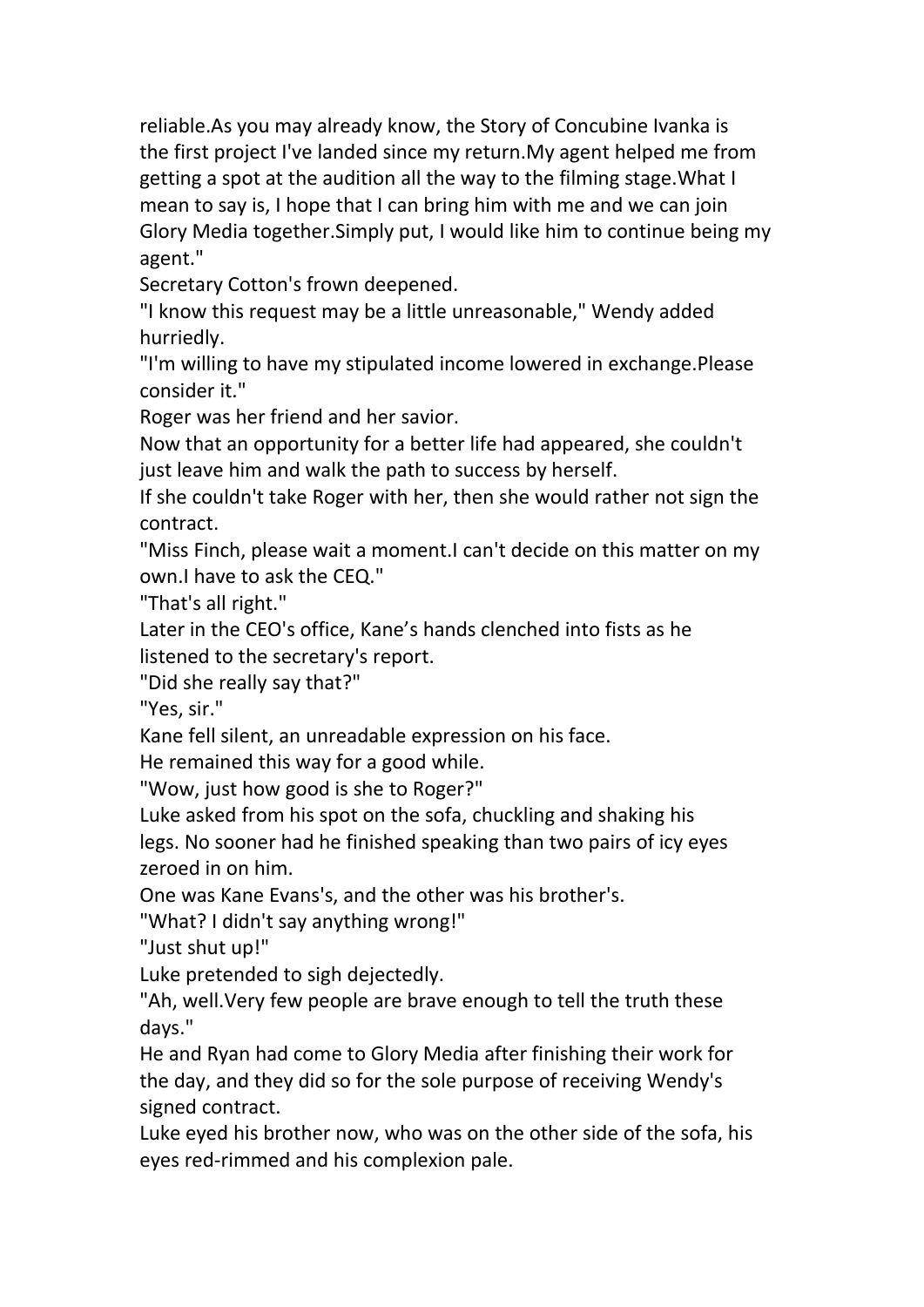"Brother, wouldn't you like to have a rest?" "No."

Ryan turned to Secretary Cotton and didn't mince his words.

"Say yes to her demands."

"Yes, boss."

The woman left and closed the door behind her, leaving the room to stew in a tense atmosphere.

Kane stared at Ryan for one long moment before speaking.

"Ryan, is it true that you've taken a liking to this woman? Is that why you're going through such lengths to sigh her under the company?" Ryan didn't respond.

"Kane, are you seriously asking that at this point? Have you ever seen my brother spend so much time at the mere thought of a woman?" Kane's face darkened.

And then he said what had to be the longest monologue he had ever spoken in recent memory.

"Ryan! Although Roger is our best friend, and we grew up together, he's never been so concerned about a woman before.For Wendy Finch's sake, he especially asked for a spot at the audition, arranged the apartment where she would be staying, and diligently bought all her living necessities.He has finally come home after being abroad alone for so many years.Ryan...Are you really going to compete with Roger for the affections of a woman?"

Ryan finally turned to Kane and pierced the other man with a sharp gaze.

"Ryan..."

"They are nothing more than just good friends."

"No, you're wrong.Roger admitted it to me himself.He loves Wendy." Ryan's eyes turned colder at that, and Kane felt an immense pressure that made him want to hide under his desk and away from Ryan's sight.

After a long while, Ryan let up and leaned back on the sofa.

"We all know who it is that Roger loves," he said in a flat and resigned voice.

Kane flushed with embarrassment at the words.

Wendy looked at the contract yet again and sighed.

She was painfully aware that her request was out of line.

Glory Media was no doubt sincere with their generous offer, so how could she still want more? Alas! If she had been the CEO of the company, she would definitely think the newcomer ungrateful and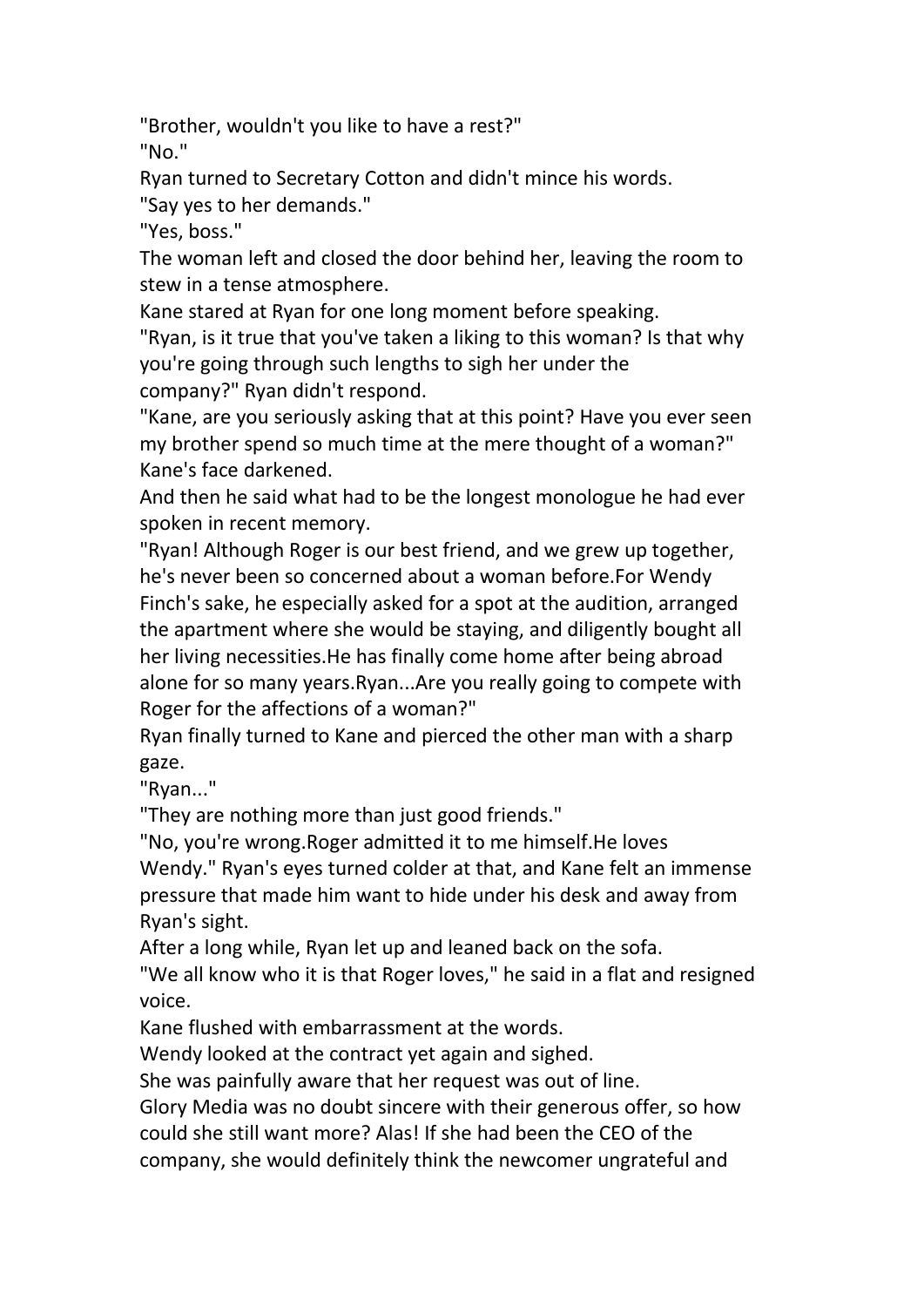ambitious.

But while she harbored her regrets, she didn't want to change her condition.

She was still lost in her thoughts when Miss Cotton returned. "Miss Finch."

Wendy grabbed her purse, prepared to leave in the next instant. "Our boss agrees with your request."

What?! Did he really agree? Wendy gaped at the secretary, who was smiling broadly.

"Our Boss holds you in high esteem, Miss Finch.He thinks you are loyal and admires you very much.He nodded readily when I told him your terms.More to the point, he will not be docking your stipulated income."

A wave of pleasure and surprise washed over Wendy.

Perhaps Kane was being so nice to her for the sake of her cousin? She was too over the moon to realize that Miss Cotton had been saying "Boss" all this time instead of "CEO".

"Miss Finch, can we sign the contract now?"

"Oh! Right, okay.Of course!"

Without any further ado, Wendy signed her name on the document. The secretary was overcome with relief.

'Hooray!' the secretary exclaimed in her mind.

She had finally completed her mission.

Miss Cotton produced the company seal and stamped it on the designated spot.

From that point on, the contract was in full effect.

As expected, there were two copies of the document, and the secretary carefully placed one set inside a file sleeve while handing the other set to Wendy.

"Now, Miss Finch, as I mentioned before, our boss thinks very highly of you.He has something he wants to tell you face to face.If you have nothing else to attend to next, please follow me to the CEO's office." Chapter 30: He Became Her Boss

"Yes, I know the rules."

Even if she had something else to do, she still had to meet her future boss first anyway.

But Wendy started to feel strange again.

Hadn't she come to company in the same car with Kane? Couldn't he have said something back then? Or were there some things that could only be spoken once the contract was signed? This was getting a bit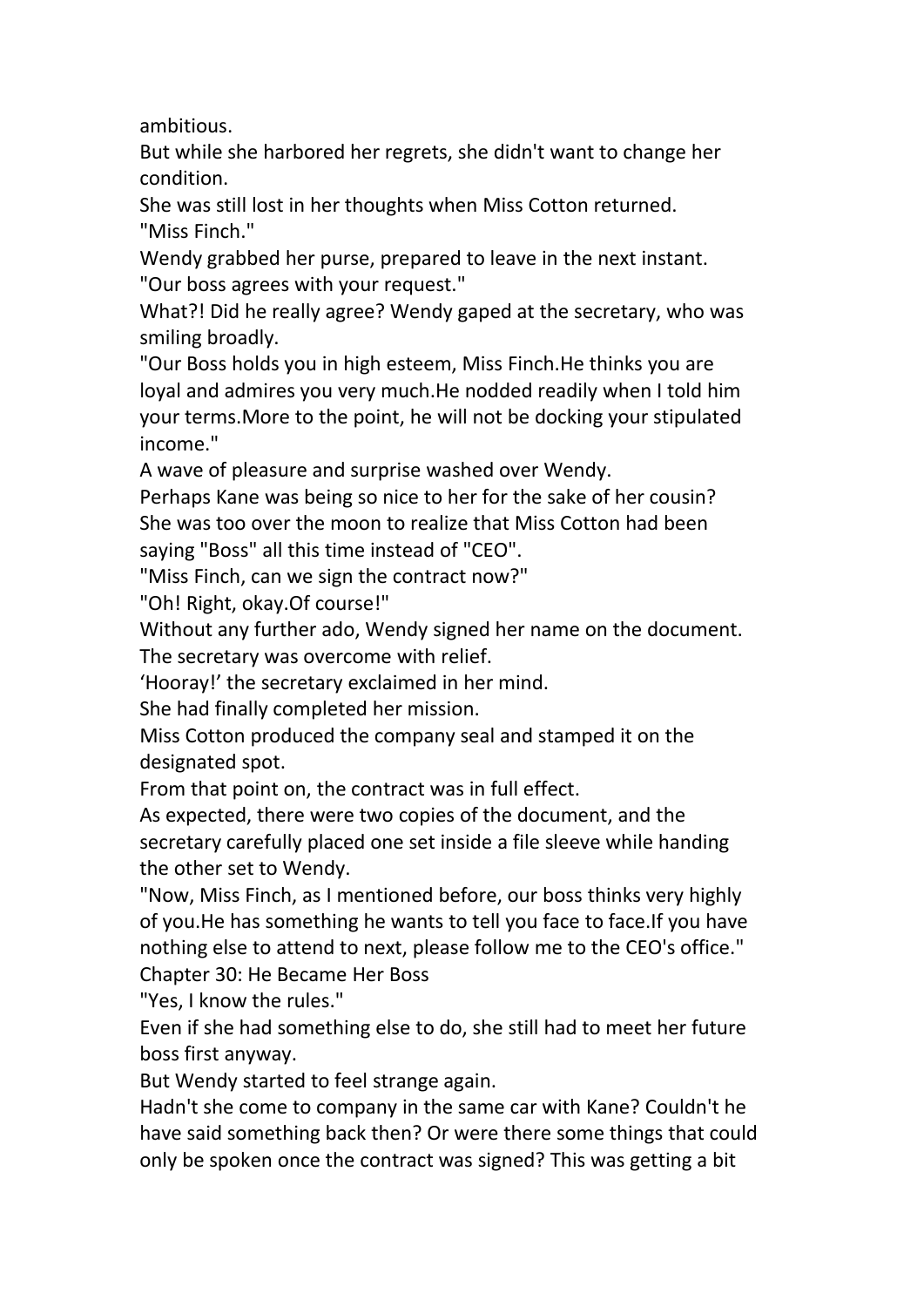confusing.

"Would you please lead the way for me?"

"Of course."

The secretary had only led her to the elevator banks.

With the folder in her arms, she nodded at the elevator.

"The CEO's office is on the 32nd floor.I can't take you all the way there since I have other things to take care of."

Wendy was speechless for a moment.

It was her first time in this building how could anyone expect her to just march into the CEO's office by herself?! "Is there any problem,<br>Miss Finch?"

"...No."

Despite her answer, Wendy's lips were twitching.

She entered the elevator and pressed the button for the 32nd floor. It carried her all the way to the top without stopping at any other floors. The elevator dinged and the doors opened.

Wendy had thought that since Miss Cotton and the receptionist were still in the building, the other employees must still be working as well. But the sight that greeted her was a surprise.

This floor was wide and brightly lit, but all the desks and chairs were empty.

Nobody else was there.

It was so quiet that the clack of her high heels against the floor tiles sounded louder than usual.

The air conditioner was still on, though, and the room's temperature was quite low.

This, in addition to her apprehension, caused goose bumps to appear on her arms.

It was like a scene from a horror movie.

Wendy quickly shook the absurd thoughts away from her head and made a beeline for the CEO's office at the other end of the hall. She stopped at the door and knocked gently.

"Mr.Evans, it's Wendy Finch."

"Come in,"

A cold voice came from inside the office.

Wendy's heart skipped a beat.

That voice sounded familiar, but she was sure it wasn't Kane who had spoken.

Wendy pushed the door and took a peek.<br>She couldn't see anyone, so she slowly stepped into the room.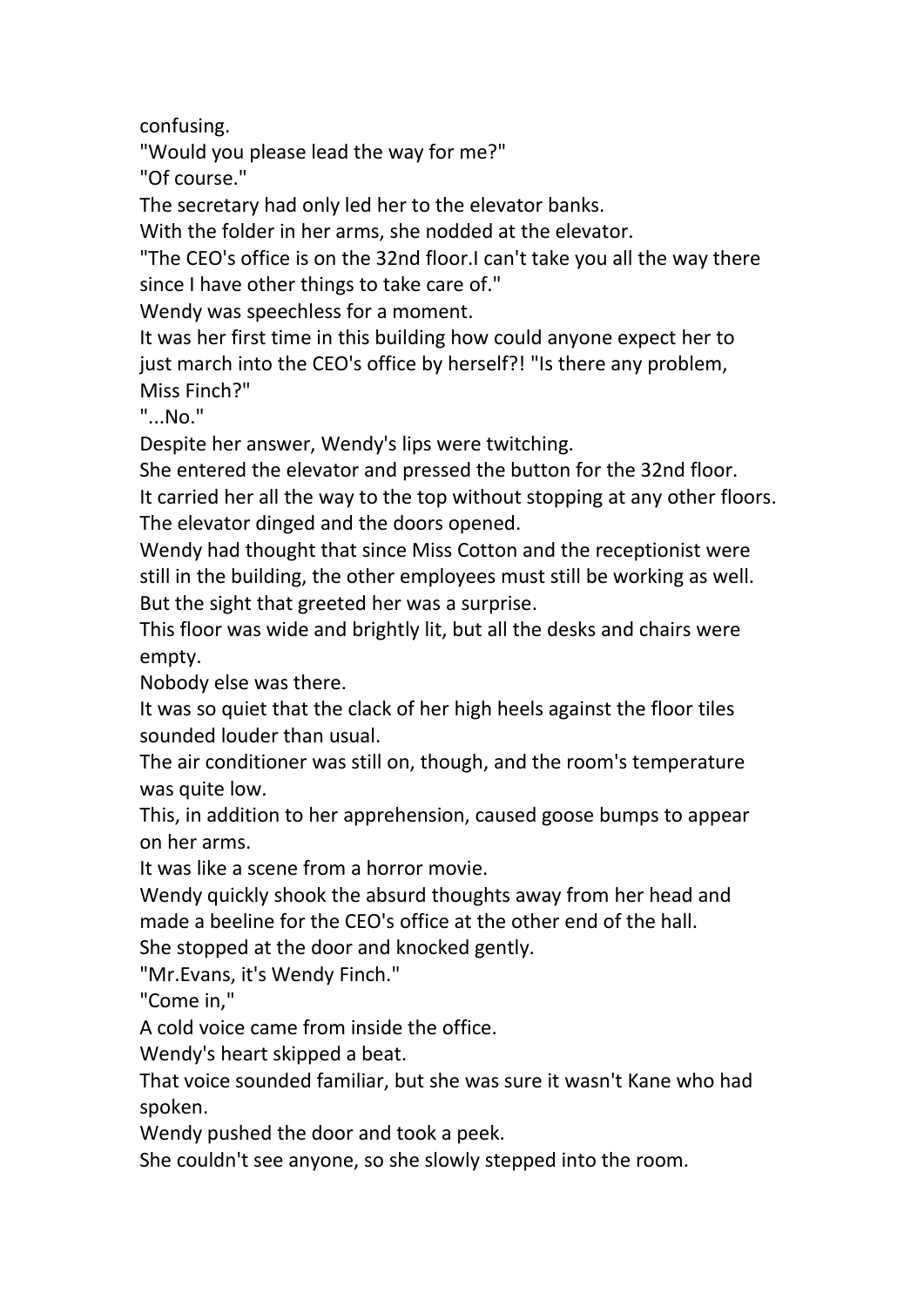All of a sudden, a figure jumped out from behind a door and made a face at her.

"Ahi" Wendy screamed.

Luke burst into laughter.

"Dear Wendy, were you scared? You scaredy cat!"

"Luke? !"

She had a hand over her chest as she demanded, "What are you doing here?"

"Ha ha, it's not just me, you know.My brother is also here."

As he moved to the side, Wendy finally noticed the man lounging leisurely at the sofa in the middle of the office.

He was still in his signature black suit, and one hand was draped lightly over his forehead.

He sat quietly, but his piercing gaze was looking straight at her. Wendy instantly felt her skin prickle, and her own temples began to throb.

Ryan and his daughter had stayed in her apartment for just one night, but so many humiliating things had happened in such a short span of time.

She felt justified at kicking them out the very next day.

Well, the father and child hadn't appeared in front of her in the days that followed, so she had foolishly believed that they would no longer have any contact in the future.

She suddenly flushed at the memory of that cursed day.

She took a couple of steps back before demanding, "Why are you here?"

She looked around the room again.

"Where is Mr.Evans?"

"It's way past his working hours,"

Ryan finally spoke, his voice hoarse.

He kept staring at Wendy like he was lost in his thoughts.

It was her first day of filming, and she had especially chosen a red dress for such a milestone.

It was not easy to look good in a bright red outfit, but she looked perfect in it, the crimson shade complimenting her clear and delicate skin.

Her skin was very fine, as white as jade, with a warm luster.

Dressed in such bright red, she looked as lovely as fresh cherry.

It was a camisole dress, the thin straps covering the barest skin and accentuating her collarbones and smooth shoulders.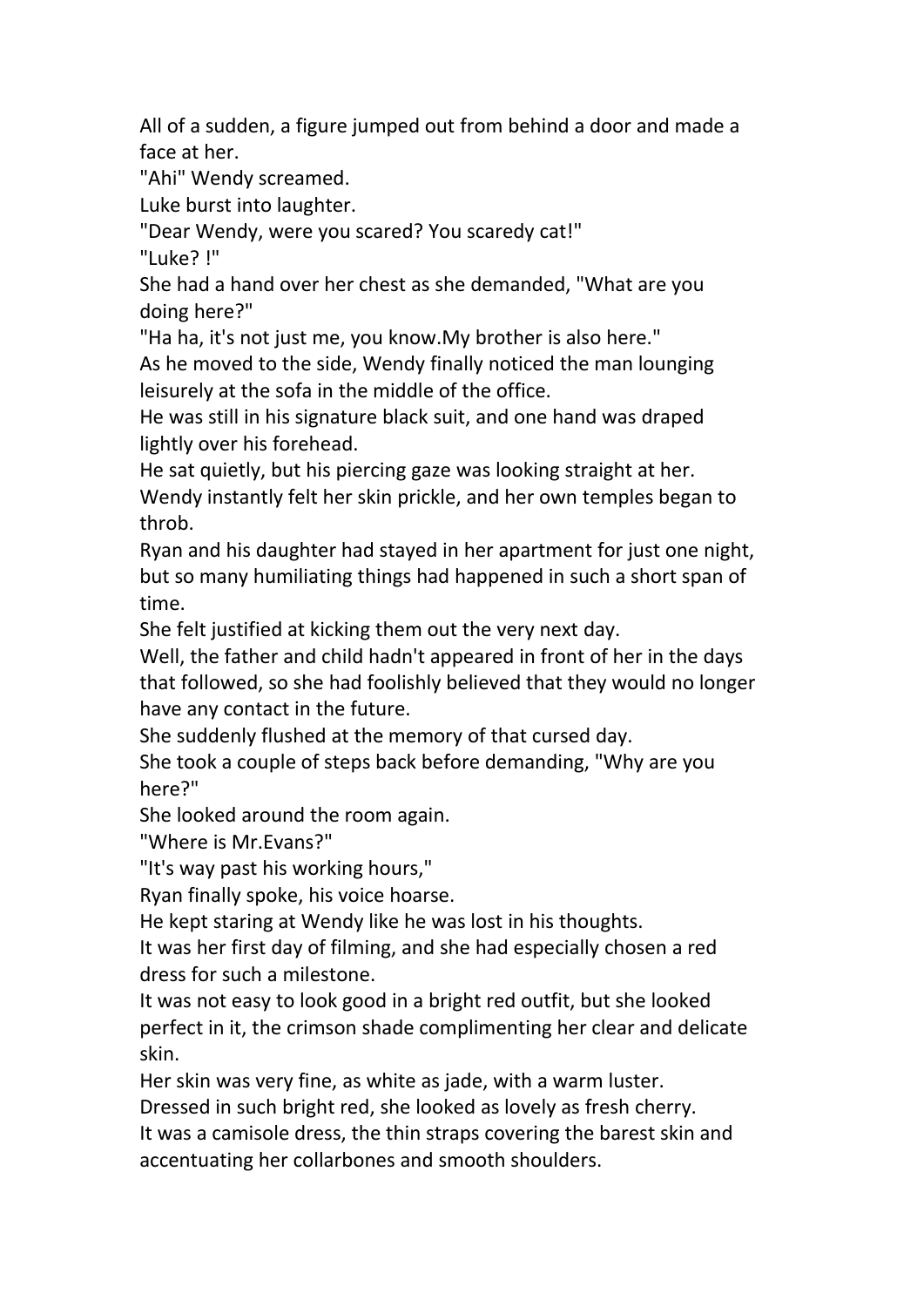The dress tapered down to fit her slim waist while hugging the rest of her curves in all the right places.

The hem stopped just ten centimeters above her knees, showcasing her long legs and a significant portion of her thighs.

The image was burning itself into Ryan's eyes.

Then he scowled.

Was she wearing this exact same dress while mingling with the film crew for an entire day? The hunger in his eyes was easy to read, and Wendy blushed even more beneath his hot gaze.

She clutched at the chain of her purse with unease and moved subtly in an attempt to cover herself.

"Why...Why are you here?" she asked again.

"Dear Wendy, don't you know which group Glory Media belongs to?" Luke teased.

"Of course I know."

"Oh? And?"

"It's Oliver Group..."

Realization hit her even as she spoke, and Wendy's eyes widened in disbelief.

She looked back and forth between the brothers, aghast.

Oliver Group! Ryan Oliver? She felt like she had just been struck by lightning.

There had always been something familiar about his name ever since the first time she had heard it, but she had never figured it out all this time.

So he was connected with Oliver Group.

No, worse who was the current president of Oliver Group? It was Ryan Oliver! He was the big boss of Oliver Group himself! Wendy swallowed hard.

Unbidden, her hand lifted to point a trembling finger at the two men. "You! You...You're..."

Second generation conglomerates from Oliver Group.

They came from an extremely wealthy family. And if Ryan was the big boss, then that would make Luke the famous playboy younger brother. And the little girl, Precious, was definitely the princess of this esteemed family.

This much was rather well-known to the public.

Wendy put a hand over her head, feeling dizzy at this newfound information.

"Are you alright, Dear Wendy?"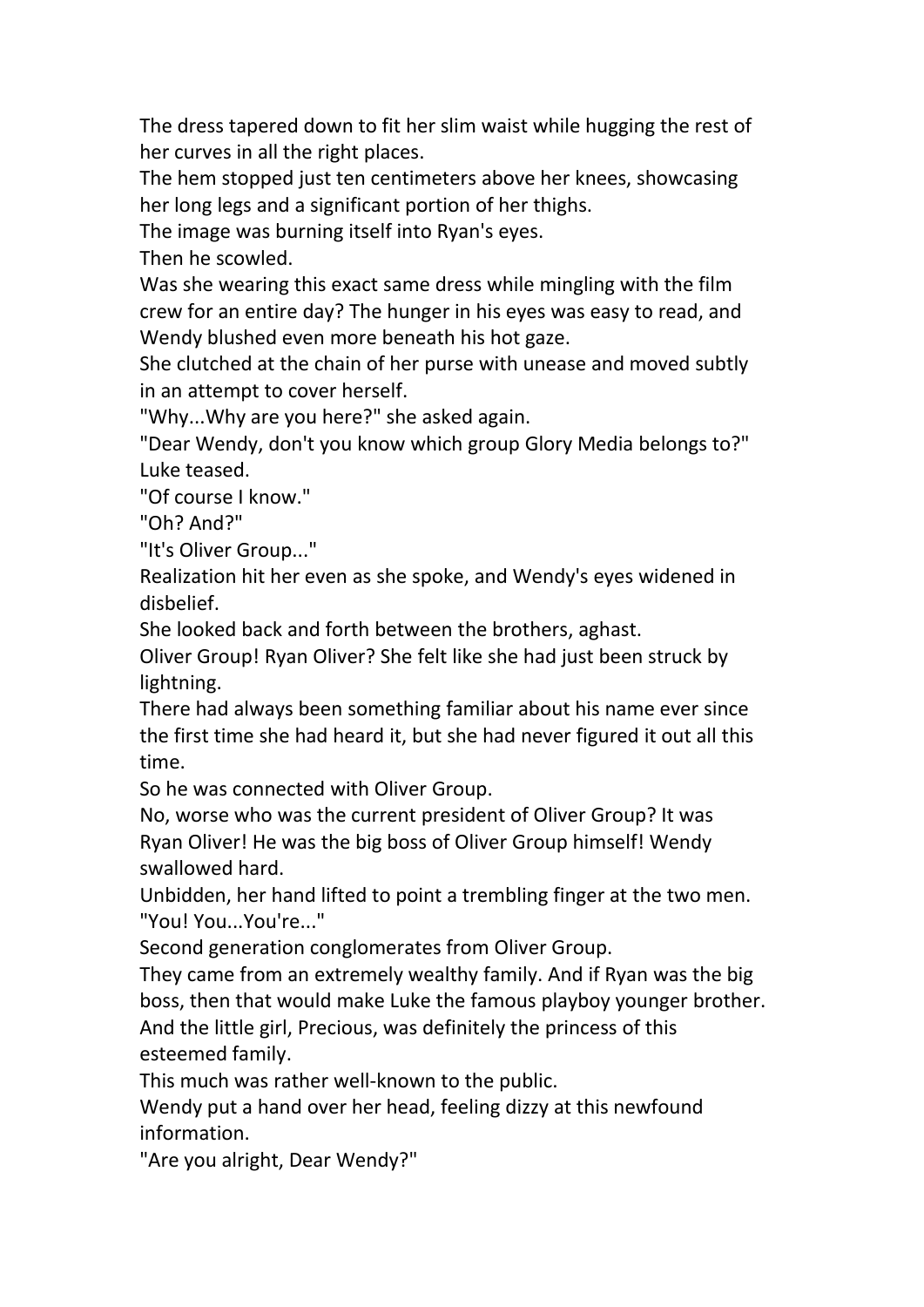She turned and stared at Luke.

Try as she might, she was finding it hard to reconcile this childish man with the libertine that had always made the headlines.

As for Ryan, there hadn't really been any rumors worth mentioning, but his brother was a different matter.

Luke was a regular subject among the members of the entertainment circle, despite not being a part of it himself.

It was mostly due to the fact that basically all of his ex-girlfriends were celebrities models, actresses, or up and coming talents.

Wendy suddenly felt the contract in her hands turn heavy.

She looked at the contract and finally came to her senses.

"So, then.Did you also prepare this contract for me?" Everything was starting to make sense now.

No wonder they were freely lounging inside Kane's office.

No wonder the stipulations of the agreement had been strangely skewed in her favor! This man was actually her boss.

After so much excitement, it was as though a basin of cold water had just been poured over Wendy's head, and the contract she held in her hand had turned into a hot potato.

She lowered her eyes and tried to calm herself down for a bit.

When she looked up again, her gaze had taken on a sharp

glint. "Mr.Oliver, why did you go to such lengths to sign me under

Glory Media? Just what exactly do you want from me? "

The Novel will be updated daily. Come back and continue reading tomorrow, everyone! Here

## **Chapter 31:Teach You How To Chase After Wendy**

"You saved Precious.Because of you, she's fine now."

To determine what he had intended, Wendy followed his terms to decipher them, attempting to comprehend, "ls this contract the payoff for my actions to save Precious?"

"Sort of.Let's make that assumption."

Wendy's long-awaited bout of stress eased up a little.

She was now relaxed after she heard him.<br>Well...It was certainly a relief.

She was actually afraid that Ryan wanted her to be his lover.

Or worse, take advantage of her.

Wait! She couldn't confidently go on.

Wendy abruptly remembered that the chairman of Oliver Group, Ryan, had been rumored.

He was surely powerful.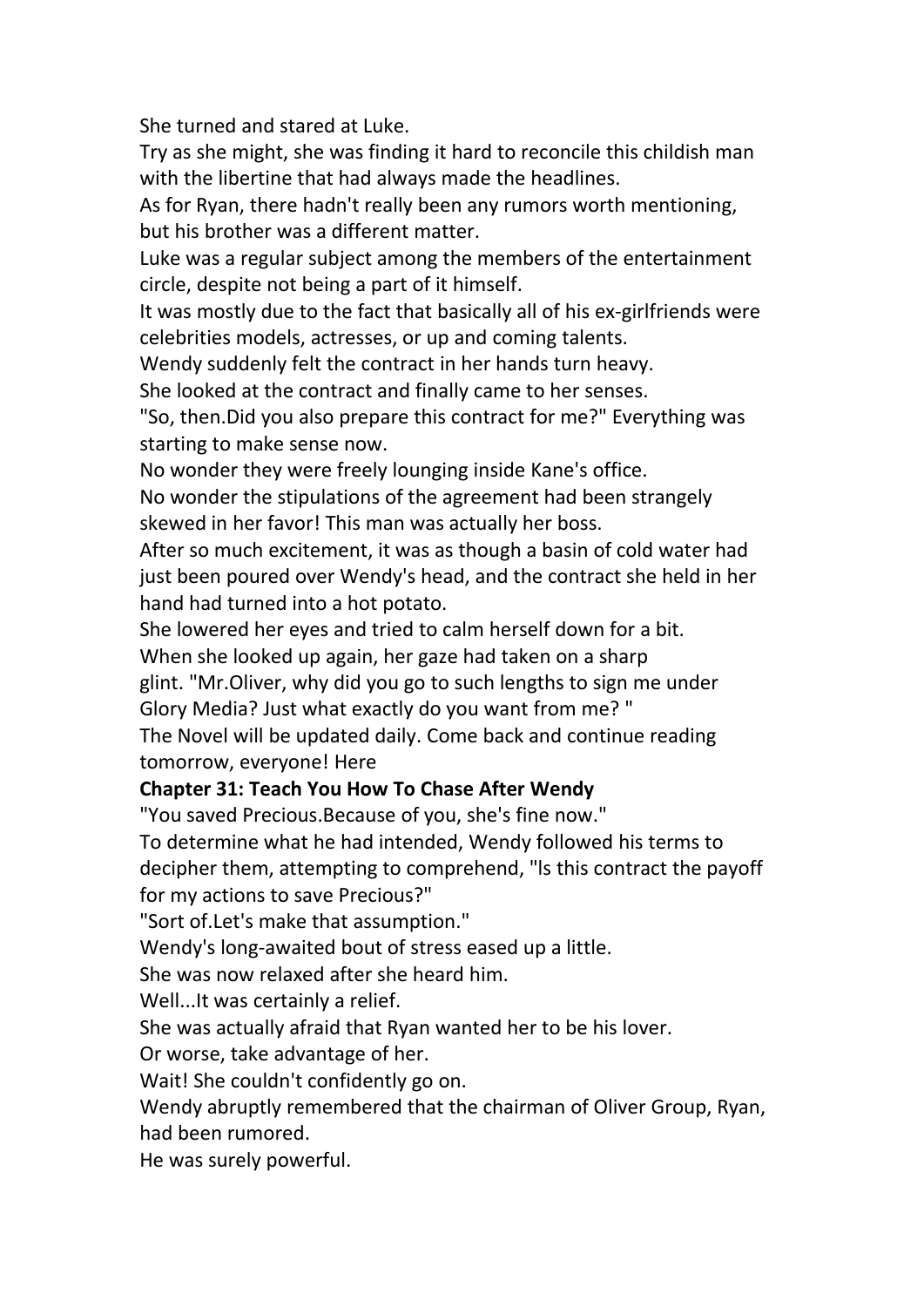Yet he wasn't exempted with gossips.

The CEO of Oliver Group had been widely speculated to be gay, some said.

With that, Wendy was then reassured.

At least she could now feel a bit safer.

It appeared that she was crazy.

To put it another way, that could be said when she found out what kind of individual Ryan was.

He was the CEO of Oliver Group.

Therefore, every decision that he made would have a significant outcome and changes in Ywood.

Moreover, he had seen a great variety of ladies.

It was hard to believe that he might be in love with someone as unworthy as her.

She was a single mother after all! Rewarding her means having to pay back her heroic deed.

Thus, it would clear her doubts.

Hence, Wendy got it without hesitation.

She took two steps back, bowed to the two, and said, "I will work hard in the future, boss."

She actually meant what she said.

Ryan was speechless.

He didn't except that from her, so he could not utter a phrase. Luke was speechless, too.

It seemed that he was surprised by her acknowledgment.

"Boss, what else can I do for you? I am willing to do anything you want. You just have to say it, and I'll do it."

Wendy gave a faint smile, revealing a typical eight- toothed grin.Still,

Ryan was speechless.This woman was really astonishing.When they were having barbecue in a garden near Wendy's apartment, it unexpectedly occurred to him to ask her if she was terrified of him.

She strikingly replied, "No."

"You have no authority over me.I don't work for you.There is nothing I should be scared of you, isn't there?"

So, did she start to fear him now that he was her boss and paying her salary? His curiosity had aroused.

Ryan immediately had the feeling of being set up, by himself this time. "Boss," she uttered.

"Regarding with the contract..."

Maybe, he is concerned that the deal would be made public. It will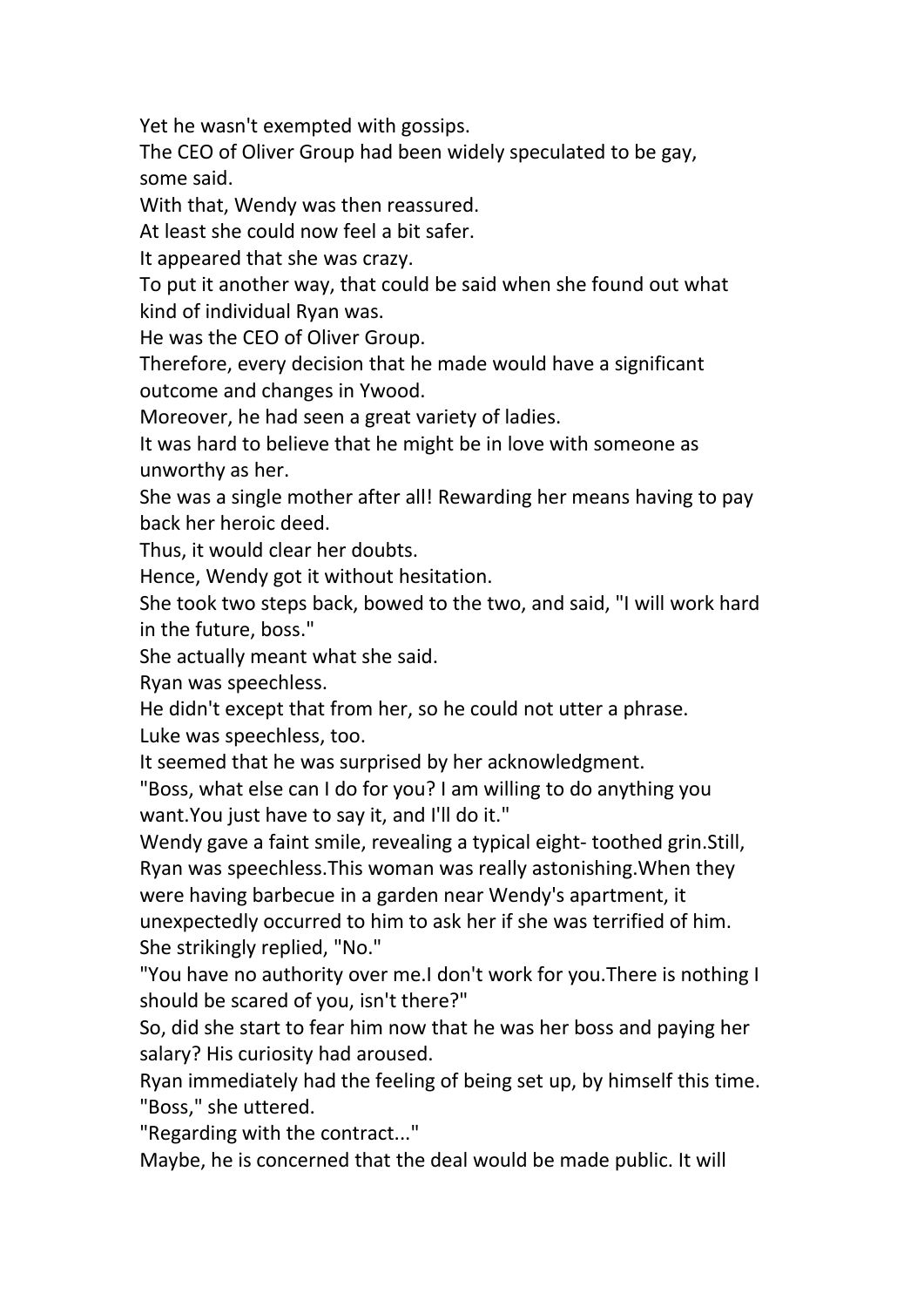cause dissatisfaction among other stars, 'Wendy reasoned.

"There is nothing you have to worry about."

Wendy quickly put her hand on her chest and made a vow to keep the contract secret.

"I swear that I will keep the contract confidential, and I won't tell other stars no matter what."

Ryan didn't say a word again.

He truly didn't know what to say.

He actually wanted everyone to know the contract and the fact that she was indeed special to him.

As time went by, he scrunched his brow and stated, "Our agreement is finalized, so there is no longer something we need to talk about Precious's safety."

All in Glory Media is in the hands of Kane, and I will refrain from being involved in future operations.

Now be wary and aware of all of the terms of the contract and keep them at the forefront of your mind.

If you breach the deal, I refuse to assist you further.

A ton of words came out of Ryan's mouth.

Wendy nodded as a sign of agreement.

"Okay, okay.Don't worry.I won't do any dating thing!"

The veins on Ryan's forehead were almost bulging with rage.

He brought his forehead into his side, squishing it in pain.

"Having signed the deal, you have become a creative part of the company.You are our artist now.Since you're our employee, you have to follow the company's policy.Because of your and Ray's current residence isn't that private and secure enough, there is a necessity for higher level confidentiality.A fine home has been located for you in another part of the city, and I have found a moving company to help you."

His glance at his watch revealed that it was time already.

"They must be there any minute now."

"Does it mean I have to move now?"

It was very dark outside as it was already getting on to be eight o'clock in the evening. Ray was the only one who was left at home.

There'd be a chaos if Ray discovered that too many people were showing up to move their luggage.

"Don't be concerned.I asked Precious to go with the moving company.Precious will explain to Ray about the moving so that he will be informed."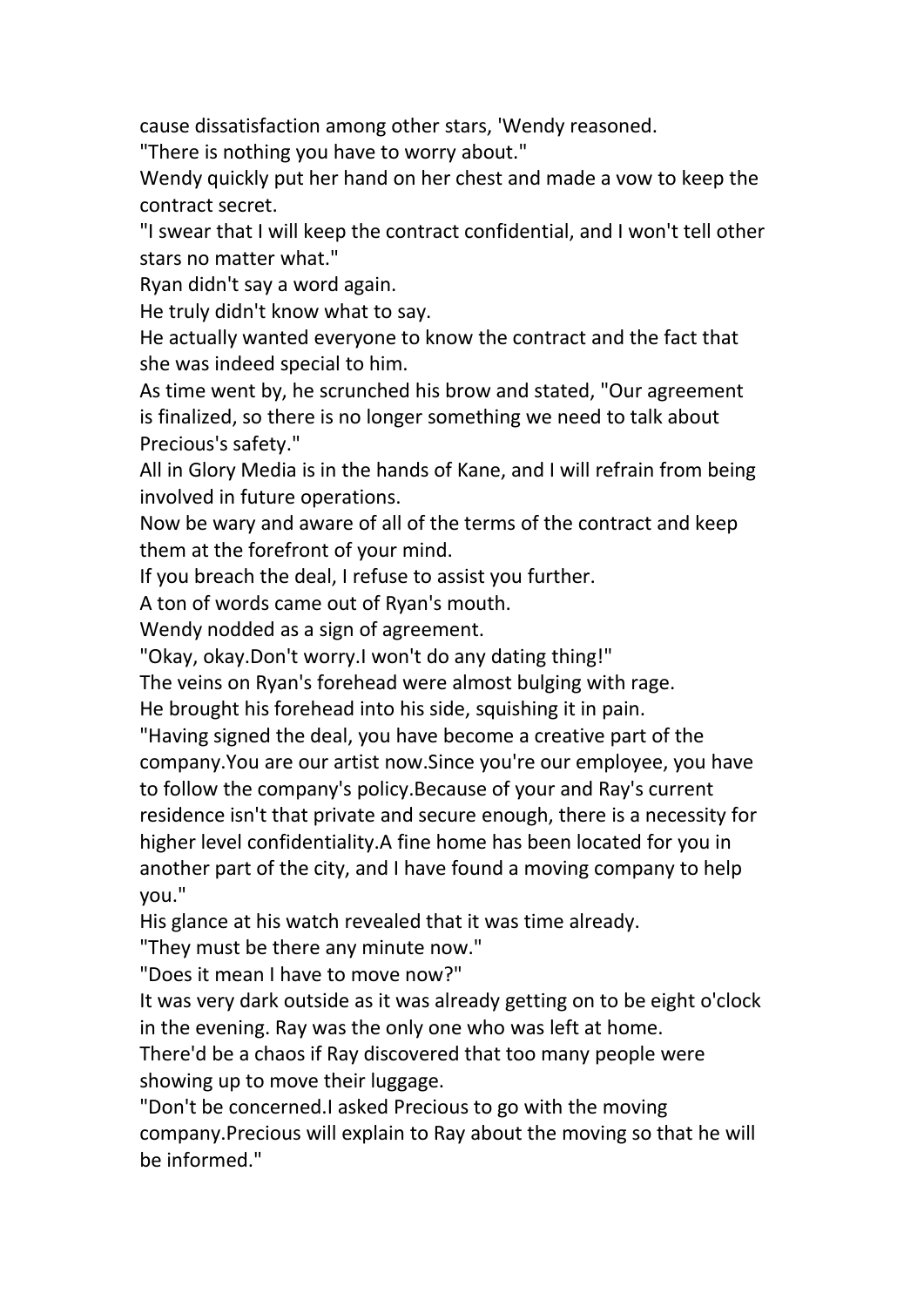This time, Wendy was the one who was speechless.

He had been so considerate.<br>Was this how he recognized his employees' importance? What else was there for her to say? She couldn't have asked for anything more. To show her gratitude, Wendy bowed again, "Thank you, boss!" "That's all right then!"

Ryan felt uneasy as he observed her polite and distant voice.

"Okay, now you go back and move quickly." He pinched between his brows.

"All right.Bye, boss.Thank you for everything."

"Ha ha! Hahaha!"

Luke looked at his brother, who now had a cold face and was laughing hysterically while patting his thigh, as soon as Wendy had left

"Ha ha, Ryan, you've dug such a big trap for her and arranged such a contract in order to keep her from dating anyone.As a consequence, you were drawn into the situation too.Ha ha, it seems that pursuing a woman is a difficult task for you."

"Do you find it funny?" Ryan threw him a cold eye.

Luke's grin froze on his face when the amusement abruptly ceased.

"Emmm, in fact, it's not that funny..."

"Luke!"

"Yes!" he responded promptly.

"Haven't you been in love for many times? Haven't you dated so many girls? You must be experienced."

Fright was apparent in Luke's face.

He ran over in a flash, braced himself against the sofa's back, and sat next to Ryan as soon as he spun.

"Ryan, are you asking me to show you how to pursue Wendy?" Ryan had no response.

But then, he seemed to concur with all that was said.

"Indeed, I've dated many girls, but..."

Luke raised his chin, obnoxiously combed his hair, and confidently proclaimed, "I am a handsome and elegant young man with a kind heart.Nobody could withstand my enticements.As a result, I do not pursue anybody.They, on the other hand, are the ones who do it.To know how to chase the girl of your dreams, my apologies for I don't have an idea.But if you would like to know how it feels to be pursued, I'm willing to talk about it.You just have to say the word."

"Stop joking around! Go serious and say something logical!" Luke didn't utter a word.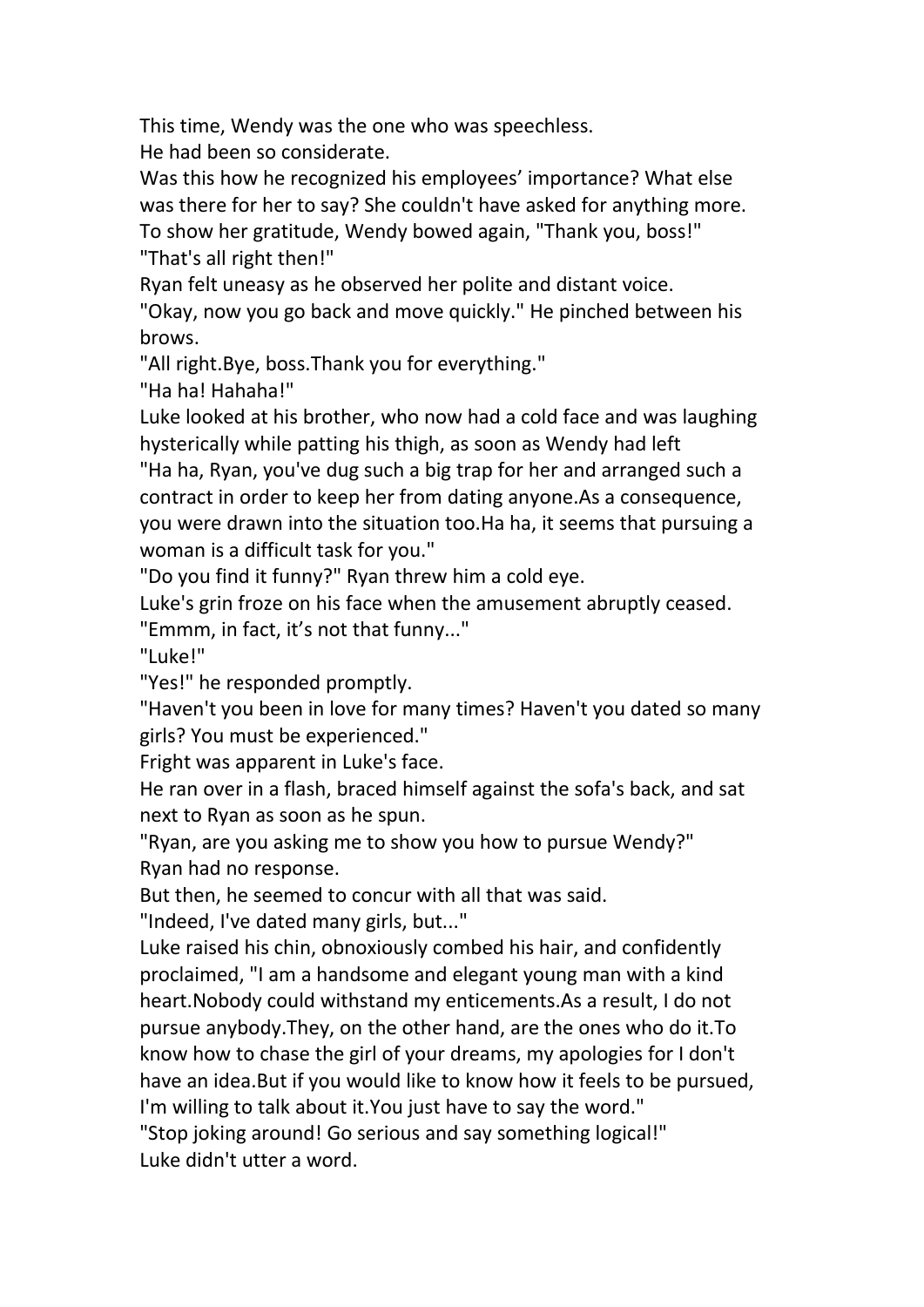"Fine!"

Shaking his legs, Luke analyzed to him, "In fact, I've never dated a girl like Wendy! Her uniqueness can't be seen with other ladies out there.But you should hear this.If you're that determined to chase after her, the difficulty level is extremely arduous."

"Why do you say that? What's your basis?"

"According to Roger, while she was in the US, she was underutilized and only appeared in minor roles.Additionally, she owed him a substantial sum of money."

He paused and looked at Ryan.

"If you can't figure out the answer quickly, think about it," Luke conveyed.

"There are not as many stunning ladies as her.Do you really think it's difficult for her to make money if she is determined enough to have some? You've been in the show business for a while.Those secret unspoken rules have their uses all over the world.This young lady has been away from home for quite some time and has yet to be introduced to the major leagues.Furthermore, she still owes Roger a great deal of money.It is to say that she doesn't use her sexuality for monetary gain.That is what I'm saying! So, Ryan, the fact is even if you have the wealth, it doesn't mean you have an edge already." Ryan frowned.

Surely, he didn't like what he heard.

"Also, Wendy has been doing this kind of work for quite some time, so she's likely to have seen a variety Yad Wa im bus, of attractive men in this industry.Still, she has never had a romantic affair with anyone.It shows that she's not just concerned about looks.Therefore, even though you are handsome, you still have no edge."

Having heard that, Ryan furrowed his brows in displeasure.

Luke peeked at him and saw that he was very pale.

No matter how hard Ryan tried, he couldn't hide his irritation.

"Seriously, you don't often smile.If you go on like this, you'll only scare the girls away.That will only make competing with other men more difficult."

Ryan's eyebrows were almost twisted together in a knot. Finally, Luke concluded, "Thus, obtaining her would be extremely challenging for you!"

Ryan abruptly rose to his feet and strode forward.

"To be honest, buddy, I'm not done yet.However, there is always hope.There can still be a major shift."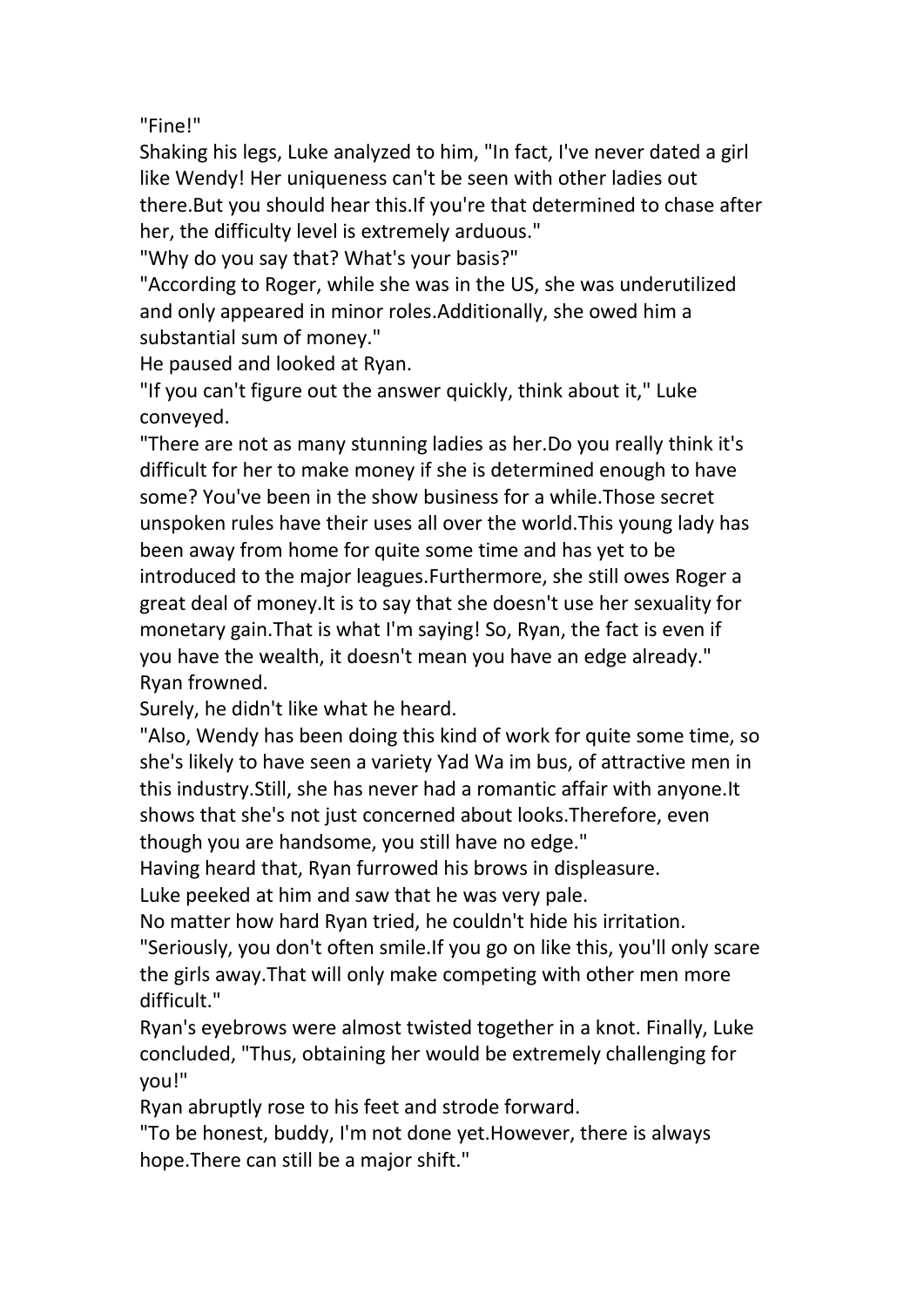Luke followed him with a stumbling stride.

"Get to the point!"

Ryan abruptly came to a halt, his face flushed with impatience.

"All right, all right.Allow me to get straight to the point! Given the situation, let's begin with the people surrounding her.Wendy clearly cares for Raymond, as I've noticed.You may regard this small child as the opening!"

Chapter 32: Like Father Like Daughter

Wendy took a taxi and hurried back home.

As soon as she got to her house, she immediately noticed a moving company's truck parked downstairs.

A few people were even already loading things into the vehicle. It was dark and raining outside.

Wendy was confused as to why they were in such a rush? Quickly, she entered the elevator and headed upstairs.

The door was wide open when she arrived.

Workers from the moving company were working hard to get her things out of the house.

On the sofa in the living room, Raymond and Precious were sitting side by side.

The little boy had already packed a few things in his bag, which he placed near his feet.

The two children didn't notice her arrival, seemingly preoccupied with chatting with each other.

Wendy had no idea what they were talking about.

She saw Precious take out something from her backpack excitedly and showed it to Raymond.

It was a small box.<br>Her eyes shone brightly as she handed it to the little boy.

"What is that?" the young lad asked curiously as he looked at it.

"They're things that I love!" the little girl replied with a giggle. The box seemed heavy.

Raymond accepted it in his hand and noticed that there was a small lock on it.

Before he could point it out, Precious took off the pendant from her neck, which turned out to be the key, and used it to open the box. Something was sparkling inside.

The content of the box shone so brightly that Raymond thought he went blind for a second.

He quickly closed the lid, blinking a few times.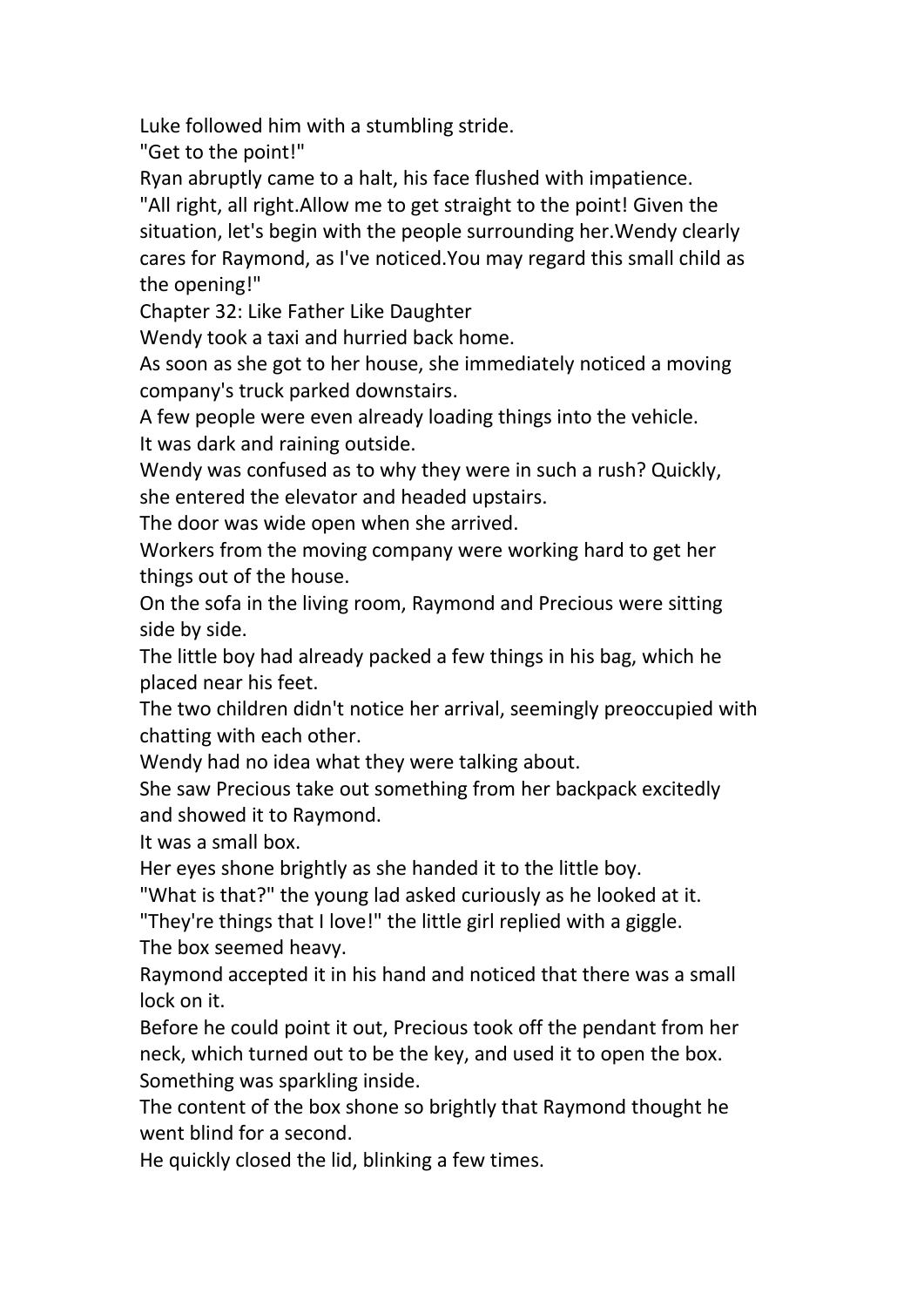The little boy heard an excited squeal beside him.

"Raymond, these are birthday gifts that I've been collecting ever since I was a child.My uncle gave them to me.He may seem unreliable, but he is really good at finding things! All the items are from abroad! See if you like them!"

Raymond carefully opened the box again, slowly letting his eyes adjust.

He gasped when he saw that the container was filled with diamonds of different sizes! To say that was he was shocked would be an understatement.

The biggest one looked like it was the size of an egg, and the smallest

was the size of a fingernail.<br>There were even some colored ones inside.

"Raymond, do you like them? These are my favorite things in the whole wide world.I don't even want to show them to others.But if you like them, then they're yours! The corners of Raymond's mouth twitched."

He slammed the lid shut and asked,

"What's in it for you?"

"It's nothing bad!"

She pouted and declared, "I have given my treasure to you.So, can

you share Auntie Wendy with me?"<br>He looked at her with an open mouth.

"Why haven't you given up on that?" Shrugging, she exclaimed,

"I like her.I will never give up! Ever!"

The little girl shook her head and turned around.

Then, she noticed Wendy standing by the door with a smile on her face.

"Ah!" she gasped excitedly before jumping off the sofa.

"Auntie Wendy!"

She quickly rushed over to the older woman.

"When did you arrive? I've missed you!"

Afraid that the little girl would trip, Wendy quickly bent down and spread out her arms.

The little girl threw herself into Wendy's arms with a grin.

Then, she leaned on her and even sniffed the older woman's hair like she was a puppy.

She sighed happily as she smelled Wendy's familiar fragrance.

"Auntie! I've missed you so much.My daddy is so mean to me,"she whined.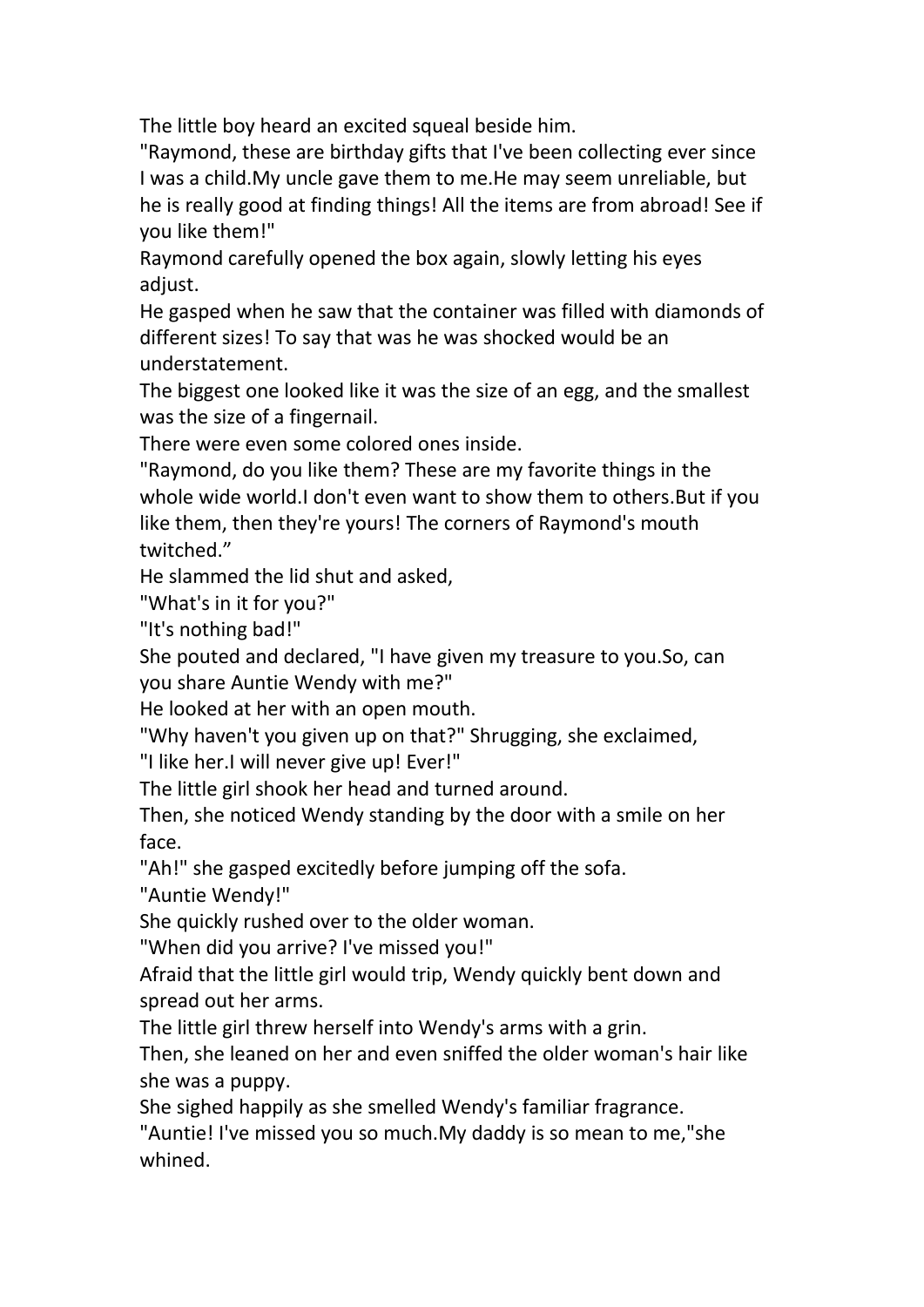"I had to beg him repeatedly before he finally agreed to let me come here.I miss Auntie and Raymond so much these days..."

Wendy and her son met each other's eyes, thinking that this little girl was exaggerating.

She just couldn't believe this needy Precious was the same arrogant little princess of Oliver Group.

Looking at his mother, Raymond asked softly, "Mommy, are we really moving out today?"

Nodding, she answered,

"Yes."

Wendy walked over to the sofa with the little girl in her arms.

"Don't you want to leave this house?"

His eyes looked like he was contemplating for a second before he let out a soft hum.

"As long as you are with me, I don't care wherever we are going," he replied as he leaned against his mother.

"Good boy!"

It hadn't been long since they came back from abroad.

The mother and her son didn't have much stuff, so the moving company finished quickly.

After that, Wendy went back to her room to finish packing her personal belongings.

She only had a few things with her, so she finished everything in ten minutes.

"Alright! Let's go!"

After saying goodbye to Wendy, the man from the moving company drove away, leaving her stunned.

Gasping, she suddenly realized that she didn't get to ask Ryan for the new address! Wendy was frozen in place.

"Mommy, aren't we going to leave?"

"I'm sorry..." she suddenly whispered.

"I...I don't know where our new home is."

Wendy felt like weeping, but no tears were coming out.

'Maybe Precious knows,' she thought.

The young girl was about to tell the distraught mother the address, but suddenly, she had a better idea.

"Auntie, maybe you can call Daddy to ask?"

But Wendy didn't have his phone number, either.

With her hands on her back, Precious secretly felt around her

backpack for her phone.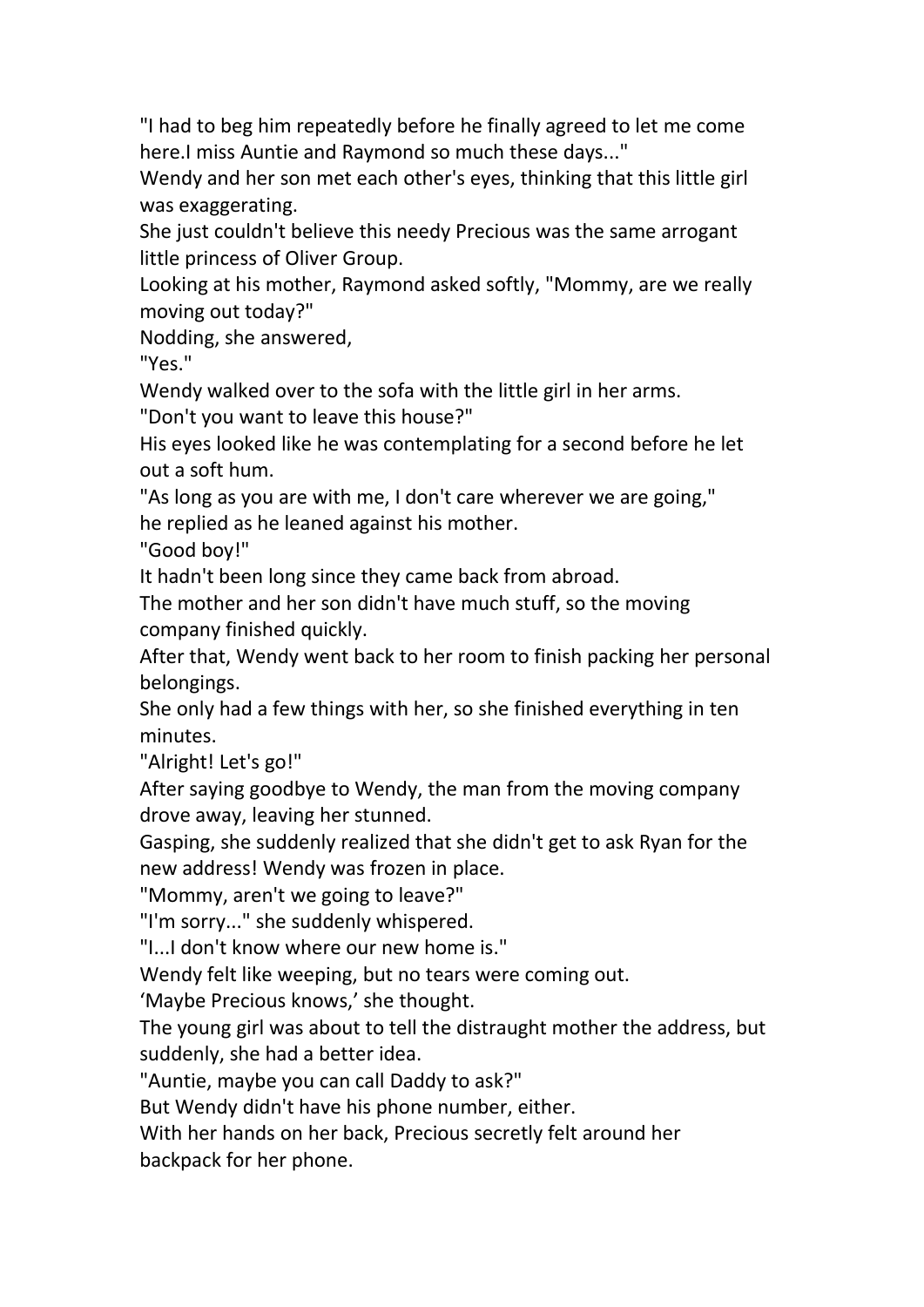When she saw Wendy's expression, she shook her head and murmured bashfully, "Sorry, Auntie.Daddy doesn't allow me to use a phone because he thinks I'm too young."

Wendy's face fell when she heard those words.

"But I memorized his phone number! You can still call him!"

"Really? Alright, give it to me," Wendy replied with a heavy sigh.

'I guess I have no other choice, ' she thought.

When Wendy took out her phone, Precious immediately uttered out a series of numbers.

She quickly dialed the number.

After a short greeting with Ryan, Wendy went straight to the point. "Well, boss, here's the thing.The guys from the moving company left, and I didn't get the chance to ask for the address.Do you know where it is?"

"Yes, of course.Add me on my WeChat account, which is the same as this number that you're calling.I'll send the address to you," he stated in a low and monotonous voice.<br>How troublesome.

Why can't he just say the address directly?' Wendy fought the urge to complain. After all, she was the one asking a favor.

So, she chirped, "Okay, boss!"

After hanging up the phone, Wendy quickly opened the WeChat app and searched for Ryan's account.

It didn't take her long to find her boss's account since he was using his real name and his profile photo was also his face.

Wendy squinted at her phone, speechless.

What a boring person.' She shook her head disapprovingly.Then,

Wendy sent him a request, and a few seconds later, he accepted it.

After a few seconds, he sent her a message with her new home address.

Before Wendy could type out a reply, she received a voice message from him.

Promptly, she clicked on it, and Ryan's glacial voice came through as he said, "Precious misses you a lot.Can you also take her to your place? I'll pick her up later."

Wendy didn't know what to say.So, I have to see my boss again tonight?' Internally, she was screaming. She didn't want to see him on such short notice.

But still, she couldn't go against her boss! So, despite her objection, Wendy typed out, "Okay," and quickly sent it.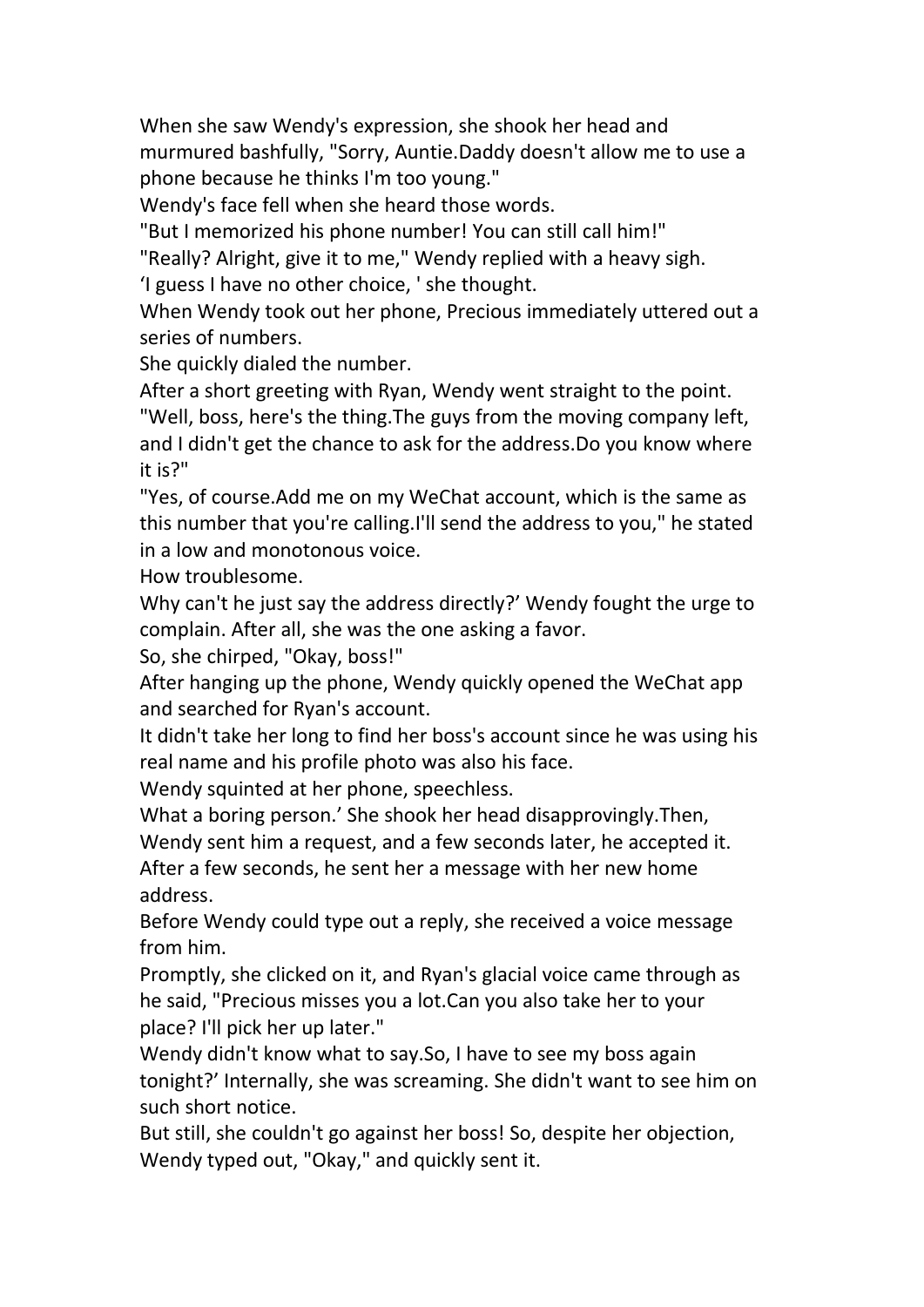Witnessing that her beautiful Auntie Wendy and Daddy were messaging each other on We Chat, Precious couldn't hide the smile on her face.

Finally! He did what I expected him to do! Awesome! As soon as Wendy got his phone number, he didn't waste the opportunity to get her to add him as friend on WeChat.

Of course, the young girl liked to think that she was the one who made all of it happen.

After all, she was God's assistant when it came to her father pursuing a wife! It seemed she was as sly as her biological father.

Precious made no attempt to hide the complacent expression on her face.

However, when she met Raymond's eyes, her smile faltered. "Raymond..."

With his hands behind his back, Raymond sauntered slowly past her and whispered in a low voice, "You know...the phone in your bag just vibrated a few seconds ago."

Speechless, Precious could only stare at him, mouth agape.

## **Chapter 33:No Objection**

Wendy took a taxi and told the driver their new address.

The driver was a kind middle-aged man.

He was surprised for a second when he saw the beautiful lady, but when he noticed the two cute kids beside her, his heart melted.

"Wow! Miss, are your children twins? They look like tiny models in a magazine. They are adorable."

'Twins? My children? What?' Before Wendy could object, Precious jumped happily in the back seat.

"Do we really look alike?"

"Yes," the driver answered without hesitation.

The little girl was clearly delighted.

"Sir, you have a great eye."

The driver burst out laughing, finding the little girl's smile contagious. The driver was also great at conversations, it seemed.

As he drove, he talked to Wendy about everything in Ywood, from food prices, the housing prices, urban constructions, and even the financial crisis.

In the back seat, Precious glanced at Raymond with a devious grin. The young boy, however, remained quiet.

"Raymond, be honest with me. Do you also like my daddy?"

She grabbed the little boy's hand and said, "If you don't, then,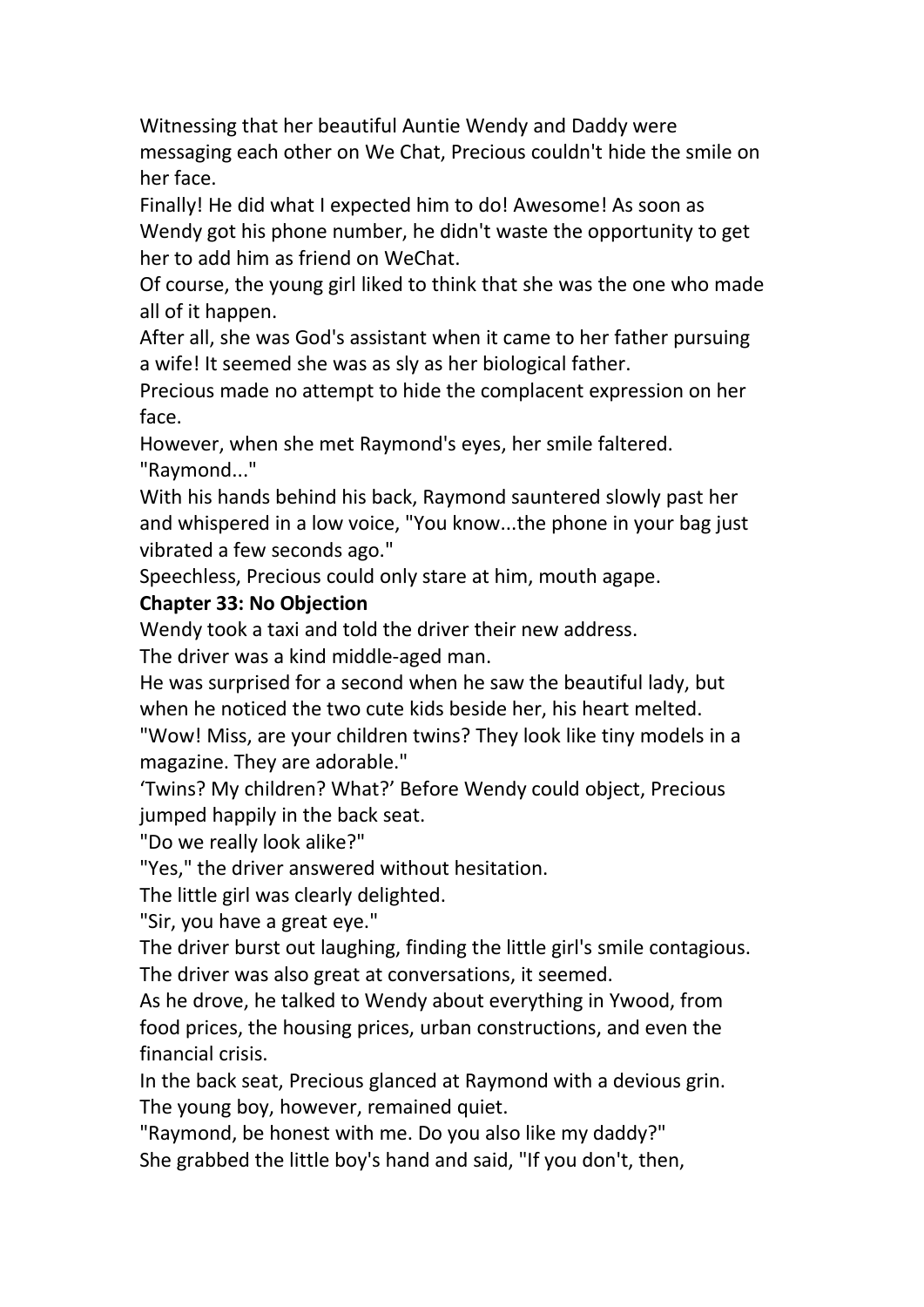shouldn't you have told your mom the truth just now?" She let out a playful giggle.

"You also want your mom and my dad to be together, don't you?"she teased.

"No!" Raymond quickly answered.

"That's a lie!"

Precious retorted.

"Your father is the CEO of Oliver Group, so they can't be together." The young girl gasped as if offended.

"Hey! That's not nice! Raymond, I thought you were different from the others.Why do you also have something against him? Yes, my father is a wealthy CEO.But it only proves that he is better than most men.Auntie Wendy is so beautiful and considerate.She deserves the best man!"

With a sour expression, he hissed, "A man with money is likely to become unfaithful."

"That's not true! It has nothing to do with money!"

The little girl huffed defensively.

"Just look at my Uncle Luke! He's just my daddy's employee and doesn't make as much as my father.Yet, he changes his girlfriend almost every month.My daddy is turning thirty years old this year, but I've never seen him flirt with any other woman."

Raymond thought about it before stating, "Well, the news says that...your daddy likes men!"

"Bah! Those are all false too! They just say that to get people interested.If my daddy liked men, then why am I here, hmm?"

"Artificial insemination?" he replied with a serious look.

"What?! Why would you even think that?"

She glared at him and crossed her arms.

"Why don't you just say that a stork delivered me to his house or something?"

Raymond didn't reply.

Honestly…

Precious was making valid points.Noticing that his expression had softened, she put her arms around his neck and explained,

"Raymond, don't you see? It would be a good thing if your mom and my dad got together.Think about it.If Daddy and Auntie Wendy got married, then we will become real siblings! We can play, eat, and go to school together.Isn't that neat?"

A dreamy sigh escaped her small lips.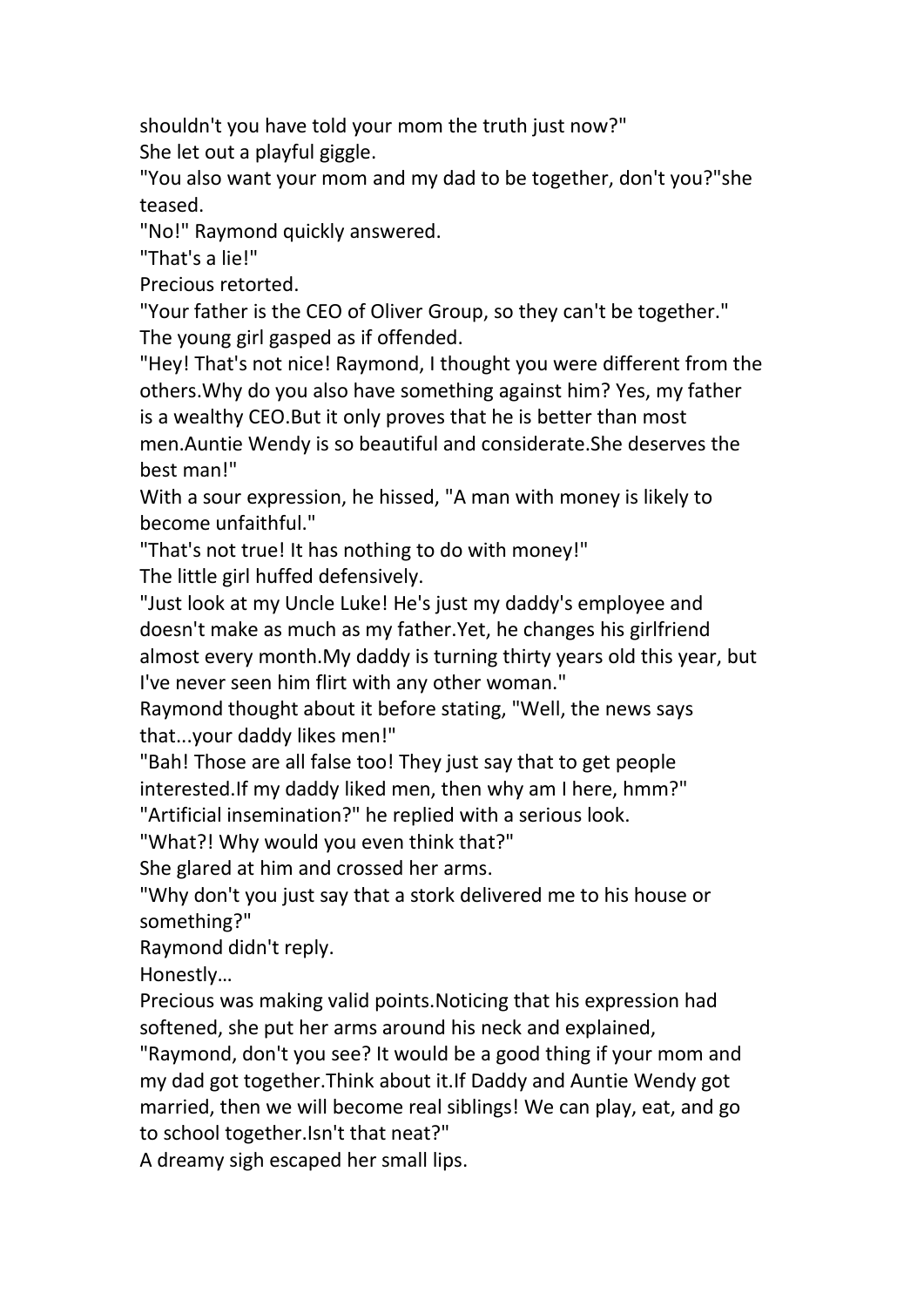She imagined how great her life would be in the future if that happened.

'Real siblings, huh?' Raymond had to admit, it didn't seem like such a bad idea.

In fact, it sounded great! She raise her pinky at him and asked, "Then, are we in agreement? You're not allowed to object to mydaddy chasing after your mom?"

He shrugged nonchalantly.

"It depends on what he will do."

'Wait, does that mean that he agrees? Finally!' Precious fought the urge to squeal in excitement.

'Oh my, I can't wait! This is going to be awesome!' She grinned. 'Nobody is in Daddy's way anymore!' Precious felt good about herself.

She thought of herself as a clever, cute, and amazing little kid! 'Alas! Sometimes being too great is also troublesome because I always take care of things too smoothly.

It's not challenging at all!' she thought happily.

The taxi stopped at the gate of Wendy and Raymond's new home, the Ensfield.

The rain had finally stopped.A bewildered Wendy got out of the car and looked at the neon lights.

She was utterly stupefied at the sight of the luxurious area in front of her.

The house was a luxurious single garden villa at the center of the city! 'Is this a joke?' she thought with furrowed brows.

"Sir, are you sure that this is the right place?"

"There's is only one Ensfield in the whole Ywood, Miss.How could it be wrong?"

Wendy was so perplexed, but still, she paid the fare and thanked the driver.

For a few minutes, she seemed to be frozen in front of the villa.

"Auntie?" the little girl tugged on the hem of the woman's dress, confused as to why she wasn't moving.

Blinking, Wendy looked down at the small girl and said, "Just wait a minute, Precious.I have to call your father."

"Okay!"

Wendy could feel her heart beating wildly in her chest.

She knew that the Glory Media was well-off and that her new house they arranged for her would definitely be better than her previous one,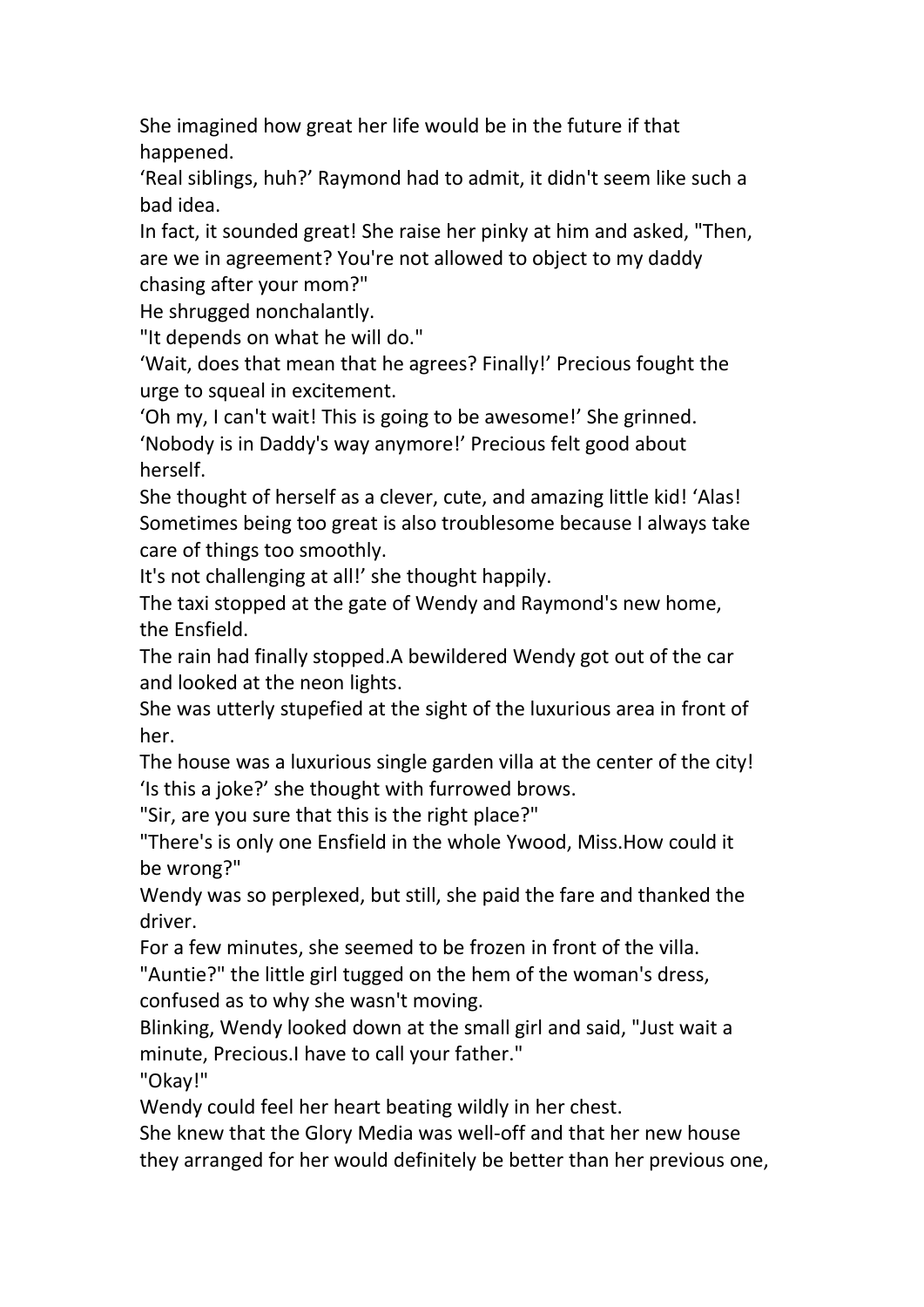but she wasn't expecting something like this! 'How ridiculous! This is too much!' The call was quickly answered.

"Boss, I'm sorry to bother you so late.I just wanted to ask...Well, about that address that you sent me...Are you sure that you didn't give me the wrong one?"

"It's the right address, I'm sure." Wendy's eyes widened, shocked. Despite her naivety, Wendy knew that this wasn't normal.

She gulped and asked shakily, "Boss, is your company this nice to all new employees?"

"You saved my daughter, so of course, you are different," he replied calmly.

'So...Was this villa also some sort of an extra reward?' Wendy wondered idly if that was appropriate for a newcomer like her to live in such a luxurious place.

"Boss, is there any other place we can live in?"

"I'm sorry, Miss Finch.You already signed the agreement.It was very clear on the contract that you must accept all the work arrangements of the company.In return, the company shall provide accommodation for your convenience.If you don't accept it, then it can be considered as a breach of contract,"

Ryan explained in a serious tone.

Wendy felt a shiver up her spine as she listened to him.

'Breach of contract? That's absurd! If she broke the contract, she would have to pay a fine of one billion dollars as a penalty! She could not afford that, even if she sold all her organs! After a few minutes of not hearing her talk, Ryan cleared his throat.

"Do you still want to change your house, Miss Finch?"

Even though she knew he couldn't see her, she still shook her head.

"No, thanks.I think this place is great! "Wendy smiled awkwardly and added, "Ha-ha! I'm quite satisfied with this arrangement.

Thank you, Boss! After hanging up the phone, Wendy took out the contract from her bag to check if he was telling the truth.<br>She used the street lamp as a light source and read the material

carefully.

There was indeed a sentence on the contract that said, "Accept all the work arrangements of the company."

Wendy was speechless.

"Auntie Wendy, what's wrong?"

Precious asked with a concerned expression.

"Nothing.It's fine!"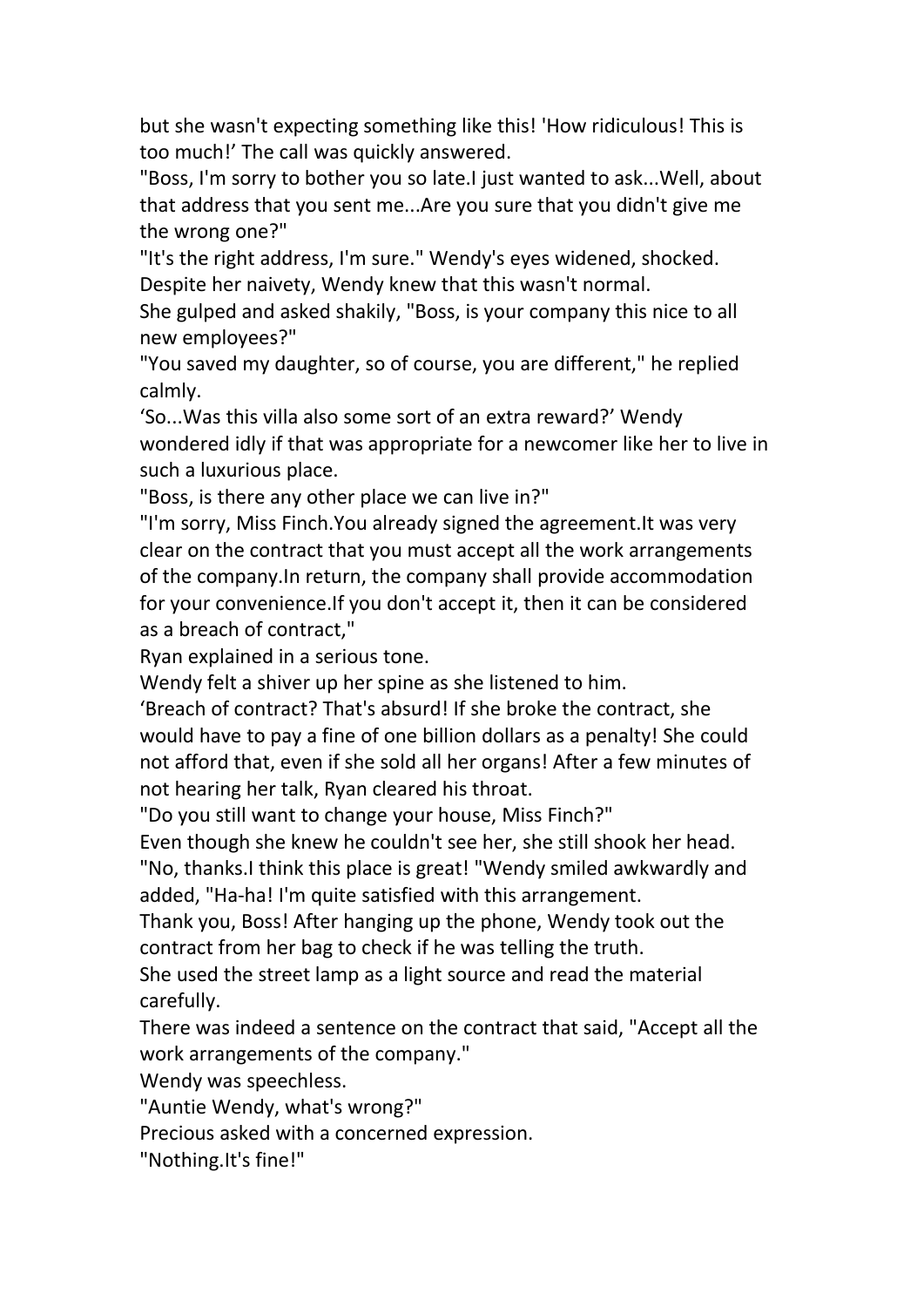Wendy forced a smile and continued, "Why don't we go inside?" "Okay, sure!"

Not wanting to worry them, Wendy led the two children into the villa district.

As soon as they entered the gate, several security guards immediately bowed to Precious.

"Welcome back, little princess!" they greeted.

Precious wasn't particularly fond of dealing with strangers, and she usually ignored the security guards.

But, this time, she flashed them her pearly whites and greeted them back, "Thank you!"

I can't make a mistake!'she told herself.She wanted her future Mommy to have a good impression of her.

Amidst the chaos of the security guards, Precious led Wendy and Raymond into the villa area.

Ryan had arranged a villa for Wendy at building two of the Ensfield. The mother and son looked around in awe as they stood at the entrance of their new home.

Then, Wendy turned to Precious.

The little girl's familiarity with the his place was a little odd.

She couldn't shake off the bad feeling she suddenly felt.

"Precious..." she murmured, creasing her forehead.

"Where do you live?"

"Right there!"

Precious happily pointed to the gate with the words "No.1 Enfield" hanging on the gate.

"That is where I live with Daddy.Auntie Wendy, we will be neighbors from now on!" She grinned.

Chapter 34: Carnivorous Animal

There were a few things that set building two of the Ensfield apart from the other buildings.

The gate had intimidating metal fences surrounding it.

Upon entering, what came to view was a cobblestone path winding all the way to the door of the living room.

On the left side was an open-air parking space, and on the right was a huge open space.

The open space had a garden that was filled with different kinds of roses, including red roses, white roses, champagne roses, and many more.

In fact, there was a handful of varieties that Wendy had never seen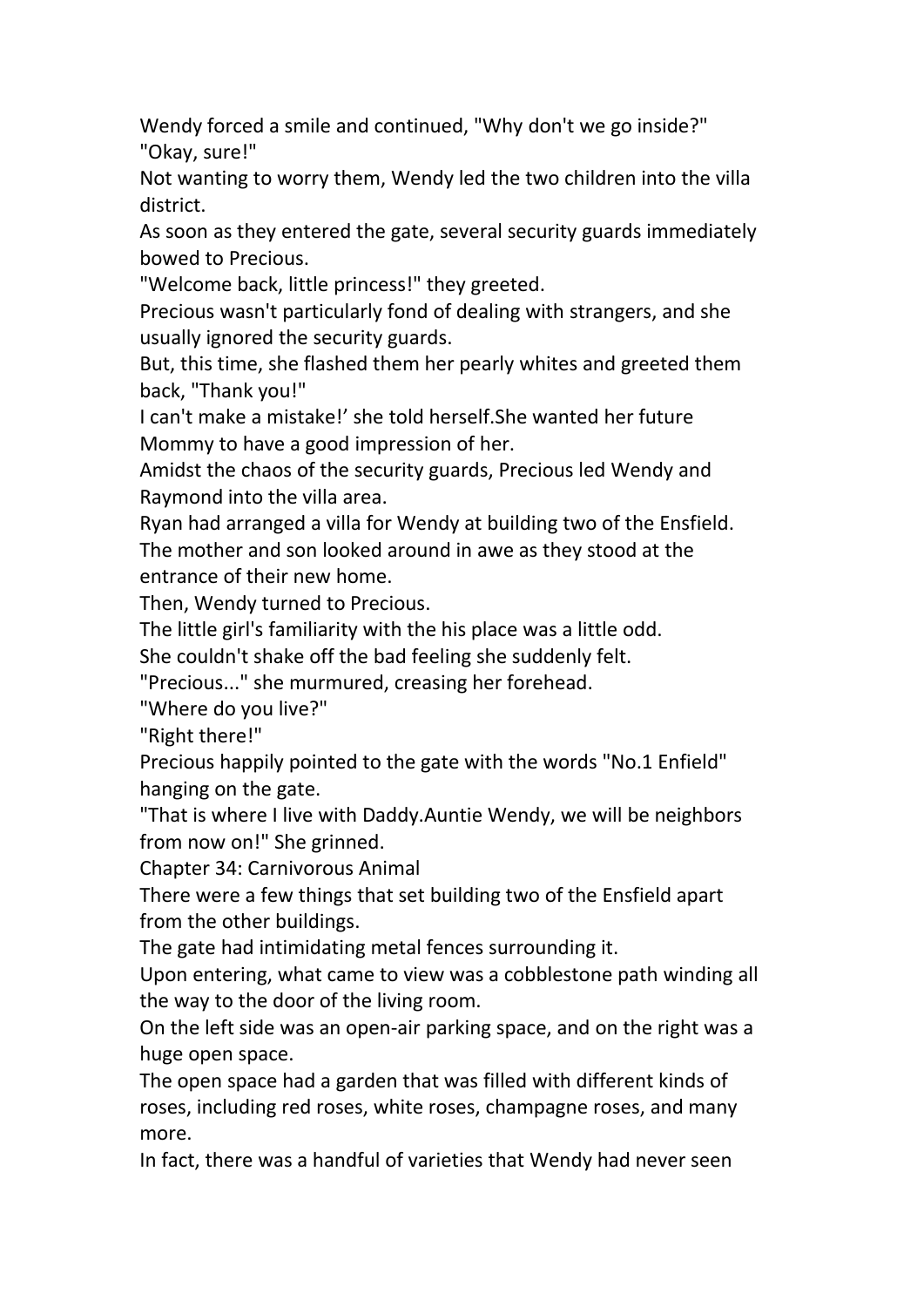before.

When the gentle breeze blew, the scent of flowers wafted through the air, making the scenery look even more beautiful.

Wendy couldn't help taking a deep breath to relish this moment. Precious had already told her about it before, "Auntie Wendy, a penny-pinching man used to live here.And not only was he a penny?pincher, he was also very fickle.He has been with a lot of women, dating a couple of them at a time, and he would often send them flowers.However, since he didn't want to spend his own money on them, he decided to fill the yard with flowers.That way, whenever he wanted to send flowers to his girlfriends, all he had to do was cut some flowers from the garden and wrap them up, which made things a whole lot easier for him!"

This left Wendy at such a loss for words.

The corners of her mouth twitched in disgust.

When she saw this, Precious chuckled a bit.

After all, the penny-pincher and fickle man she just mentioned was none other than her uncle, Luke.

To make sure that Wendy wouldn't have any second thoughts about moving in, Luke moved to another building ahead of time.

Looking at the flowers in the yard and chewing on the story Precious just told her, Wendy suddenly came up with an idea.

She would have to get rid of all the flowers and plant vegetables instead, which were practical, safe, and sustainable! She walked along the path until she reached the door to the living room. For some reason, the door was ajar.

With a gentle push, Wendy slowly opened it.

She stood at the door in amazement when she saw the interior of the room.

It wasn't the luxurious European style she was expecting to see, but a Mediterranean style, which was mainly blue and white.

The vividness of the living room took her by surprise.

The beige floor tiles were accented by a carpet that had a blue and white pattern, the sofa with blue and white stripes, and the white porcelain tea table.

The table was covered with a blue tablecloth, on top of which was a platter filled with fruits.

After making their way through the living room, they saw the spacious kitchen on the first floor.

There was a beautiful dining table and chairs, including a wine cabinet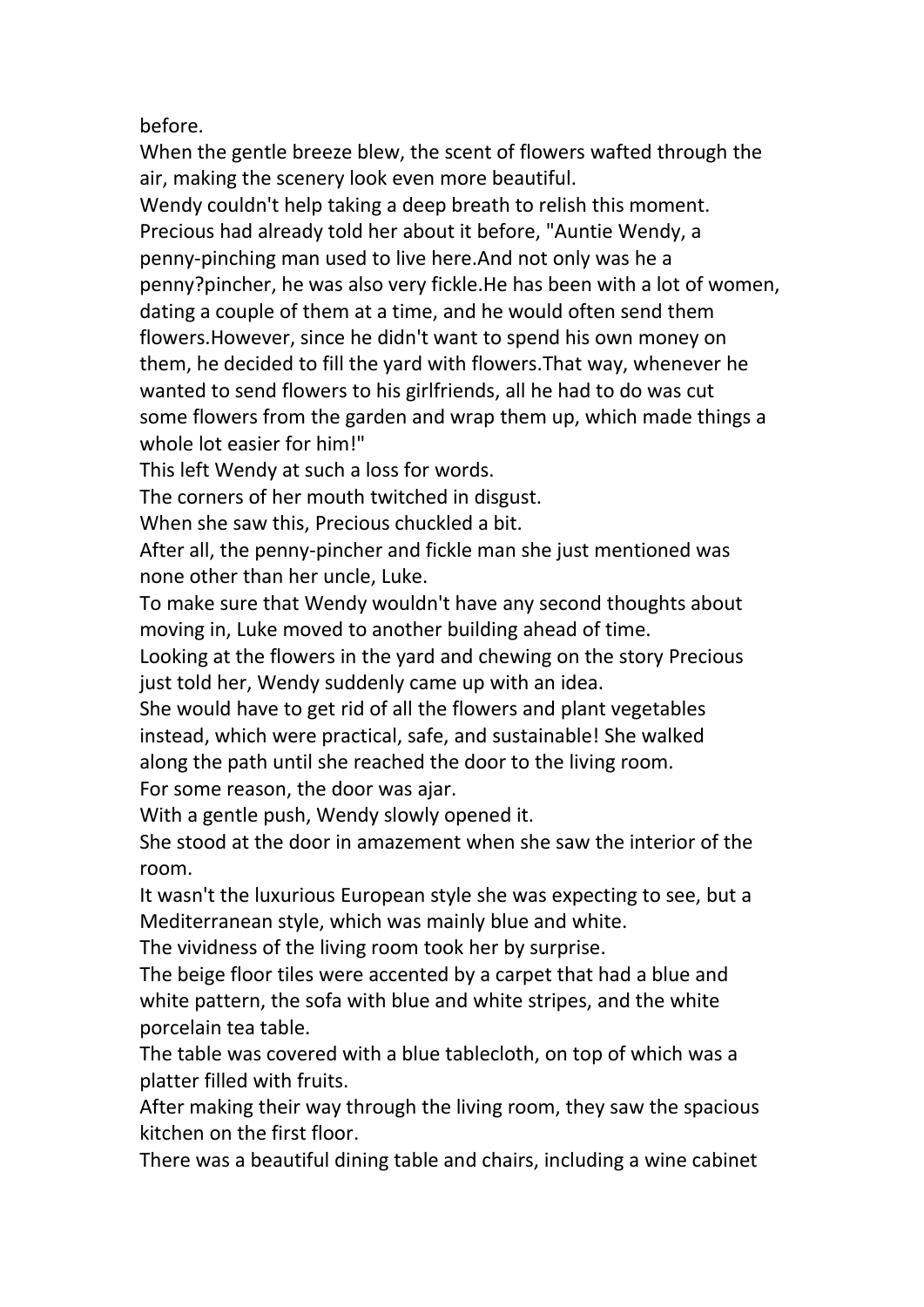right next to the kitchen.

And upon a closer look, they noticed that the shelves of the wine cabinet was full of many imported wines.

There was a spiral staircase leading to the second floor.

Above them was a wooden ceiling with an elegant white crystal chandelier hanging on it.

Wendy fell in love with this house the moment she saw it. Once! When she fell in love with Brian, she dreamt of buying a

spacious house for the two of them.

Its interior design must be in her favorite Mediterranean style.

If possible, she wanted to have a floating window in her bedroom. And on her free time, she would sit there while reading a book and basking in the sun.

Unfortunately, life became harder and harder for her.

Because of that, she had no choice but to bury these dreams deep in her heart.

She never would've thought that her fantasy would come true one day.

However...

The easier things became for her, the more uneasy it made her feel. That was because she believed everything came with a price. ""Goo"

With a growling noise, Precious covered her belly with her hands in embarrassment.

"Are you hungry?"

With her face red-flushed, she nodded her head and said, "I haven't had dinner yet, and Raymond also hadn't eaten either.We thought you would come back home right away..."

Wendy herself also hadn't had anything to eat.

She didn't even realize it before.

After hearing Precious 'stomach grumbling, she suddenly found herself feeling hungry as well.

"Wait!"

Wendy put down her luggage and rushed back into the kitchen.

She opened the fridge to see if she could whip up something for them to eat, but it was empty.

"How about I order some take-away food?"

"No, I don't think that's a good idea.Take-away is not good for your health."

Tilting her head sideways, the little girl asked, "Auntie Wendy, do you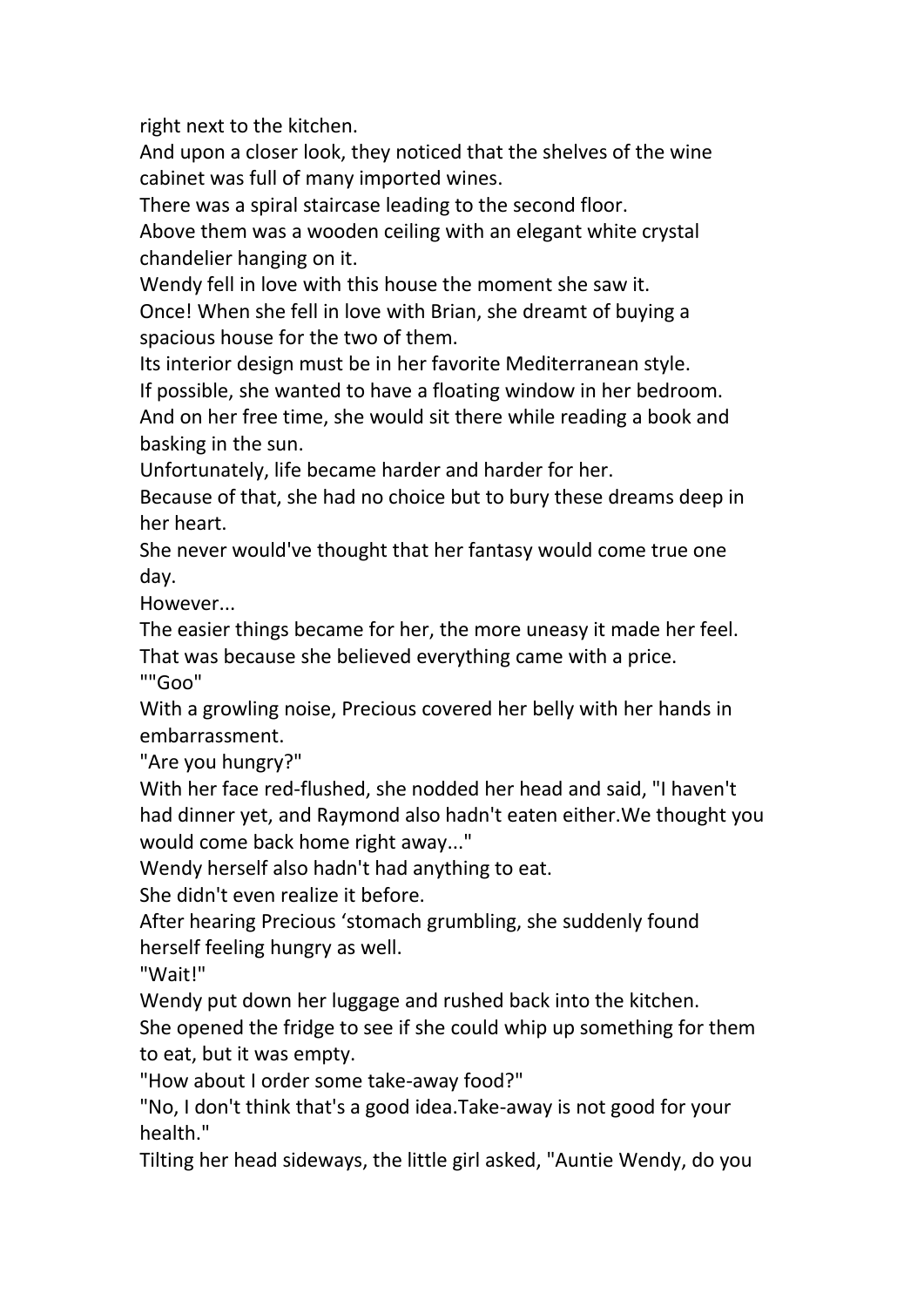know how to cook?"

"Of course!"

Before Wendy could say anything else, Raymond suddenly chimed in, "My mommy cooks even better food than chefs at five-star hotels."

"Oh, I can't wait to taste her cooking.Auntie Wendy, wait a second." The two saw the little girl scurry to the living room, pick up the

telephone beside the sofa, and make a phone call.

It was a little far from the kitchen, so they couldn't really make out what she was saying.

All they heard was the part where she was urging the other person on the line, "Hurry up, you have to get here as soon as possible." Just a moment later.

It had barely even been five minutes when they heard the doorbell rang.

The little girl excitedly ran toward the door and pressed the unlock button, and the door opened right away.

Then, Wendy saw over a dozen men and women in uniform walking in one by one, each of them holding a tray in their hand, which had all kinds of fresh vegetables, meat, seafood, eggs, rice...as well as all kinds of seasonings.

Apart from that, different kinds of cooking utensils and tableware seemed to have been prepared as well.

Wendy was left utterly dumbfounded.

"My lady..."

Waving her chubby little arm, the little girl said, "Send everything to the kitchen."

"Right away, miss!"

After receiving her instruction, all of them brought everything to the kitchen in an orderly manner.

In a matter of minutes, the fridge that was completely empty earlier was now full, and the kitchen had also been filled with cooking utensils.

The villa, which seemed so desolate just moments ago, was suddenly filled with the scent of life.

As soon as they were done putting everything in place, the little girl told the servants that they could go back to the No.1 villa.

Wendy looked as if she had been knocked for six.

If she had known that this was going to happen, she would have asked Precious to go back home for dinner.

Now that they had already gone through the trouble of bringing all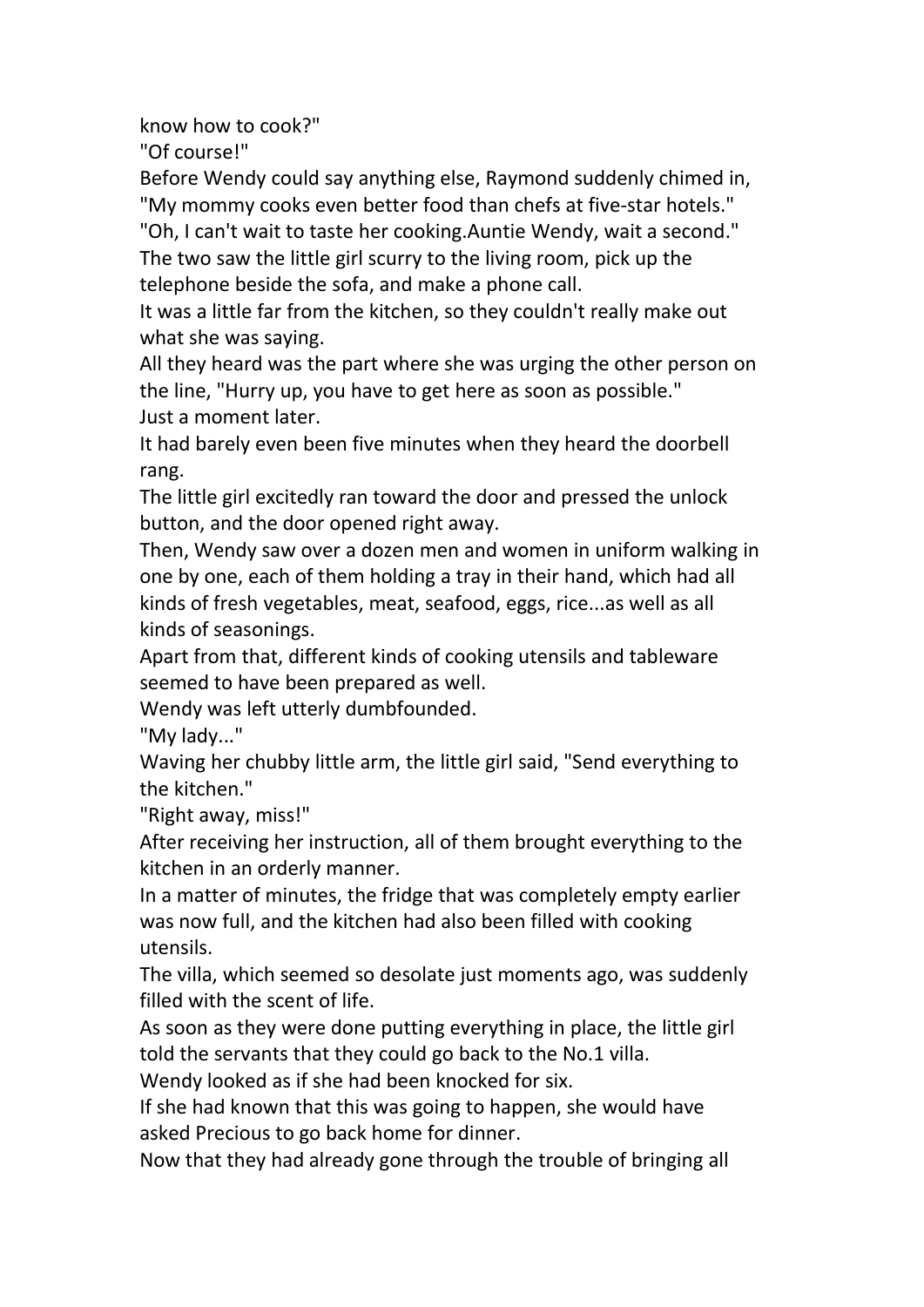these things here, it would be rude to ask them to take everything back, wouldn't it? Feeling so helpless, Wendy had no choice but to look for an apron and start cooking.

Luckily for her, all the food they brought was processed, so it would save her a lot of trouble.

Wendy started with cooking a pot of rice.

"Precious, tell me, is there anything you would like to eat?" Hearing this, the eyes of the little girl lit up in an instant, and she exclaimed, "Wow! Is it really okay for me to decide what we're going to eat for dinner?"

"Of course!"

Taking in a deep breath, the little girl thought about it and replied, "I'd like to have the fish with Chinese sauerkraut, fried pork slices, spicy boiled meat slices, Kung Pao chicken, and, mmm, what else? Oh! I also want some stewed pork with brown sauce and braised spareribs with brown sauce...Wait, is that too much?"

"It's perfectly fine.Besides, I haven't had dinner either, so I'm

starving.I'll just prepare more dishes and eat with you."<br>Wendy skillfully prepared dinner and handled the food with finesse, "So, do you like eating meat?"

All of the dishes she requested had meat in it.

"Yes! Yes, I do! I'm a carnivorous animal, and I also love spicy food!" Her taste was very similar to that of Raymond and her.

Ray's favorite dish also happened to be braised spareribs with brown sauce.

"Just wait for a little while longer.The food will be ready soon." "Okay!"

Wendy ended up being good at cooking because Raymond was a premature baby and had poor health since birth.

At that time, she had to work in a Chinese restaurant, and she learned a lot of things from the chefs there.

When he got a little older, she started cooking different dishes for him, and that was how her cooking skills improved little by little.

She cooked many dishes that Precious requested.

Because of this, the smell of good food filled the air in the living room.

"Wow! Wendy, what are you cooking? It smells so delicious!"

At the gate, Luke and Ryan were just walking in side by side.

The two of them hadn't had dinner yet.

Luke darted toward the kitchen in two steps, picked up a piece of braised pork that had just been taken out of the pot and put it in his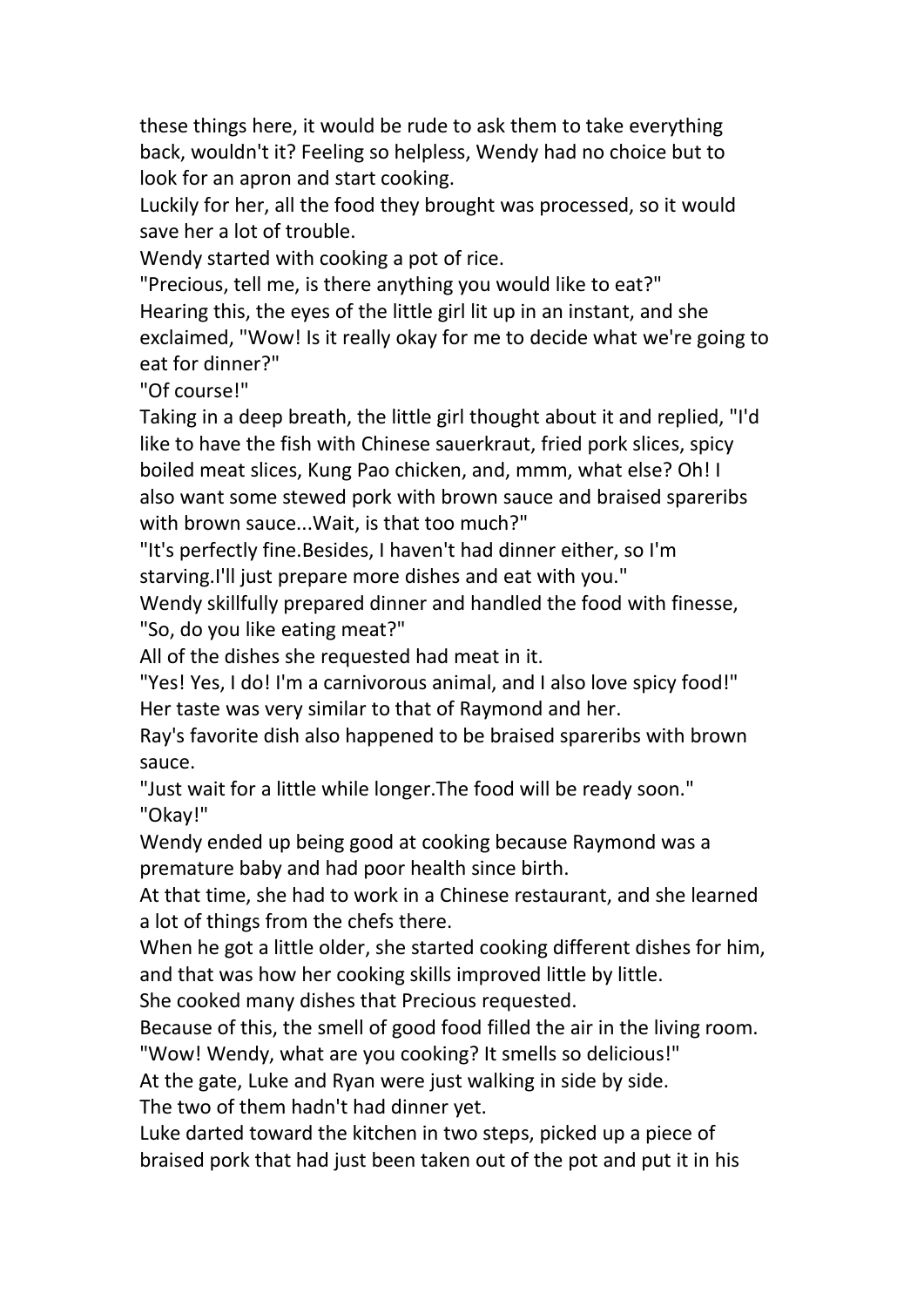mouth.

Unfortunately for him, the food was so hot that his tongue got scalded, and he screamed in pain.

But, even though his tongue had gone numb, he still didn't want to spit it out and chose to bear the pain.

"Wow, it's so good! Super yummy! It's fat but not greasy, and it just melts in my mouth! Yummy! Yummy! I want more!"

Luke complimented the dish with a lisp.

"Ah, Uncle Luke! You can't just steal the food like that! Raymond and I haven't even had a bite yet!"

"You don't have to be so mean!"

Luke was then dragged out of the kitchen against his will by the little girl.

Since Luke suddenly showed up, then...

Ryan must be here, as well.

Wendy raised her head to check and saw that Ryan was also in the living room.

He didn't walk over to where they were.

Instead, he just sat on the sofa next to Raymond.

Although the two of them didn't really talk much, it was easy to see that things were not awkward between them whatsoever. After a while, Wendy saw that Ryan took out something from his pocket and handed it over to Raymond.

"What?"

Wendy's heart almost leapt out of her chest! The house he had arranged for her was right next to his.

And now, he even gave her son a gift.

What the hell could Ryan be planning to do?

Chapter 35:Love Me Love My Dog

The cozily furnished living room was deafeningly silent.

The sofa had always been relaxing.

Raymond felt good as he expanded his mouth with a cup of hot water. When he saw the Rubik's cube that was given to him by Ryan, he

raised his lips, appearing scornful.

"Child's play! Is this the most extreme challenge already?"

"Is that possible?"

Ryan was shocked, "You can fix it?"

The kind of cube that was commonly seen on the market was a third?order cube.

There were nine squares on each side, and each was colored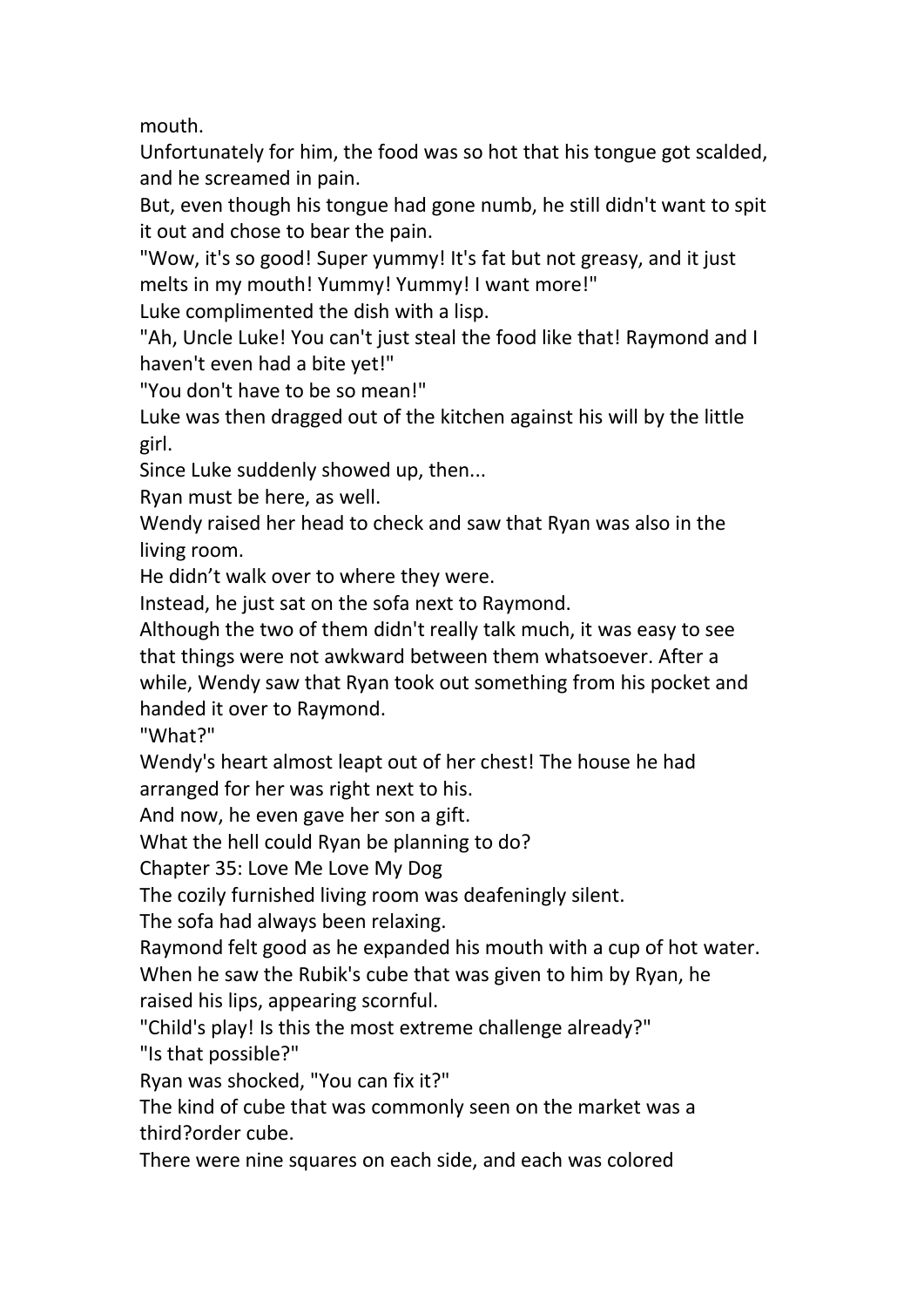differently.

Most parents felt a strong affinity for buying this little stuff. And they would render the design unusable before handing it to their children, which would challenge their spatial thinking abilities, and they would ask the children to redo the design to teach strategic coordination.

A third-order Rubik's cube was already very difficult for an ordinary child, let alone a sixth-order one.

Imagine the level of difficulty it could cause to the player.

Each side of the sixth-order one was made up of thirty-six pieces.

After being messed up, it would be extremely challenging for even an experienced adult to reconstruct it as well.

"Humph!"

Raymond didn't speak to him or make eye contact with him at all. He stopped drinking his water and went to work on the magic cube. When he held the magic cube, it spun quickly in his palm.

He was more flexible than if he tried to be, and he moved so quickly that no one could keep up with him.

This had all been completed in about five minutes, as soon as they put the magical cube back together.

As Raymond lobbed the reorganized cube casually at Ryan, the latter's countenance was still in shock.

"Easy peasy."

Ryan was completely flabbergasted and didn't know what to say to him, "You're absolutely brilliant."

Rather than talking, Raymond picked up the glass again and kept drinking.

"If you manage to solve the cube in no time, I'll let you solve the eleventh order Rubik's cube later."

"The first rule that my mother has taught me is everything comes with a price and strangers wouldn't just give things to you for free.She also teaches me that don't take anything that doesn't belong to me.I wouldn't accept anything from you if it came with the stipulation." Ryan was impressed by Raymond's intelligence, even when the first time they met.

This boy was young and less talkative, but his eyes were bright and full of understanding.

The conversation went well than expected.

Raymond was more erudite than he had anticipated.

"I see your point. There is always a reason behind everything I do."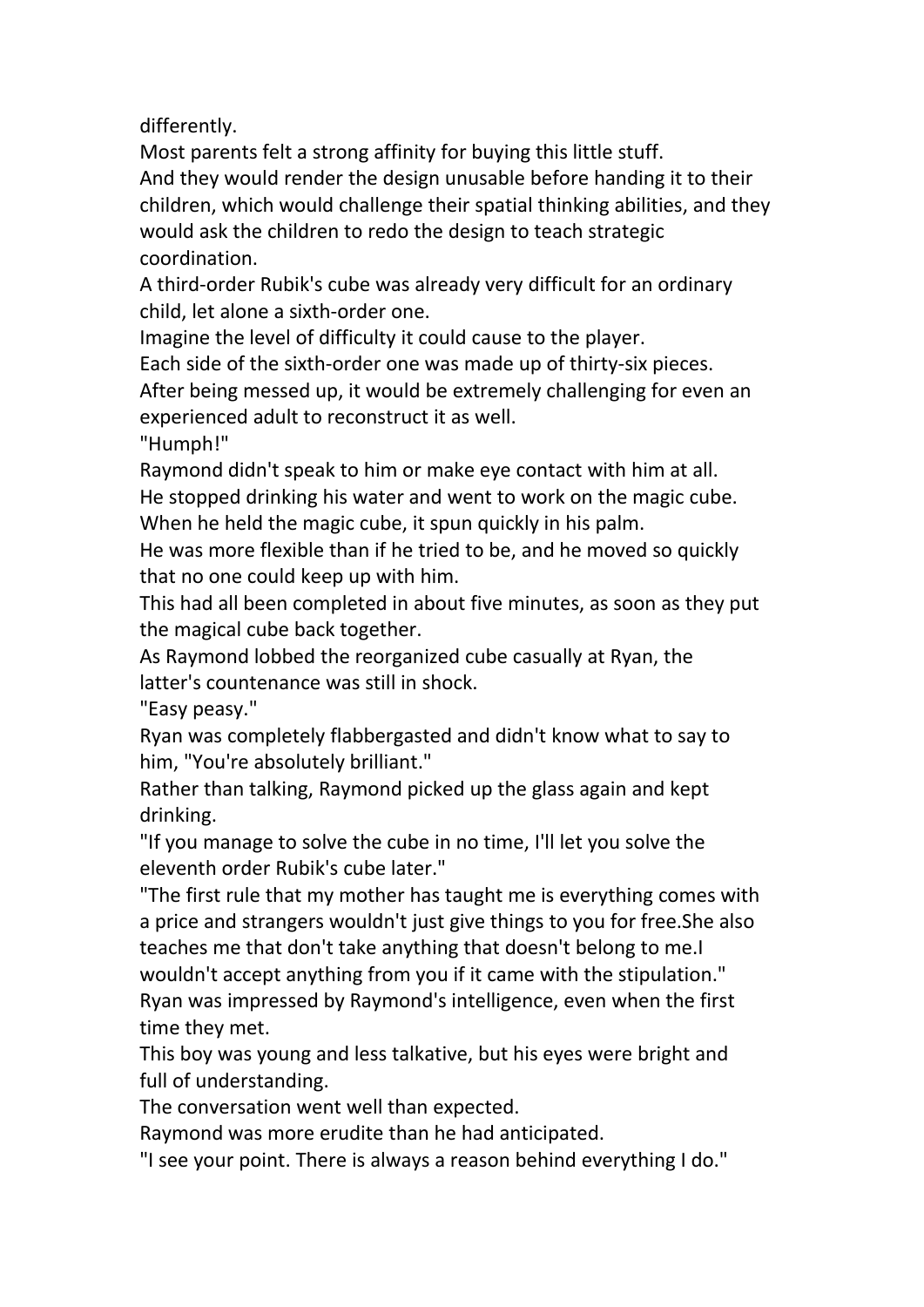"It's my mommy who's you're after!"

"Definitely!"

Ryan mustered a measure of sincerity when he frankly admitted, "I wanted to pursue your mommy."

Raymond finally looked Ryan in the eyesand then said, "Are you clear headed now?"

"Crystal clear!"

The conversation between them was very serious like the one between two mature men.

Ryan didn't treated Raymond as an ignorant preschool boy at all. The eyes of the little man were as sharp as the beams, and his lips clenched.

"What exactly do you mean by pursuing my mother?" he started. "Will you treat my mother as your girlfriend with sincerity and give her the love that she deserves? Or you'll just use her as a shameless mistress and utilize her for your selfish pleasure?!" "Neither! You don't understand."

Raymond altered his expression, "Then what exactly do you imply?" "So long as she's okay with that, she will be my wife whenever she wants."

I Raymond had loosened up.

It was for a long time that he studied Ryan with his glass of water in his hand while he was staring at him.

It was apparent that the aroma from the kitchen was becoming more and more delicious.

In a way, he looked almost tender as he glanced at her.

"Is there any more questions?"

Raymond shrugged inexpressibly, "Have you really thought this through? My mom's career hasn't bloomed yet.

Right now, she's just a little-known actress.

You, on the other hand, are the CEO of Oliver Group.

You're at top of the pedestal.

Can't you see the gap?" Lovingly, Ryan rested his arm along the back of the couch and asked, "Are you saying she's not good enough for me?"

The little guy lost his temper and detonated in an instant.

He was as quickly dangerous as an angry hedgehog, getting ready to defend his territory at a moment's notice.

"My mommy is the best thing that ever happened to me! She's the best woman of all! She deserves everything the world could ever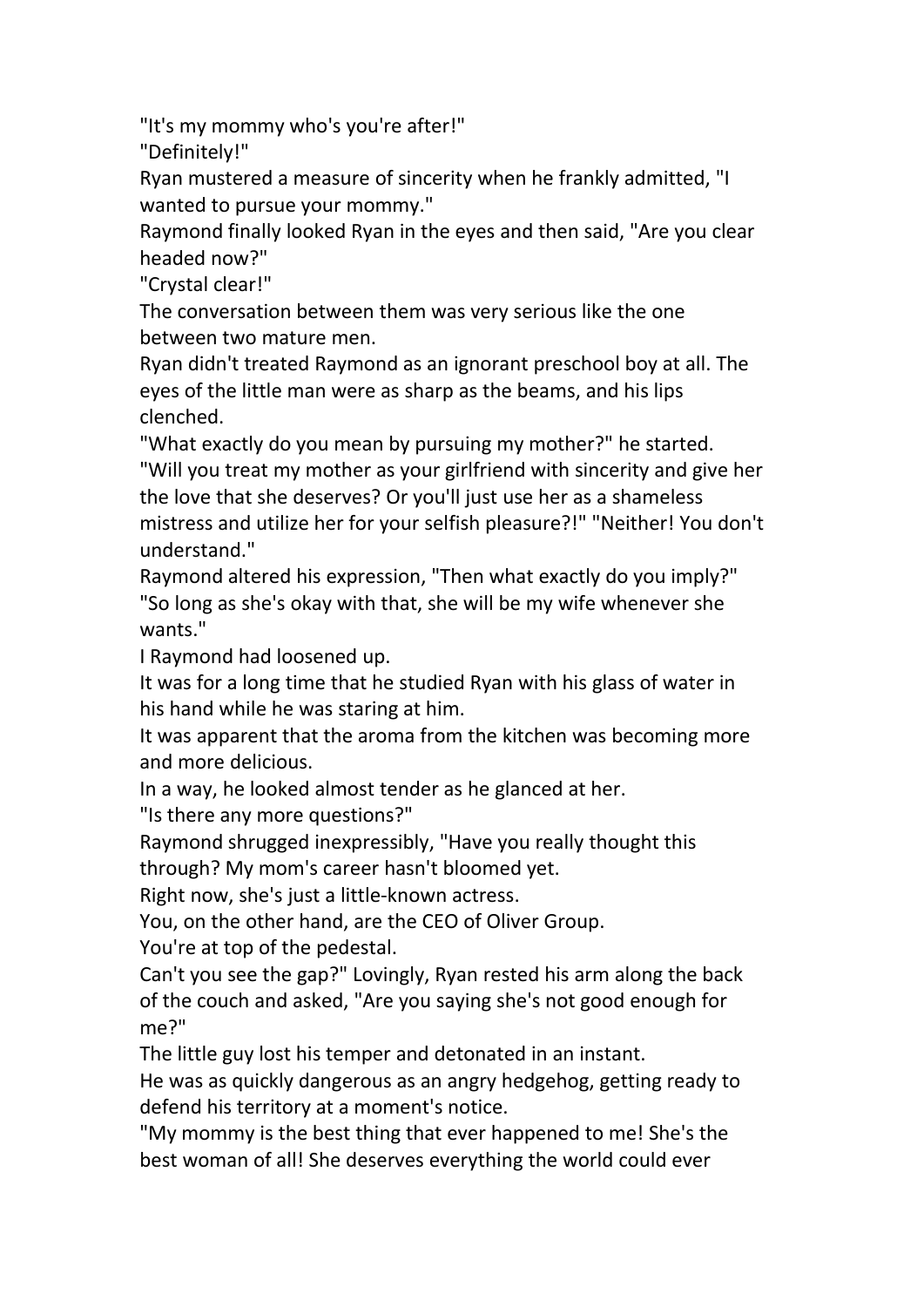offer!" Ryan burst into laughter.

Raymond was definitely still a little kid.

For a four-year- old, he was really confused now.

He didn't know why Ryan suddenly started laughing, and had to inquire, "What are you laughing?"

"You're the cutest boy I've ever seen!" As a direct result, the little boy was embarrassed and turned his face away.

"The word 'cute' should never be used to describe a man like me!" Perhaps it was because of Wendy, who was very sweet, Ryan found it amusing to know this little guy.

He stroke the boy's hair for a while and withdrew his hand before the boy got upset.

"I'm an adult already. I have a clear understanding of what I'm doing." The little guy gasped a soothing sound.

He lifted his throat and bumpily said, "You don't have to impress me then."

"It's certainly not flattering."

"What?"

"It is because you are special to her and she surely cares about you, so I just want to love you and care for you, for her sake." Wendy didn't take much time cooking.

She was able to finish in no time.

They were all dishes that Precious just purchased, including the fish with Chinese sauerkraut, fried pork slices, spicy boiled meat pieces, Kung Pao chicken, stewed pork with brown sauce and Spareribs with brown sauce.

Besides that, she also made a cucumber salad, lettuce with smashed garlic sauce and even a soup with tomato and egg.

The table was overfilled with tongue-licking foods.

Precious was watering when Luke tried the braised pork earlier.

She quickly washed her hands and ran over to see that the dishes were on the table.

She took up a slice of stewed pork and put it in her mouth.

It was braised.

"Ah! Yummy!"

The food had a mixture of sweetness and saltiness in taste.

The pork was so tender and the gravy was so rich.

"Take it slowly..."

Seeing that she was pleased, Wendy felt herself immediately come to life again.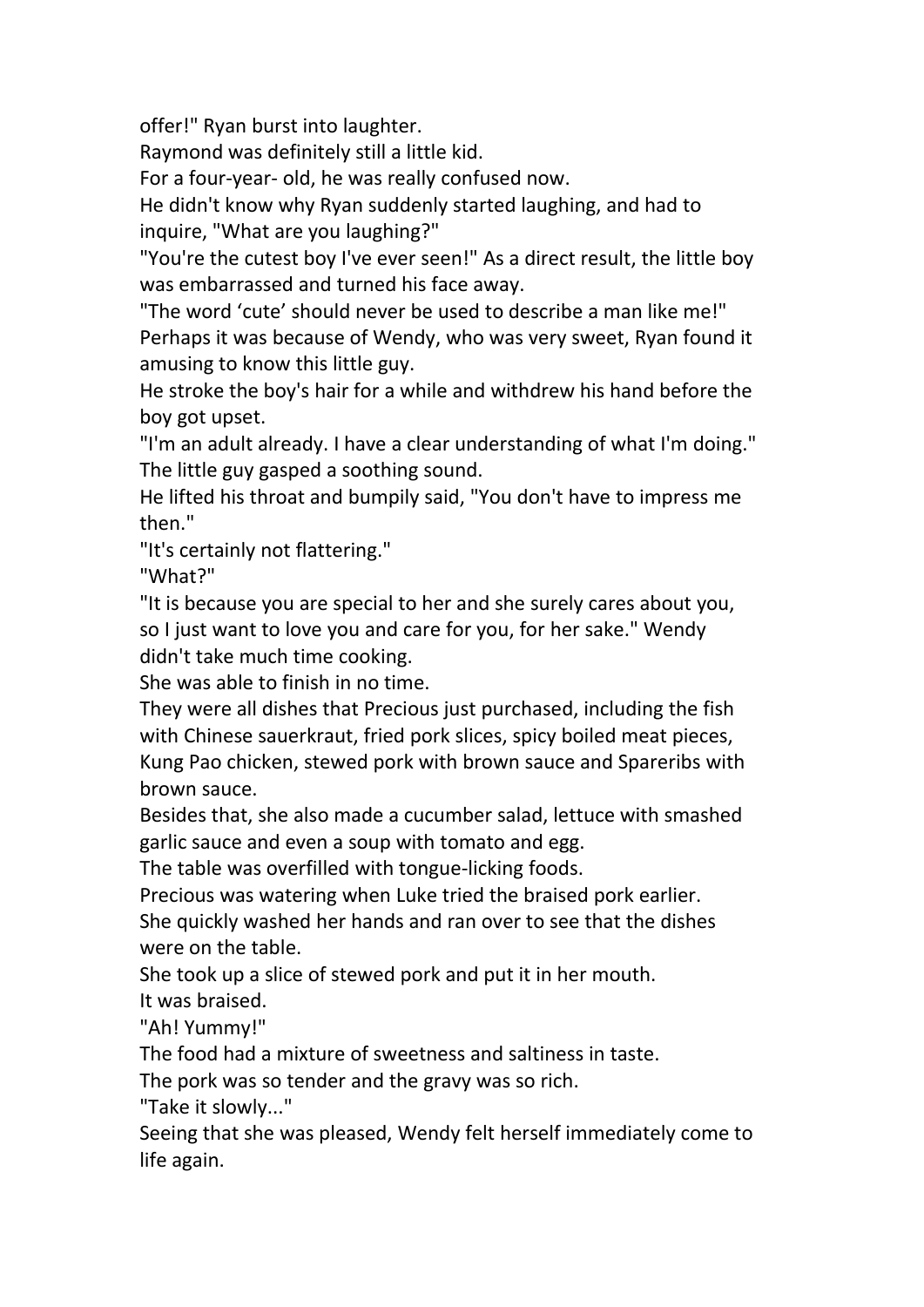Wendy set a bowl of rice in front of her and said, "Have some, and enjoy.There's no need to rush.Keep in mind that no one will take it away from you."

"Oh, wow, it's absolutely delectable! That really is wonderful, Auntie Wendy, the food you make is much better than the food our cook makes!"

"You're only too overwhelmed.You're just saying that because you're starving."

But by her deeds, Precious assured Wendy that her words were no exaggeration.

She did little other than eat the food, her mouth and hands full of grease.

She had time to say almost nothing. Luke and Ryan then invited themselves to sit down.

Wendy was speechless.

She could not believe it.

"Hey, Wendy.Because of your contract, Ryan and I didn't have dinner yet. Just the three of you can't finish them all now that you have done this much.If we got some, do you mind?" They had settled down already.

Could she still decline? In addition, these two people were also her superiors, technically accurate.

How dare she push them away? It was impertinent of her to do so. Wendy grimaced forcefully, "Of course, I don't mind.Go ahead it's all right."

"I know you are the best.You really are!"

Without taking some time to collect his dishes, Luke simply sat down and retrieved the meals.

After trying all the dishes, he was eager to go on to describe the amazing flavors he noticed.

While eating, he quickly gained understanding.

How could these two people look like some refugees? They were so embarrassing.

Raymond and Ryan, in turn, were much milder.

The two gradually and eloquently picked up food.

Suddenly, Ryan turned his head.

What happened next was unexpected.

This time, Ryan and Wendy's eyes seemed to intertwine.

The ice in his cold eyes seemed to meet a volcanic eruption, with a

noticeable pace that vanished and a hot one replacing it.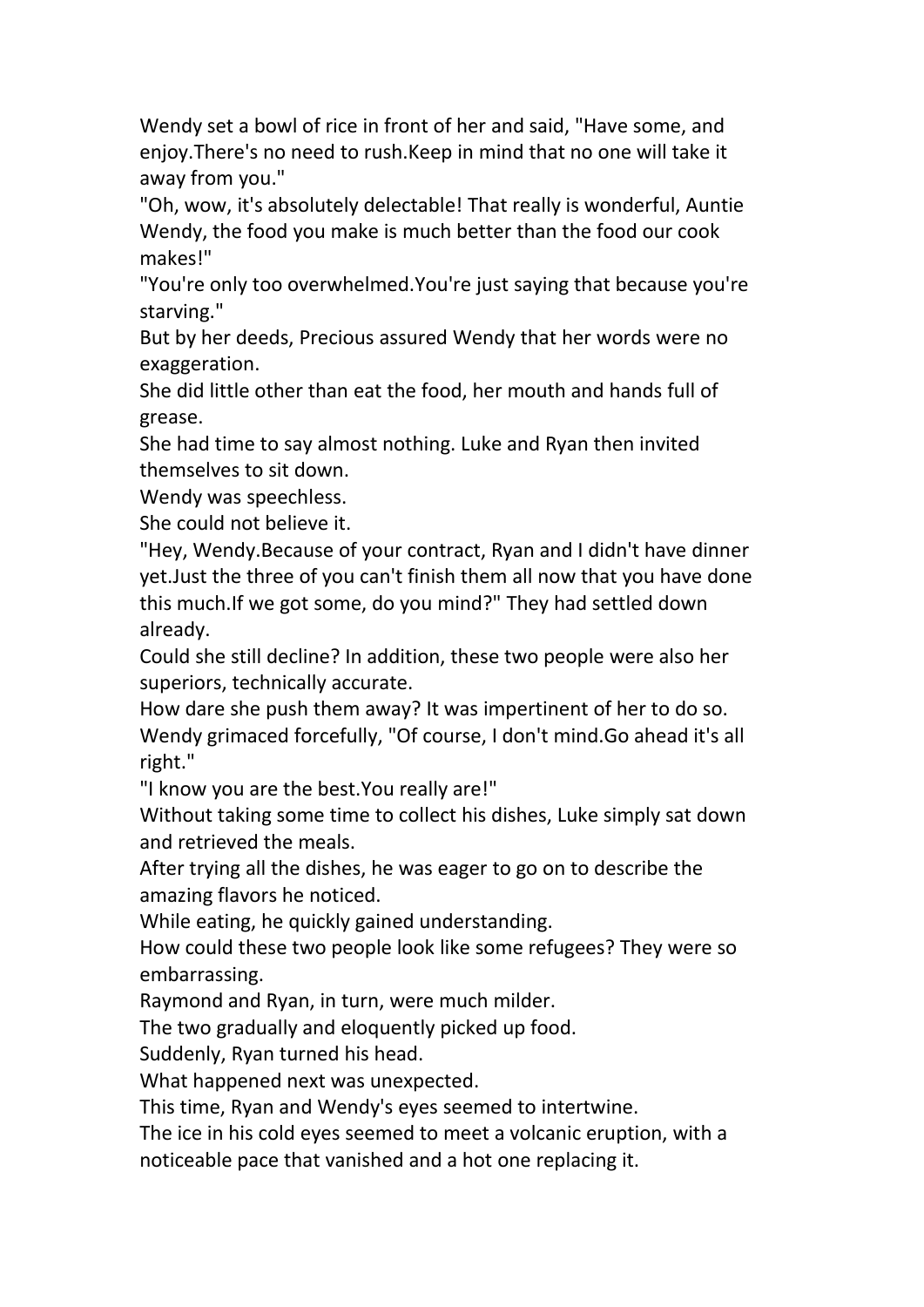Bang! Bang! Bang! Her heart beat violently.

There were butterflies in her stomach too.

Wendy's hands trembled and almost dropped the bowl as they shook too much.

To avoid having to meet his burning eyes, she abruptly turned her head.

Ryan raised the corner of his mouth.

Wendy fidget in her sitting during the meal.

The dishes at the table were quickly swept clean, all thanks to Luke and Precious.

"Indeed! I am so full! You are such a good cook. All of the foods taste amazing!"

Luke placed his hand on his belly and felt extremely satisfied.<br>He was surely happy with the meals.

"I'm about to clean the table now," said Wendy, who had settled back into her former role.

"No! Sit down!"

Ryan gazed at Luke coldly, putting down his chopsticks and said,

"You're the visitor.Go ahead and do it!" Luke didn't utter a word.

The way he commended seemed in a way that he had married Wendy and was now the owner of the house.

Chapter 36:I Want You!

Luke was born with a silver spoon in his mouth.

With all the wealth his family had, he never needed to do the housework, not even once in his life.

He looked at his flawless, slender fingers, and then looked at Ryan's cold, piercing eyes.

He sighed and began to gather the bowls and dishes on the table.

He had no idea how to properly wash dishes, but it seemed like he had no other choice at the moment.

Aye! He had already sacrificed so much.

How much more should he endure just for Ryan to chase after Wendy? As soon as Luke left, Precious thought of something.

Immediately, she took Raymond by the hand and led him to the sofa in the living room.

Ryan and Wendy were left alone in the big dining room. "Boss..."

"Please, Wendy.We're off duty."

Ryan was implying that Wendy didn't have to call him boss.

"Oh...Okay, then,"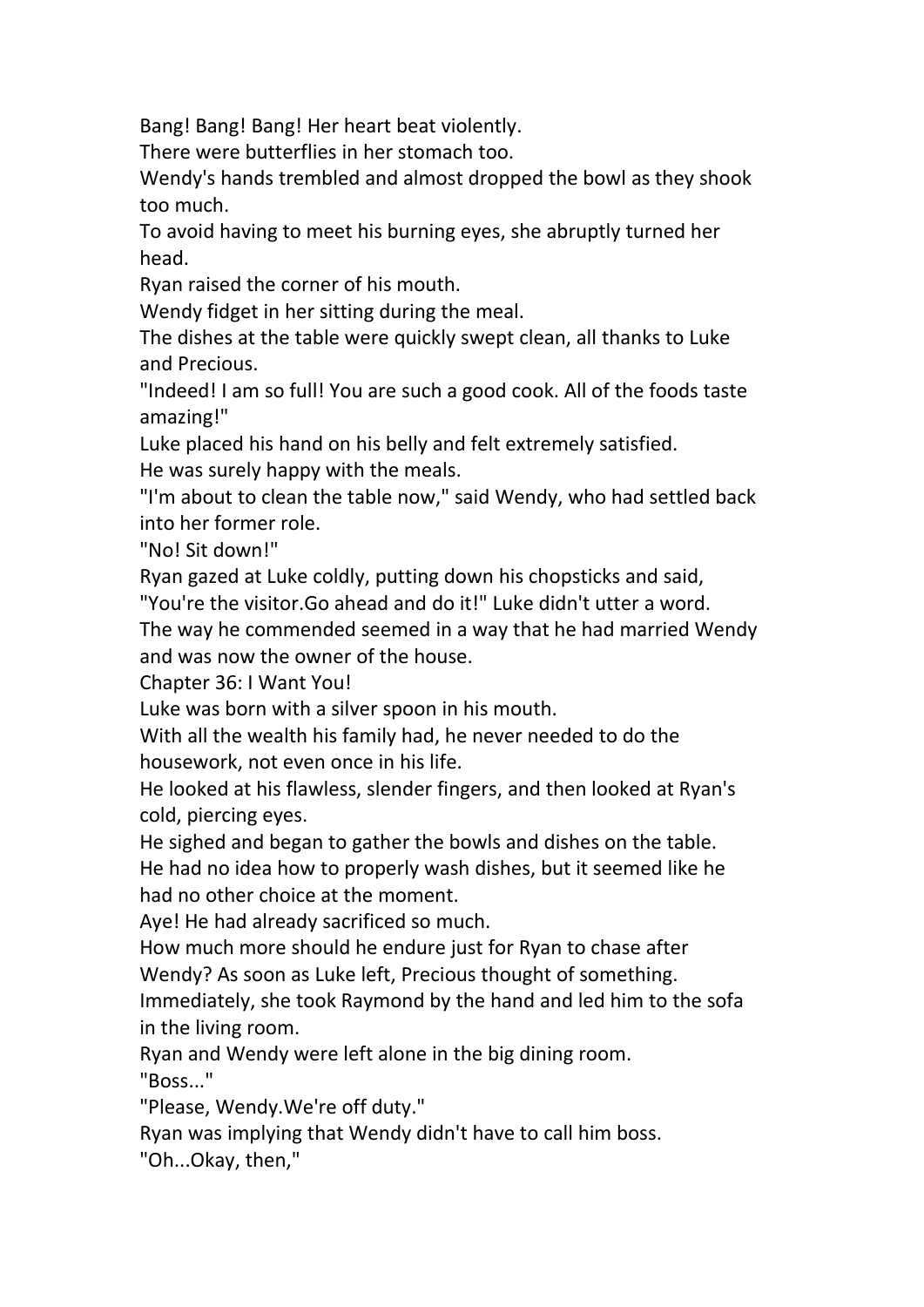Wendy responded quietly.

What came after this small exchange was silence filled with tension and awkwardness.

Wendy wriggled uncomfortably in her seat as she felt the uneasiness setting in.

Her eyes darted in every direction except where Ryan was.

Soon, Ryan broke the silence.

"So...ever since I became your boss, have...you been afraid of me?" Wendy let out a nervous chuckle.

"What are you even saying, Mr.Oliver?"

"Every time you feel uncomfortable around me you call me 'Mr.Oliver,

''" Ryan explained nonchalantly.

"W-what?"

"You also stutter."

Wendy was rendered speechless.

'How did he even notice that?' she thought.

Ryan leaned against the table, his chin resting on the back of his hand.

He got closer to Wendy and changed the topic.

"Do you like it here?"

"I actually do! But I'm afraid I really don't deserve all this." She was not stupid.

If Ryan just wanted to repay her for saving Precious, offering her a very lax contract would have been enough.

Anything beyond that in this case, an incredible house next to his was, to say the least, way too much.

After pondering on it for a few minutes, she decided that it was necessary for her to make thing clear between the two of them.

With a deep breath, she summoned up all her courage and looked up at Ryan.

"Mr.Oliver," she addressed confidently.

"I am an ordinary woman and Ihave very simple goals in life.I just want to make it in the entertainment industry and show how good of an actress I am on screen. I also want to make a lot of money. After all of that is over, after my contract ends, I will retire, marry an ordinary person, and live a peaceful life.It's hard for me to admit this but I am scared.I hate changes and I hate being heartbroken when that happens.I want a simple life where I know where I'm headed, and I won't face any drastic changes.Do you understand that?" This was her way of saying that she was rejecting whatever Ryan was offering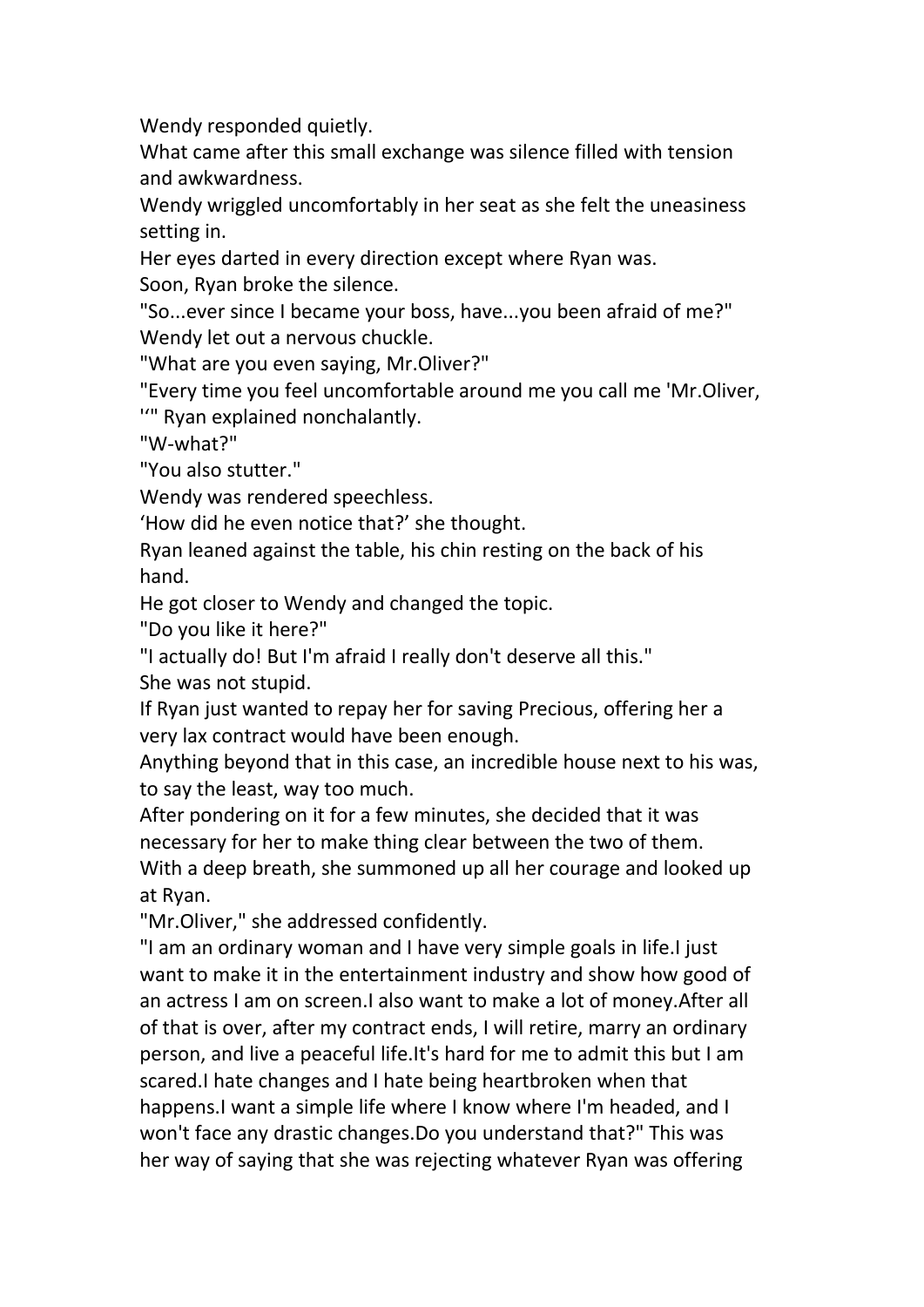her.

'A guy as smart as him would be able to read between the lines and understand what I'm trying to say, ' she said inwardly.

Ryan immediately nodded in agreement.

With that, Wendy breathed a huge sigh of relief.

"It seems like I haven't really made myself clear enough."

"What?"

Ryan stood up all of a sudden.

With how tall he was, he easily towered over Wendy, who was taken aback by what was happening.

Before she could properly react, however, he was already bending down, his face inching closer and closer to hers.

Soon enough, their faces became so close together that they could see each other's pores and feel each other's breaths.

"Mr....Mr.Oliver..."

"I like you, Wendy.I want you!"

Boom! Wendy felt her head explode and her mind instantly went blank.

'What...what the hell? Didn't he understand that I just rejected him?' Wendy was dumbfounded.

Ryan interrupted her before she could come up with something cohesive.

"I will never let you be with some 'ordinary man'! Let alone marry them!"

"-"

"I am Ryan Oliver! And let me tell you something more, Wendy: I will

never, ever let anything bad or painful happen to you!"<br>His voice was firm, domineering and, honestly, arrogant! "But why me?"

Wendy asked in a weak voice, "We literally just got in contact less than ten days ago! If this is because Precious likes me-"

"No, no, no, no! That's not it! I didn't like you because of Precious I liked you because you're you!"

Wendy didn't think she could be more stunned, but here she was. After a long while, she pointed at Ryan with her trembling fingers and said, "I've...I've heard rumors, you know.They say you like men! You don't like me.You're just using me to try and hide your true sexual orientation!"

I Ryan's expression darkened immediately.

As his eyes narrowed, he whispered in a threatening voice, "It seems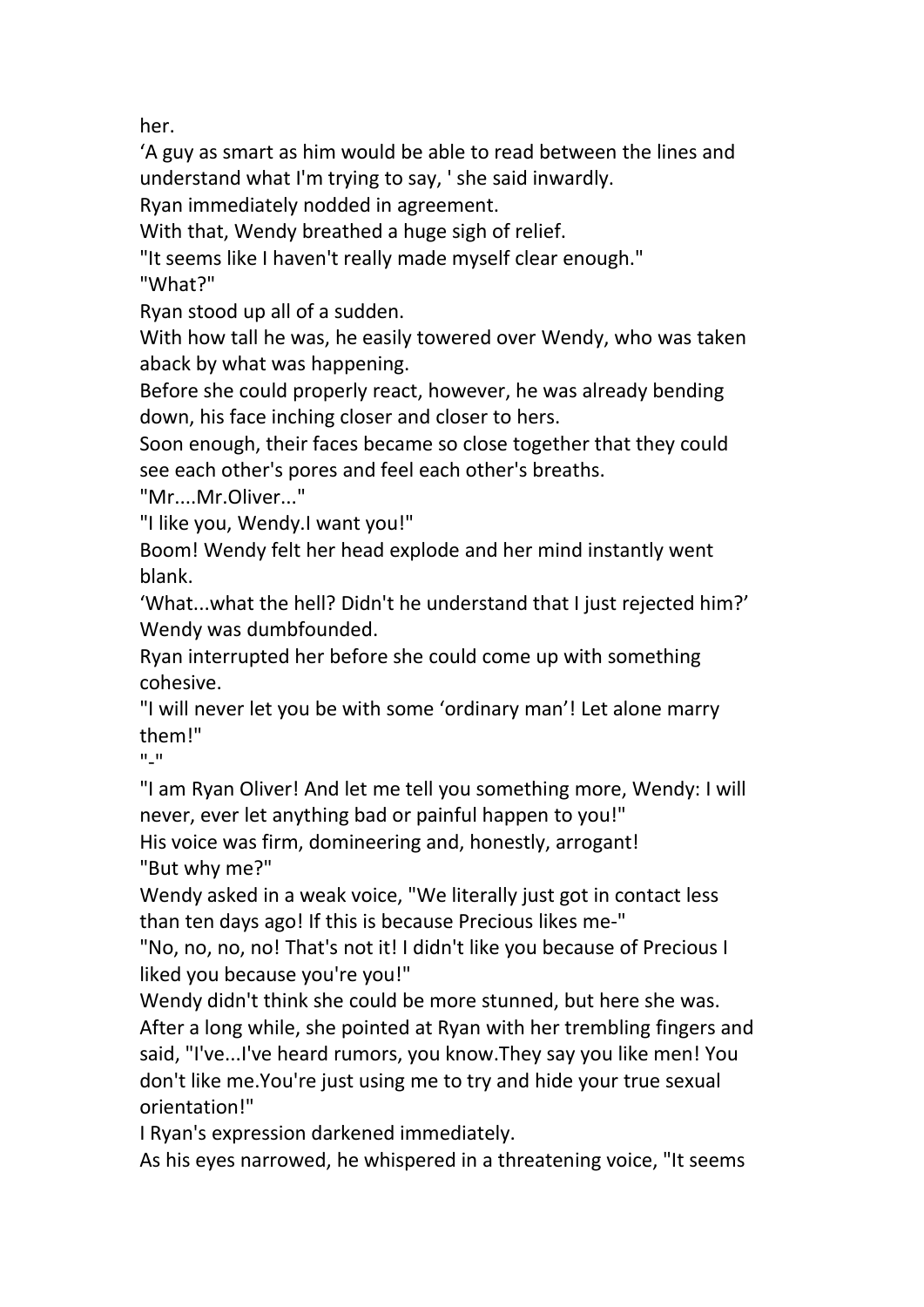that I have to prove my sexual orientation to you, huh."

"Okay, no,"

Wendy quickly backtracked.

"I just saw that on the news, heard it on the streets.If you have to prove anything, you have to prove it to them, not me."

She then pushed him away and rushed into the corner of the room. "Hey, come back here!"

"No!"

Her speed, however, was no match againstRyan's long legs.

He easily caught up to her, effectively cornering her.

She, however, was not afraid anymore.

With a determined look on her face, she hissed, "And even if you like women, why me? Don't tell me that you've fallen in love with me at first sight! You know that's bullshit and eventually it's all just because of lust! You are Ryan Oliver, the CEO of Oliver Group. I'm sure you've seen, met, and—I don't know—had "interactions" with all kinds of exceedingly beautiful women! Why are you chasing after me? I'm not even that pretty!"

"Why are you so self-deprecating!"

"I am not! I'm just being real here, Ryan! You are the CEO of Oliver Group, one of the biggest and richest companies in the entire world! Everybody wants you! And you know what? You don't even need the CEO of Oliver Group—you are fit and handsome enough that the most beautiful women from Ywood to the US willfall to their knees just to beg you to be with them!"

"What about you?"

"Me?"

Ryan's previously intimidating stance became relaxed.

A smile spread across lips as he muttered, "Are you one of those girls? Do you...want to sleep with me?"<br>After everything Wendy said this was what running through Ryan's

mind.

It was the first time Wendy saw Ryan smile that wasn't mocking or a sneer.

It was small, but it was sincere.

And though it wasn't much, it softened his cold and hard features a lot. Ryan, in his normal state could already be considered as a man who could easily entrance anyone he came across with, but now that he was sporting this smile...

Wendy felt her throat drying up.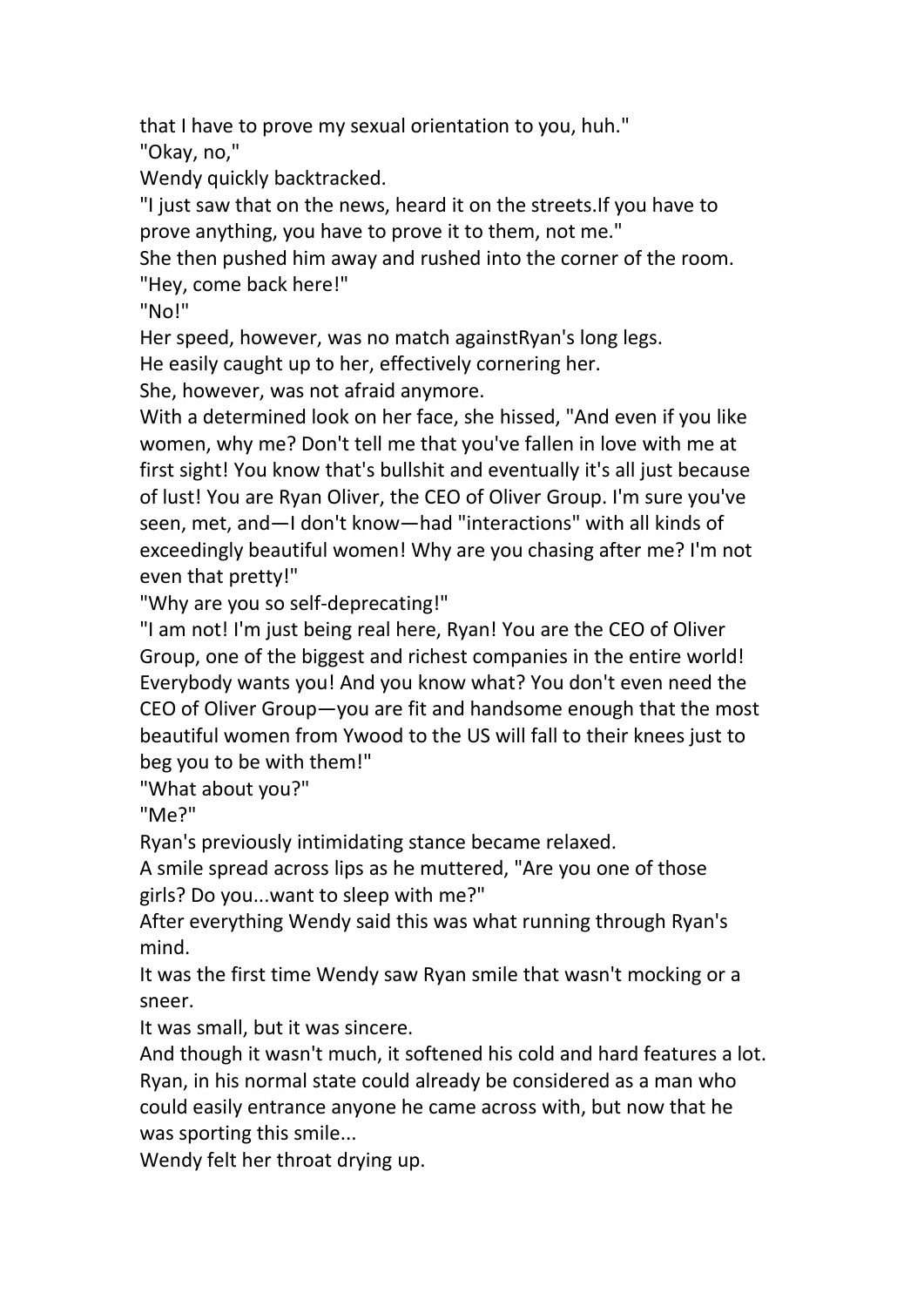Ryan was doing something toher.

The sound of her swallowing came so suddenly and so loudly that Wendy was immediately shook back to her senses.

Ouch! 'This man is nothing but trouble! He's fascinating, but I'm definitely not into him!' "C'mon Wendy, don't be shy.

You don't even have to answer the expression on your face just now has revealed everything I needed to know."

Ryan was now donning a smile full of naughtiness and determination. "Shut up!"

Wendy was so ashamed that she wanted to slap herself twice! Ryan was now, once again, inching closer and closer to her.

He was moving in very, very slowly, but his moves were firm and powerful, as if he was a snake wrapping around her heart.

Wendy was so scared that her breathe started becoming shallow.

"Alright then, I will make it short and easy for you to understand, Mr.Oliver.It's impossible for us to be together.Regardless of our status, do you really know me? I'm a single mother with a child.Do you think your family can accept that?"

"A relationship does not mean everything goes right in one day.Wendy, it's a process! We'll get to know each other slowly and we'll fix issues along the way!"

He cupped her face and looked straight into her eyes.

"Never worry about my family.You don't have to think about whether they like you or not, whether they accept you or not. Let me handle all of those."

A certain tenderness colored his deep, luscious voice.<br>"Look, you're a single mother with a son, while I'm a single father with a daughter.We are meant to be together."

Wendy could not believe what was happening.

'What...is...happening...' She swallowed and said in a very silly way,<br>"You are quite open-minded about being a stepfather, ha ha..."

"No one can be your lovely son's stepfather but me."

Chapter 37:I Just Want To Be Your Son's Stepfather

"I want to marry you and become your son's step- father! I'm willing to accept both him and you in my life! Ryan spoke in one breath,

emphasizing the severity of his determination through his words.

With minimal words to his name, Ryan was able to leave an

everlasting impact on Wendy, who became visibly flustered.

Meanwhile, Luke, who was sneakily eavesdropping on their exchange while remaining hidden in the kitchen, couldn't help but smile to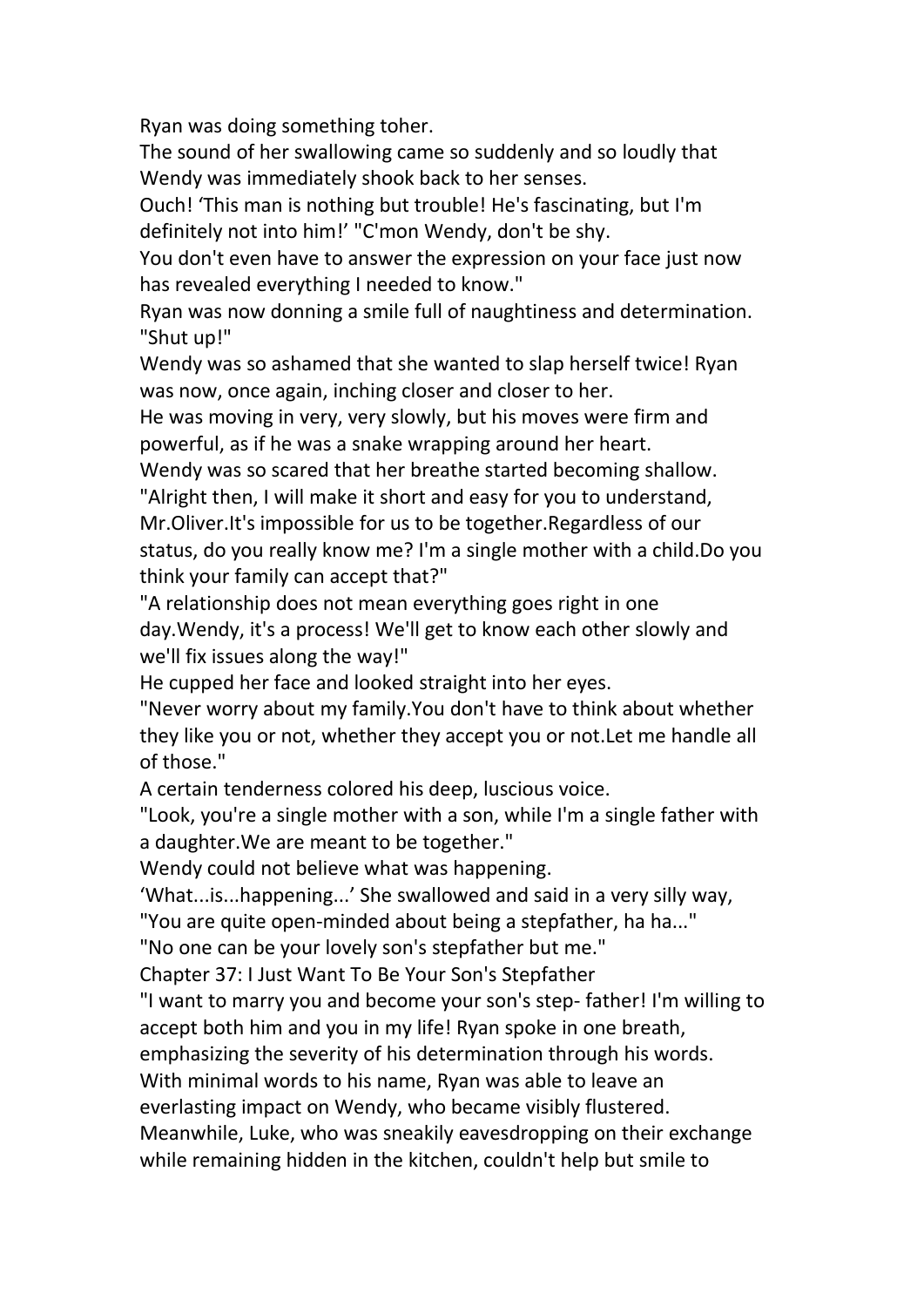himself, combusting with excitement. Brilliant! Who said that Ryan didn't know anything about flirting with women just because he never had girlfriends before? Whoever with that opinion should come and see for themselves! Watch the spectacle unfold as it tramples on the presumptuous ideals one once let limit them.

Every sentence he spoke would melt Wendy's heart and dye her cheeks red from delight.

If this wasn't proof enough that they shared the same biological parents, what else could it be? Both brothers had the same talent for sweet-talking, after all! Luke felt an odd sense of gratification watching Ryan break out of his shell and take matters into his own hands.

He was like a proud parent, watching their child achieve great heights from the sidelines.

Tearing up from being emotionally overwhelmed, Luke went back to wash the dishes, sighing with relief.

"I want you to be my girlfriend!"

"No! No, stop! I can't!"

Snapping back to reality, Wendy furiously shook her head, making it a point to prove how bizarre his wish was.

Taken aback, Ryan frowned and clenched his jaw.

"And why not? What's the reason?"

Wendy slightly trembled, not sure what excuse she could come up with.

Her eyes darted everywhere in the room, avoiding his gaze, searching for a good excuse.

"Uh.That's right! The contract! Falling in love and dating someone is clearly prohibited in the contract! If I do so, it'll be breaking the rules.Therefore, I can't!"

Taken by surprise, Ryan was rendered speechless.

: How could he have never thought of that before putting such a condition into effect? After all, it was he who suggested such terms in the first place.

Never did he think this would come to backfire on him someday. Refusing to give up, Ryan clenched his fists and pressed further, "You don't have to worry about the restrictions of the contract.I'll deal with them."

"No way! Even if you somehow managed to change the terms and conditions of the contract, I'll still refuse to be with you!"

Ryan's persistence towards his desires was beginning to annoy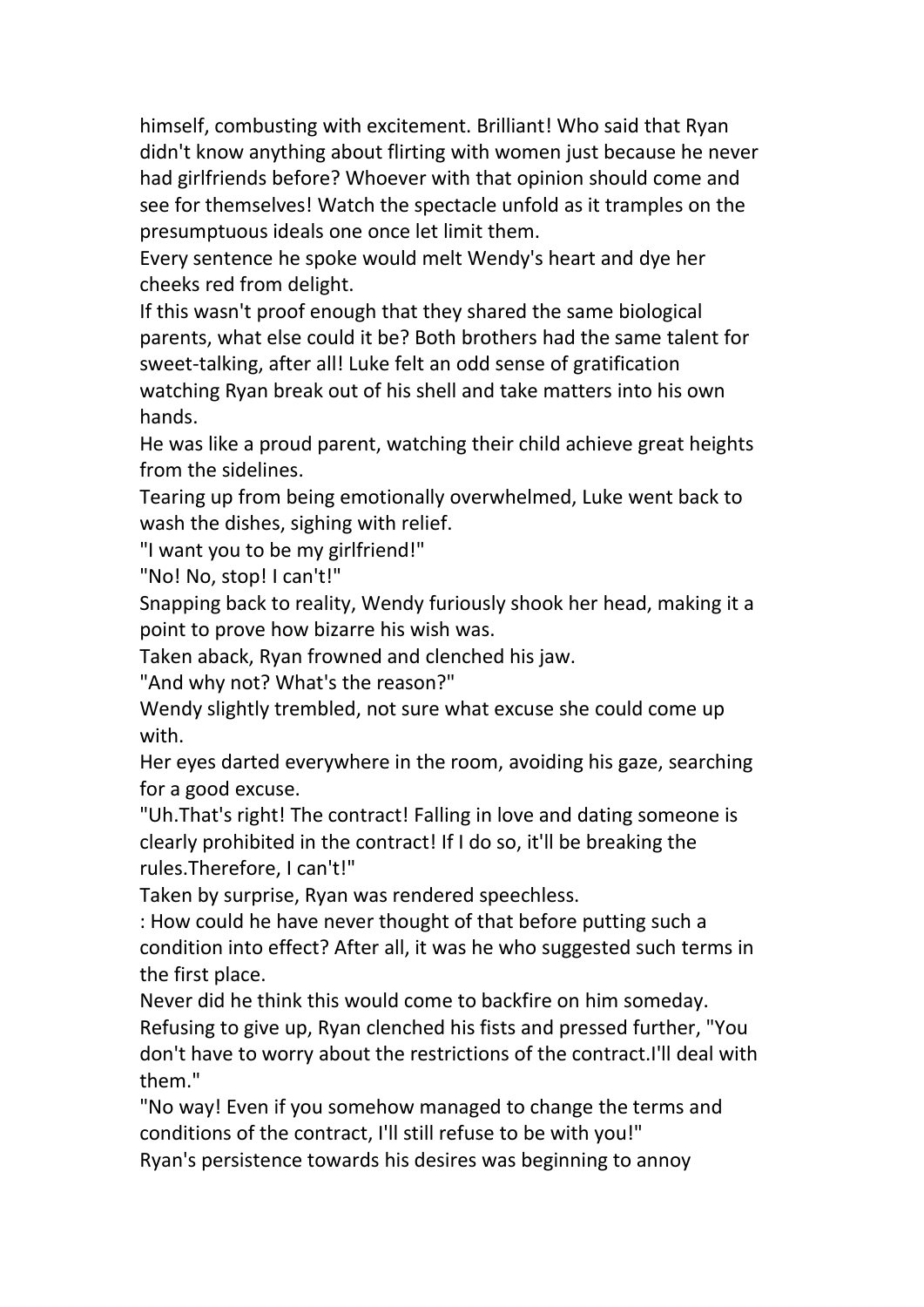Wendy.

Every time she would bring up an excuse, he would shut it down with a solution of his own.

"I've already made it clear to you.This cannot happen.You and I can never be together!"

"Just give me a reason why.Don't I at least deserve to know that?" Unbothered by her claims, Ryan continued to push for a reason for turning him down.

At his demand for an explanation, Wendy sighed to herself and forcefully adorned a bitter smile, struggling to lift the corners of her mouth.

Closing her eyes slowly, she retracted herself from reality and sunk into the unforgiving clutches of her past, something she thought she had escaped from.

Over the years, Wendy did her best to suppress her mind from trailing back into the past.

She had sworn never to touch this subject for as long as she lived. After all, reminiscing all that unfolded brought nothing but pain and anguish, consuming her heart with unparalleled darkness and hatred. Brian's unfaithfulness...

Eris's devious plotting...

Cacia's crime of murdering her mother...

And the mysterious man she lost her virginity to when she was set up after the wedding...

Subconsciously adding distance between herself and Ryan, she felt the unrelenting grips of her past strangle her, making it hard to breathe.

Naturally, Wendy felt the temperature around her drop, enveloping her in deep sadness.

"Wendy..."

"Ryan, do you have any idea what I've been through in the past? Do you think you know anything about the person that I used to be?" As she questioned him, her tone was calm.

But her eyes shone with contradiction, a hue vouching for the darkness lying dormant within her.

"I don't care about your past.All I care about is your present and your future!"

'So, you don't care, do you?' For most people, this would have been a deal-breaker.

But for Wendy, it meant different.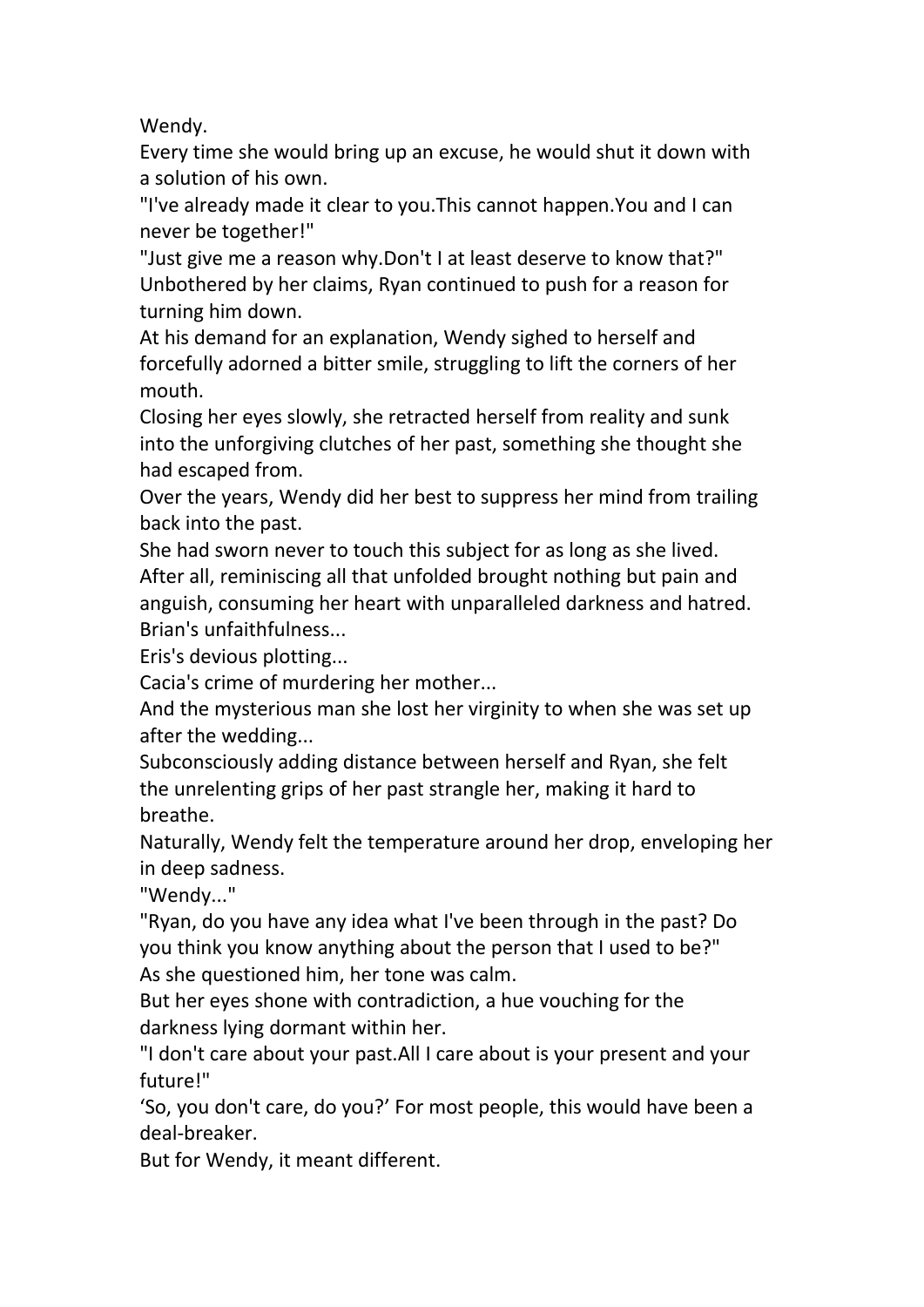Lowering her gaze, she smiled bitterly, masking her disappointment. After all, he only made those bold statements because he was unaware of the gravity of the situation.

If he were to find out everything, surely he'd change his mind. Slumping her back to the wall, Wendy sighed to herself, her shoulders feeling burdened by the air growing dense around her.

The shadows of the wall swallowed her feeble figure, bearing the claws of darkness into her skin.

Her expression was indifferent yet lonely, closing herself off from anyone who dared approach.

"Maybe you don't, but I do!"

Ryan's eyes were piercing, flashing brilliantly under the light. But Wendy didn't falter.

She returned his gaze and continued, "If you arranged for me to live here just so you could pursue me, then it's pointless.I already told you we cannot be together.With that being said, Ray and I will be moving out as soon as possible.I don't want to overstay my welcome."

With Wendy constantly throwing rejections his way, Ryan tightened his jaw and kept himself from acting up in response.

After voicing her concerns, Wendy remained quiet, waiting on a

response from Ryan.<br>Within just a few moments, the atmosphere had taken a drastic turn for the worse.

Just a few seconds ago, the room was brewing with happiness, signaling hopes of newfound love before it was quickly shot down with cold arrows raining down on them from above.

As the lingering silence continued to weigh down on them, Luke suddenly showed up, making his way out of the kitchen.

He frantically shook his wet hands to dry them exaggeratingly and said, "Ah, I'm finally done with washing all the dishes.Wendy, I overheard you say you're planning on moving out?"

Faced with a concerned Luke, Wendy remained silent.

"Why would you want to do that? Especially after you just moved in today.Think of how good this isfor both you and Ray.Our families are familiar with one another.Plus, Precious really likes you, and she wishes to see you every day.I'll be bringing her with me occasionally to have dinner with all of you.Moreover...You and Ray just came back from abroad.You don't know anyone here except for Roger, and even he is busy with his commitments these days.Later on, when you have to shoot for a film, you'll barely have any time to spare yourself.And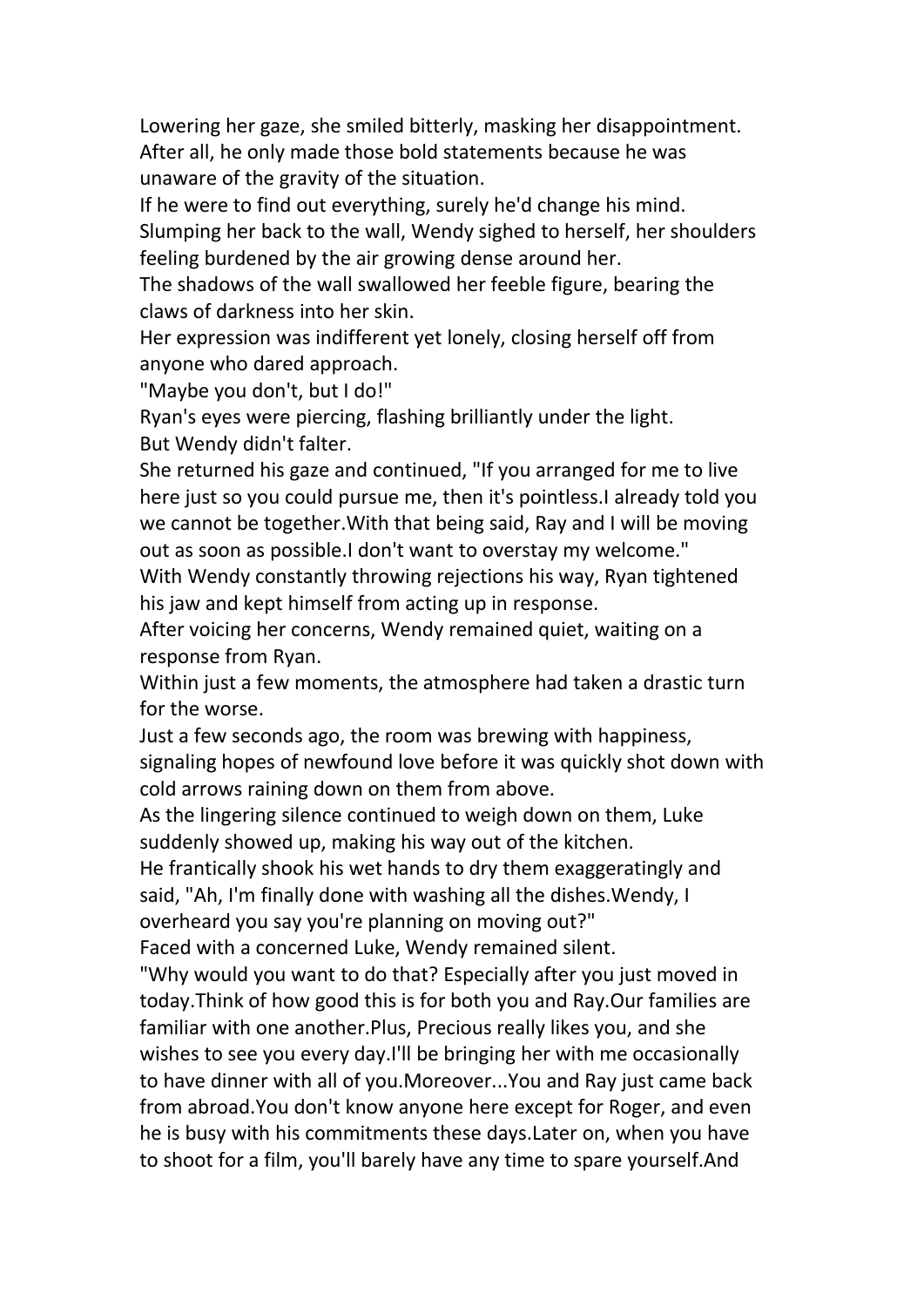hypothetically, let's just suppose you do move out and find another place to stay.Can you guarantee that the security of that place will be any better than here? Who will look after Ray when you leave for work? He'll be left alone.You won't even be able to focus since you'll be worried about him all the time."

Lost for words, Wendy couldn't help but agree with everything he said. "Ray is only four years old.No matter how sensible or obedient you've raised him, he's still a child.And children need attention.Even if you were to find a nanny...Haven't you seen the news about all those mean nannies? Who's to say they won't abuse your son? Can you really trust some stranger treating with him with kindness and affection behind your back? You wouldn't have to worry about any of that if you lived here though.We're your friends.Besides, Precious and Ray get along well.They're like brother and sister.And when you head off to work, Precious and Ray could play together till you're back.Maybe with Precious keeping him occupied, Ray can be more active than he is now."

Stating all possibilities on the tip of his fingers, Luke continued, "Also, there are servants in our house.If you, at some point, can't make it in time for lunch, Ray can eat whatever is made here by our cook.You can't keep feeding take-away to a child.He needs proper nourishment.We also have a family doctor.If anything were to go wrong and he would require medical assistance, it will be swiftly taken care of."

Luke's silver-tongue was starting to work its magic.

Wendy could feel her determination faltering, one statement after another.

Usually, she couldn't care less about others, but Ray was an exception.

If it meant he would be in good hands, she would definitely consider it. "So, you shouldn't move out.It is in your best interests that you stay here.You wouldn't have to worry about a thing."

Quickly, Luke wiped his damp hands with a napkin from the dining table and grabbed Ryan's hand in a rush to leave before Wendy could refuse the offer.

"Well then, it's getting late.We'll be heading off now.Let's call it a day.Please, make yourselves comfortable.See you later!"

Meanwhile, at the No.1 villa of the Ensfield, Luke tucked Precious into bed, kissing her forehead goodnight before she dozed off and entered her dream world.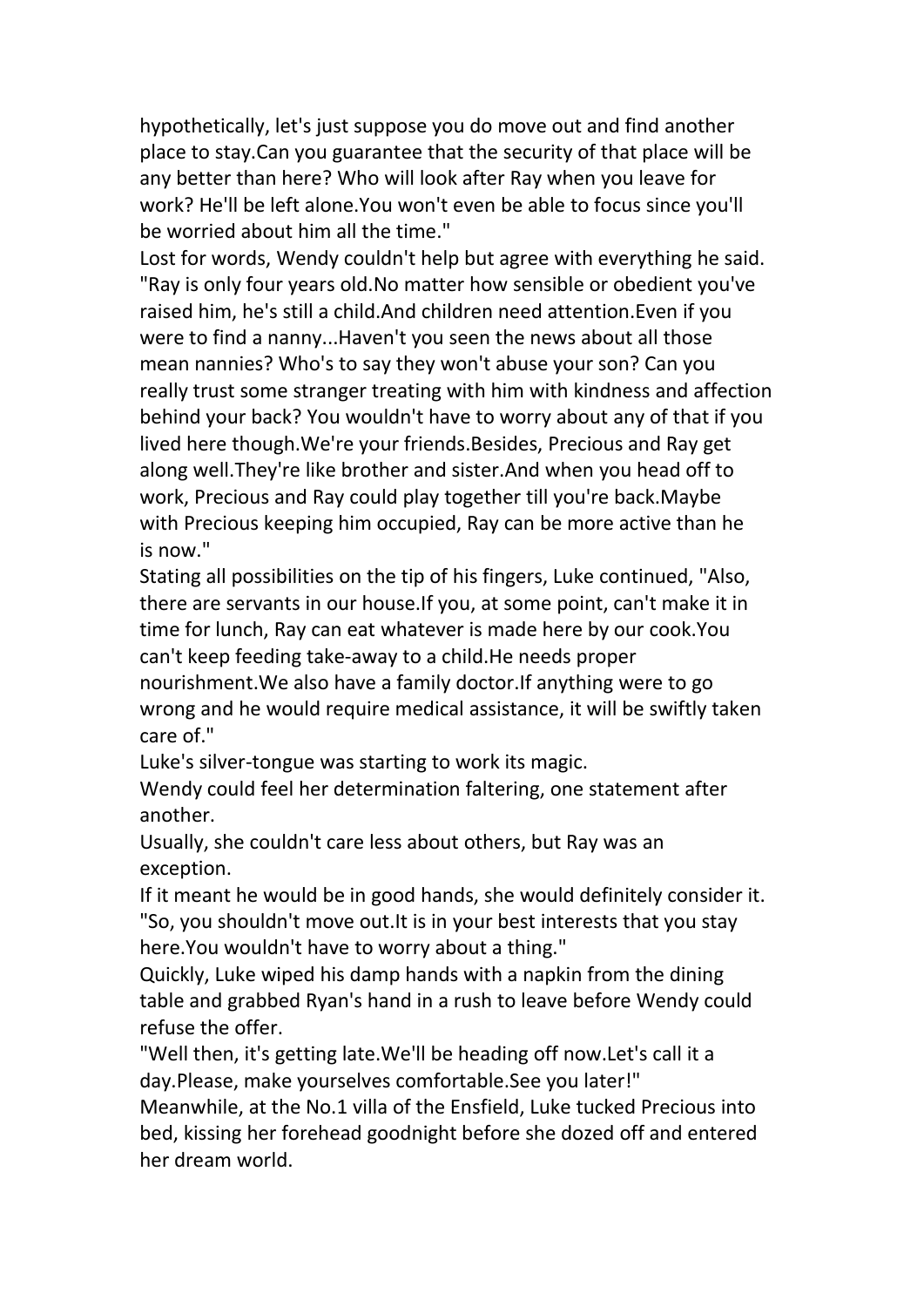Then, he made his way towards the second floor to Ryan's room.

The moment he opened the door, a whiff of burnt ash filled his lungs, choking him.

The room was enveloped in darkness as Luke ran his gaze, chasing shadows in the dark.

The only source of light was the vivid red flame in front of the French window.

Switching his gaze from Ryan to the French window, Luke walked up to it to take a look.

From the window that extended from the floor till it kissed the ceiling on the second floor, Wendy's room could be seen clearly.

Her room was brightly lit.

It was clear she hadn't fallen asleep yet.

"Ryan, why don't you go to bed?"

"I'm not tired."

Ryan's slender yet long fingers curled delicately around the cigarette, allowing the ash to fall uselessly on the floor, refusing to bring the tip near his lips.

"Are you having trouble sleeping again? You haven't had a good night's sleep for several days.I'm worried for you, you know?" Hurriedly, Luke looked away, but not before Ryan noticed a flinch of pain across his face.

"Things can't go on like this.I'll call Leo first thing in the morning.He'll come and examine you."

"There's no need for that.I'm fine,"

Ryan protested, frantically waving his free hand in exasperation. "Ryan, please..."

"If he was so good at his job, I would've been okay years ago.I don't want to waste my time with him. It's useless."

Luke opened his mouth, but no words come out.

Helplessly, he hung his head and sighed to himself. If that was how Ryan thought, then he couldn't convince him otherwise.

Luke felt somehow frustrated.

He just tried to help here.

Defeated, Luke put away his phone, focusing his gaze on Ryan after adapting to the darkness.

His expression was wistful, drained, eyes fixated on the window

overlooking Wendy's room.<br>Blending acutely with the dull atmosphere of the room, Ryan looked like a harbinger of despair.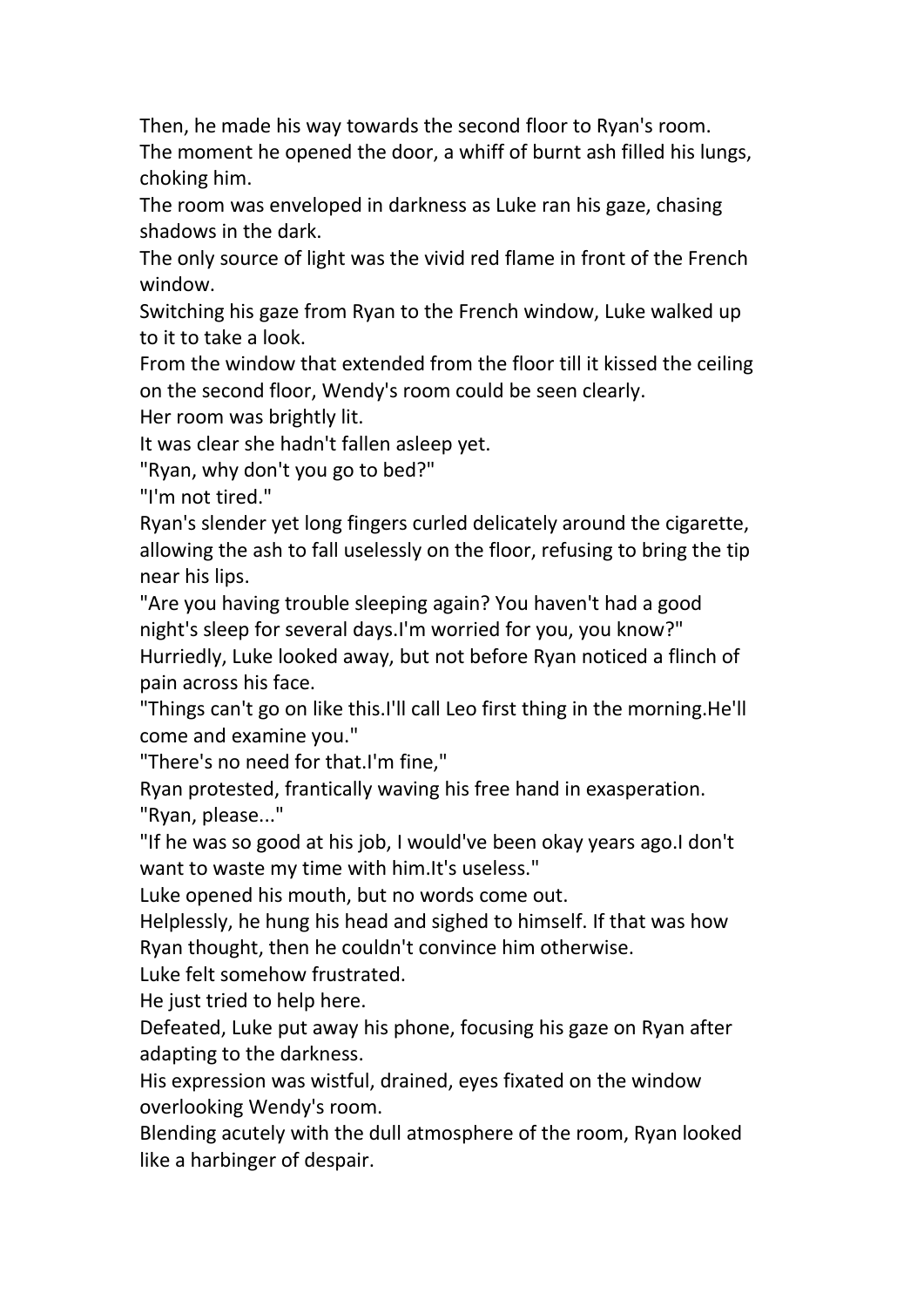Unable to take in such an unpleasant sight, Luke sighed.

"Ryan! Snap out of it! It's not the end of the world.Look at it this way, you two barely know each other that well yet.She was probably caught off guard by your sudden confession and didn't know how to react.It doesn't matter.We have assigned her to Glory Media and made her move into our neighborhood.You'll have plenty of other chances to deal with this in the future.Trust the process, and don't lose hope!" "I know that, okay?"

The only thing on his mind was the depth of emotion he witnessed in her eyes when she spoke of her past...

How bad could it possibly be? Whatever mysteries she harbored within her, it was clearly burdening her.

Eyes bright with interest, Ryan quickly put out his cigarette in the ashtray.

"Listen, Luke."

"What is it?"

"Find out about her past."

"Huh? Haven't you already run a background check before? Why do you want to do it again?"

On their first encounter with Wendy in the Riverside Restaurant, Ryan had suspected her of harboring ulterior motives.

Therefore, he had requested a thorough investigation before further proceedings. "This time, I want an in-depth report, from her childhood to adulthood.Spare no details, minor or major.I want to know everything."

With the previous rejection fresh in his mind, he was determined to get to the root of the cause.

"Alright, I'm on it!"

Chapter 38:Do You Want To Know Who Your Biological Father Is "Hold on!"

Realizing that Luke was about to depart, Ryan stopped him immediately.

"Ryan?"

"Forget it!"

In that moment, he realized something.

With a gloomy expression, he pulled down the curtain.

The lights flickered out, plunging the room into total darkness.

To a lower-pitched tone, he said, "Forget it! Don't investigate any further!"

"What? Are you sure?"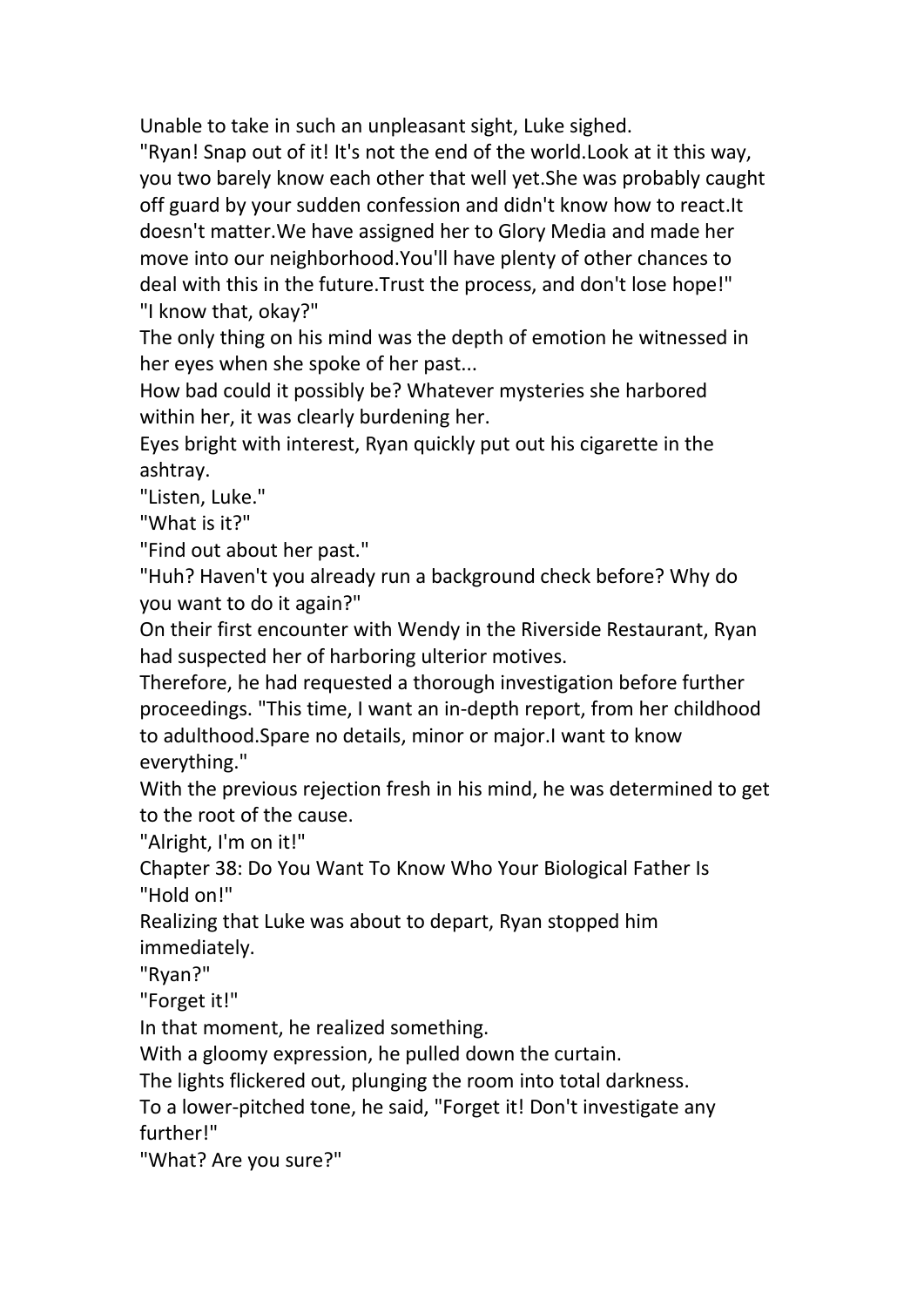"Just leave it."

Everybody had their personal history that he or she would rather people not know about.

Wendy had this one as well, and so did Ryan.

He had utilized his power so much.

His advantage to get too far into her personal life would show her lack of respect. Ryan said, rubbing his brows together, "It is rapidly approaching midnight.Now is the time to rest."

"Ryan, are you really okay? We can talk about this."

As it turned out, Luke had grounds for concern.

Though his elder brother was never so known for indecisiveness, in his heart, he had always been capable of being strong and decisive. He seldom found himself to be in such a state of uncertainty when he made a decision.

Well, now, Luke paused to think for a moment and said with some concern, "Ryan, I'm in favor of looking into that.When we know what she has really experienced, we will be capable of treating her accordingly."

"I beg to disagree.I don't think it's a great idea!" "But Ryan..."

"I still have a long way to go before I will be able to enter her world.She doesn't believe me, so I'll have to show her how sincere I am."

"All right! It's your decision anyway.I hope you don't regret it."

It was almost midnight, and the neighborhood was serene and calm. Raymond and Wendy climbed the stairs and entered the second floor bedroom.

The bedroom was significantly wide, and it was decorated in the style of the Mediterranean.

The ambience was definitely relaxing.

All in the room was alive.

There were light blue Uy Bes Im he wallpapers, dark blue curtains, a big white bed, and several oil paintings hanging on the head of the bed.

On both sides of the bed, two flowerpots were placed in two corners of the room, and two huge green plants were planted in the pot.

The whole room seemed to be full of vitality.

It was their first night in this new house.

Wendy was afraid that Ray would be too upset to sleep in his own bed, she asked her son to sleep with her instead.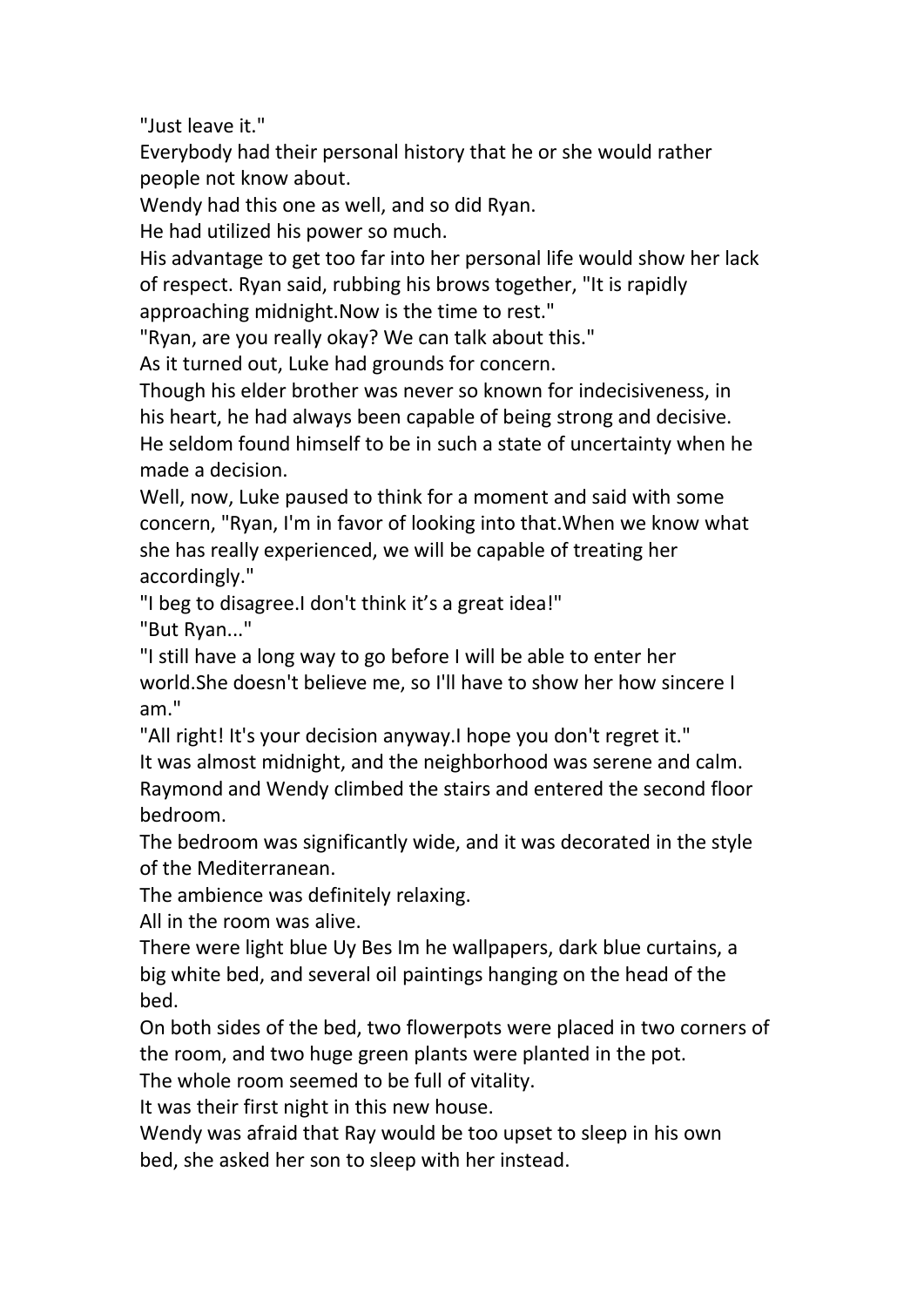The young boy went to bed after taking a shower.<br>After washing up, when Wendy came to the bedroom, she saw the little boy leaning on the headboard while playing Ryan's Rubik cube. His fingers were capable of moving flexibly.

He mixed up the cube, and then tried to reassemble it.

"Are you having fun?"

Wendy dried her hair and walked over.

She witnessed the interest in his son's eyes.

"Yes! I'm already hooked with this cube."

The boy kept his head down and refused to look up.

He was really concentrating on what he was doing.

"Uncle Ryan is very considerate. I like his thoughtfulness."

Well, he talked about Ryan now! The mere mention of this enraged Wendy! Ryan blocked her in the dining room after dinner, while Ray and Precious played in the living room.

The distance between the two locations was not great.

She assumed the young boy must have heard her when they argued. However...Ray didn't appear as if he hadn't heard it.

And now he even seemed to defend Ryan! Wendy picked up the cube as she sat on the edge of the bed and asked, "Are you liking him because of this tiny thing?"

"Of course not! I will not be bought by this for sure! I'm not that easy to win over," the little guy said with a curled lip.

He certainly meant what he said.

"You just said you like him."

"Mommy, I really think you can consider Uncle Ryan.I can feel that he's a nice person."

"Don't talk about nonsense!"

"I'm not talking nonsense.I have a point."

Ray lifted his head, solemnly said, "Mommy, for so many years, we two have been in the US and so many people have pursued you.You have never promised any of them.I know that it's all because of me.You're prioritizing me over the others.I guess you're already forgetting about your own happiness."

"You know what, Ray..."

"Mommy, listen to me, okay? I'm a grown-up now."

On the bedside, Ray knelt down, took a towel, and wiped her long hair.

His eyes slipped down and he said, "I'm sorry.

I was very self-centered.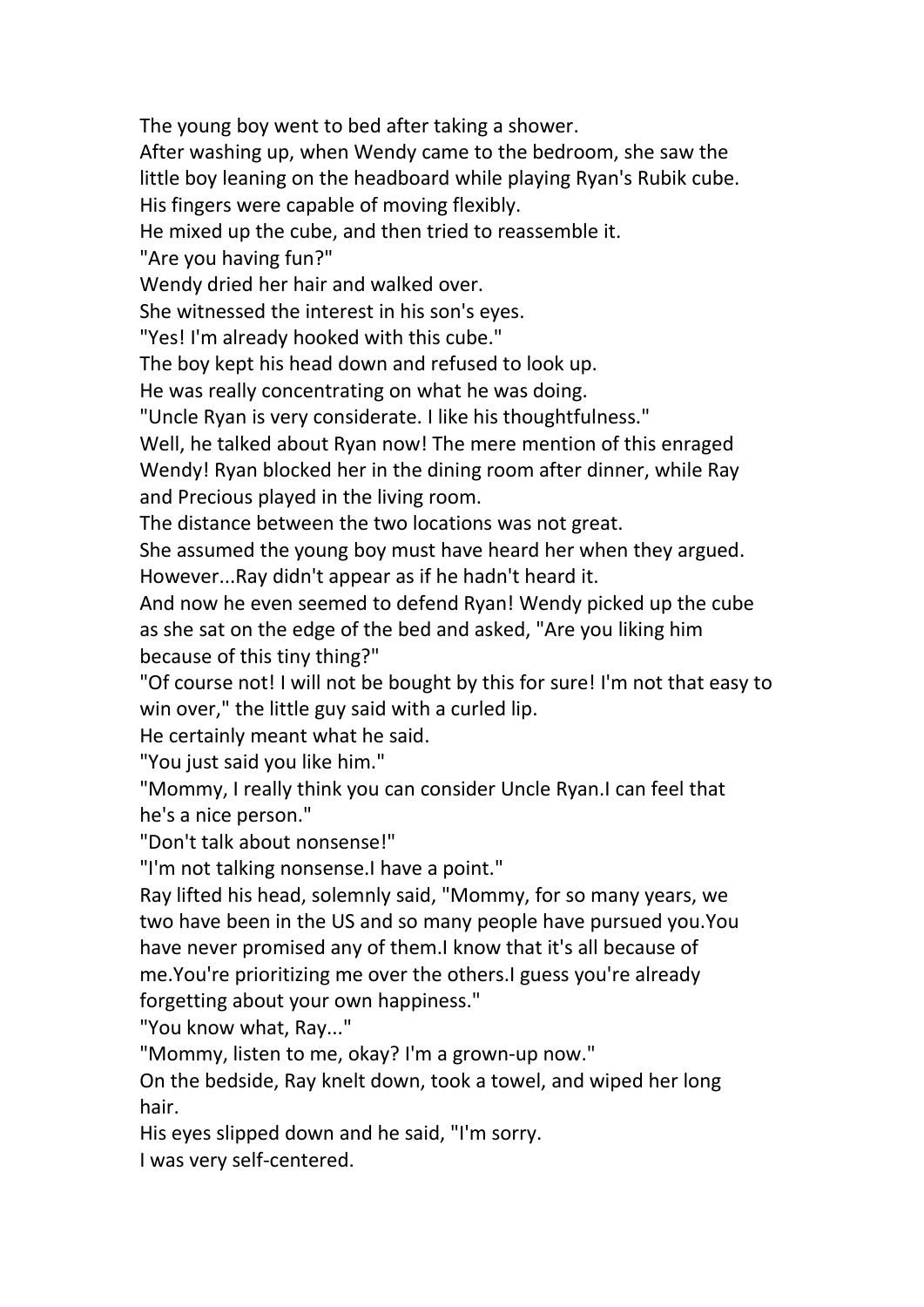Because I've just got Mommy, I don't want you to have a boyfriend. I want to always be the most important man to you.

There were a lot of people sending you love letters when we were in the US.

I was scared you'd see them, and then I deleted all of those mails. And...There were presents sent by them once in a while, but you never saw them because I threw them away." Raymond paused for a second.

"I regret everything now, Mommy.I'm sorry.I shouldn't have hidden those from you.They were for you from the first place."

Conversely, Wendy smiled.

"I once thought you wouldn't be telling me about it for the rest of our lives." Ray had been amazed.

"You know everything that I did?" She gave him a smile and a wink. Ray's cheeks flushed.

He averted his gaze and began drying her hair.

"Anyway, I didn't approve of your closeness to others at the time."

"How come you've changed your mind now?"

"It is because of Precious!"

"What?"

Ray's face grew darker.

"What she said previously is totally sensible.Mommy, I probably cannot accompany you for the rest of your life..."

"Nonsense!"

Wendy's heart was in agony.

She shifted her weight and embraced Raymond.

She felt even more depressed after kissing him.

Her Ray was far too thin.

She felt her hands clenching as she hugged him like this.

"Don't be silly! You shouldn't apologize.I have signed a contract with the company known as Glory Media.There will be a lot of work for me in the future. I will make a great deal of money, and then locate the best physician to assist me with your treatment."

"I believe you! Of course, I do!"

The small child was assumed to be at ease and stated,"However, even if I am successfully treated for my disease, I will mature.Maybe I will go out to study in the future, and then get married when I grow up.At that point, if my wife does not approve of you, we will have to live apart.And then, we must still be away from each other!" Wendy was torn between crying and laughing.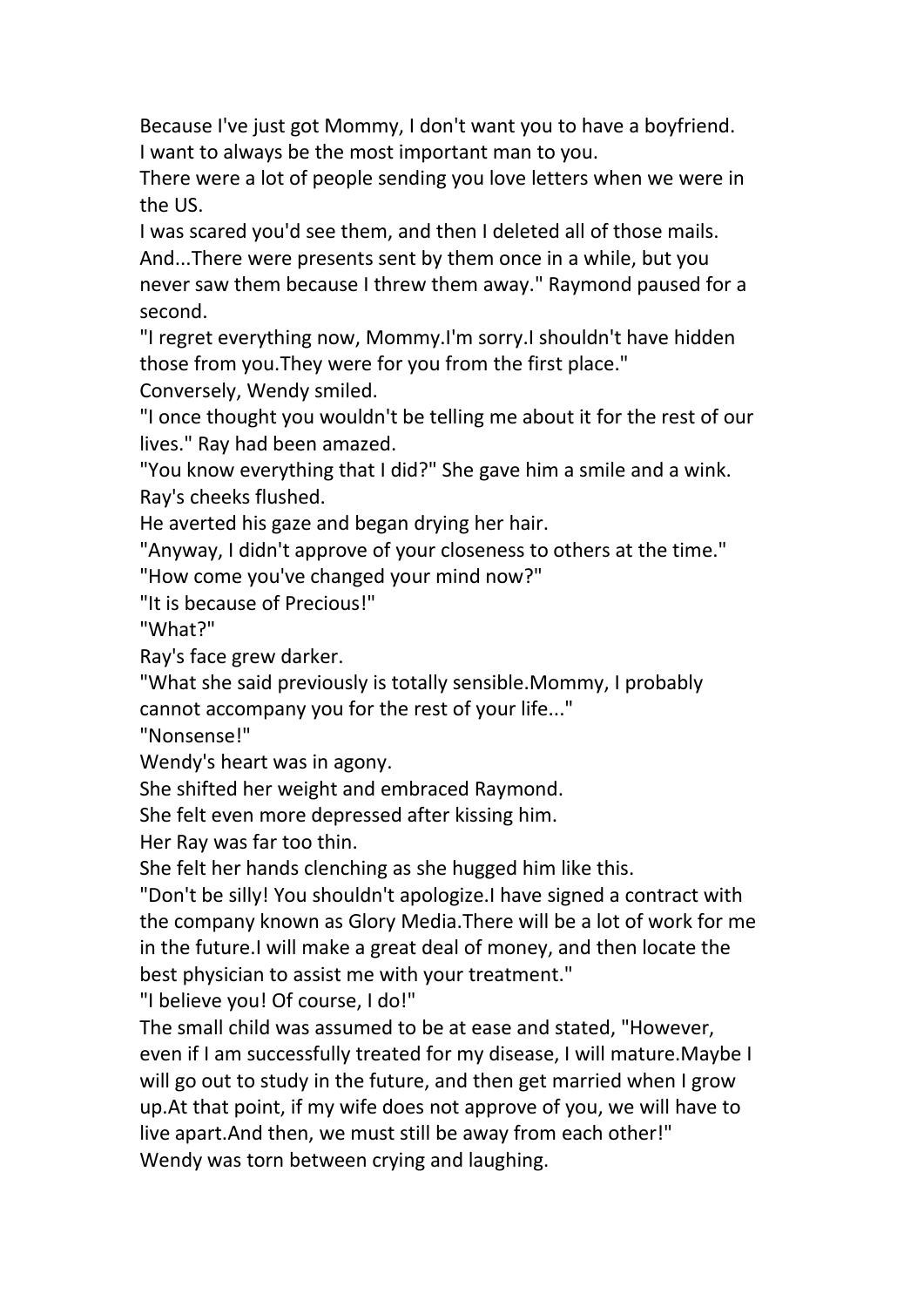She pricked his nose and snarled, "What a spoiled brat you are.You have not grown up yet, and now is not the time for you to consider your future wife.I'm warning you now.Even if you marry a woman, you cannot abandon your mother."

"Ha ha ha!"

The young boy kept going, "Ray will grow into a man and have his own family in the future.However, if Mommy does not find a boyfriend for yourself, how lonely will you be when you grow older?"

"I'll be considering getting myself a boyfriend when that day comes." "The only problem is that you will get older by that time.As time goes by, your face will get more wrinkled, your hair will turn gray, and your teeth will fall out.How will men get attracted to you?" Wendy remained dumbfounded.

At that moment, her facial expression became gloomy.

"Remember what the books say? Youth is the capital! You're just 23, Mommy.You are so gorgeous and young.Find a good man now so you have time to enjoy yourselves together.You will grow old alongside him.If you remain together in this way, you won't hate each other!" For the nth time, Wendy couldn't say a word.

"Because you and Uncle Roger hit it off, I assumed you'd get along very well.But when you told me that he already liked someone else, I thought you were not meant for each other.I also found that you didn't like him as a woman liking a man in a romantic way, so I had to give up that plan."

WOW!

She was exceedingly astonished. It seemed like he had put himself at considerable risk and sacrificed a lot for her! Wendy twitched her lips.<br>She swiftly took the towel from the boy's hand and then began to dry her hair anxiously.

Ray leaned over and said, "Mommy, just give Uncle Ryan a chance.I think you should take a risk."

Wendy was bitter and started to feel jealousy.

"He's been around just in your presence a handful of times.Why do you like him so much?"

"That's exactly my point."

Wendy rose and a moment later the words slowly crept from Ray's mouth, "But I like you the most!! You're my most favorite after all."

"It had better be! You don't have any other mommies."

The mother and son smiled at each other.

The both of them knew that they were at each other's side no matter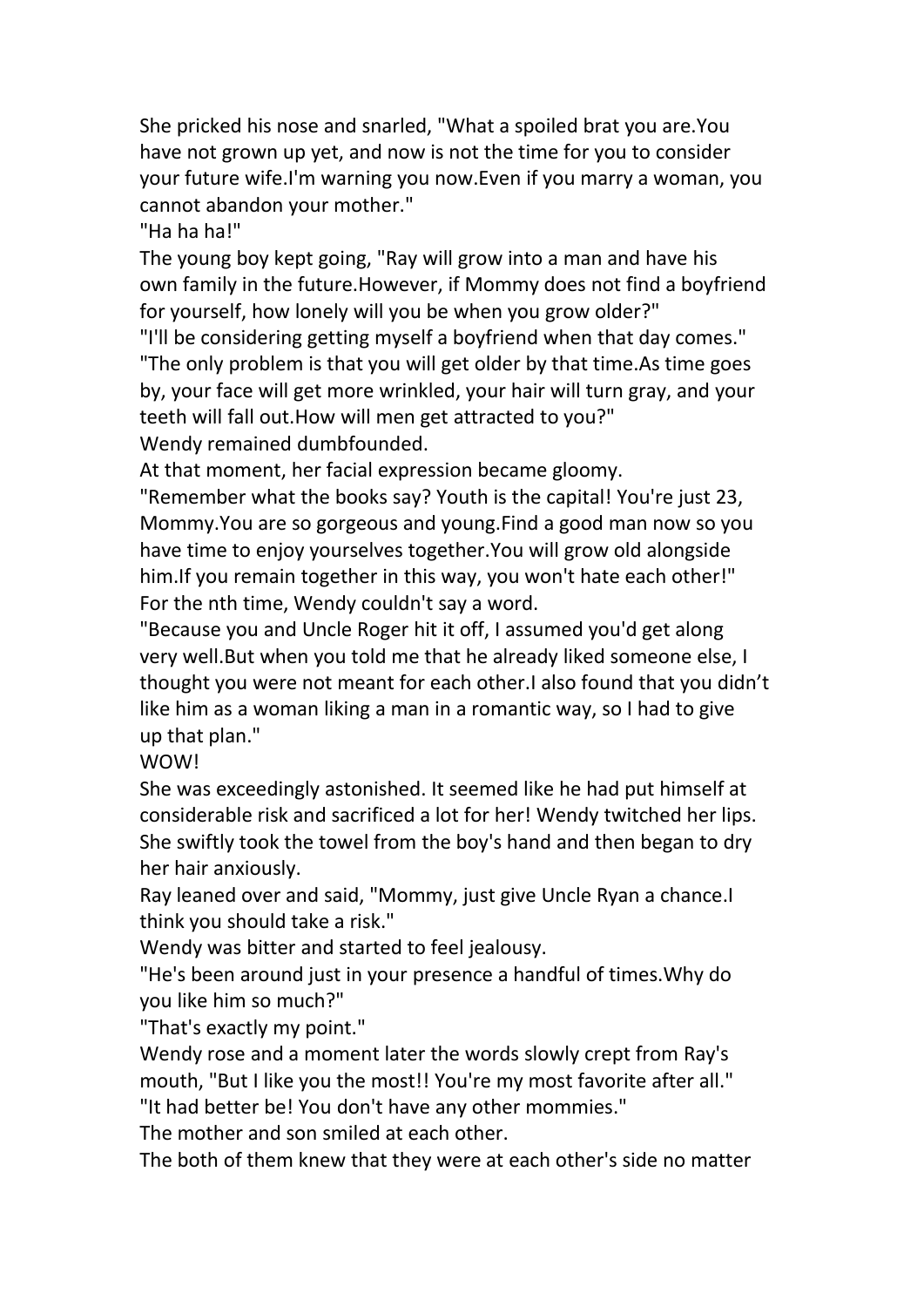what.

"Mommy, I just don't want you to refuse Uncle Ryan because of me.I don't want to be a hindrance to your lifetime happiness."

Wendy remained silent.

She didn't know how to respond.

She had to admit that Ray played a role in this decision.

But that was not the only reason.

There were still several factors that she had to consider.

Wendy eventually posed a question that had been weighing on her mind for a long time while holding her little one's hand.

"Ray, do you want to know who your biological father is?"

Chapter 39: Admirers

Ray would turn four years old this year, but he was only three at the time.

In the previous three years, he had never inquired about his father, nor had he even mentioned it.

Wendy wondered why he didn't seem to be interested in him.

But she was afraid he'd be disheartened, so she kept her doubts to herself.

No, she had the guts and finally spoken up.

"Ray, do you want to know who your biological father is?"

His biological father! She was trembling as she mumbled those words. The little boy's smile abruptly vanished at the mention of these words, and his little face turned cold.

He responded callously, "No!"

"Uh..."

For some reason, she was sure he wasn't pleased with what he heard.

"My dearest Ray..."

"I don't have a father! There's only the two of us!"

The young boy's face was uninviting, and it wastough for his mom to persuade with this question.

"Ray..."

"Despite the fact that I desperately want him to die, he didn't, did he?" The little guy's rationale was very apparent.

"Because you would actually mention him to me if he really died and that was why he was unable to take care for us.So...I suppose he's an irresponsible man who abandoned us."

Wendy was dumbfounded.

She didn't know how to react.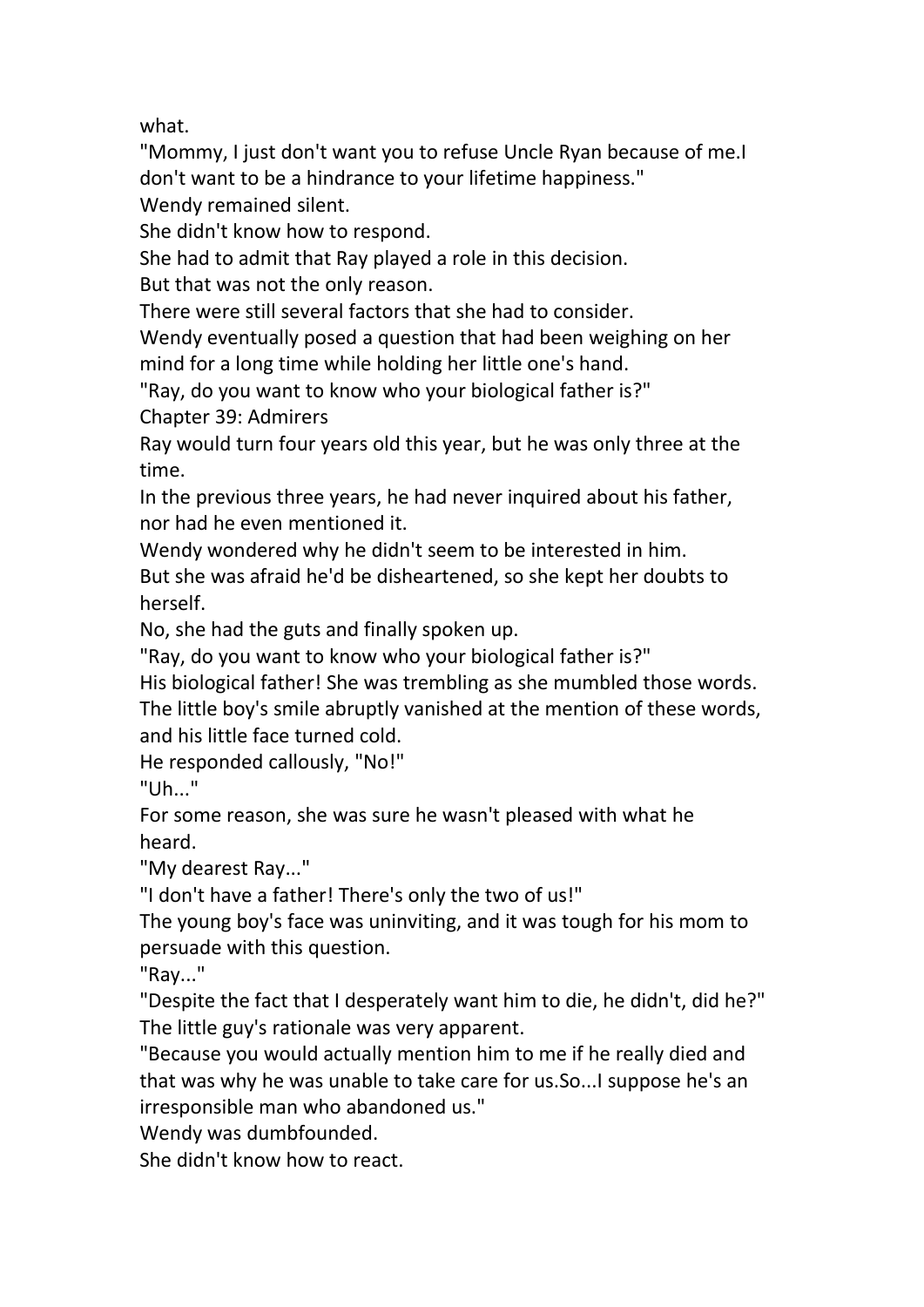"He's responsible for all the pain and suffering you've encountered back in the US. I despise him. Even if he crawls to my feet, I will never feel forgiving towards him, even if he begs for his life on his hands and knees! "

The next day finally arrived.

Wendy went to the taping set and joined the filming.

The director decided to skip this scene and shoot the others first because he knew that it could work out well with Eris.

Eris didn't hassle Wendy anymore though.

Wendy was always the first actress to come to the shooting site every day.

Although she was not talkative, she was humble and polite.

When filming, she was serious and responsible.

And her scene was never reshot.

Furthermore, she never protested when she was asked to reshoot a scene several times due to her co-worker's mistakes.

Therefore, in a few days, the cast members of the same crew had a better impression of her.

Wendy had been living every day on the precipice between the crew and home.

She had to play the role of both an actress and a mother.

Ray had a soft spot for Precious, as well as Luke and Ryan.

So Wendy stopped thinking about moving out of the Ensfield. Luke was absolutely right.

With them as neighbors, she would certainly alleviate some of her stress.

At the very least, Ray no longer needed to eat takeout for lunch. Ray could eat lunch with Precious on a daily basis.

The Oliver family's food materials were special and nutritious.

She felt so grateful that she thought she should do something in return.

Every evening after work, she would go to the market to buy groceries and served up a big dinners to help her neighbors with their day's dinner.

Precious made her expected to turn up on time for dinner every day prior to Ray's call.

As long as Luke or Ryan were at home, the two of them would come together to join the meal.

They were really a great help to her.

Wendy didn't say anything about that.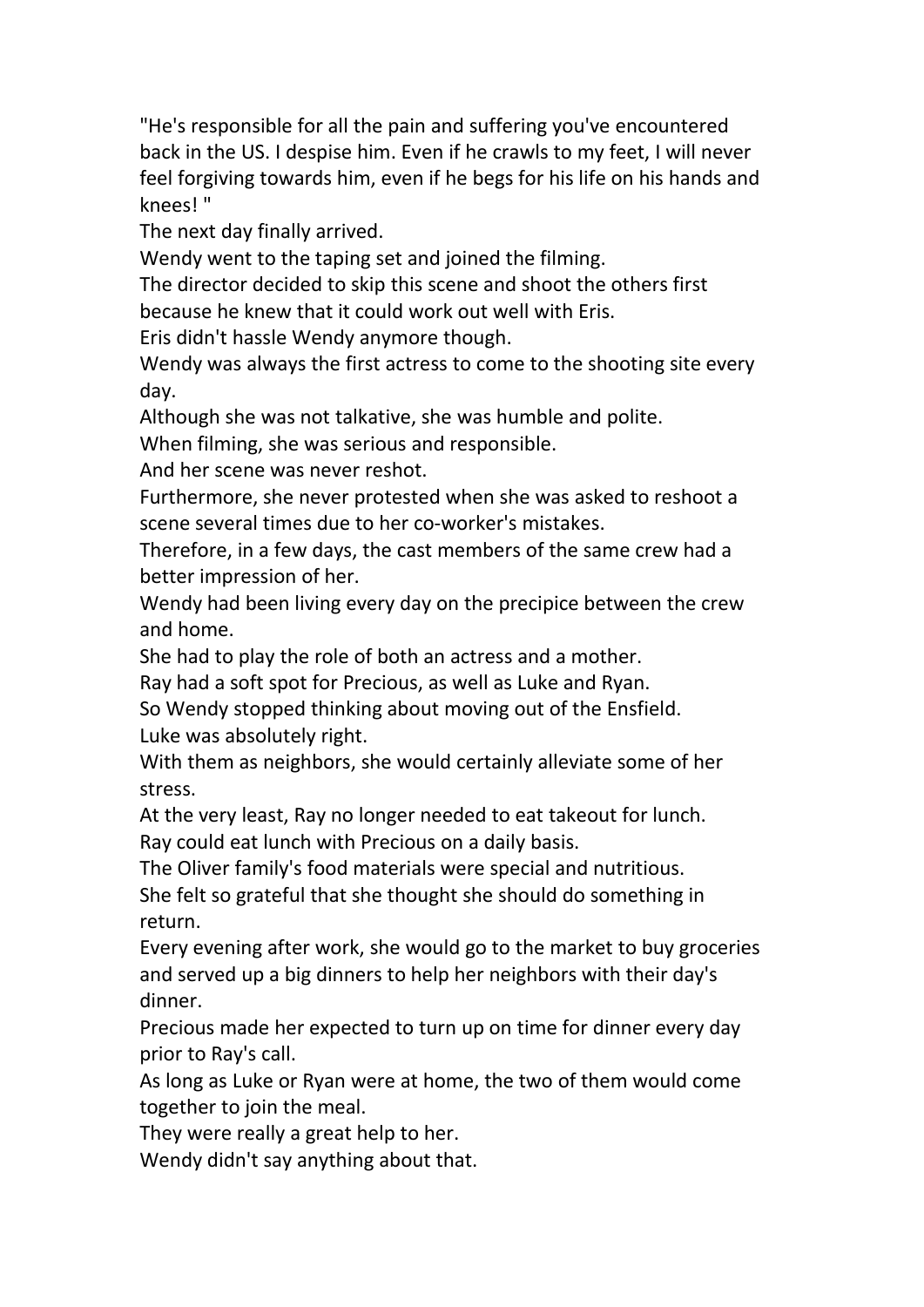Fortunately, Ryan made no further mentions of wanting her to be his girlfriend during those nights, which relieved Wendy.

Wendy initially believed Precious's reliance on her was only short?term. However, she discovered that Precious became more reliant on her during these days than she had been previously.

Precious would spend some time with her while she was at home and then play with Ray.

Wendy's admiration for her had flourished.

This child was adorable, vibrant, and outgoing.

She was such a delight.

Ray and Precious's relationship was improving all the time.

Except for sleeping time, the two of them spent the majority of their time playing together.

Apart from that, there was something to celebrate.

They released the makeup photos of the main actors and actresses for promotion.

Fans of the Story of Concubine Ivanka were taken aback by Wendy's appearance after the photo was posted online.

They examined Wendy's demeanor, eyes, and movements.

It was identical to Faye's appearance in the original book.

This was precisely the actress they desired for the role! Wendy was getting more and more popular due to this photograph.

Everything was moving in a good direction.

Nothing seemed to be a problem.One morning on the shooting site, she hear the director calling on her.

"Hi, Wendy! Come here!"

"Good day, Director..."

"Hurry up!"

Wendy discovered that there were lots of boxes, piling up on the ground of the palace they were going to film later.

"Director, what's this?" Wendy asked curiously.

"It should be me to ask this question!" the director responded.

Carter pointed at the packages and said, "Don't you know that all of this stuff is for you?"

Wendy was surprised! She was so embarrassed with the fact that those were for her.

But she didn't remember buying anything and mailing to the filming site! She bent over and discovered that there were more than ten boxes in all, and everything was dedicated for her!

"Are...are these packages sent to the wrong person? I guess these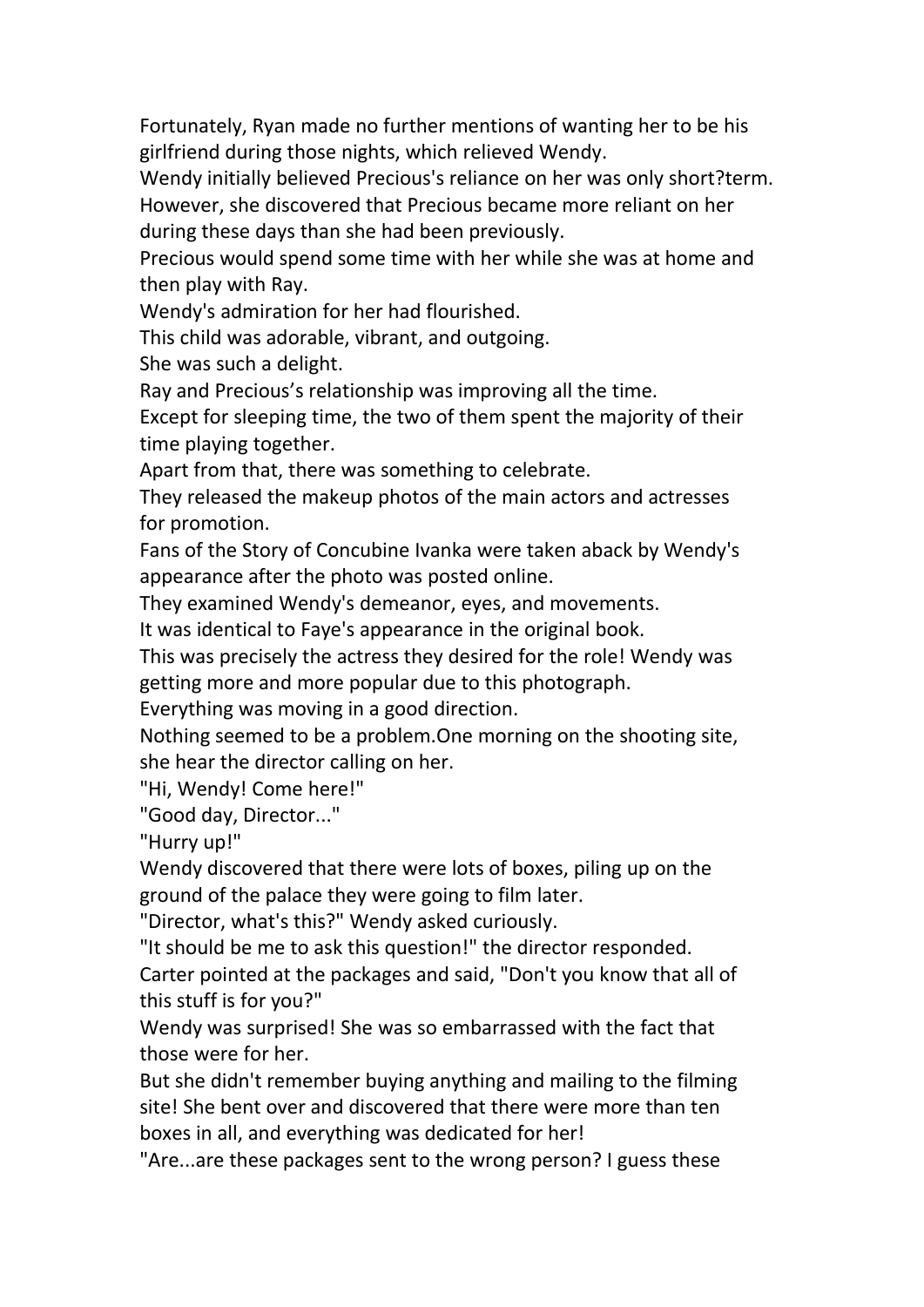were just delivered mistakenly."

"How is it possible?! Your name and phone number were on that. And it was sent to the crew directly.

How could it be wrong! You have an admirer, don't you? Perhaps, these were sent by him."

Carter joked teasingly, "Are you in love?"

Wendy was caught completely off guard! Fall in love!? No way! She had to pay a sky high penalty of one billion! She signed an agreement and one of the treaty was not to fall in love! "Stop kidding, director! You're making me nervous."

When they conversed, the crew's actors and actresses arrived in succession.

They cheered upon seeing these boxes.

"Wow! You are really awesome! There are plenty of boxes.They must be sent by your admirer.Wendy, hurry up and open them!"

"Exactly.Open it quickly and let's see what's in it!"

Wendy was upset.

She didn't expect that her day would start with such embarrassment. She feared it would be troublesome if it was sent to her by mistake, which she was pretty sure, and she had to return them.

How could she open someone else's boxes? That would be rude! Now the discussion had fallen into disarray, a disharmonious voice from the crowd then proceeded

"Maybe it is something so far beyond acceptable that it could not be revealed.Opening them in public would only be a disgrace!" Everybody followed the voice and saw Evie dressed in a stylish outfit. Evie was a B-list actress and also iconic forher sexy body and beautiful face in the circle.

She looked fabulous as she wore a sexy black flattering dress and with full makeup. Everyone kept silent. No one dared to utter a word. Wendy had a gorgeous face and a sexy figure, like Evie's aesthetic. Because Wendy never showed off deliberately, Evie conveyed her image of being far more as a possible temptation than she actually was.

Therefore, since Evie and Wendy were not on very good terms, she would never fail to get the chance to insult her.

"Somebody was so extremely envious, I thought.I guess nobody pursues her because she's ill-famed in the circle.No wonder when other people receive presents, she's annoyed and jealous!" Daisy joined the conversation.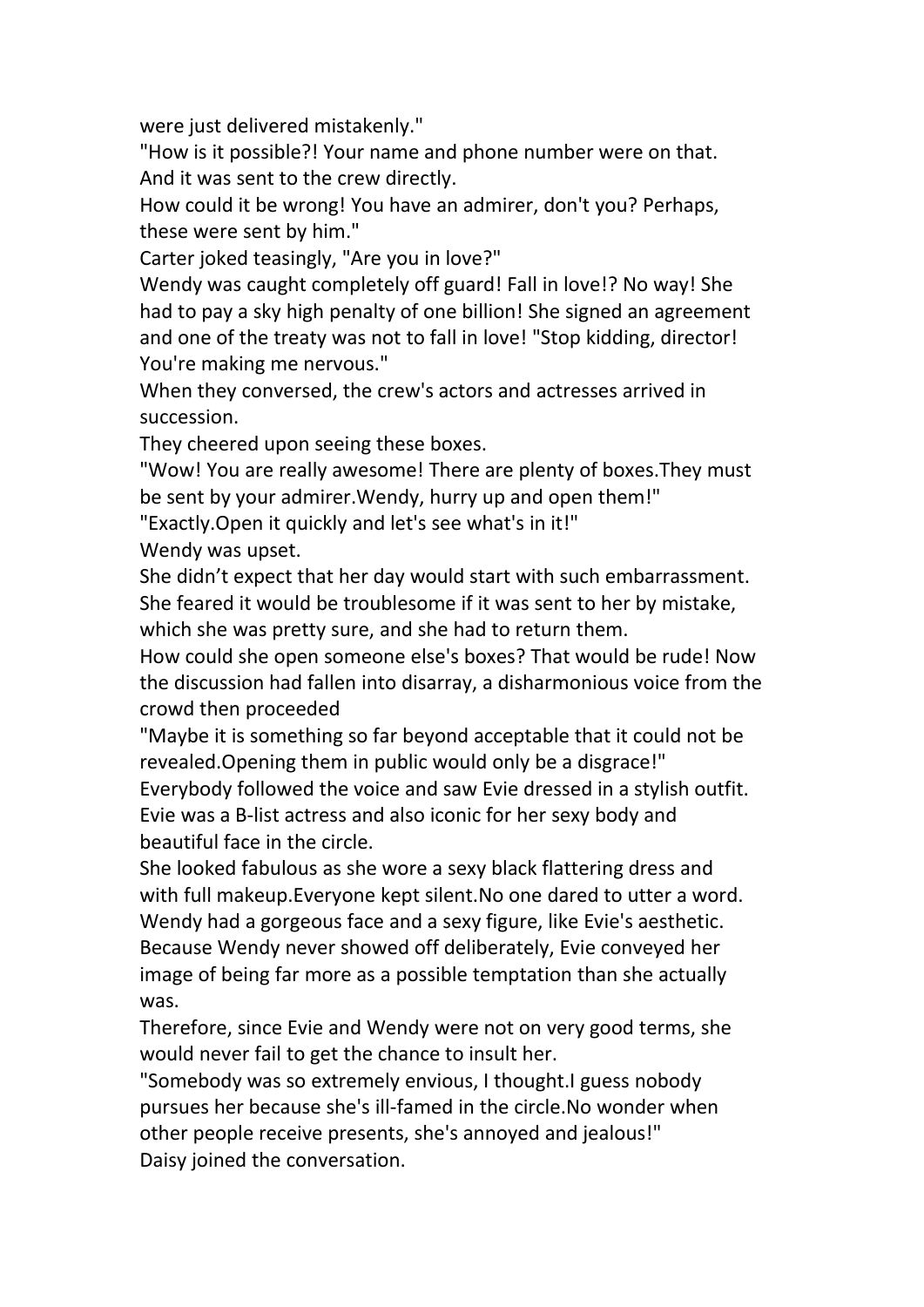She was the one who cut the tension.

She played the role of the queen in the Story of Concubine Ivanka, as the second heroine.

Daisy was a Glory Media-signed artist.

She was a pillar of stability and strength in the circle.<br>She adored Wendy a lot after playing with her these days because Sy fd Im bas: she had great acting skills and was modest.

In addition, Wendy had signed a contract with Glory Media too.

Naturally, Daisy wanted to take better care of her junior. Frustrated with Evie's sarcastic comment, she snapped back.

"Ha ha ha...Those are just probably a few bottles of wine or maybe a case of beer.Such a low-quality gift doesn't even deserve my attention!"

"Wendy, open it and take a look."

Wendy knew Daisy was trying to help her.

At this time, how could she refuse her? Bending down, she found a pointy object that could be used to cut the tape on the box.

When the package was opened, it was full of various small palm-sized boxes.

What were they? She literally didn't have an idea.

Wendy was about to pick it up, but she immediately lurched forward when she steadied the box.

She swung the small boxes with such force that it knocked them down, and then they rolled across the floor.

The boxes were knocked open, and the things inside were scattered all over the ground.

All of the intrigued people were able to see for themselves.

Fancy gold necklace! Expensive earrings! High end gold ring!

Precious gold bracelet! The bright yellow color spread all over the ground.

It seemed like it had rained gold all over the place! Seeing this, everyone's eyes widened in shock, and their mouths all opened into the shape of"O"! Of course, no one was expecting to witness those exorbitant presents at all! There was a box full of gold jewelries! And they were all at high-cost! God! What a generous and astounding gift indeed!

Chapter 40:Your Wife Is Being Taken Away

"WOW!"

"What the "

"Amazing!"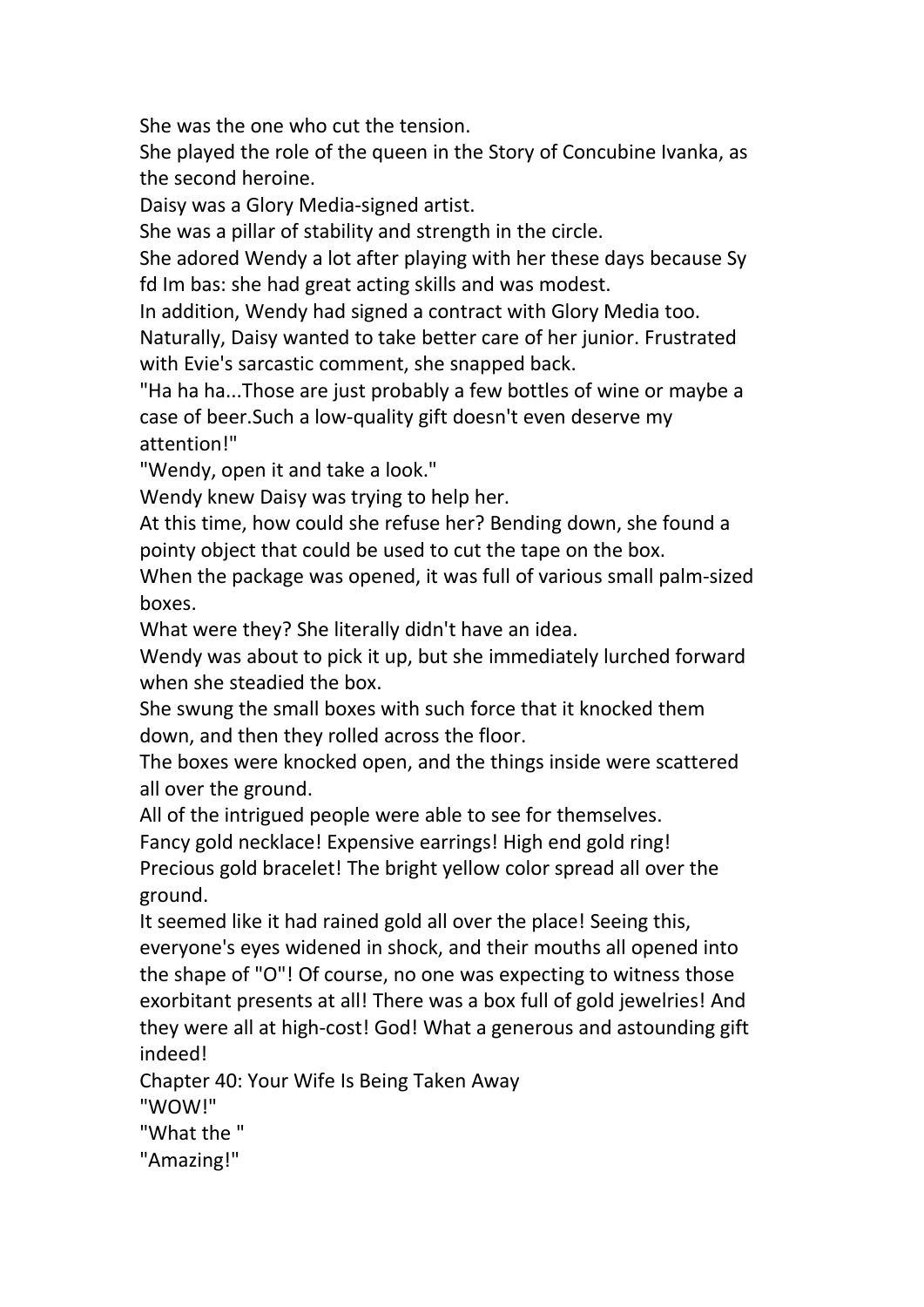Wendy gasped, and the entire crowd held their breath as well. Everyone was in shock.

Dazed, she was in a state of total amazement when she saw the sparkling gold jewelries all over the ground.

She inquisitively checked each of the other boxes, which were all full of little boxes and contained the same objects inside them as well. They were all gold ornaments.

All of them were extravagant and dashing.

Wendy swallowed hard as she carefully examined the high-priced boxes.

Each big-box contained more than a hundred small boxes, resulting in a total of over a hundred gold ornaments.

Each gold accessory weighed a substantial amount of gold, with an average weight of twenty grams.

Assume there were one hundred small boxes in a big box, and there were a dozen of big boxes...

With the gold price on the market nowadays...

The sum of these boxes of gold ornaments was certainly sky-high. Imagine, the total cost of everything was easily more than seven million! "This is..."

Wendy swallowed even harder.

"Wen...Wendy, do you have a clue who sent these things?" Even Daisy, the first-rank celebrity as an actress, was shocked by those presents.

She didn't anticipate the exquisiteness and pricelessness of those boxes.

"I don't know..."

Everyone was astounded and began to discuss.

Each of them had their own speculations about the expensive gifts. "God, how much are they in total?"

"It's unsurprising that these boxes appear to be so heavy.The inside is full of gold.Just now, Evie stated that they were simply inexpensive beverages...Now she is certainly humiliated!"

"Yes, you are absolutely correct.

No doubt that the admirers who send those boxes must be mega?rich!" The smile faded from Evie's face.

For no good measure, she clenched her fists and began to sneer.

"Maybe each one of them is a fake," she said.

At this moment, the prop man carefully picked up and examined one of the pieces of jewelry.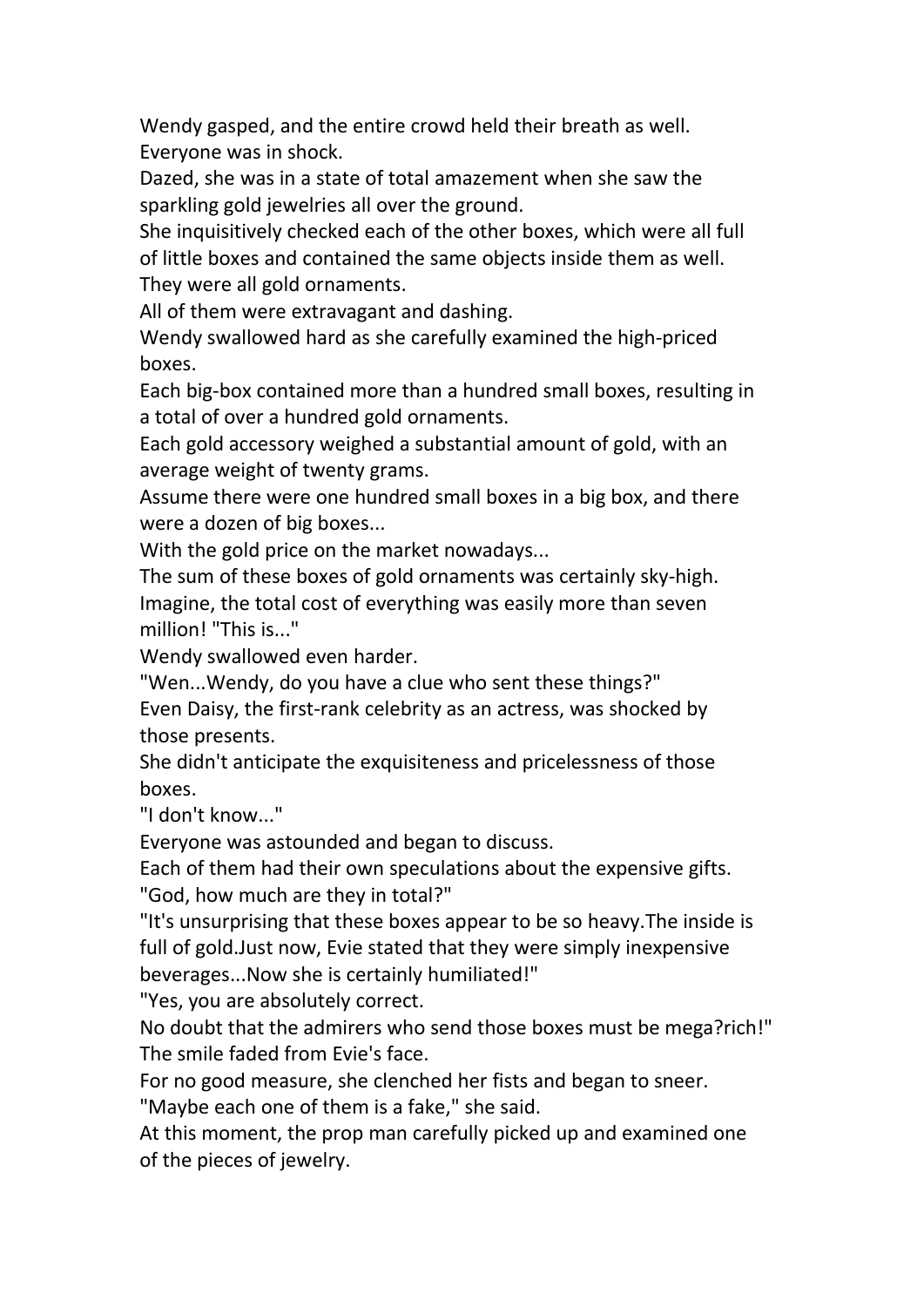Afterwards, he firmly validated and concluded.

"It's absolutely authentic. They're all real gold."

Evie was upset for she was quite literally, slapped in the face. In the crowd, someone suddenly pointed at one of the boxes and said, "Hey! There seems to be a note as well over there."

Wendy glanced at the person who had indicated the note and saw it on the floor under the box.

There were two words inscribed on the paper -- Bride Gold! Wendy had no words to say.

She didn't know how to react with the speculations of her colleagues. They are indeed "gold"! For real! She meticulously looked at the two familiar words on the note.

In a while, she twitched the corners of her mouth. She...She seemed to have a theory about who sent these gifts.The style of that jerk was always unpredictable.

She was very used to get surprised.

Surely, this was something he could do! She was fully aware of his capabilities.

"It looks like those are exactly sent by your suitor!"

Daisy couldn't help but smile as she read the note as well.

She was amused at Evie's confusion.

What an irony for a villain like her! It was apparent to everyone in the showbiz that the two companies, Glory Media and Starlight Media, were mortal enemies.

The artists of the two companies had an intense rivalry and competition for everything.

Resources, activities, sponsors and everything else are being contested by them.

No matter how long the artists of these two firms are working together, they would always have a conflict with each other overtly and covertly. To what degree did the feud extend was it? Ha ha

Even a playboy like Luke wouldn't chase an artist of Starlight Media.

No matter how gorgeous nor attractive she might be.<br>He would never court her because of their companies' rivalry.

It was clear that their relationship was in shambles.

Evie was enraged with Daisy and gritted her teeth and irritably retorted, "Only middle-aged women nowadays wear such tacky gold jewelries! Her suitor must be a scrawny, balding egotist with no discernible taste! Being chased by a nouveau riche shouldn't make you feel proud! You should be ashamed instead!"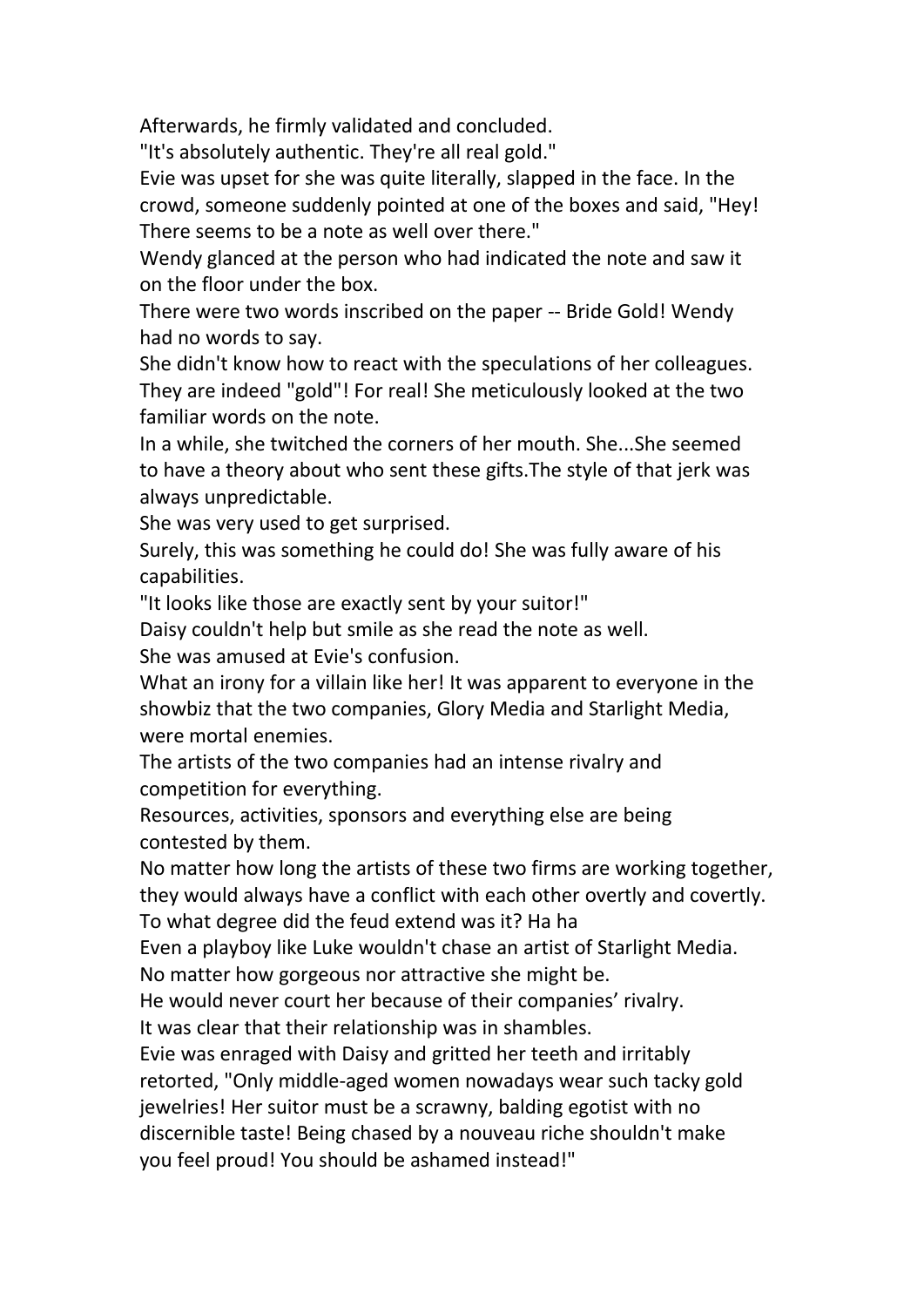"Sour grapes! She was definitely bitter!"

"You!"

Carter, who had been silent all the time stopped the commotion. He frowned and said, "All right, that's enough! What are you doing here? Aren't you supposed to prepare for the shoot? Now, all of you must go, change your clothes and fix your make up.! Cut the crap and back to work right away!"

With that, the crowd dispersed.Gossipers had later on vanished. Carter stopped Wendy and said, "You stay!"

"Director?" she replied with confusion.

The golden light pricked Carter's eyes.He drew Wendy aside and said, "All of these things are valuable.How can you include them in the shooting site in this manner? The crew consists of a large number of people.You will suffer a significant loss if you lose one or two of them.I'm going to give you a half-day off.You must prioritize bringing these items home first."

"Thank you, sir!"

"Go ahead!"

In much the same way as the schoolteachers did, the director favored those with the greater grade.

After being in the group for so many days, Wendy never delayed the shooting progress.

It actually took much less time for her to film than anticipated, but she usually completed every scene beautifully.

Thus, Carter tolerated Wendy very leniently.

There was a bunch of people outside.After watching the farce quietly, Eris's eyes gradually darkened.

Wendy borrowed the tape from the stage crew, sealed all the paper boxes, and called in a taxi.

Carter also asked someone to help Wendy move all the boxes to the trunk.

He asked Wendy again and again whether he should send someone to escort her home.He was truly concerned of her situation.He knew that it would be tough if she would do it alone.

After all, they were multimillion-dollar-worth boxes.

She could not possibly be careless.

Wendy declined Carter's kindness politely.She appreciated his consideration though.She was a resident of the luxurious Ensfield. If others were to find out about this, there might be unnecessary rumors about her.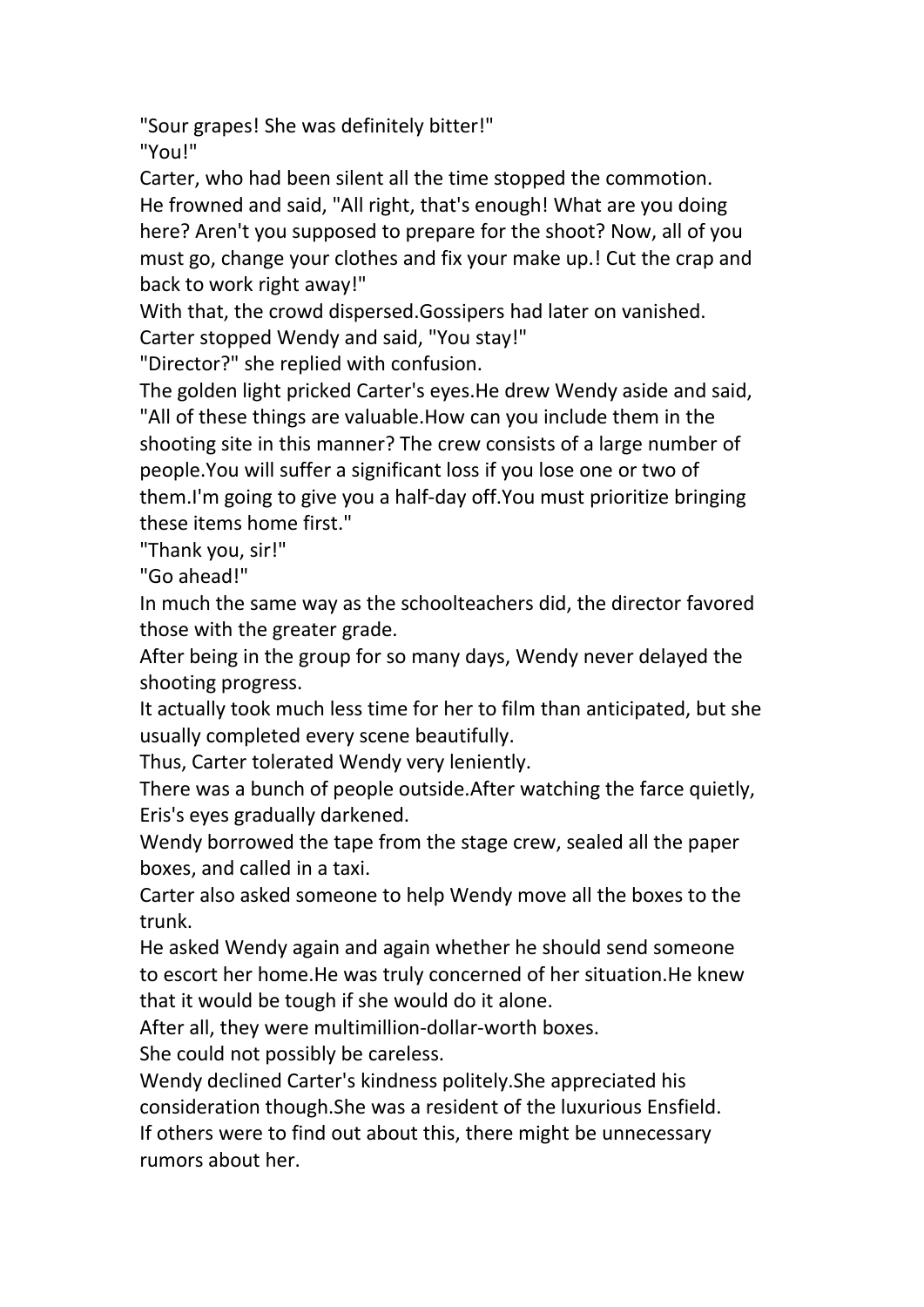Wendy quickly brought all the boxes home.

She intended to keep them for the time being and to return them to that bastard the next time she saw him.

Luke was about to take the two children to the amusement park when Wendy returned home.

Upon seeing Wendy return with a large box and several security guards assisting her in carrying more, he immediately came to a halt and took the box from Wendy.

"Didn't you go to the set? I thought you have a work today? Why did you come back now?"

"I'm coming back to put those things away.Something happened in the set. After settling those down, I'll leave immediately."

Luke gave the security guards instructions to stack the boxes in the living room.

"Thank you," said Wendy sincerely to the security guards.

"You're welcome, Miss.Finch.It's what we should do."

The security guards departed immediately after they transferred all of the boxes to the living room.

Luke's eyes were drawn to the delivery message on the box, and he lifted his brows instantly.

"Wendy, you've just recently joined this circle, and you're already getting gifts from your fans! You're so great!"

Wendy threw him a bitter smile.

If they were gifts from her fans, she wouldn't be that

bothered.However, that wasn't the case.

"They're not from my fans."

"Who sent them then?"

Wendy remained silent in response to his question.

She simply instructed Raymond not to touch these items and then rushed away.

The amusement park instantly seemed less appealing! Luke then curiously observed those boxes.

"If they weren't gifts from a fan, it must be from an admirer!"he speculated.

After a while, Luke approached a box and was on the verge of opening it.

Ray immediately took a position in front of him and declared vigorously, "No way!"

 $"Uh$ <sup>."</sup>

"Mommy said no one touches any of these boxes!"Luke was struck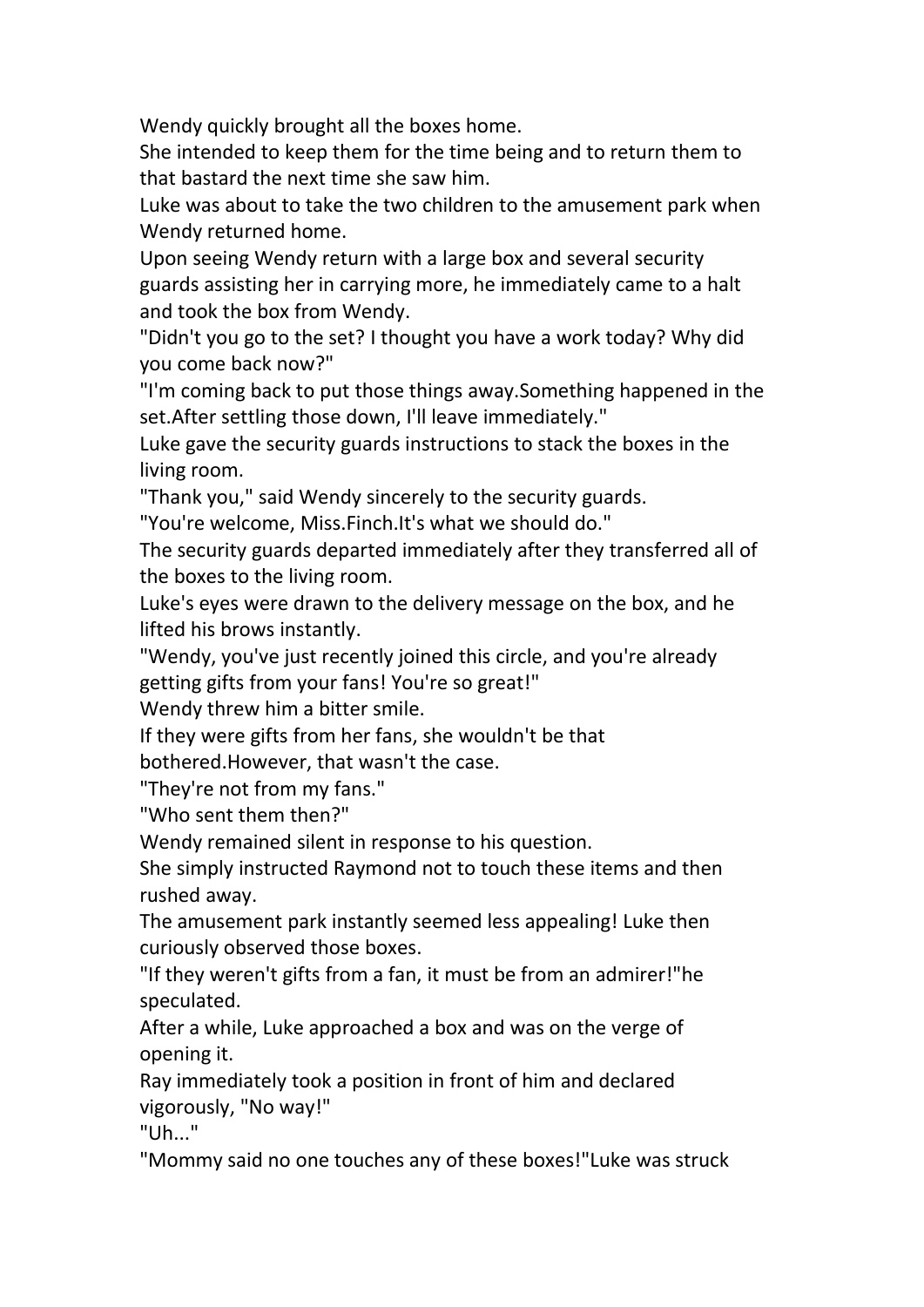dumb.

Luke pulled Precious to the balcony quietly, "What are you doing, Uncle Luke?"Luke was really intrigued.

He pointed at the boxes in the living room and said, "Honey, listen to me.Open one and see what's inside."

"No! Auntie Wendy has stated that no boxescan be touched.I want to be a nice and obedient kid in order to boost her affection for me."

That again left him speechless. He was forced to use his trump card.

"But those are gifts from an admirer of Wendy's.If she accepts, she will become another person's girlfriend and, in the future, someone else's wife.You will never ever see her again.Do you like that?"

Precious was shocked and shook her head desperately.

"Of course not!"

'If so, you have to open the package!"

She dashed to the living room and pretended to accidentally walk by the package.

And, by chance, she pounced on it.

Her chubby little body acted like a massive weight, crushing a box instantly.

Raymond was lost for words.Luke was stunned into silence.

Nevertheless, he saw the contents of the box in the manner he desired, and they were all gold ornaments! Aside from those, there were also notes in each box! ! ! OMG! He was right after all! There was really someone chasing after her! Luke rushed to the balcony and dialed Ryan's phone number.

"Ryan!" he exclaimed obnoxiously.

"Bad news! Listen carefully! Your wife is going to be taken away!" The Novel will be updated daily. Come back and continue reading tomorrow, everyone! Here

Chapter 41: Bitch, I'll Tear You Apart

An hour and a half had passed.

Ryan postponed the meeting and headed straight back to the Ensfield. It was a bright summer day, but Ryan entered the living room with a ferocious cold look.

The moment his eyes glanced towards the twelve paper boxes, his face turned ice cold.

As he skimmed through the delivery information of each box, he scowled all of a sudden.

"Ryan, is it because Wendy's heart belongs to someone else that she rejected you?"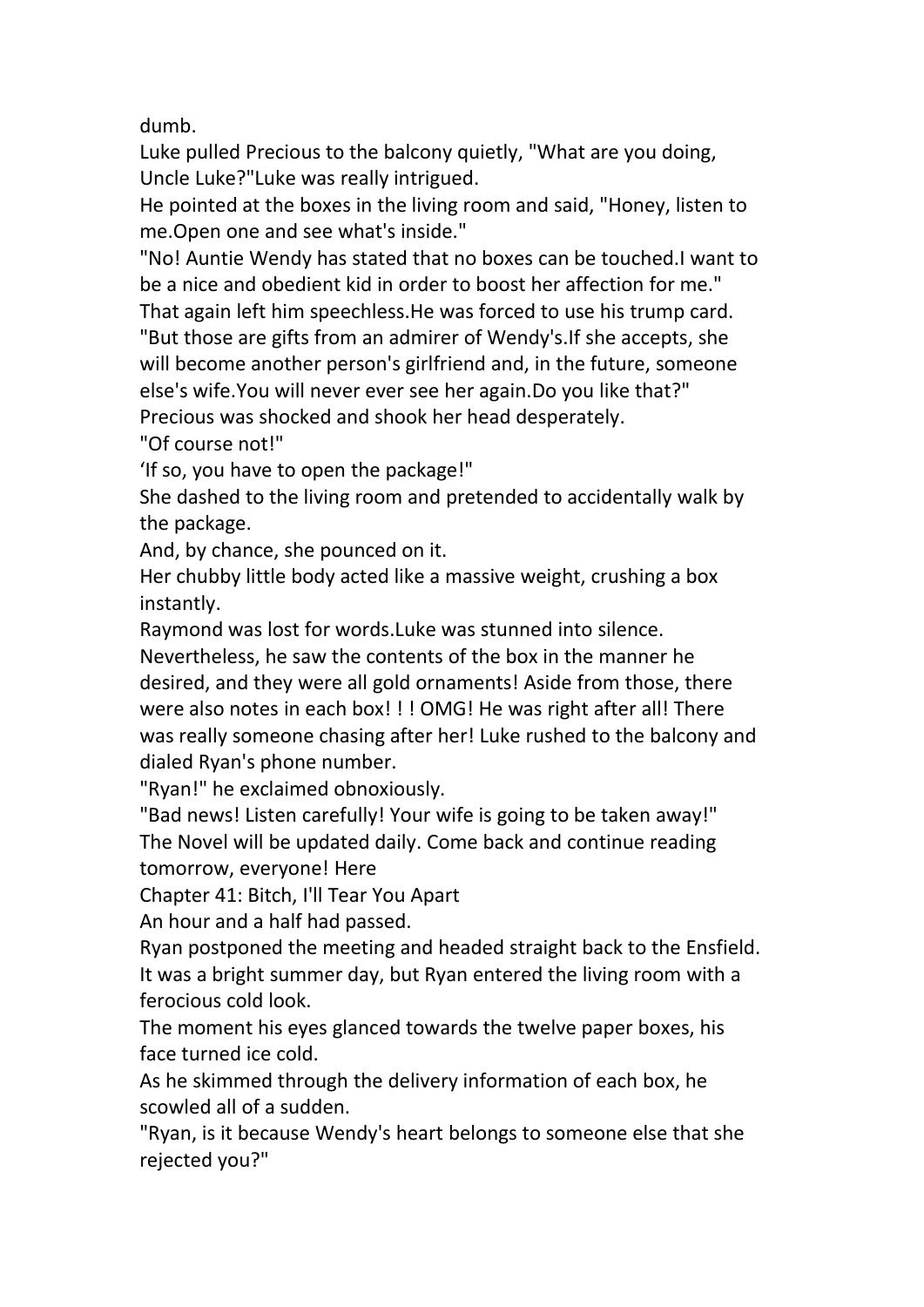Luke assumed.

When he finished speaking, Ryan shifted his eyes towards him. His gaze was comparable to that of a cold, piercing arrow that shot a chill straight into his heart.<br>He quickly waved his hand, "Well...What I said earlier was

balderdash.You're so attractive, but Wendy turned you down.How could she fall in love with some ordinary person instead of you?" Luke's words didn't console him at all.

Instead, it made his face grimmer.

He recalled...

Previously, Wendy mentioned that she planned to marry an ordinary man after her contract with the company was over! Remembering this, his eyes blackened.

He then puckered his lips, turned around, and walked away.

Luke, trying to catch up, raced towards him.

"Alas Ryan, where are you headed?"

"The shooting site!"

Wendy returned to the set as soon as she brought all the boxes home. When she arrived, filming was in progress.

She paced straight towards the dressing room to put on a different outfit then do her makeup afterwards.

Inside the dressing room, there were four seats overall and three of the seats had already been taken.

Two makeup artists groomed the actor, as another cast member waited for her turn after she changed her clothes.

After taking in her surroundings, she walked towards the only available seat and was about to sit down.

"Stop right there!"

The dressing room door swung open.

Emerging from the door was Evie and her assistant.

She wore a tight black an ordinary man after her contract with the

company was over! Remembering this, his eyes blackened.

He then puckered his lips, turned around, and walked away.

Luke, trying to catch up, raced towards him.

"Alas Ryan, where are you headed?"

"The shooting site!"

Wendy returned to the set as soon as she brought all the boxes home. When she arrived, filming was in progress.

She paced straight towards the dressing room to put on a different outfit then do her makeup afterwards.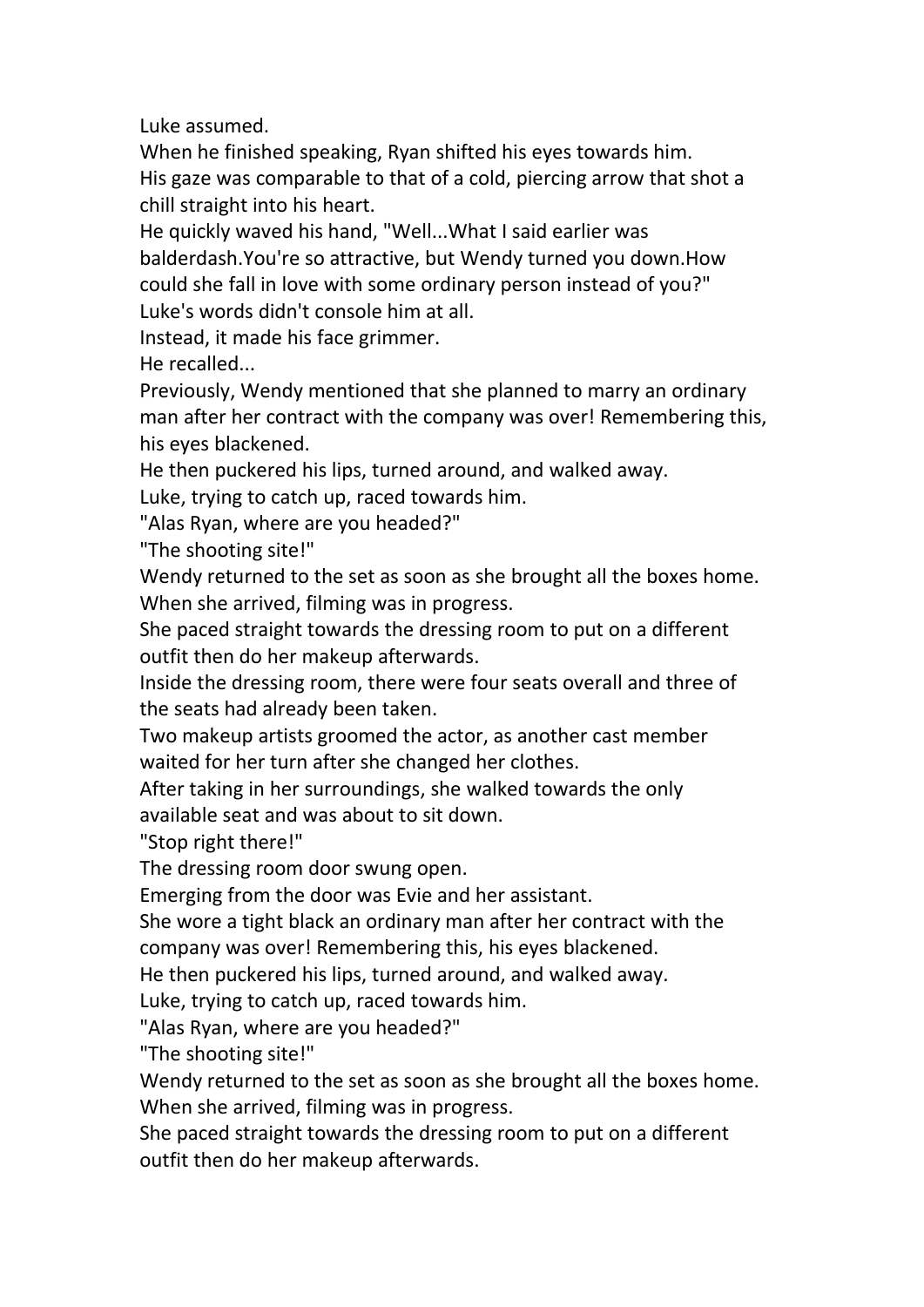Inside the dressing room, there were four seats overall and three of the seats had already been taken.

Two makeup artists groomed the actor, as another cast member waited for her turn after she changed her clothes.

After taking in her surroundings, she walked towards the only available seat and was about to sit down.

"Stop right there!"

The dressing room door swung open.

Emerging from the door was Evie and her assistant.

She wore a tight black skirt and three inch heels.

Before Wendy was able to take a seat, she took it from her.

A moment after sitting down, she crossed her legs and shifted her gaze in Wendy's direction, who was still standing in the exact same spot she was earlier.

She then raised her eyebrows and said, "I'll teach you a lesson today.I've been in the entertainment industry for five long years.This means I'm your senior. I'm going first for makeup and you will wait for me, understand?"

Evie was the most well-known among all the artists in the room. No one dared to tell her off like Daisy did.

As they all heard this, they gave each other shaken looks.

No one had the guts to speak out after that.

Even the two makeup artists didn't dare utter a single word.

Wendy remained frozen, and stood there in complete silence.

"Why are you still standing there?"

Evie glared at her, "You're blocking my view.Get out of my sight at once!"

Wendy had witnessed a lot of drama unfold among the cast.

Even if she couldn't recall any instance wherein she had purposely offended Evie, she constantly bullied her nevertheless.

This time, Wendy decided to stand up for herself. She was the type of person who could be dealt with using reason but not easily swayed by force.

Hearing Evie's remark, she looked at her indifferently, "Excuse me, but get out? I will not! Or maybe you can teach me how to get out as well, since you're my senior."

Evie was infuriated.

She struck the palm of her hand on the table and cursed at Wendy. "Go to hell, Wendy Finch! Who on earth do you think you are and how dare you speak to me that way? Do you think you belong here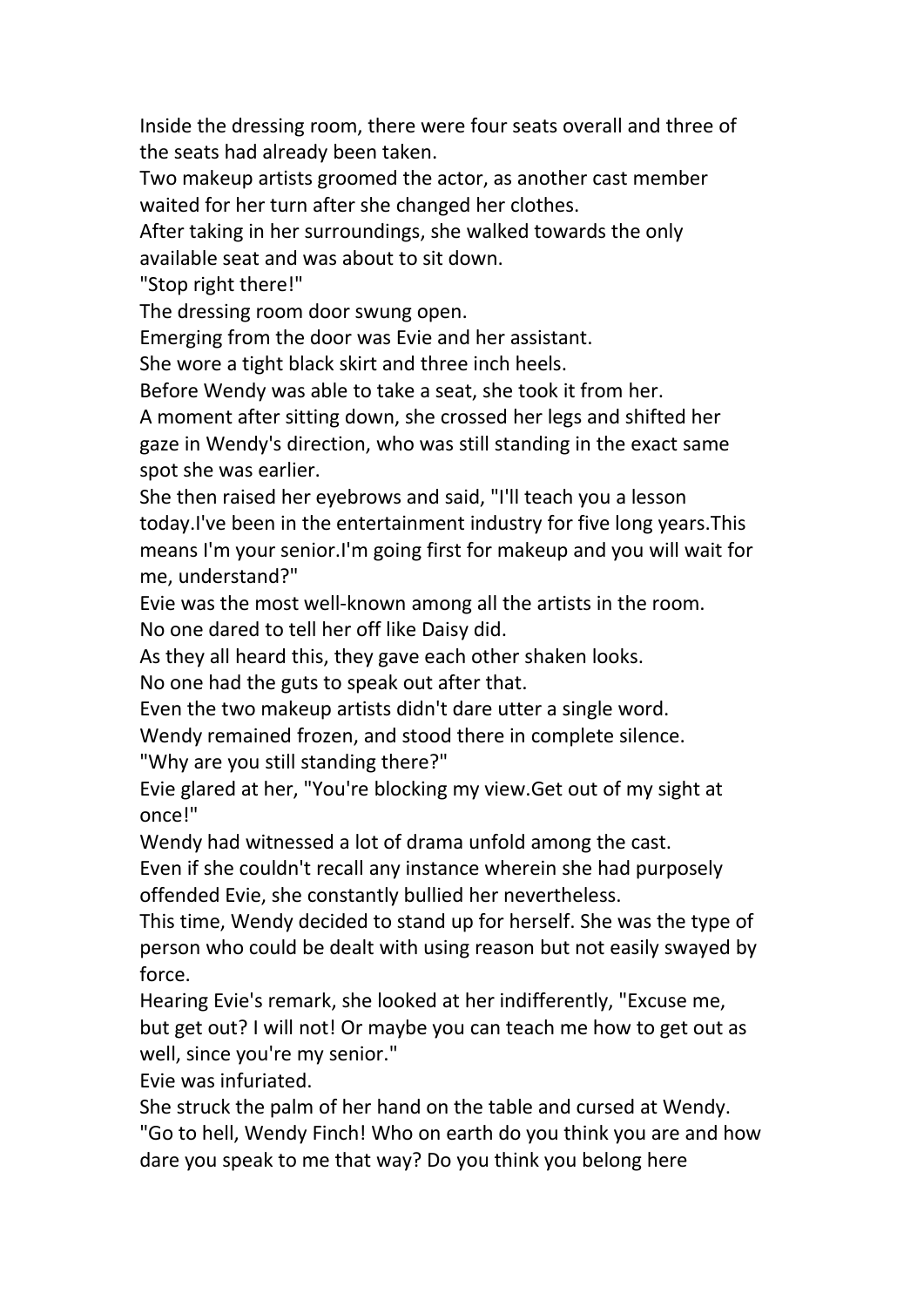because of your good looks? Just to let you know, there are many stunning women out there.You may be in today, but you're also dispensable! Surely, someone will take your place soon." With her costume on, Wendy smiled elegantly and remarked, "Thank you for further emphasizing my beauty! Anyways...If someone does that they aren't considered a true actress.Also, I never liked them either.Thank you!"

Evie was speechless.

She became angrier the more calm and collected Wendy was! The little bitch had the audacity to steal her role and dared to raise her voice at her.

In Evie's perspective, Wendy's behavior provoked her to do the same! She rose from her seat and glared at her, "Bitch, how dare you answer back to me? !"

Wendy extended her hands and fluttered her eyelashes in an innocent manner.

"I honestly don't know what I did to enrage you like this."

"Evie, please don't be so upset.Girls tend to age faster when they get angry. The wrinkles at the edges of your eyes have become so deep; it makes it seem as if you are angry often.I wouldn't worry though, you can still do something with those wrinkles.I can recommend you an effective eye cream if you want! It will surely bring back your youthful self,"

Wendy said as she smiled.

The mention of wrinkles! As well as returning back to her youth! It became so obvious that Wendy was poking fun at how old Evie looked.

No woman could tolerate such embarrassment.

As soon as Evie was about to lose her cool, Wendy continued, "I noticed that your wrinkles are hideous,and that the condition of your skin is worsening as well.Take a good look at the pores on your face and the endless blackheads on your nose.Tut, tut, if you go on like this, your once pretty face will be ruined!"

She let out a sigh then resumed speaking, "You are still in your thirties, am I correct? Then why do you look like you're forty years old already?"

Evie was raging at this point! "Stupid bitch! How can you think I'm more than thirty years old?"

'I'm only twenty-nine years old for crying out loud!'' "Oh"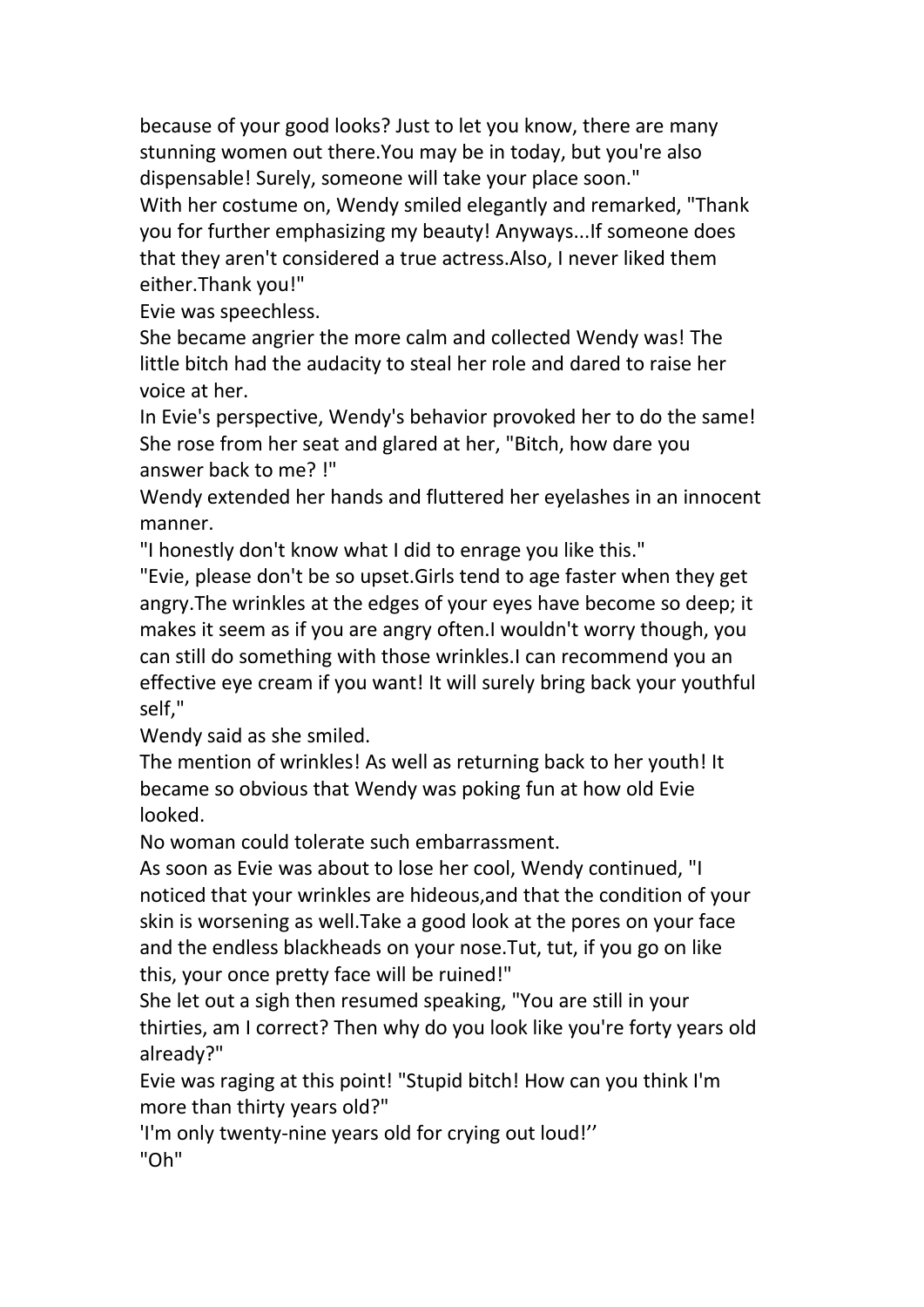Wendy widened her eyes in an exaggerated manner.

"Are you actually more than forty years old? Oh gosh, I'm truly so sorry.Then you really take good care of yourself! My apologies again.You look stunning for a woman in her forties!" "Haha..."

All the artists inside the dressing room couldn't hold their laughter in any longer.Evie was twitching with rage.

"You bitch, I'll tear you apart!"

All of a sudden, she pounced on Wendy angrily.

She then raised her hand and clawed her opponent's face with her sharp nails.

Luckily, Wendy had prepared herself for the attack.

When Evie was just about to jump at her, Wendy was able to dodge which caused Evie to trip and fall.

"Ah"

Evie screamed as she fell knees first on the ground, spraining herself. Her knees experienced some heavy impact from the floor tiles.

With a muffled sound, she cried out in agony.

"Oh my god, Evie!"

With a shocked expression on her face, her assistant ue.

bet fmt hurried to help her get back up.

Her knees ended up scraped and very swollen.

Immediately after, dark red blood gushed out of her knees. "Wendy Finch! You did this on purpose! I'm sure you did!" Evie exclaimed. "Now, what did I do?"

"You purposely tripped me up!"

"Evie, please don't take this the wrong way.It was you who

accidentally fell down because of your exceedingly high heels.How

could you possibly blame that on me?"<br>Wendy looked quite distressed, "Even if you aren't fond of me, you do not have the right to treat me this way."

All the people in the dressing room lowered their heads and didn't dare to glance at them.

Everyone in the room could attest that Wendy did not trip her on purpose.

"You tripped her on purpose.I saw it with my very own eyes!" Evie's assistant started to defend her employer.

"Why am I not surprised? You're her assistant.Of course you're on her side," said Wendy, shrugging her shoulders.

The assistant became infuriated as well.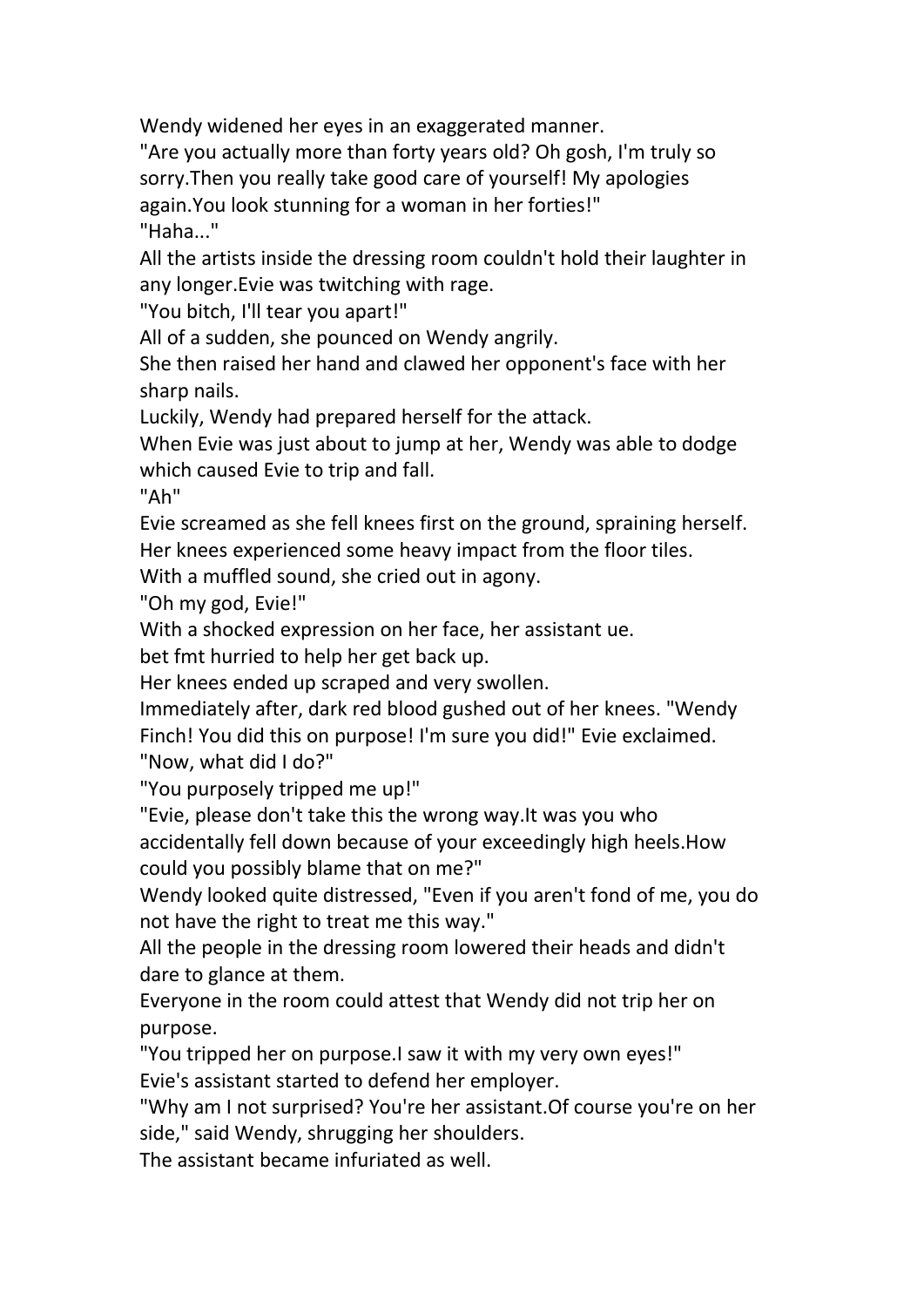Evie's lungs were about to burst in anger.

Her two legs were burning in pain.

She grasped onto her assistant's arm and was just about ready to slap Wendy in the face without hesitation.

"Bitch, how dare you do this to me? I'll slap you right in the face!"

Before she was able to, Wendy got a hold of her wrist.<br>She said in a cold tone, "Evie! Has anyone ever told you that you can never to slap a person across the face? Surely, it will be wiser for you to think twice before you do anything! I still have my part to play today. If you slap me and delay the progress of the shooting, the director will hold me accountable for wasting time...Sure, he will then find out about why.Can you afford for that to happen? !"

Chapter 42:Wendy Finch, I'll Kill You

Carter was a determined and devoted man when it came to work. The Story of Concubine Ivanka was a harem story and featured a greater number of female actresses.

Without a doubt, the most precious thing during the shooting would be peace.

The fights in the crew were no less than those in the play.

The crew clashes were just as intense as those in the show.

Carter, on the other hand, was unconcerned about these conflicts as long as the shooting didn't get delayed.

If anything went wrong as a result of her inadequate attitude...

Evie looked upset and withdrew her hand as if she had been bitten.<br>She hissed.

"Wendy, wait and see!"

"Anytime!"

Evie left with her assistant to have the wound on her knee treated. In the lounge, the assistant knelt on the ground, handling Evie's knees carefully, with an ice bag on one knee to prevent the blood from pooling, she wiped the other with a cotton swab to reduce the swelling.

"Ouch..."

As Evie eased herself, she took a deep breath.

"Evie, please wait.It's almost done."

In hushed tones, the assistant stated, "Wendy is not an easy person to deal with, Evie.She is the protagonist of this drama.She may become extremely popular if this play is televised.It would be irrational of you to offend her at this point.It would be preferable if we let it go." "Do you mean I should let this go? No way! Over my dead body!"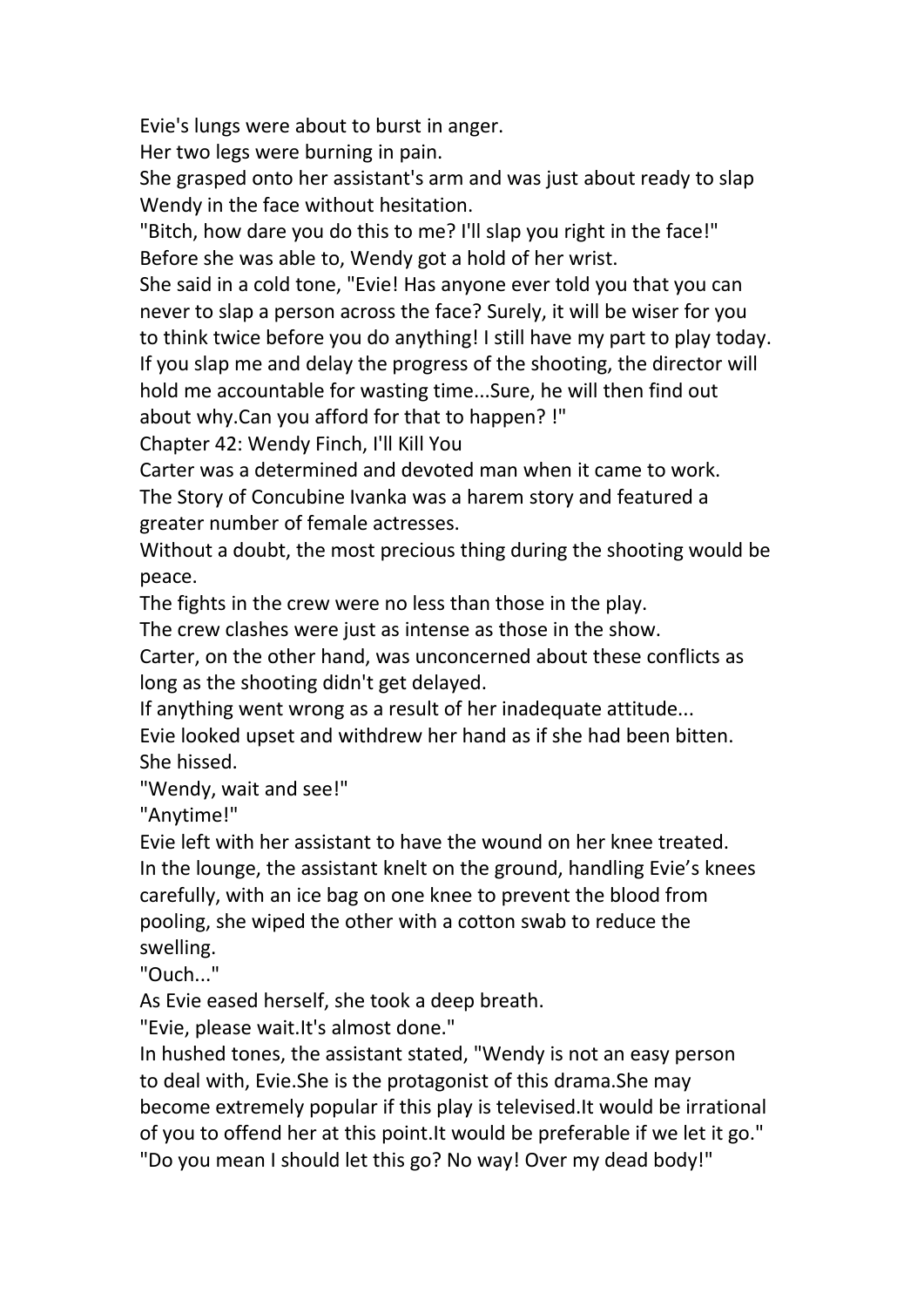Evie would not be so enraged if the assistant had not brought it up! She just learned from Eris that Wendy had signed a contract with the Glory Media! Could you imagine that?! That was Glory Media! The mogul of the entertainment industry! And she should have been cast in the role of Faye, as her contract with Starlight Media was about to expire.

Wendy might not have signed the contract with Glory Media now if she hadn't stolen her role! Wendy snatched away from her shot at being a well- known celebrity.

How could she have so instantly let Wendy go? How could it be possible!

"Evie...However, if we cause her public embarrassment and blatantly put her in trouble, she will inform the director..." Evie sneered. "Evie..."

"I have a plan! It's a very great idea!"

Evie portrayed another favorite concubine called Emma in this play. She arrived at the royal palace half a month earlier than Faye, but in a different manner.

She was the daughter of an aristocrat, and her beauty drew the emperor's attention.

She was directly appointed as a concubine.

During her time as a royal concubine, she had the privilege of serving the emperor on the bed for two weeks in a row.

A woman who started as the daughter of a noble man eventually became a much favored royal concubine.

It was truly amazing.

In the script, Emma, was a bimbo, which was in line with Evie's image. Hence, she was the perfect choice for this role.

Emma's glory, on the other hand, came and went quickly.

Faye entered the palace immediately after being given the title of concubine.

Faye astounded the emperor so much that she was the only one who was favored in the imperial household during the subsequent period. Emma couldn't bear the discrepancy, believing that Faye had bewitched the emperor.

She quickly rushed to Faye's palace to cause her trouble only a few days after her arrival.

This was the exact scene that they were going to shoot that afternoon.

All the staff together with the actors and actresses were ready.

"Action!" The scene was in Emma's household.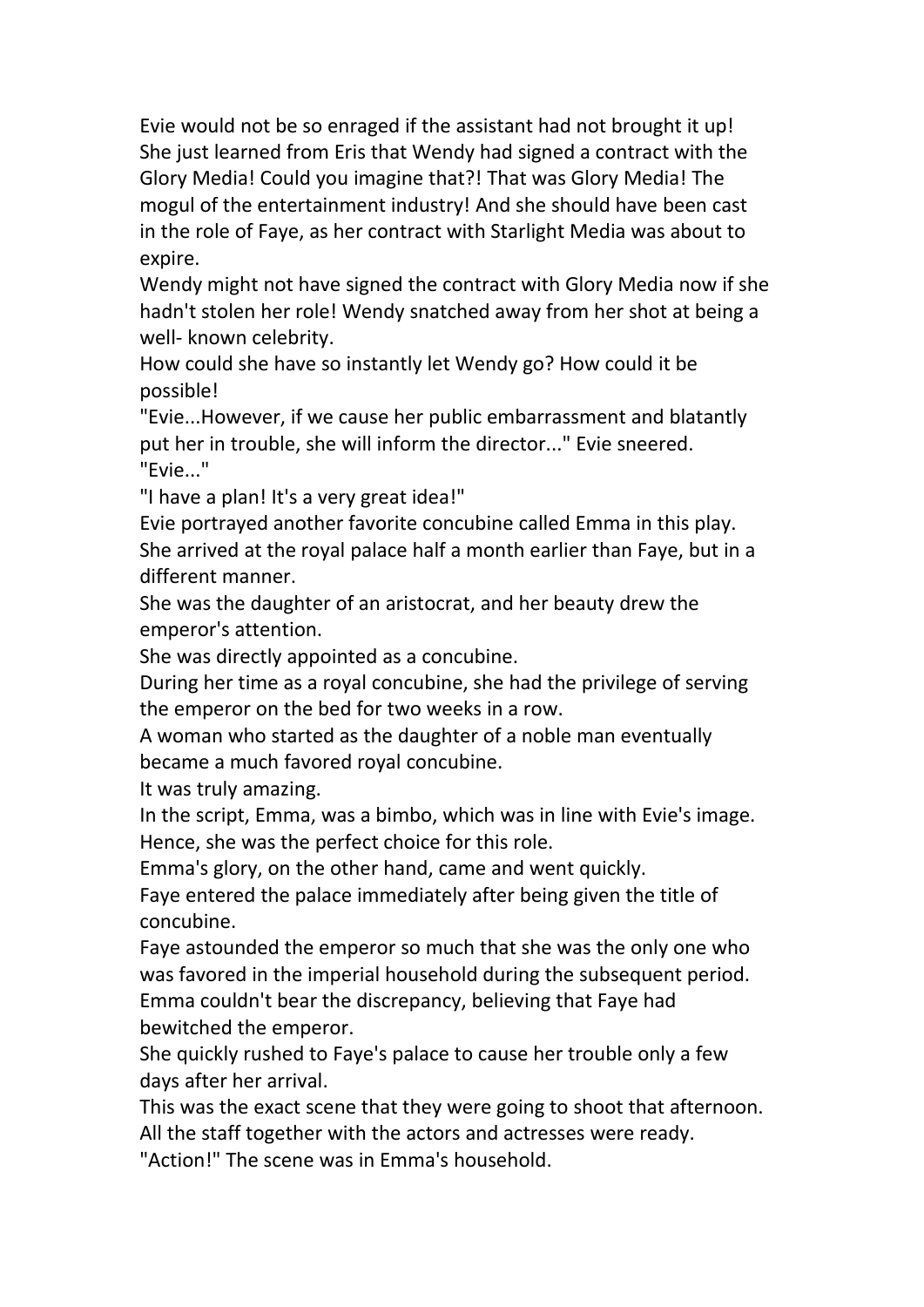"Bang!"

"Bang!"

"Splash!"

Emma, dressed in the fuchsia palace costume, went insane after learning that the emperor had spent another night with Faye again. She smashed and shattered everything in the room to bits.

"Your Majesty! Your Majesty, please don't break them.They're all gifts from His Majesty..."

"His Majesty...His Majesty!"

The camera had been zoomed in.

Emma dropped her head dejectedly, tears welling up in her eyes. "That stupid bitch has already seduced His Majesty.I'm sure he's forgotten all about me!"

"No, Your Majesty.I don't think so.For the time being,His Majesty is just interested in Lady Faye because she is new here.When his enthusiasm fades, he will come back to you.His affection for you has always been one-of-a- kind, and His Majesty will always think of you..."

"Of course! His Majesty has me in his heart! I have always been!" Emma's eyes were full of hope.

She was infused with optimism.

"Bitch! His Majesty has always asked that slut to serve him lately.She must have deceived His Majesty with evil enchantments! No way! I will not allow this bitch to harm His Majesty! Bring the guards, Sheri, and we'll go find the bitch!"

"Let's go!"

Carter was very satisfied with the take.

It was extremely spectacular! He had previously watched television series that were starred by Evie, but her expression and acting skills were not as vibrant and vivid as it was today.

How could he have known Evie was truly envious of Wendy? Her reaction was entirely in keeping with her true color.

"Get ready for the next shot."

The next scene would focus on the plot where Emma would be furiously barging into Faye's palace with the guards and giving them the order to control her, which they would follow without hesitation. To make the scene more intense, Emma would even slap Faye.

Slap her! Evie trembled with excitement.

This was the moment that she had been waiting for.

"Be ready now, Wendy.You're done for!" Evie pondered.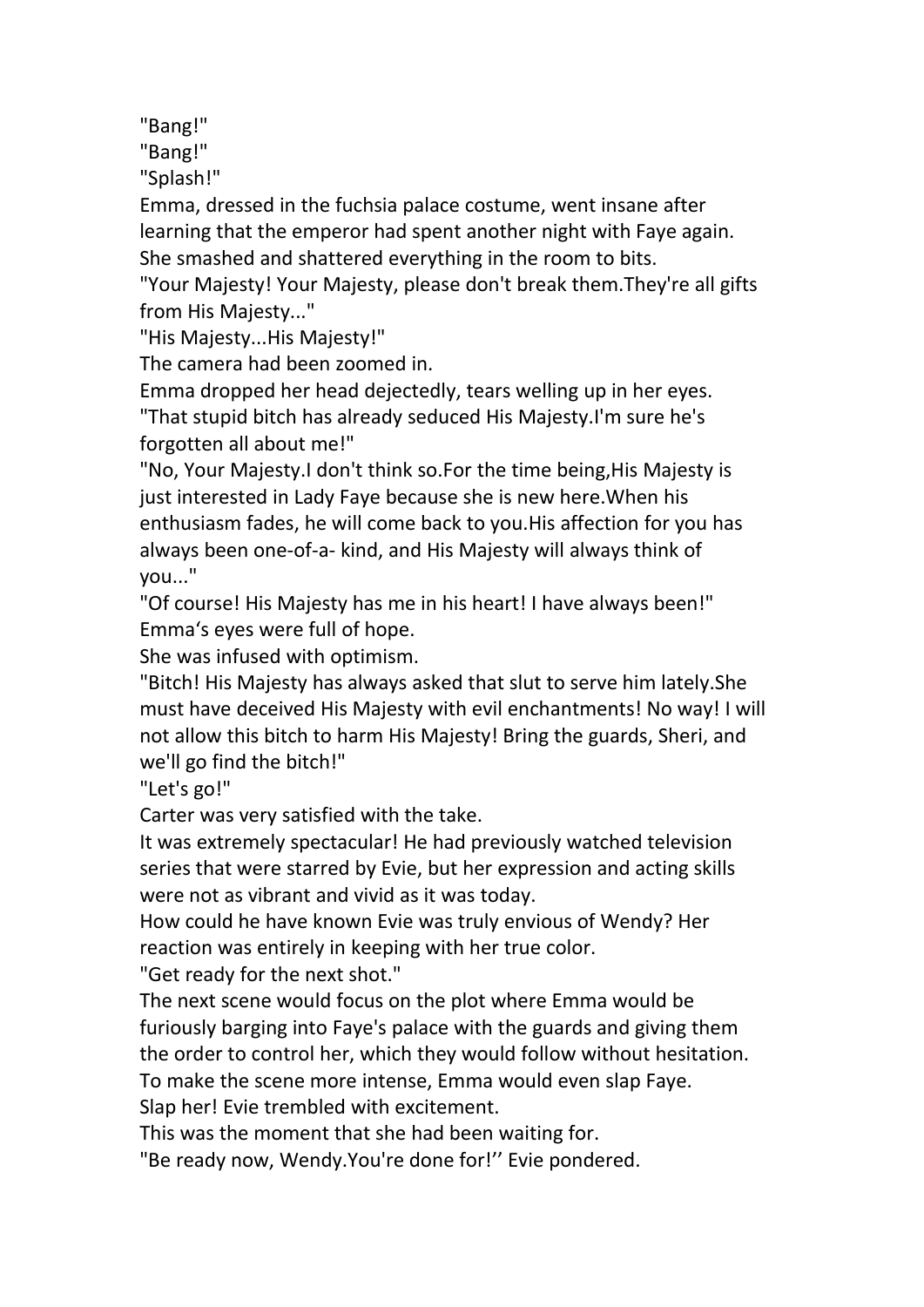"Action!"

Emma managed to get into Faye's place with a group of minions. Faye's servants were frightened by the invasion from their peculiar new adversaries.

They quickly dropped to their knees and yelled, "Your Majesty!" Without even taking her eyes off them, Emma walked into the chamber while she was glancing at Faye's bedroom with a cold face. Without an idea, Faye sat comfortably on a round stool in her chamber, arranging flowers while dressed in a pure white dress embroidered with red plum blossoms.

She moved slowly with grace, dignity and elegance.

Every now and then, when she was arranging the flowers, her gorgeous long sleeves would slip down revealing a jade- like wrist. She was the perfect combination of elegance and seduction.

The round table in the hall was covered with a variety of valuable gifts presented by His Majesty, which was almost too pretty for Emma to look at.

Definitely, she didn't like what she beheld.

Emma and the others made an excessive amount of noise.

Faye raised her head contemptuously, then lowered it again to fiddle with her flowers.

Emma was enraged by her calm demeanor! "Why don't you get down on your knees when you see me, Faye? Aren't you being disrespectful?"

Faye stated flatly, "As far as I know, we are of the same level.Why should I kneel before you?''

"What a sharp tongue! You have won His Majesty's heart with your seductive manner every night.A report was released from the courtroom stating that His Majesty had been dozing off in the meeting this morning.You should have expressed gratitude for his affection for you and urged His Majesty to take good care of his body, but instead, you trampled it.Today, I'm here to teach you a lesson!"

After that, she fiercely screamed.

"Get in!"

The servants rushed over and bowed their heads.

"Make sure to hold her tightly.I'm going to slap this bitch to death!" "Yes, Your Majesty!"

They immediately pressed Faye's shoulder, without hesitation.

Emma quickly strode over.Her face was glowing with rage.

She raised her hand, and a slap with a gust of wind came over.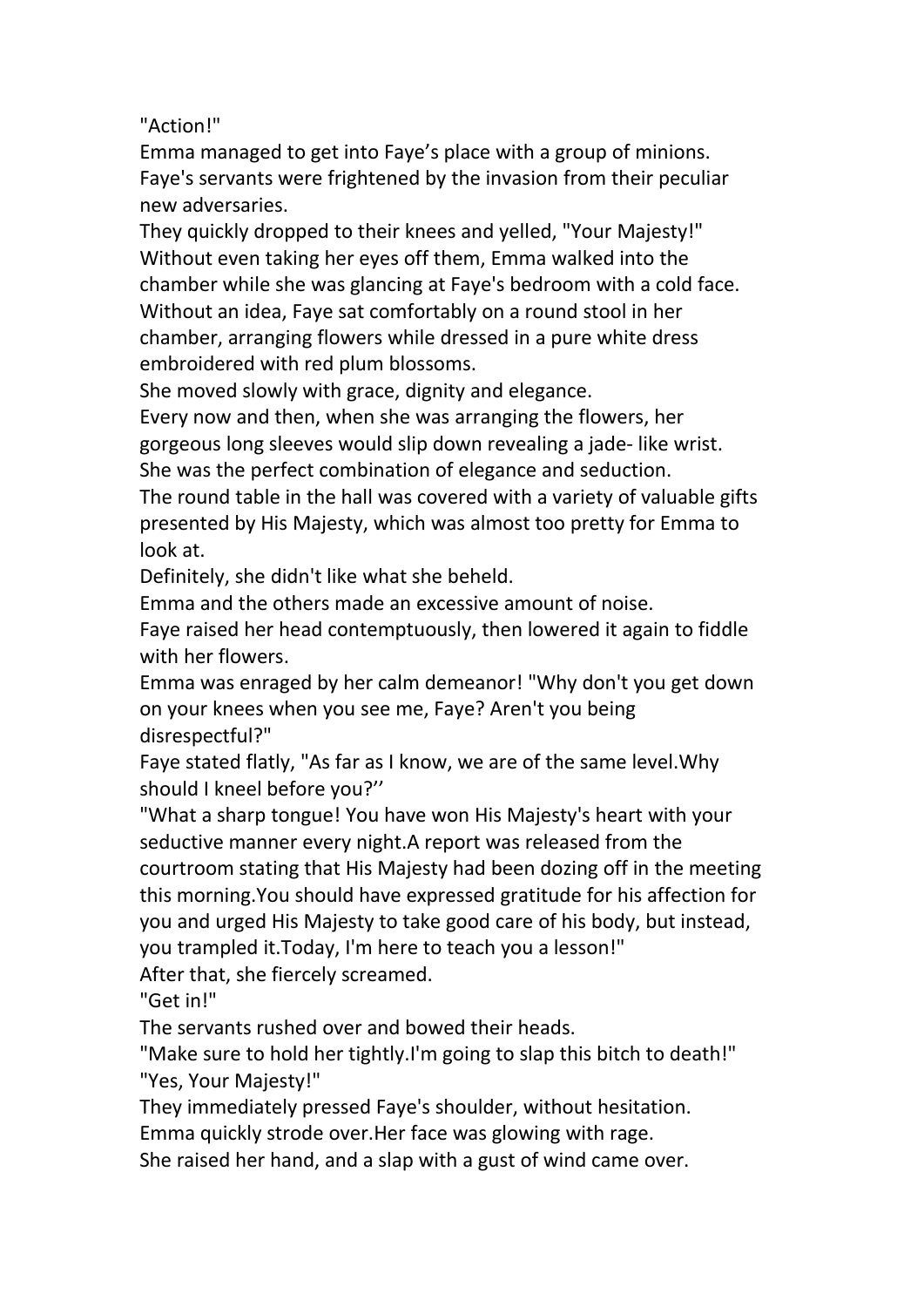"Clap-"

There were no fake actions! Her portrayal was with authenticity! And she didn't control the strength! She slapped Wendy forcefully and sharply! Everything was real! The director had previously instructed Evie not to slap Wendy's face for real.

Evie was going to get back at Wendy in front of everyone though. She didn't care if there were a lot of people witnessing her avenge! Wendy's mind raced with these thoughts.

She subconsciously averted her face to the side.

Nonetheless, she underestimated Evie's contempt for her.

The slap landed squarely on her face.

The headgear was strewn about the floor, and a strand of hair drooped.

Her head buzzed, and her teeth pierced her lips.

Instantaneously, a smear of blood leaked from the corner of her mouth!

Chapter 43: Avenge His Future Wife

Everyone was shocked! No one expected the intensity and

truthfulness of the scene! Carter, on the other hand, did not intervene. That was how the story unfolded.

Evie could have continued, but she abruptly regained her composure and halted all her movements.

"Cut!"

Director Carter! Sorry! I was so immersed in the story.That was not intentional! I didn't mean to slap her for real! Carter frowned. "Film it again!"

Wendy's hair was quickly cleaned up, and an ice bag was taken to minimize the swelling on her face by the make- up artist.

But the swelling on her face couldn't be healed in a short time.

So, the make-up artist added a coat of powder to her face and shadowed it to make her appear less terrifying.

"Are you okay? How do you feel?" Carter walked over.

"Don't worry. It's not a big deal!" Evie also came over.

She apologized to Wendy, "Wendy! I'm really sorry.

I was so engaged in the moment that I couldn't control my strength!" Wendy gave her a disinterested look and kept her mouth shut. The shooting continued.

"Clap-"

"Clap-"

"Clap-"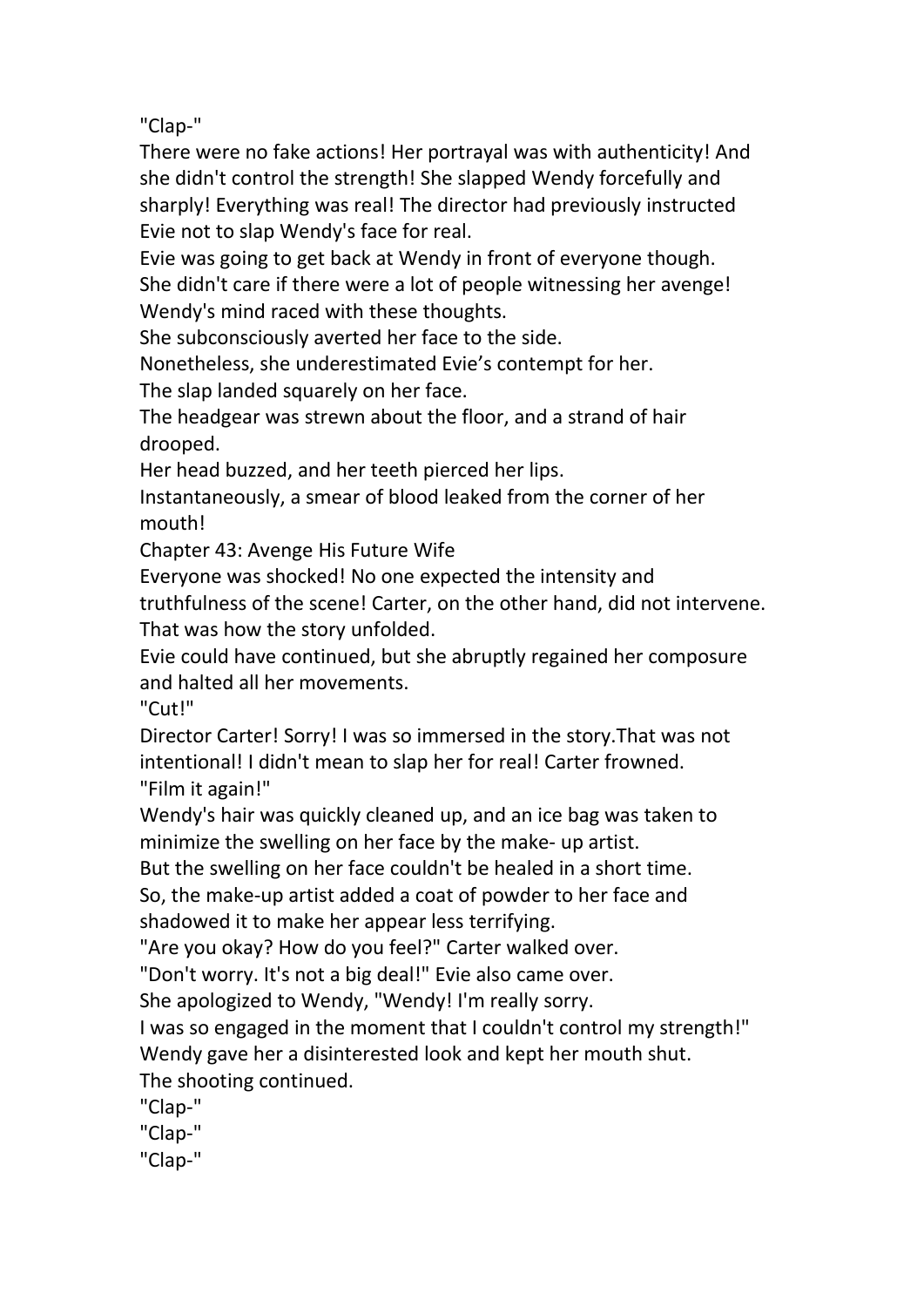After a quick succession of eight consecutive shots, they were all stuck in the "slap" scene.

With an apologetic look on Evie's face, she came to talk to Carter, "Director! It's always not good enough to fake it, and we've stuck here for quite some time, which will delay the progress.How about if I do it for real? It'd be better when we really fight.What do you think?" Carter looked hesitant.

He didn't seem to agree with her idea.

At this point, if he didn't notice that Evie was purposefully causing trouble for Wendy, all of his time and effort in the circle would be for naught.

Meanwhile, in an office of the Studio City.

Luke quickly ran to a far corner, hiding from Ryan's malicious aura.

'Damn it!' Ryan's face had progressively become gloomy after he saw the slap on Wendy's face on the monitor.

And now his whole face was getting even colder.

"Luke!"

"Yes, yes, yes!"

Luke replied immediately.

"Call Carter.Now.You know what to do!"

"Of course, I do.Rest assured that I'll do it well for you!"

Ryan just wanted to get even with the person who bullied his future wife.

Luke knew what to do.

He was very adept at it.

Carter got a call from Luke just as he was about to make a decision. He went aside to pick up.

His face seemed less gloomy as he listened.

"All right! All right.I understand!" A moment later.

The director returned to the set.

"Director, can we continue shooting now?"

Expectantly, Evie looked forward to his response.

"Yes, sure!"

Wendy and Evie were summoned in front of the director.

"Wendy, you graduated from the New York Acting College and are an accomplished actress with notable experiences,"

he said with a straight face.

"Given Evie's inability to find her role in this scene, I propose that you two switch roles. Show Evie how to do this!" Wendy looked up in surprise.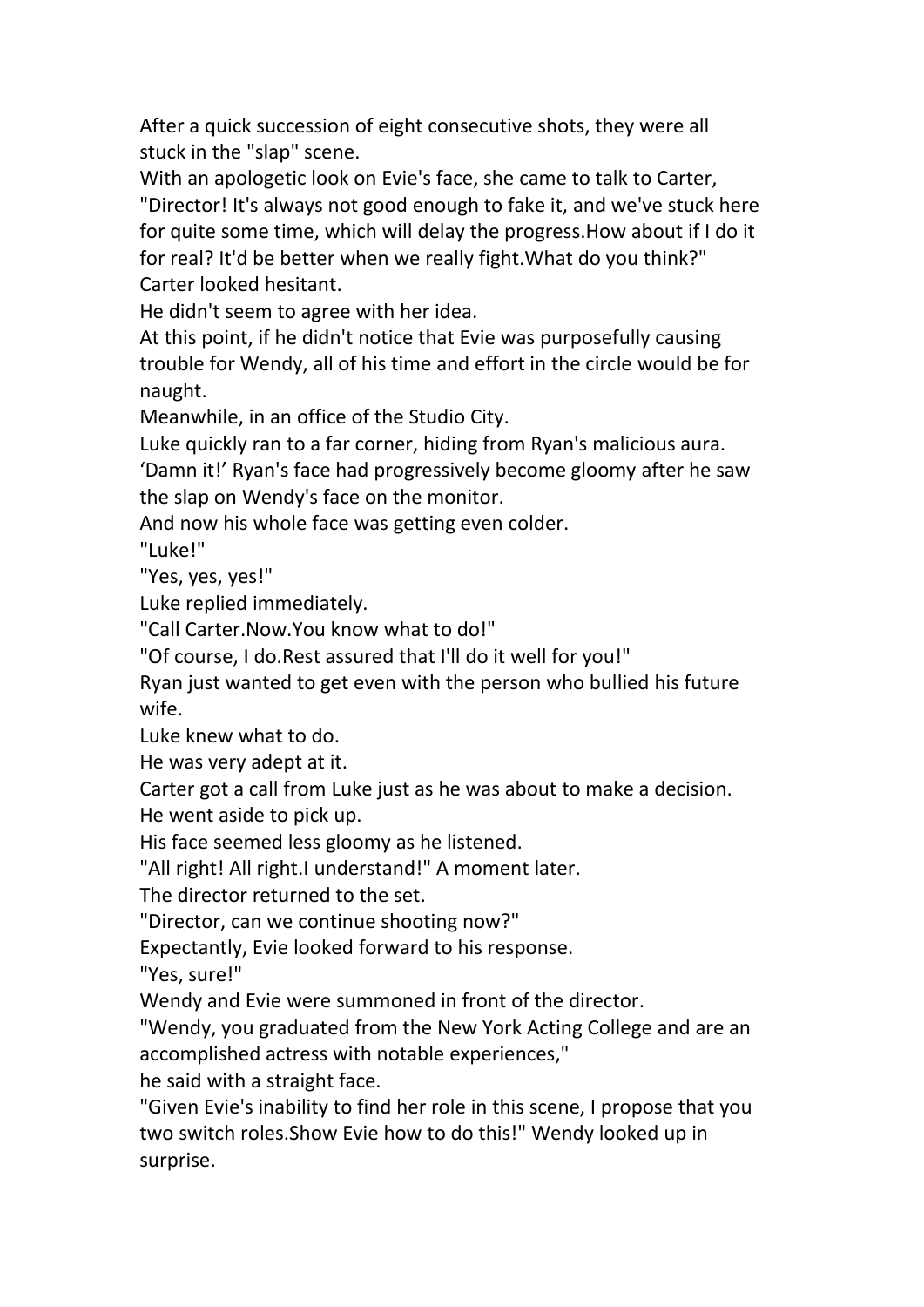She didn't expect what she heard.

Evie's face changed instantly.

"Director..." Carter made no attempt to look at Evie.

He looked Wendy in the eye and uttered, "Shooting a movie demands a sense of reality; only then will the audience fit into the

action.Therefore, you must really slap her cheek, do you understand?" "I got that, Director Carter!"

Apparently, Evie was displeased.

"Director...How can you do this? When we filmed the scene just now, you asked me not to slap for real..."

Carter gave her a skeptical stare before she completed her sentence. After enduring for a long period of time, he eventually erupted in frustration.

"Are you the director or me!" he yelled, clutching the script in his hand. "If you can't do it and you don't want to learn, then get out!" Evie bit her lips in humiliation.

She surely didn't anticipate this plot twist. "Are you going to take the shot or not? !"

"I...will do that!"

Evie wasn't convinced, but she didn't dare to lose her temper.

Carter was a famous director.

Numerous artists vied for the roles in the films directed by him. The intensive shooting continued.

Wendy's face was more endearing than Evie's.

Her blue veins protruded from her brow, and she lifted her hand,

"Clap-"

"Clap-"

"Clap-"

"Clap-"

Evie had only shot eight times, so did Wendy, as Carter demanded! The distinction was that only Evie's first slap was genuine.

For the next few slaps, Wendy was on guard and they didn't really land on her cheek.

Wendy, of course, would be obnoxious to her.

She hit her across the face with all her might.

Her hands were numb after eight slaps, and Evie had been slapped eight times solidly.

As a result, her left cheek was already red and swollen after the last slap, and no amount of powder could conceal it.

"Cut!"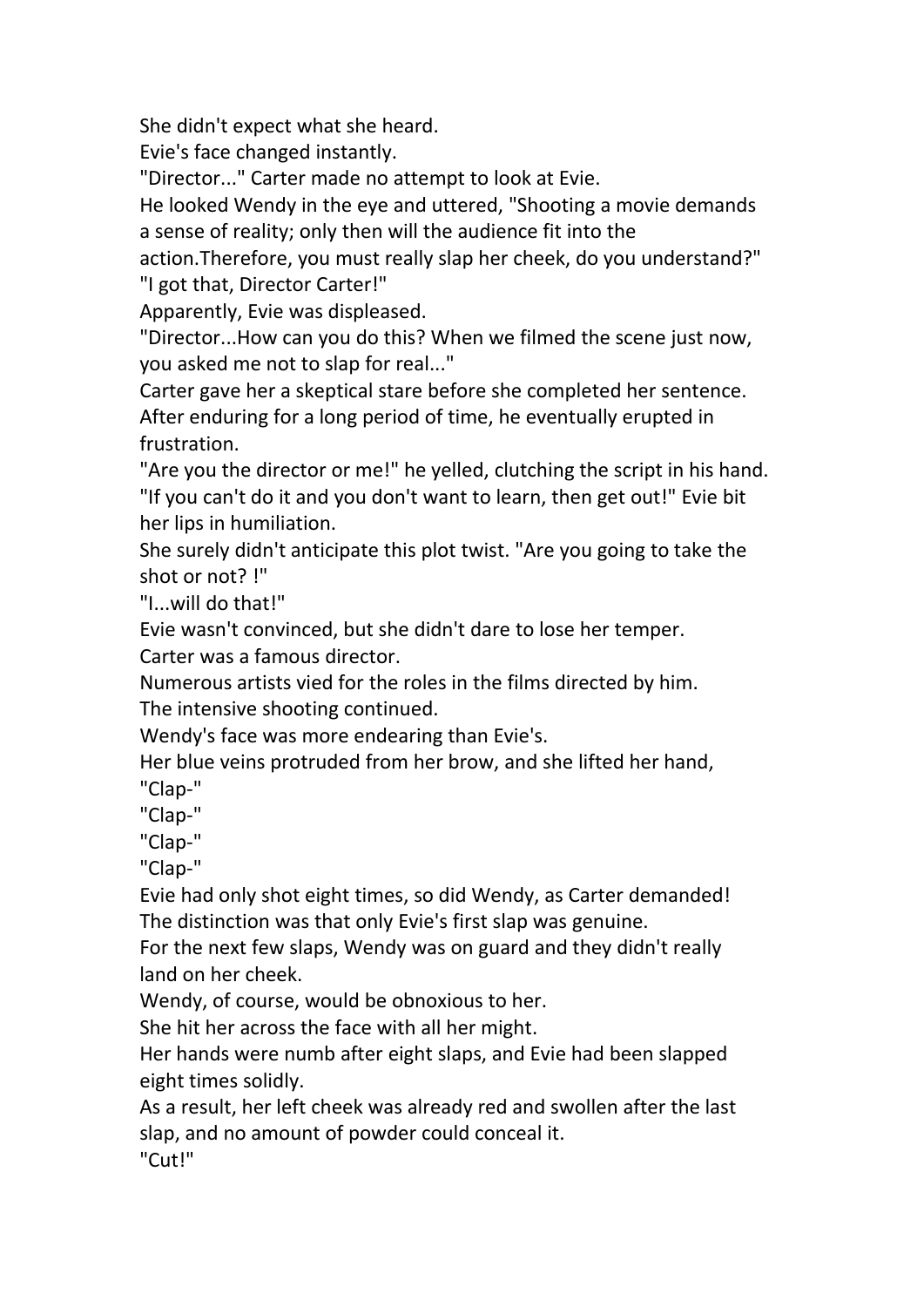Carter then stopped.

"Evie, do you know now how to accurately play the role?" Evie shivered and nodded hurriedly.

She was petrified that the director would ask Wendy to continue.

"Yes! I learned my lesson now!"

"Okay!"

Carter scorned as he carefully examined her swollen face.

"You can't do anything today with that face.Your countenance will not fit in the scene.We'll film it another time."

Evie was at a loss for words.She gnashed her teeth in hatred.

At this time, in the office.That was the moment when the chill in the atmosphere around Ryan eventually faded.

Problem solved! Good thing the conflict had been worked out immediately.Luke ran over cheerfully.He couldn't contain his happiness.

"Luke!"

"What?"

"Before this drama is officially released, cut off all the scenes of that woman!"

Luke was stunned into silence.

Absolutely! That was so cruel! And so heartless! But he enjoyed it! He admired Ryan's vengeance.

Ha-ha! After the TV drama was broadcast, Evie couldn't see any of her scenes any longer.

She would definitely be furious if she found that she had been slapped all for nothing today! Anyway, she deserved it! She picked up the wrong guy.

Especially, she messed up with the one his brother cherished so much.

At this time, the shooting was suspended and everyone was resting. They needed that time out after that intense scene.

All of a sudden, a familiar figure appeared in the monitor out of nowhere.

"Ryan, take a look at who's approaching.He's our nephew, isn't he?" Ryan shifted his gaze to the screen.

Sure enough, he saw Brian at the scene.

In the shooting site.

Brian paid a visit to Eris.

"Ah...Brian, what are you doing here?"

"The weather is just too hot.I was concerned you might suffer from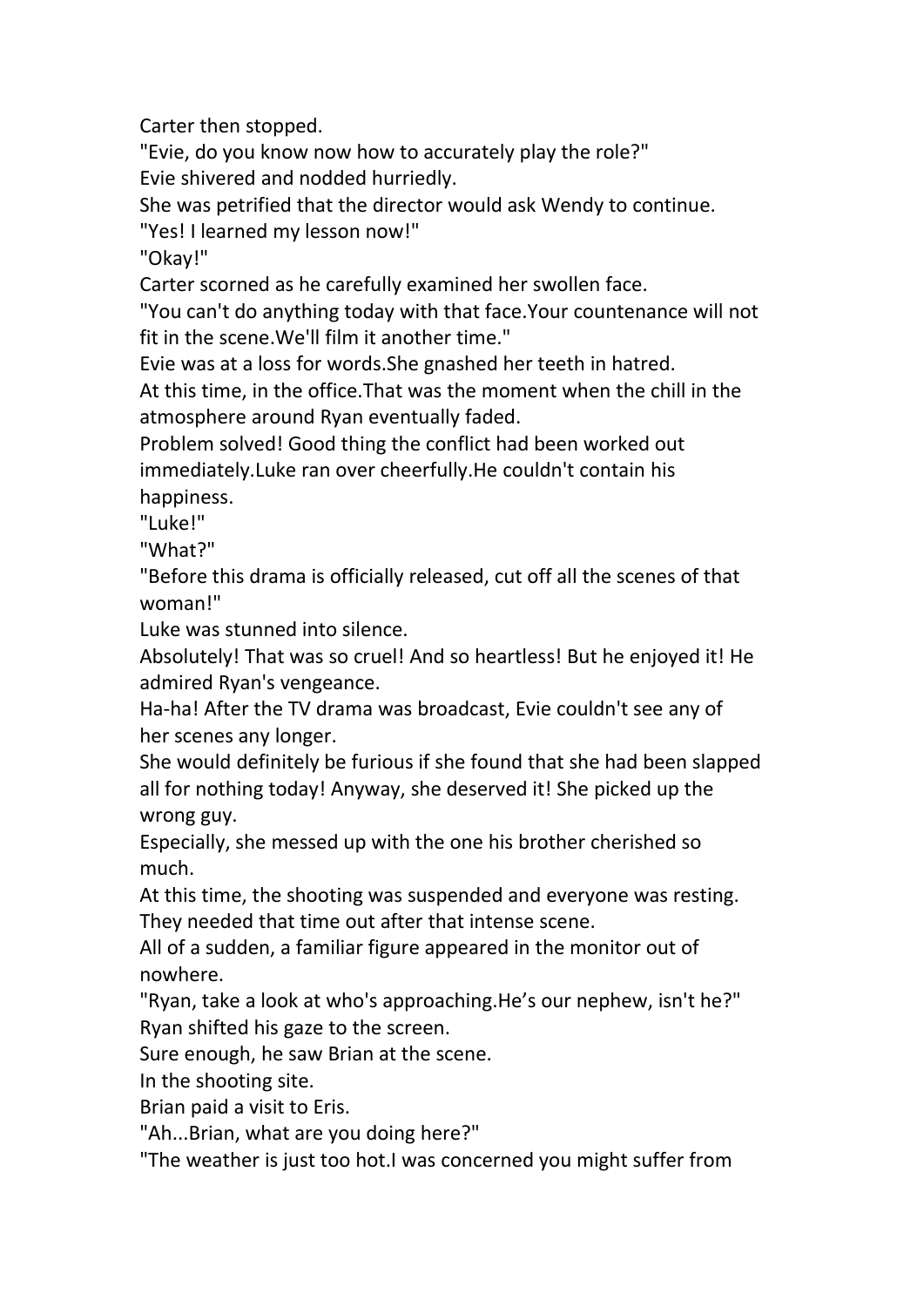sunstroke.I happened to work nearby, so I didn't think twice to come and see you."

He smiled as he pulled out a box of ice cream and handed it to her. "It's your favorite Haagen Dazs ice cream,"he conveyed with enthusiasm.

"Brian, you are so kind!"Eris exclaimed, her face beaming.

"Silly girl!"He ran his fingers affectionately through her hairand said, "Hurry, or it will melt."

"Sure! Of course!"

Wendy noticed him the moment Brian arrived on the scene.

They hadn't seen each other in three years.

He was now dressed in a sky blue suit and seemed to be at ease. She clutched her hand tightly, restraining herself from the urge to rip him apart! She despised Brian more than she hated Eris! What a horrible man he was! If it weren't for his wild, reckless, and despicable kick, her daughter would have lived and Ray wouldn't have been tormented since his birth! However, there was nothing she could do but grit her teeth and suppress her rage for now.

Brian asked the staff to fetch a few cartons of cold mineral water for the artists and staff and then dispersed them to all.

With a smile on his face, he said, "Thank you all.You've always taken such good care of Eris."

Everyone was envious of her.

"Wow! Eris and Mr.Oliver adore one another.According to what I've read, they never quarrel.The media often captures them traveling together.Gosh, I feel as if I've regained my faith in love."

"Mr.Oliver is a handsome man from a wealthy family.As far as what I've learned, his family owns lots of hotels and is very influential!"

"Eris is very fortunate to have found such a wonderful boyfriend."

Eris hugged Brian's arm and grinned even sweeter as she heard the envious voice in her ear.<br>Brian gave her a gentle smile.

When he turned his head, his eyes fell on a woman nearby, and they froze instantly! 'That is...

Wendy?' He was shocked.

Chapter 44: Showing Off Wendy?!

But, how is that possible? Wasn't she already...

Dead?! Brian looked at Wendy in disbelief, unable to regain his composure.

The more he examined her, the more uncertain he became.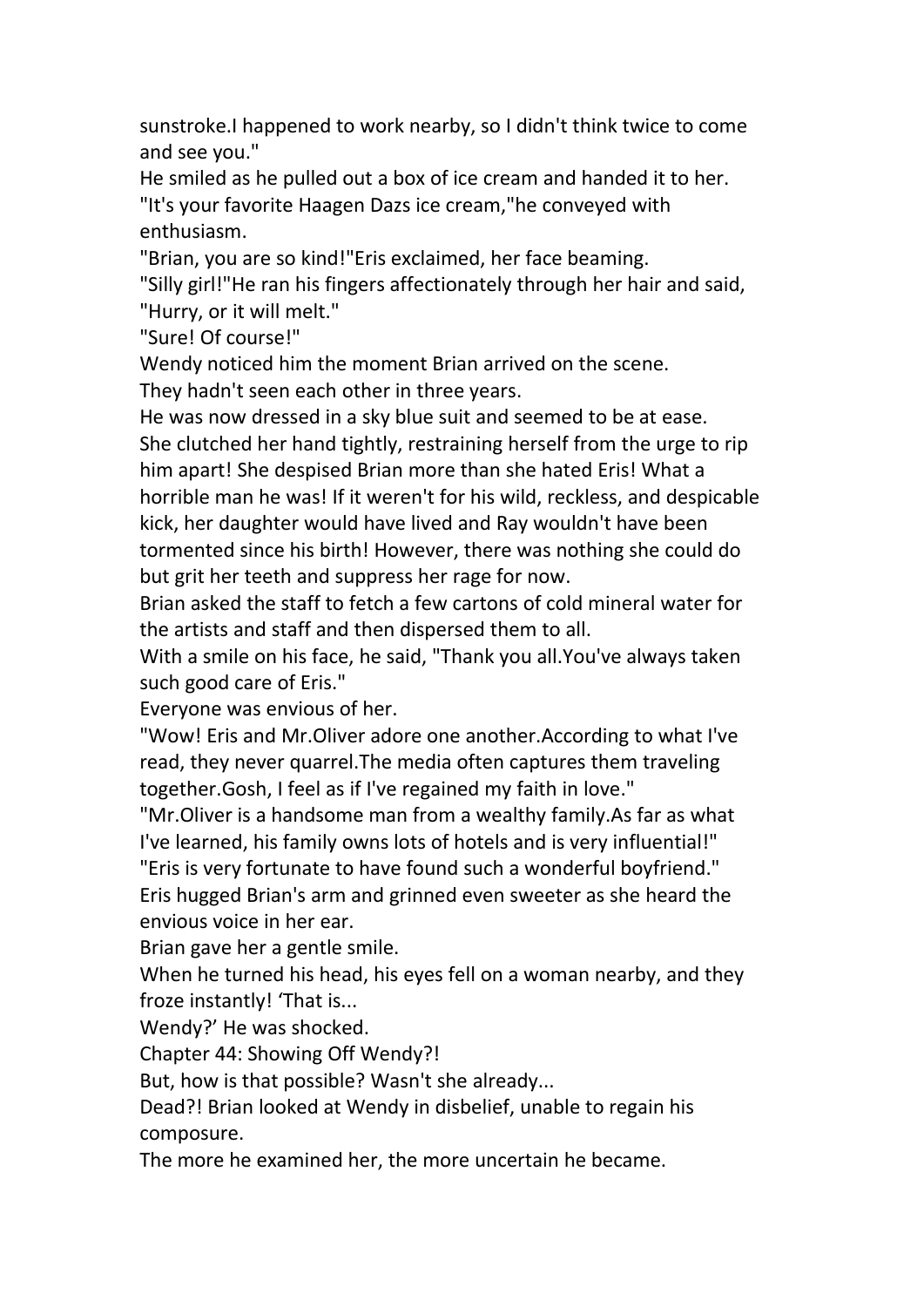Wendy was still dressed in her stunning costume, complete with exquisite hair and makeup.

She leaned against a wooden armchair and radiated an aura of elegance and magnificence.

Apparently, this temperament...was not something the Wendy he knew of was capable of doing.

"Brian? Brian!"

Eris became enraged when she noticed Brian's gaze was fixed on Wendy for an extended period of time.

She squeezed her palms tightly, and her body suddenly

staggered. Brian snatched her up quickly.

"Is something bothering you? Are you not feeling well?" "Yes, I am!"

Erin pretended to be so exhausted and light- headed; she rested her head on his shoulder and sighed.

"I suddenly feel a little dizzy."

"Did you get sunstroke? Those are the obvious symptoms."

"Perhaps, it is."

Brian rushed to assist Eris in walking to the shade of a tree without much thought.

Her assistant Ana reached for a deck chair and a fan as soon as she noticed this.

The fan started spinning after she plugged in the power.

Afterwards, Brian carefully assisted her by putting a bottle of ice water on her forehead and asked with concern.

"Are you feeling better?"

"Yes, much better.Thank you so much!"

The two of them were a couple.

Therefore, the staff and artists were very insightful that they were keeping a distance from them to give them privacy.

Brian felt sorry for Eris upon seeing her red cheeks and said, "You are not well.Why are you required to perform such a difficult task?"

"Well, it's all right.In fact, I like being an actress!"

Brian couldn't think of a reason to resist her.

He mindfully assisted her by unscrewing the lid of the bottle and handed it to her.

"Drink this to help you cool down."

Eris didn't refuse and took a few sips obediently.

The two conversed under the shade of the tree about what had occurred in the crew and then talked about Wendy.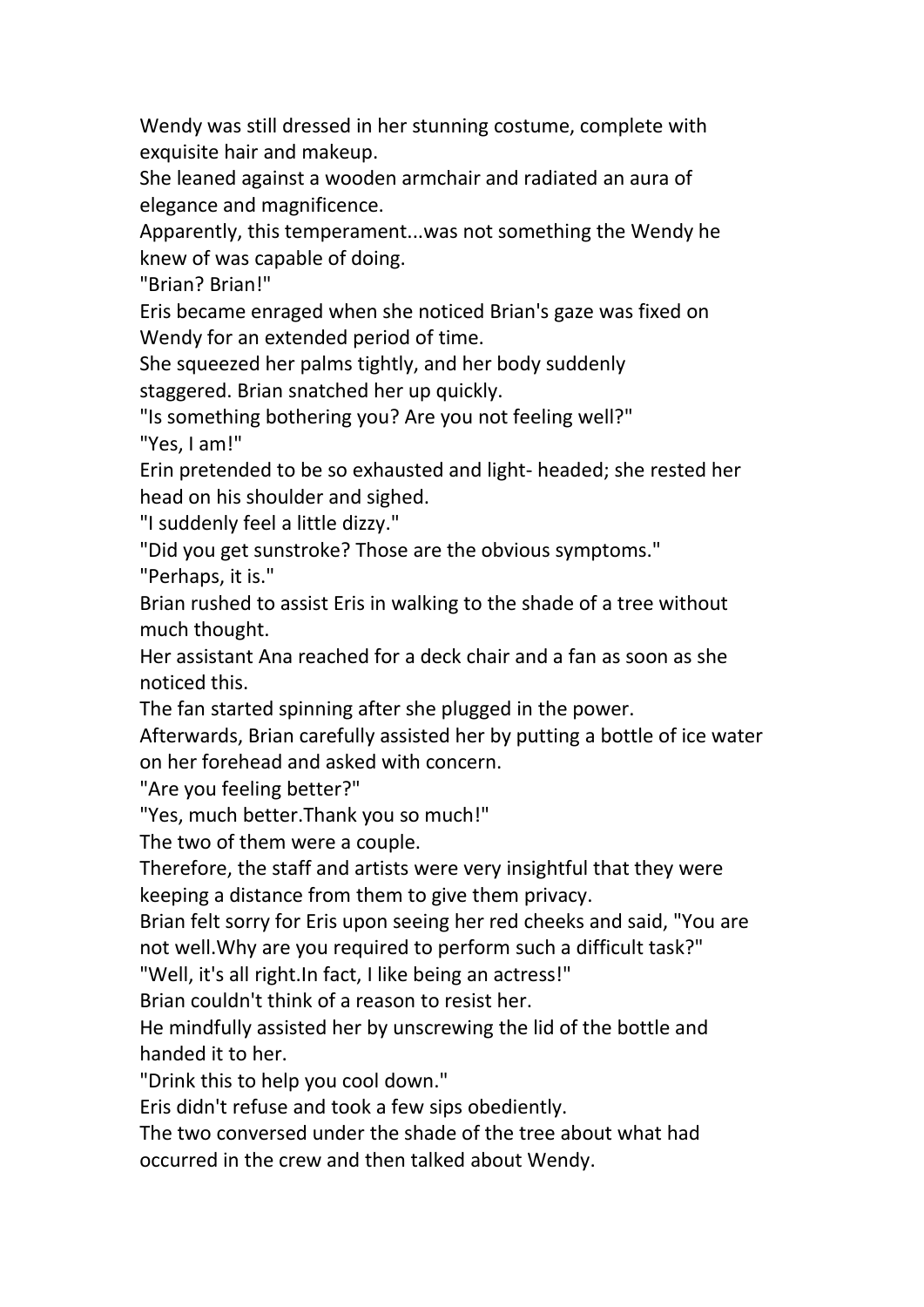"Brian, I have something to tell you, but I don't know how to explain this whole thing.However, the longerit takes, the more apprehensive I will become."

"What's the matter? What are you talking about?"

"The actress you just saw is really my sister!" Brian was astonished to hear what she said.

"What did you say?"

Was that woman really Wendy?! But, how could it be?

"My sister auditioned for the this role.I was initially perplexed when I saw her on the site.I simply had a feeling this woman resembled my sister, but I wasn't certain, so I called Mr.Davies specifically.Mr.Davies told me that the girl's name was Wendy Finch during the audition, and thus I was certain that she was my sister."

Eris lowered her head and uttered with a bitter smile.

"I really don't understand...Despite her having still been alive, why did she not return to us? The harsh fact was that she was making us believe she was dead.To be honest, Brian, I've been very guilty to my sister all these years.You wouldn't have treated her that way if it hadn't been for me.I guess I was the one who caused her all her sufferings back then.Several things would not have happened later if I did the right thing..."

"No, Eris, it's not your fault.Stop blaming yourself."

It was Wendy who made the first move by using a fruit knife and stabbing Eris.

She didn't even complain.

How could she be blamed for that? "However, Wendy must despise me."

Eris snorted, her eyes welling with tears.

She clutched Brian's hand tightly and expressed her concern.

"I've heard that my sister has been in M country during the last few years.She returned from a trip abroad less than a month

ago.However, as soon as she came back, she remained

stationary.Rather than that, she came straight here as the crew of the Story of Concubine Ivanka.I'm just so worried, that...I am aware of the debt I owe my sister.I will accept her need for vengeance against me.But, but..."

Eris's face flushed with tears.

"We have overcome many obstacles in order to be together, Brian.I truly hate so many changes.Now all what I want is to spend my life with you..." Brian's expression shifted.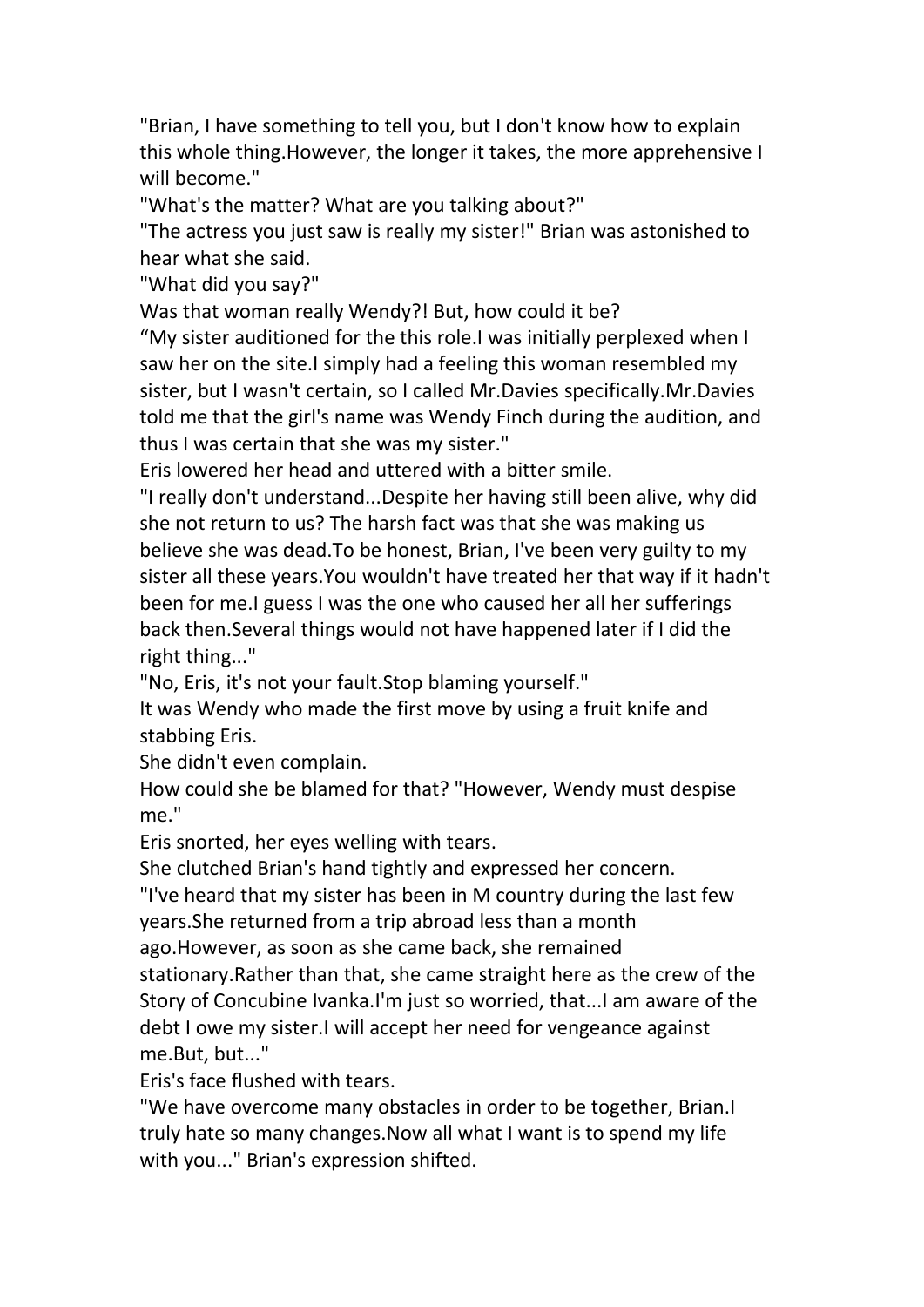"Did Wendy cause you any trouble?"

"No, no..." Eris said without looking Brian directly in the eye.

"Look, Eris, can you tell me the truth?"

Eris bit her lips awkwardly as if she were trying to prevent the words from spilling out of her mouth.

"That is totally insignificant.It doesn't matter to me."

"Tell me! Now!"

Eris sighed bitterly and said desperately.<br>"I'd be interacting with her a lot in this show.And actually, sometimes, she'll cause me difficulties when we're filming...But it makes no difference.My sister dislikes me.It's also a positive thing if it makes her feel better."

While she had no idea why she had forgotten her lines when she was filming with Wendy on that day, she felt sure Wendy had done something behind her back.

"Silly girl, why are you so stupid?"

He heard what Eris had to say, and felt absolutely devastated.

"Why didn't you tell me about it?"

"No worries.It is no big deal, really."

"No.No.You matter a lot to me every little thing!"

Brian interjected in hushed tones.

"Moreover, haven't you forgotten what she did to you? You kindness had allowed her to become more and more arrogant, so her misdeeds were too much and she stepped over the line with her overbearing behavior.

At the end of the day, she even stabbed you!"

"That's all I owe her...""For God's sake, don't speak nonsense!" Eris peered anxiously and declared.

"Brian, I'm more concerned about my sister than ever now."

"Why are you worried about her? What's the matter?"

"I heard from Mr.Davies that Faye, that role she's now playing, belonged to Evie.But then, for some reason, this role was assigned to Wendy instead...Aside from that, a mysterious man sent a slew of items to the crew this morning.There are a total of twelve boxes, all of which contain gold jewelry...And they are all for Wendy..."

Eris purposely slowed down, allowing him to fill in the story on his own.Brian's face was already ghastly pale.She attentively noticed it as she turned her head.

"Brian, as you are aware, the entertainment industry attracts a diverse range of people.This circle resembles a large can and encompasses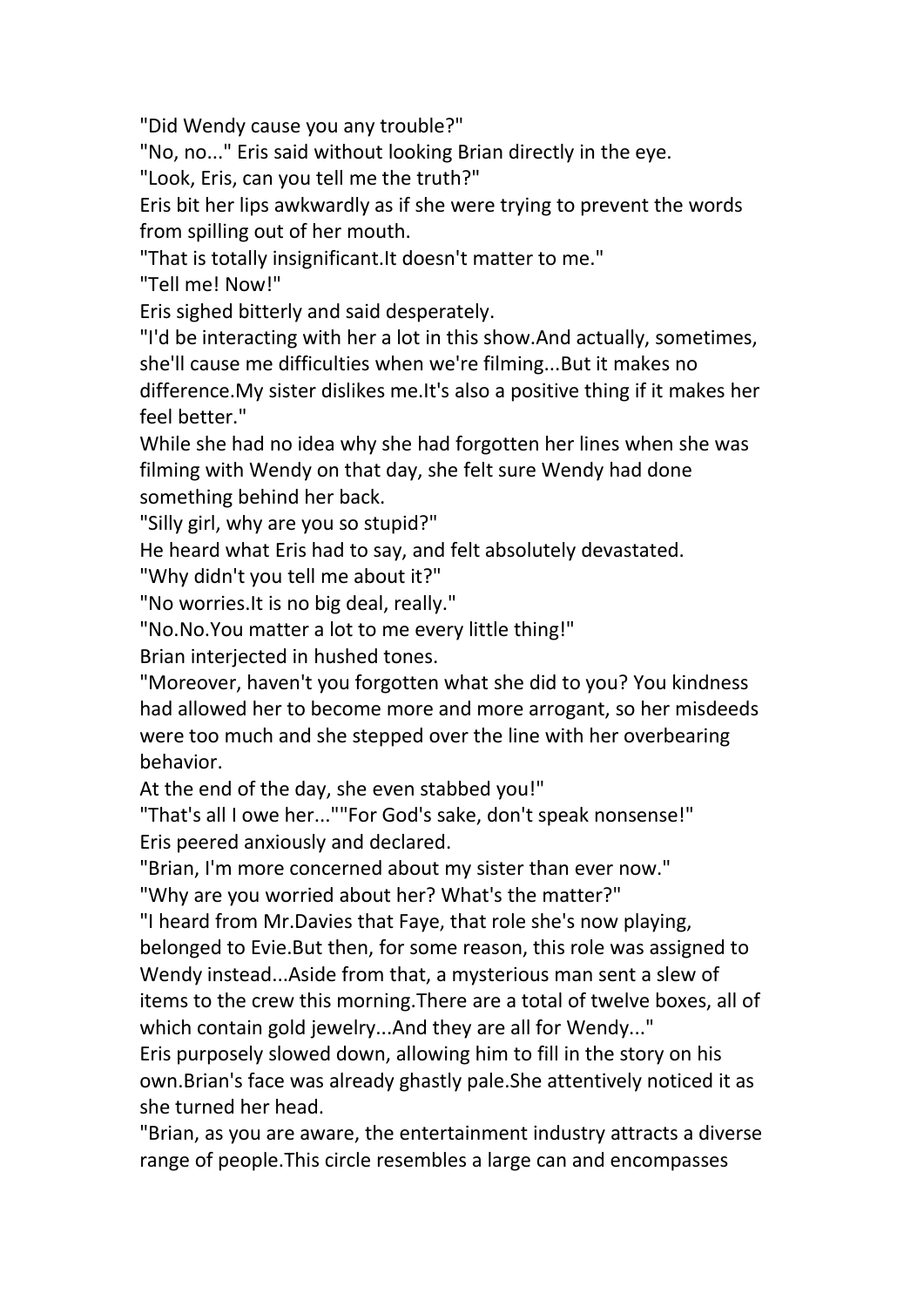all.I will progress smoothly in this circle because you help me, and no one dares to exploit me.However, Wendy is new to the circle, knows little, and is also very gorgeous.I'm afraid she'll take the wrong path." With that sigh, Brian pressed one finger on her forehead and breathed deeply.

"Take better care of yourself instead of worrying about her, alright?" "Dad has always been good to me; although she is my half-sister, she's still dad's daughter after all, so that's why.I have a personal obligation to support her.I cannot stand by and watch my elder sister doomed."

Brian let out a sigh of frustration.

"If only she could think the same as you."

"Brian..."

"Don't concern yourself with it.There's nothing you can do to prevent her from living out her depraved desire, so you might as well give in to it."

Eris looked nervous.She undeniably didn't like the idea. "But..."

"Well, don't 'but'. Every person is accountable for their choices and behaviors.Naturally, she is the same!"

Brian cut Eris off.

If Wendy died, he would still feel guilty about her, but his remorse would be gone because she was stillalive.

Brian was still shaking with terror as he recalled the scene in which Eris was soaked in blood three years ago.

He would never let such an act to occur a second time! He had to assure Eris.

Thinking of this, he suddenly stood up and told her, "Have a good rest here.I'll find an opportunity to talk to Wendy!"

"...Okay then."

Chapter 45:My Taste In Women Is Impeccable

In the office, Luke and Ryan satalongside each other with their eyes glued to the monitor, scrutinizing the scene with unwavering attention. All eyes critically scanned the monitor.

Ever since Brian entered the scene, Wendy's expression changed drastically.

She appeared cautious, eyeing him like a hawk.

Luke eyeballed Ryan, then after a short pause, said, "Ryan..."

"Get to the point!"

"Did Wendy refuse you because of Brian? Let's look at this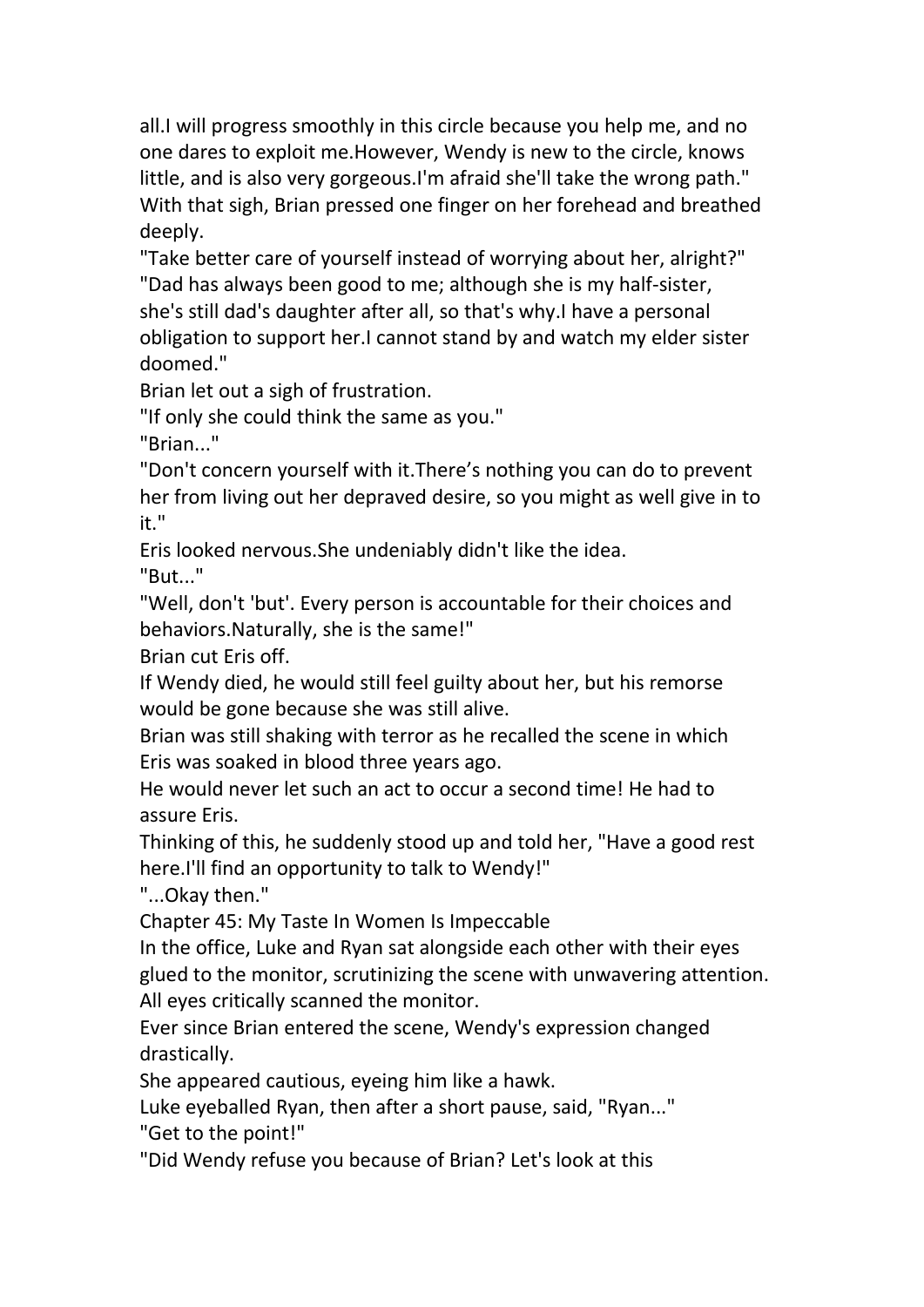logically.You can determine whether my analysis has any merit or not.Wendy was a naive sixteen-year-old teenager when she started dating our nephew.The relationship lasted three solid years before they parted ways.Our nephew was her first love and you know the old saying about one never forgetting their first love. Furthermore, they both matured and grew in many ways during those three years." Ryan silently imbibed every word, unable to refute anything. Secretly, Ryan's silence had boosted his confidence so Luke continued like a great psychologist."According to the information I gathered, Brian got together with Eris just after Wendy's 'death'. Do you think she fled Ywood and moved to the US because she was heartbroken when she discovered that Brian had been unfaithful to her? Did his infidelity drive her to transform herself and achieve Nirvana so that she could emerge as a better version of herself? No doubt she returned a more beautiful person both inside and out.Nobody is in her league.I reckon she has come back well-armed to reclaim her lost love with her newfound charm and allure.Her game is to make Brian regret choosing Eris over her."

If Wendy were to somehow overhear Luke's nonsensical theory, she would roll her eyes in disbelief. Each word that escaped his mouth sounded more absurd than the last.

However, in Luke's mind, he had finally deciphered the mystery. He had even fathomed the reason that Wendy had joined the cast of this TV drama.

Why else would she choose to play a supporting role in the "Story of Concubine Ivanka"

where Eris is the lead character? With her eternal beauty and sexy hour glass figure, she could have delivered a stellar performance in any other drama.Her decision to play her role to perfection here had a hidden agenda.See? She must want revenge!

The more Luke speculated, the more confident he became. As he connected the dots and wove his elaborate web of perception, his voice became high- pitched in uncontrollable excitement.

"To be honest, Brian is a little shortsighted and reckless.He has

inherited the attractive genes of the Oliver family and has an amazing body and a handsome face. He can make any girl swoon. It's

understandable that Wendy still has deep feelings for him."

Resting his case, Luke gazed at Ryan, seeking a reaction.

To his surprise, he was greeted by a calm, serene countenance.

"Aren't you going to say anything, Ryan?"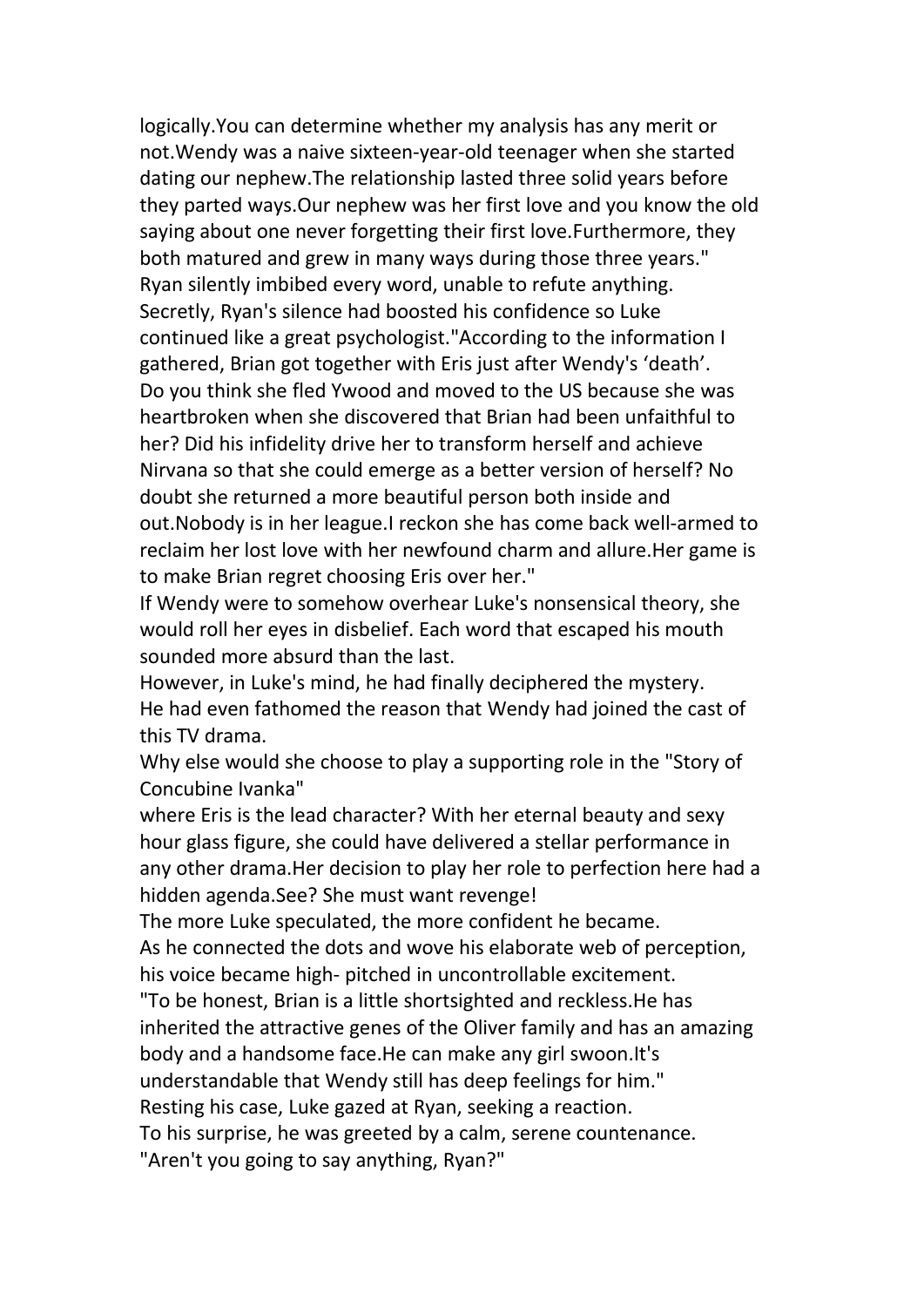Was he too annoyed to string up the right words to say? "No!" "Huh?"

"It can't be Brian!"

Did he just render Luke's entire elaborate conjecture meaningless with just one sentence? Did Wendy cocoon someone else in her heart? Taken aback by his sudden rebuttal, Luke asked, "How can you be so sure it's not him?"

"It's simple.The woman I fall in love with would have great taste and would never settle for something as miniscule as Brian!" Luke was speechless.

In the casting group, as proposed, they would started with Wendy's part that afternoon, but because her face was still swollen, Carter temporarily suspended shooting her part and focused on filming Eris's part.

After removing her makeup and changing into more comfortable attire, she remained with the rest of the cast and crew.

The red swelling on her face was still noticeable.

If she went back home and Ray saw the bruise, he would worry unnecessarily.

Hence she decided to stay and watch Eris's shoot.

In that afternoon, Wendy realized a problem.

As long as shooting for the first half of the story lasted, Eris would manage comfortably.

But as the story went on, it became more and more difficult for her to handle her role.

Wendy thought for a while and figured that out.

Although Eris was a popular actress, she had only shot a few youth idol dramas previously.

These dramas did not even require any acting skills.

Her popularity was not based on her acting talent but rather on being cast in popular, well scripted dramas.

She was seriously falling short in the skills department when it came to this esteemed drama.

Eris had just turned twenty two so she could easily play the role of an innocent young girl.

After all, she could just be herself.

But later on, the script called for a mature, experienced actress who could portray the emotions of one who had suffered tremendously at the hands of the imperial household.

Lady Ivanka had been bitterly betrayed by her sisters, framed by the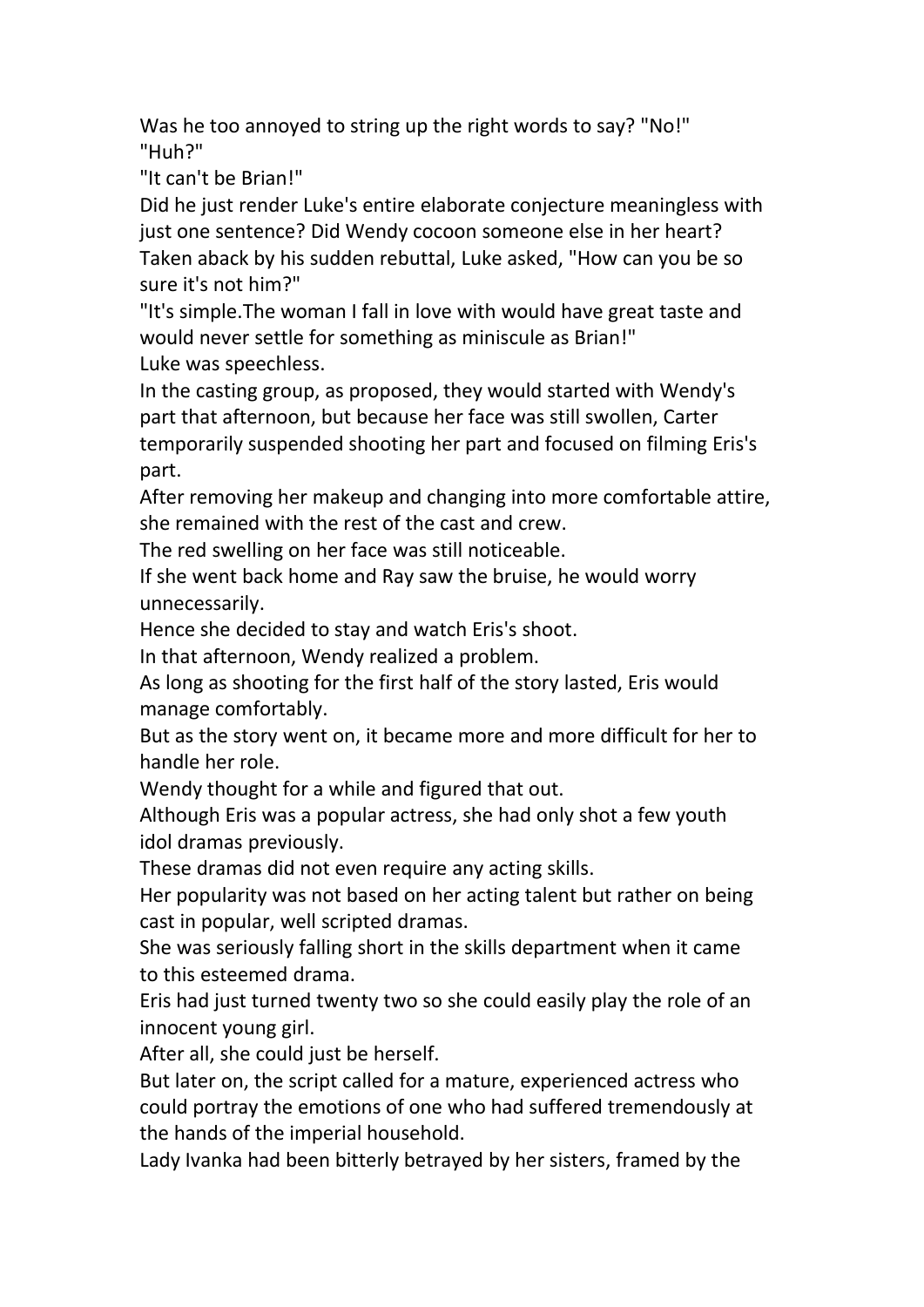envious concubines, sold out by the deceptive maids and saddened by the deaths of her trusted subordinates.

This portrayal demanded an array of explosive emotions and refined acting skills.

She had become a cunning woman, but she would still exude purity and tenderness on the exterior.

To encapsulate Ivanka's later life, the actress would have to work extra hard to carry off the gravity of her personal character.

The depth of this character could only be pulled off by an experienced, flawless actress.

However, Eris did not fit the bill.

Her performance was superficial and mediocre.

As hard as she tried, she could not capture the spirit and maturity of Lady lvanka at all.

If the rest of the cast was as average in their acting abilities as she was, then it would have been difficult to notice her incompetence. But she was pitted against the expertise of Daisy and Mason, who were exemplary in their acting.

They were awarding winning, household names.

When Daisy and Mason featured in the same play, the audience would focus on each of them as their roles unfolded, because their performances were equally matched.

When Daisy or Mason acted with others, the audiences automatically drew their attention to them as they were always so captivating. On the contrary, Eris, who was the leading lady, was seriously wanting.

Her aura was suppressed by her two powerful co-stars.

Consequently, the afternoon shoot was anything but smooth.

The whole set echoed with Carter's ferocious roar.

"Damn it! Cut! Cut! Eris! Have you read the script? Do you know how to act? Eris! Do you have no other expressions except frowning and staring? How did you secure such a prestigious role when you can't act to save your life? Eris! Eris! Eris!! ...!"

At the end of the shooting, Carter's eyes were bloodshot from watching the rushes.

He kicked the equipment and gasped for breath.

He became a good candidate for a heart attack.

The more he viewed the recording, the angrier be became.

He had only managed to shoot two scenes thus far and they were far from done for the day.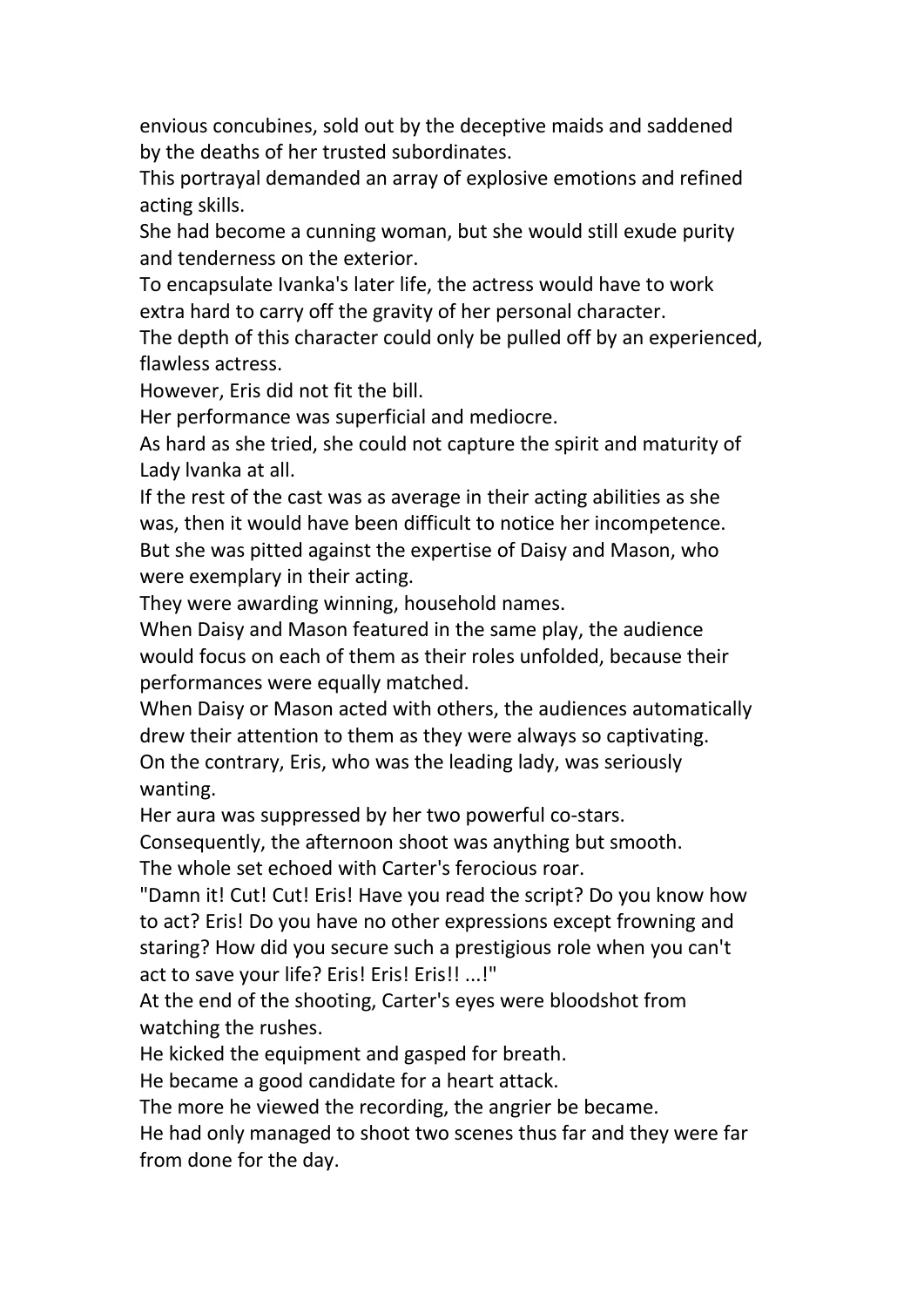They had made no progress at all! The cast held their breath, afraid that the director would vent his anger on them.

After a while, Mason was brave enough to step forward and tryto resolve the crisis.

He had cooperated with Carter on several movies and they were personal friends.

He slowly walked over to Carter and patted him on his shoulder. "Try to controlyour anger.The poor girl is going to burst into tears if you continue to humiliate her."

Carter loosened his shirt button and shouted angrily, "If her mental endurance is so weak, it would be better if she just left the set!" "All right, all right.She is a popular actress and everyone is adoring and trying to encourage her.But she made every effort and had had a very tough time all afternoon.Yet she didn't get angry.You must acknowledge her dedication to her work.So please take a step back and stop being so hard on her."

Carter's anger finally subsided.

He took a deep breath and waved at Eris. "Sir..."

"Eris, I'm not angry with you! You are trying hard...but not hard enough.When you retire for the night, I want you to think carefully about what the script requires.Consider how Lady Ivanka's emotional expressions will deepen.Then we will continue to shoot

tomorrow." Eris bit her lips.<br>"I'm sorry, sir."

Carter waved his hand and said, "Don't ever use that word.Just go now."

Although it was getting dark, Carter was a tough taskmaster and instructed the rest of the cast to continue shooting.

Just then Carter's assistant ran over to him and whispered in his ear. His eyes lit up like a gigantic light bulb.

"Really?"

"Really!"

Finally he had received a glimmer of good news in a day soiled by ineptness.

Carter clapped his hands indicating that shooting for the day had been suspended.

Then he summoned the main characters, especially Wendy.

"Wendy, come here.I want to introduce you to someone!"

Wendy walked over suspiciously.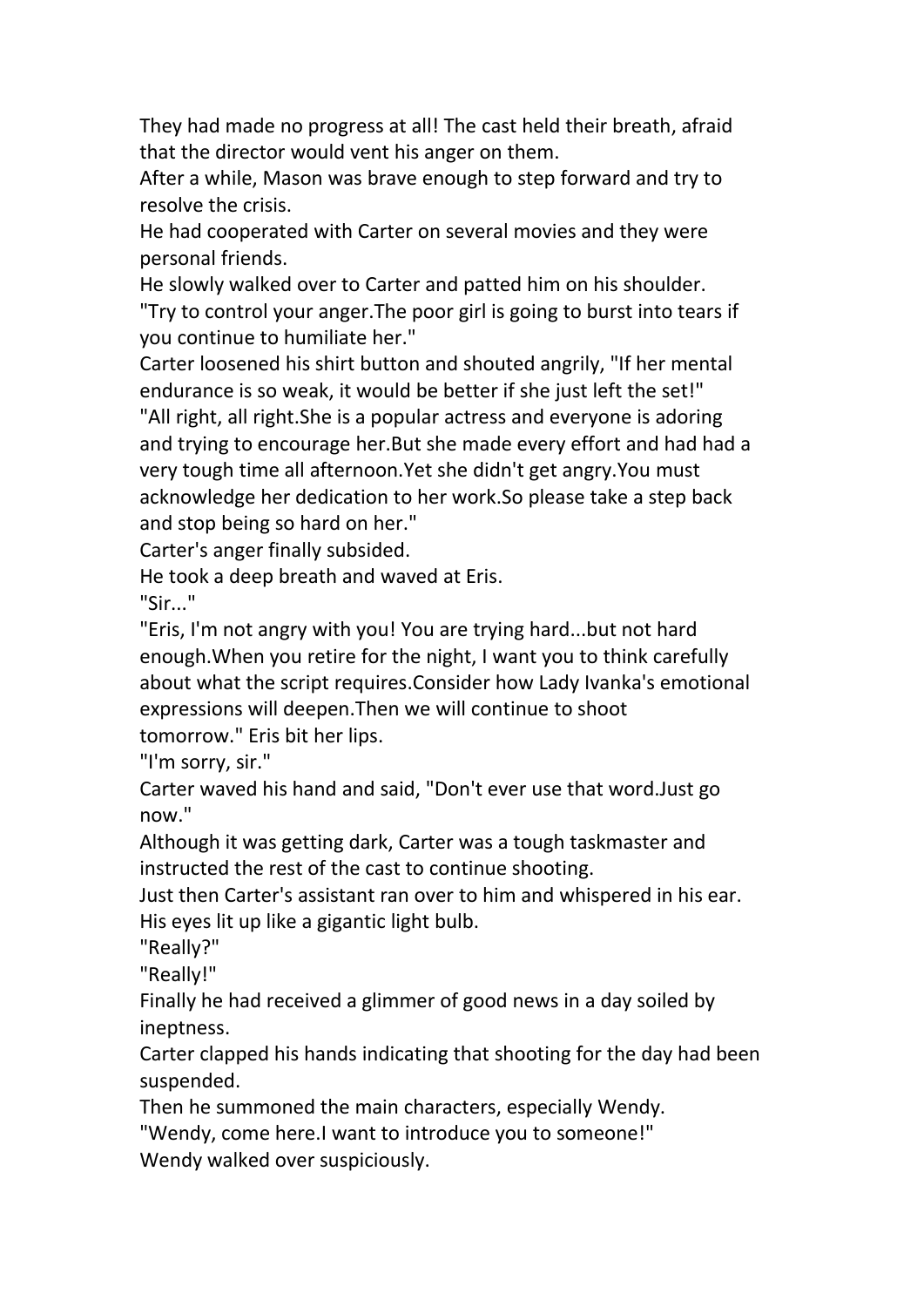From afar, she observed the figure of a tall man wearing a black mask, approaching them.

He wore a matching black sweater with a skull emblazoned on it, silver harem pants and his assistant followed close behind.

His disheveled hair dyed green was especially eye- catching! Wendy's eyes widened.

While they were all chirping in excited whispers, the man came before them.

Carter could hardly contain his excitement as he introduced Wendy to him.

"Wendy, meet the supporting actor in our drama.This is Jeffrey!" As soon as Carter concluded his introduction, Jeffrey removed his mask and grinned at Wendy, flashing his pearly whites. Wendy wanted to puke.

What the hell! This jerk! The only thought that weighed on Wendy's mind now was that she was doomed!

Chapter 46: Ex-boyfriend

'It's Jeffrey! Why would he be here, of all places?' As Wendy

pondered on this thought, the corners of her mouth quivered.

The two met each other when they were acting for the same movie in M country.

At that time, he was the main character of the film.

On the other hand, she was merely a stand-in who wasn't even featured in the movie itself.

How it really started didn't matter anymore.

The fact was, they started dating but the romance lasted for only three short days.

Afterwards, they went their separate ways.

Even though the relationship ended fast, she still considered him to be her ex-boyfriend.

While Carter was busy introducing them to each other, Jeffrey gave her a wink.

Looking at his bright green hair, Wendy's lips twitched as she immediately shifted her gaze away from him.

The instant he took off his mask, lots of girls started screaming. "Oh my! Can it be? It's really Jeffrey!"

"I couldn't believe it! He's acting in the Story of Concubine Ivanka! Thank God! I'll have the rare chance of seeing him in the set every single day.How lucky of me! Is this a dream? People say that he only takes up leading roles.Why on earth would he act in this one where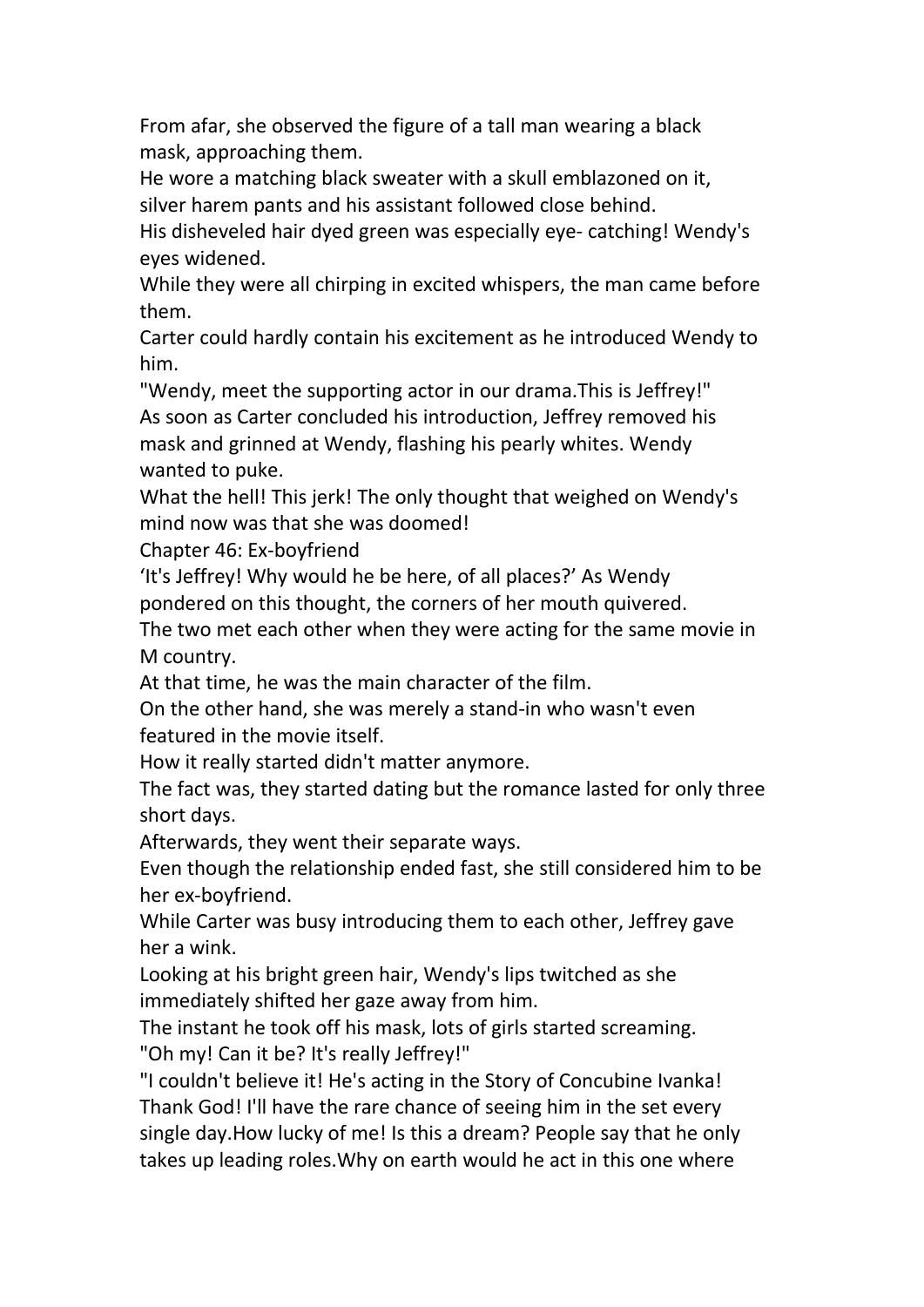the main male role has already been taken? That doesn't matter though! I love him!"

"I love you too, Jeffrey!"

All of a sudden, the set transformed into a fan meet and greet of Jeffrey.

Almost all the women present, regardless of their ages, were screaming like teenage girls.

Their faces were flushed with exhilaration.

They could not be blamed for their indiscretion though.

After all, it was Jeffrey! It was a well-known fact that he was the most popular male artist in the nation by far.

When he was just sixteen years old, he made his debut as a singer, and had taken home prestigious music awards in the country since then.

Afterwards, he pursued a career as an actor.

His good looks and charming demeanor attracted a lot of adoring fans. In all the movies and TV series he took part in, he always had the leading role.

As of the present day, he had entered and planned to dominate the international stage.

Considering this, it was a surprise that he was willing to play in the Story of Concubine Ivanka as a supporting actor! Truly, everyone was aghast by this news! A grin stretched across Carter's face as he explained it to Wendy,"Jeffrey will be playing the role of Weston Taylor!"

"Seriously? Is that true?"

She couldn't believe what she heard.

'What the hell! He's really going to play Weston Taylor!' She was shocked.

Who was he in the film, then? He was Faye's previous fiance before she entered the imperial palace! Her father and brotherhad rejected the emperor's offer to have her as his concubine at first.

Fearing that the emperor would eventually force them, they quickly

arranged a marriage for her.<br>During those times, people put more importance on literature than martial arts.

They held the belief that scholars had a higher regard than any other occupation.

Therefore, in order to improve the reputation of their family, which was a military clan, her father chose a scholar, the son of a civil official, to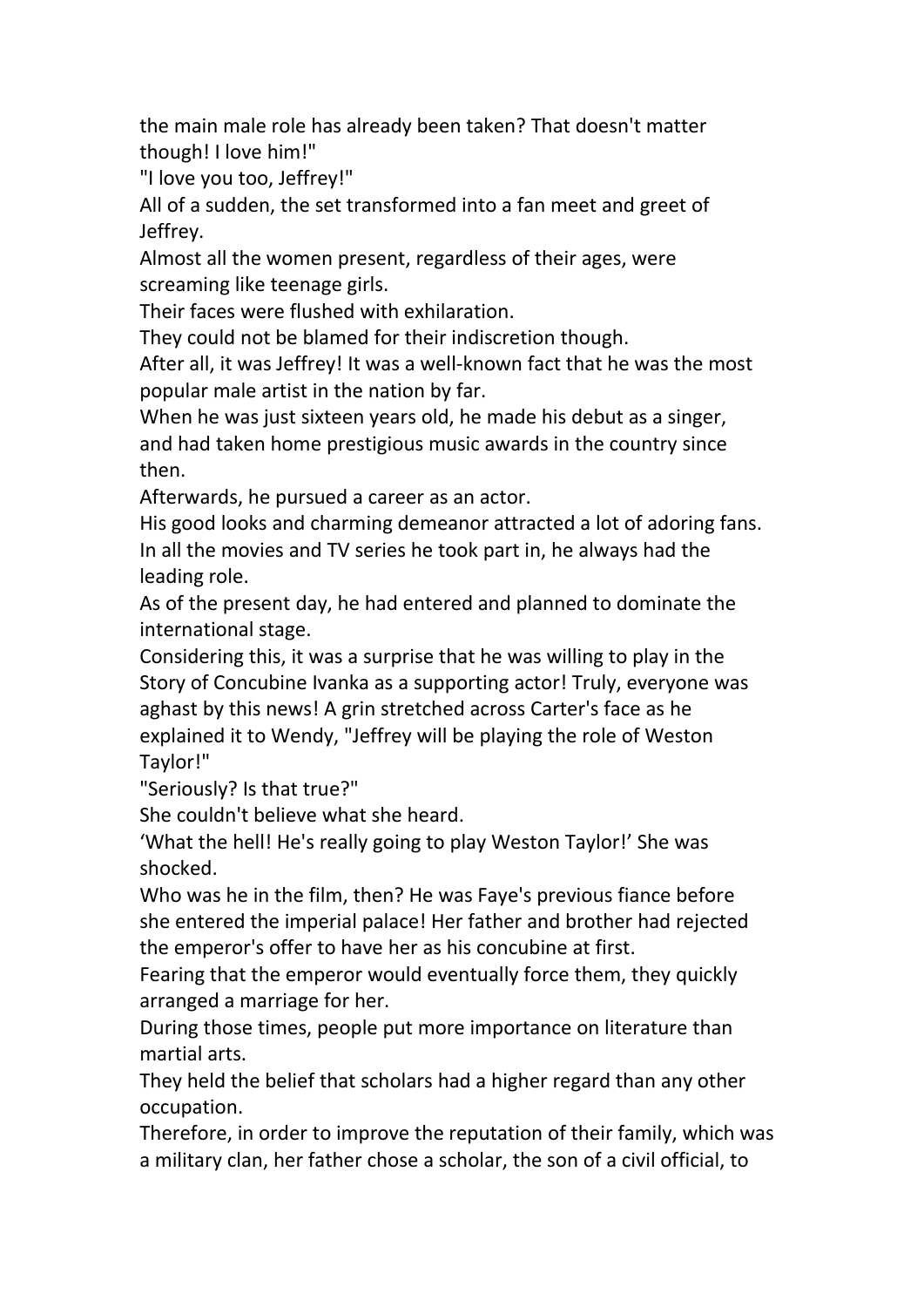be his son-in-law.

The chosen scholar was none other than Weston.

Faye was only a young spoiled lady then.

This arranged marriage wasn't favorable for her, but her father and brother looked up to Weston a lot.

She then became curious about what they saw in him, so she sneaked into the Taylor's Palace in the middle of the night and broke into his room.

He turned out to be a handsome and gentle person, which was completely different from the boring bookworm she had imagined he was.

She fell in love with him at first sight.

Contrary to this, he wasn't fond of this rude daughter of the general's at first.

Although, as she pursued him ever so passionately, he fell for her later on.

Wendy then realized that she was going to play a couple in this play with her ex-boyfriend! Now, wasn't this a dramatic coincidence? "I sincerely apologize that I've not informed you about this until now.Jeffrey's schedule was very uncertain at the time, so I ended up announcing his role in the play last minute.Now it's settled," Carter

added.

She was in a trance and speechless to say the least.

Carter only thought that she too was a big fan of Jeffrey and was too excited to utter a word.

With his involvement in the show, there was no need to worry about the popularity and ratings of the TV series.Obviously, Carter was very glad about this.

Looking at the exhilaration of the crew that had reached breaking point, he knew that they couldn't calm down and resume shooting. Carter then waved his hand and announced in a joyful mood, "Well, let's wrap up for today.We'll continue this tomorrow morning!" After Carter's announcement, the women in the crew quickly rushed over to Jeffrey.

"Everyone, please stop!"

He motioned with his hand and everybody halted in their tracks. Flashing a warm smile, he said, "It's getting quite late now, guys.I just returned from abroad and I'm in need of some rest. If you want my autograph, I'm very willing to entertain you all tomorrow, okay?" The entire crew nodded in unison.Jeffrey took the opportunity to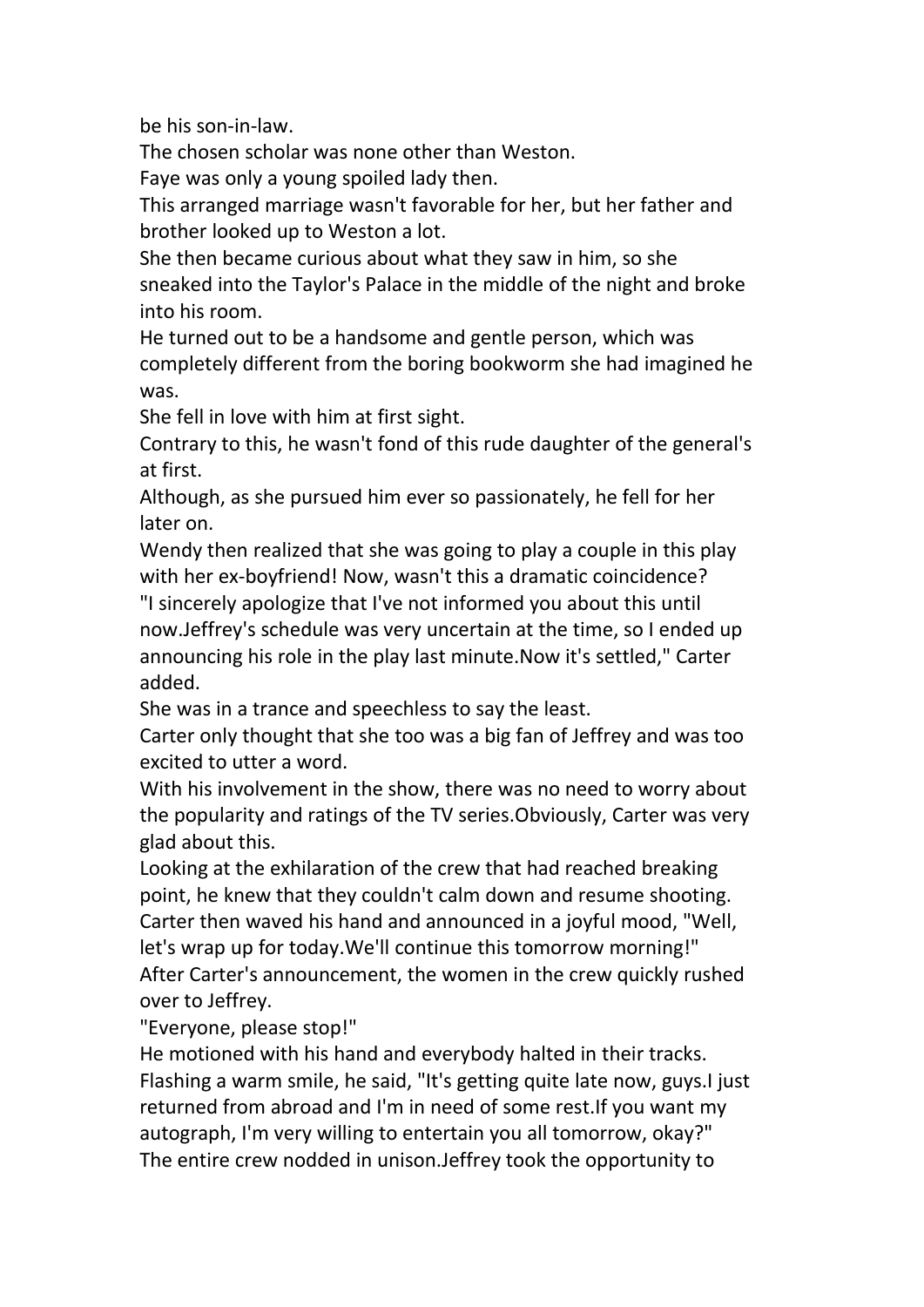escape from his die-hard fans.

"Wait! Wendy, where are you headed?"

As soon as the crew left, he moved forward to block her path.

He had delicate features, and fair skin.

His jet black eyebrows extended to his temples, adding much to his already masculine frame.

As he struck a pose, he placed one hand on the wall.

He eyed her as he asked, "Hey beautiful, would you like to have dinner with me?"

"No, thank you.I'm busy!"

She walked by without even looking at him.

Jeffrey strode to catch up to her and said, "I don't accept that answer, Wendy.How could you act like this? I'm your boyfriend! We can't even have dinner together now?"

She suddenly halted, and he almost hit her back.

"Excuse me, you are my ex-boyfriend!" She exclaimed.

"I didn't even agree to call it quits with you."

"Go screw yourself!"

Soon after, Wendy felt a shot of pain go through her head.

She then grabbed his wrist and said, "Come to my place!" "Your place?"

He raised an eyebrow and leaned towards her.

"Since when have you become so straightforward?"

She couldn't resist the urge to slap him across his face.

"Take back all your dirty thoughts! I'm just asking you to pass by my home and take back your gold!"

Jeffrey wasn't angered by her harsh actions.

Instead, his eyes brightened and he looked genuinely happy.

"Wendy, how did you know that those gifts were sent by me? It looks like you know me way better than I thought you did.Without looking back at him, she continued to walk forward.Upon hearing what he had said, she rolled her eyes and teased him mercilessly,

"I mean, it's quite hard to forget about your terrible handwriting!" He immediately guffawed.

She immediately covered his mouth in a rush and pulled him to a corner.

She then checked her surroundings and felt relieved when she saw that no one else was around.

He suddenly stuck out his tongue and gently licked her palm.

She was taken aback by the warm sensation it left.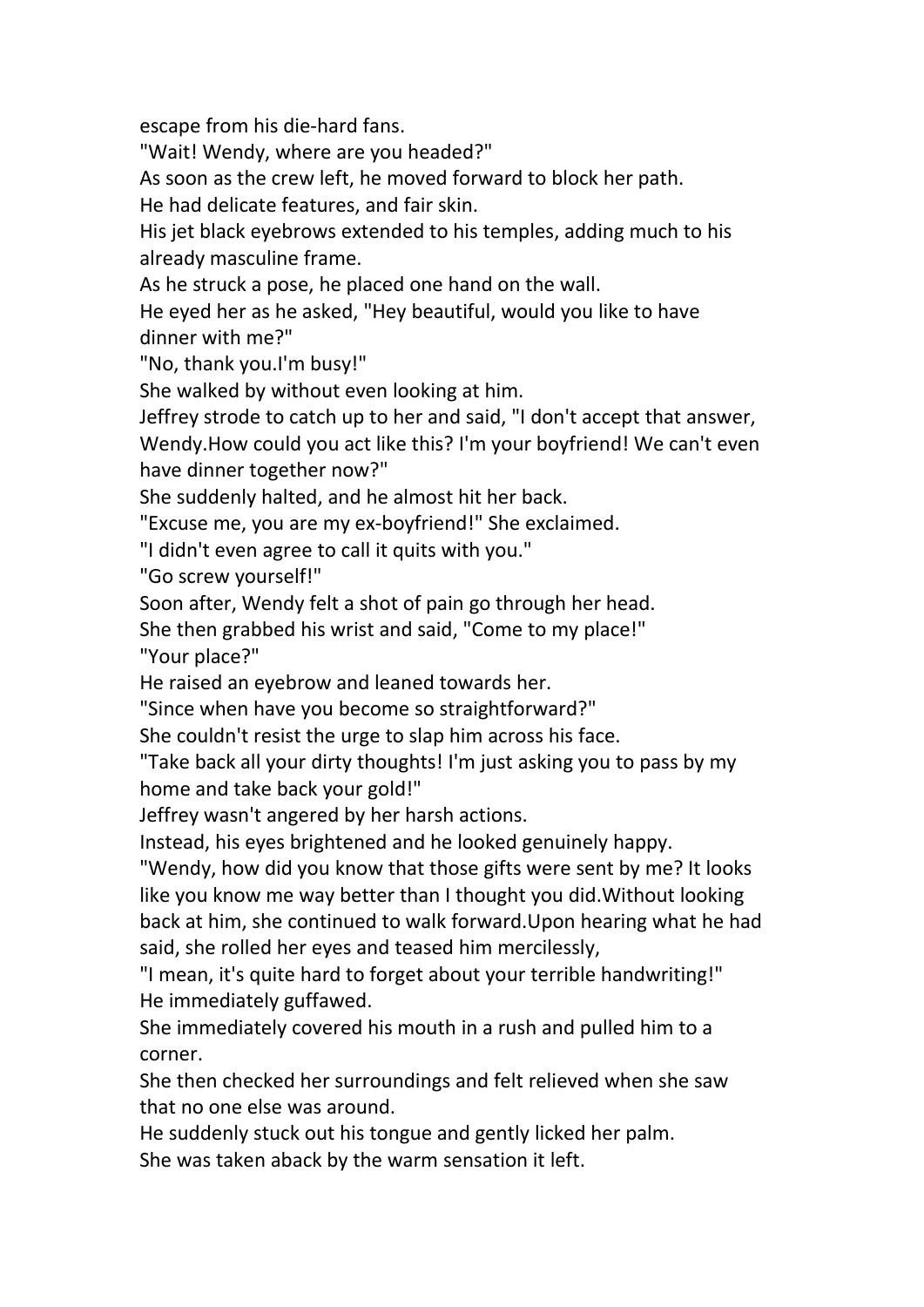Wendy swiftly withdrew her hand and continuously rubbed her palm against her dress until he felt ashamed.

"Tell me, Jeffrey, and answer honestly! Why have you come here? Why would you even consider a role in the Story of Concubine Ivanka? No more nonsense.Tell me the truth!"

"I did this because I'm going after you, of course!"

"Should I punch you right here and now?" Slightly flinching because of her threat, he muttered in a low voice, "Other women are just like bees seeing honey when they catch sight of me, while you always treated me so harshly.

Not once have you shown me any tenderness! She sneered at him and said, "You know you can enjoy the tenderness of many women if you want."

"Well, I don't want to.Maybe I have some masochistic tendencies, and that's why I like you so much!"

Jeffrey rested one hand on Wendy's shoulder.

He squinted his eyes at her and said, "Tell me, and be honest as well! Did you ever cheat on me when I was abroad?"

Chapter 47: Uncles

"Be honest, did you cheat on me while I was abroad?" Wendy's beautiful face crumpled into a sneer.

"Look at yourself getting all worked up.I do believe there's no need for me to answer your question."

Jeffrey was struck dumb by her response.

While the two were talking, the artists and stuff all came out of the set and began heading towards their direction.

Seeing this, Wendy quickly pulled Jeffrey by the collar and dragged him to hide in a shadowy corner. The last thing she wanted was for others to know about her involvement with Jeffrey! Their hiding place was quite small and cramped, so both were forced to hunker down. Jeffrey's height and their position made it so that Wendy naturally fits in his arms.

With them squeezed so tightly together, he couldn't help but take in her scent.

She smelled of sweat.

The salt of her labor intermixed with her choice of perfume and

blended into an olfactory cocktail that was uniquely her own.<br>Their proximity made Wendy acutely aware that she had been

sweating profusely the whole day.<br>Well, the weather was particularly warm.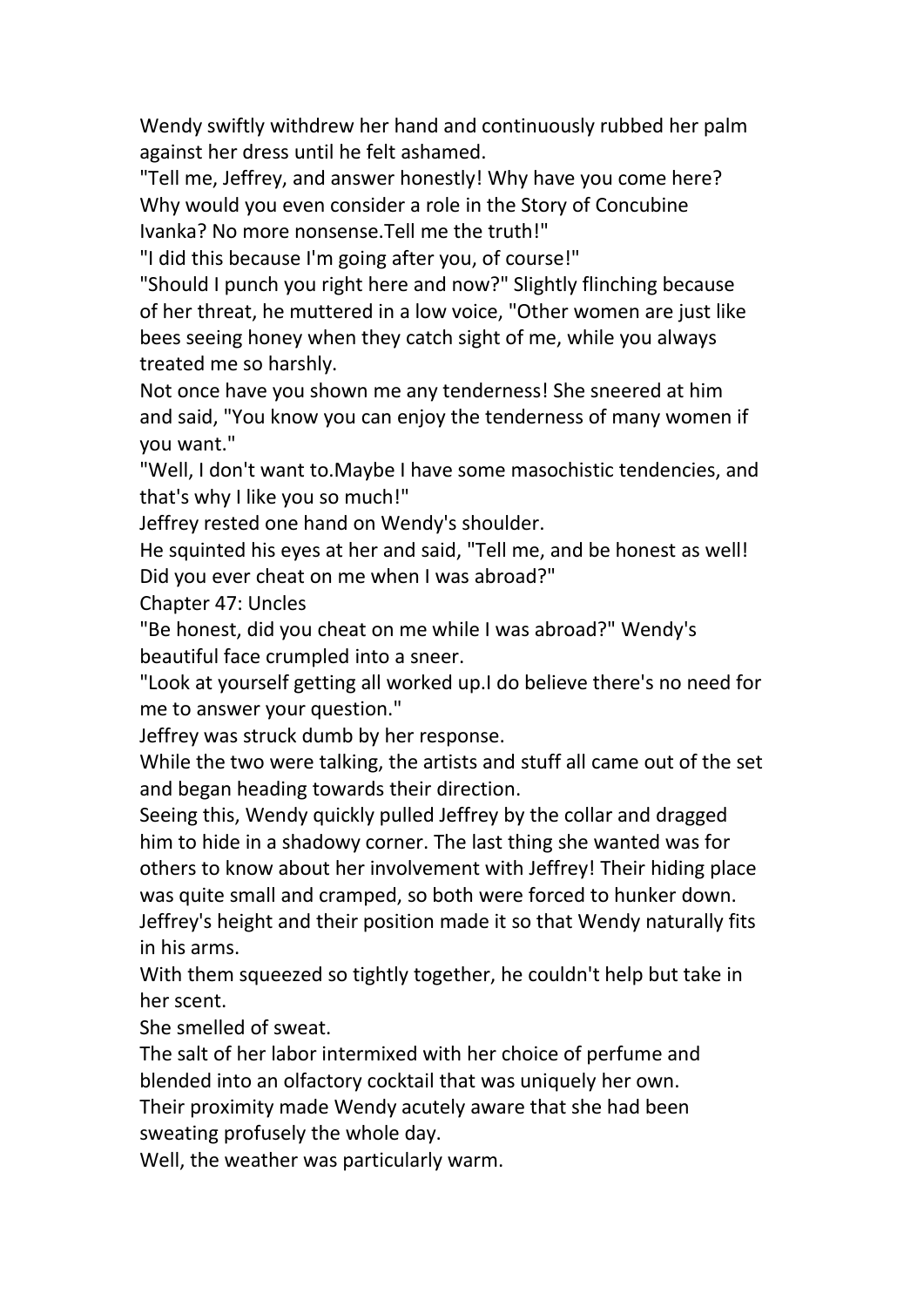It also didn't help that her costume was quite stifling.

She probably smelled atrocious.

Jeffrey inhaled deeply, much to Wendy's chagrin.

She felt her temper rise.

Scowling, Wendy pushed Jeffrey away from her and nearly snarled,

"Jeffrey! Why are you being disgusting?"

Jeffrey humored her tantrum for a while, but then suddenly snapped to attention.

"Don't move.Be quiet or we will be discovered."

Both held their breath as a staff came out from the door to check out the noise they made.

They stiffened as he began walking towards them.<br>Wendy was so nervous that she didn't dare move.

To their relief, the staff seemed to change his mind and didn't proceed further in their direction.

Wendy began to relax.

As the tension left her body, she noticed that Jeffrey had draped his arms over her shoulders and was holding her securely within a protective embrace.

Wendy was furious! Without thinking, she brought her heel down hard on Jeffrey's unsuspecting foot.

"Owww!"

Jeffrey screamed in pain and jumped around while holding his injured limb.

That put an effective stop to his annoying flirting.

Fortunately, no one was around to witness his humiliation.

"Wendy, is this how you treat your boyfriend?"

"Ex-boyfriend!"

Wendy angrily retorted.

Jeffrey wouldn't budge.

"I didn't agree to break up anyway!"

Wendy was so angry that she was speechless.

If only his fans knew that the man who seemed so perfect in front of the camera was so shameless behind it, they might get shocked.

Wendy pointedly ignored the infuriating man, took her bag, and began briskly walking away.

Still nursing his abused appendage, Jeffrey followed in her wake while hopping on one foot.

"Wendy, wait for me!"

"Fuck off!"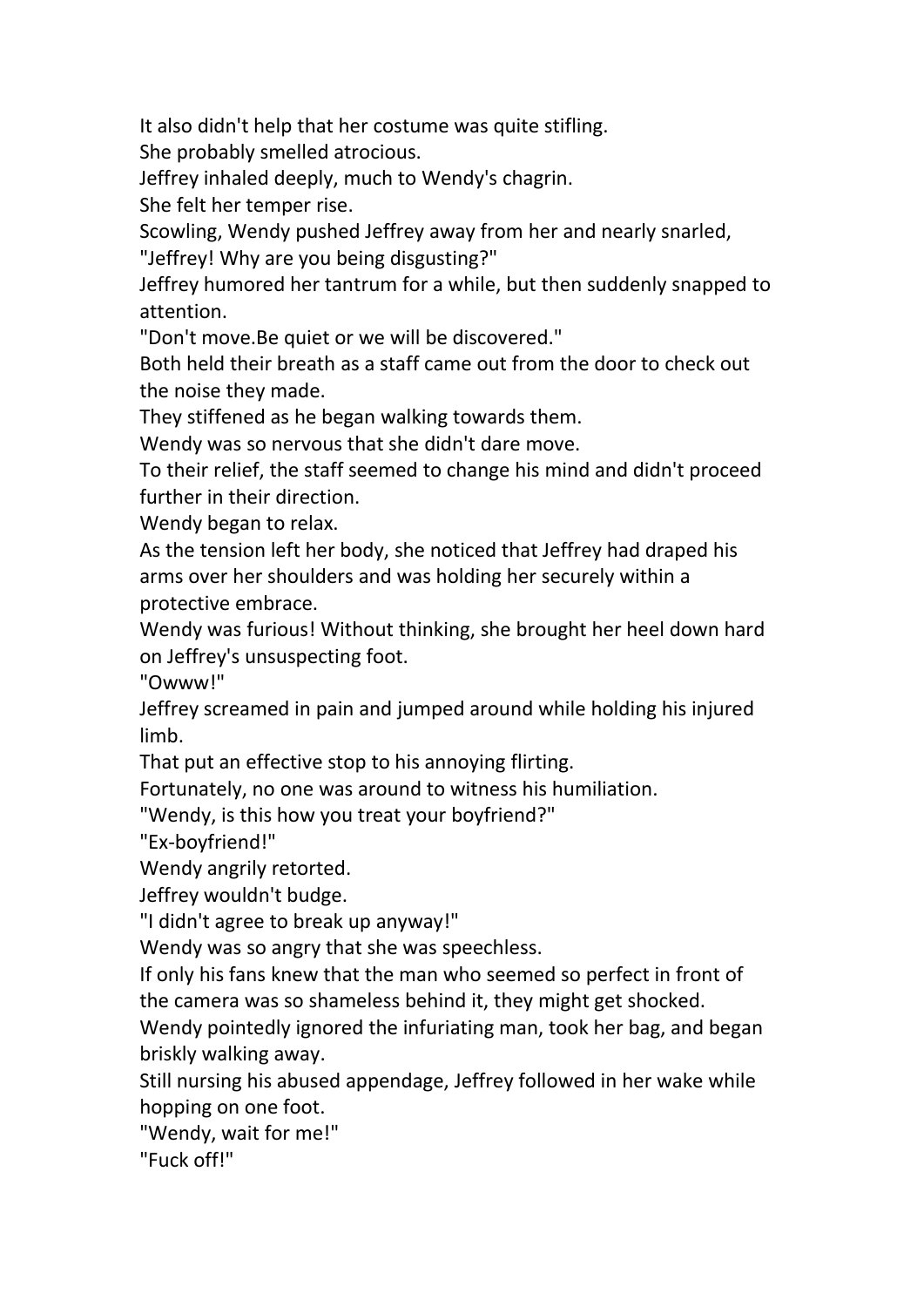Jeffrey's voice took on a wheedling tone.

"Don't be like this.We loved each other once!" "Just fuck off!"

"I came back as soon as possible for you after I finished the movie in M country.When I heard that you had a role in this drama, I did everything in my power to get me to join the cast and play the male supporting role. That is how much I like you. Why can't you see it?" "I said fuck off!"

With the street lamp as their spotlight, Jeffrey chased after Wendy like a one-legged frog.

It was a scene straight from a comedy show.

As luck would have it, Wendy was familiar with Studio City and had chosen a path few people use.

This ensured that they had no audience for the absurd tableau they exhibited.

As soon as they walked out of Studio City, they were greeted by the sight of Jeffrey's limousine parked on the side of the road.

There were currently people milling about, so to prevent being recognized and the unnecessary commotion it will cause, Jeffrey immediately put on his hat and mask.

"Wendy..."

Wendy raised her hand to interrupt him.

"Let me make this clear.I couldn't care less why you came back, nor why you joined the cast of the Story of Concubine Ivanka.We must pretend that we have never seen each other

before.Understood?"Jeffrey just blinked innocently at Wendy's words, his incomprehension evident.

"Wendy, don't you need money? If you hype up with me, your status will soar.Then you will have a lot of money.Isn't that a good thing?" Wendy could only look at Jeffrey incredulously.

"Status? I fear I'll be harassed to death by your stupid fans even before my status had a chance to improve! Haven't you the faintest idea of how popular you are? Let me jog your memory.The few actresses you were involved in scandals with had all been persecuted by your fans!"

In the current showbiz climate, being rumored as lovers could do wonders for the careers of a male and female celebrity.

However, this was not the case when there was a significant gap in their levels of popularity.

No female star could come close to Jeffrey when it came to popularity.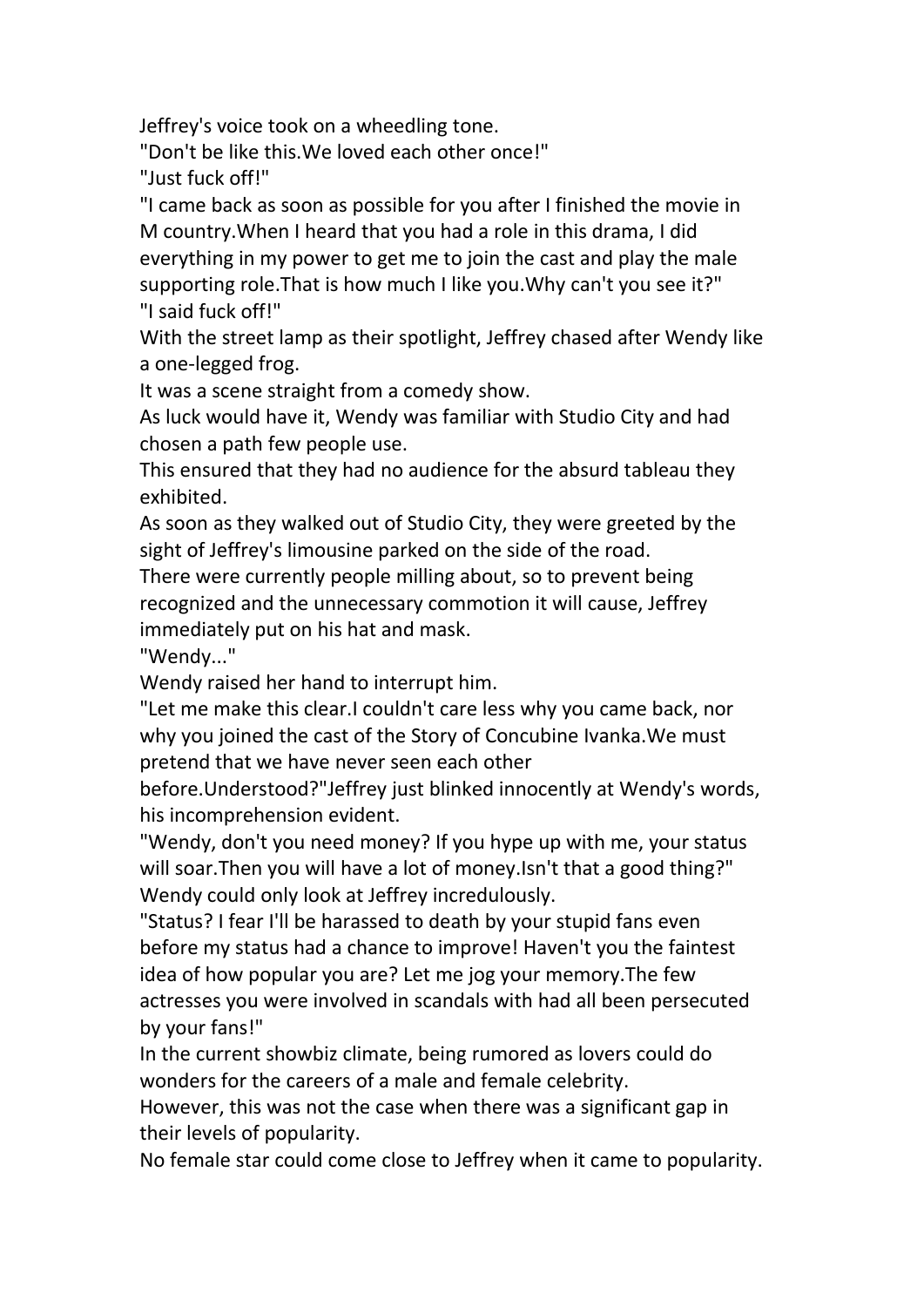Therefore, any actress romantically linked with him was bound to suffer endless criticism.

This was a harsh lesson for Wendy to learn when she dug up Jeffrey's romantic history.

Jeffrey could not deny the truth in Wendy's tirade and chose to remain silent.

She had a point.

Indeed, the actresses rumored to be his paramour since his debut were all mercilessly tormented by the public.

Nonetheless, this didn't stop him from trying to reason with Wendy. "Wendy..."

Wendy would have none of it.<br>"Cut the crap! I'm warning you, I've had enough trouble with the crew as it is.If you'll insist on making my life more difficult, I swear I'll beat you to death!"

"Sure, I can pretend that we're strangers to one another.Be that as it may, I'll be expecting certain...benefits, in return."

Jeffrey winked at her.

Wendy's response was to ground her teeth and crack her knuckles. Her smile was deceptively calm as she slowly approached Jeffrey. "What benefits, pray tell?"

Jeffrey began backing away while holding up his arms to ward her off. "Relax, I was just kidding! I know my place.Our relationship is such that I can't assume any form of benefit from you."

"So you do understand!' Wendy snorted derisively.

"Well, it's getting late.I have to go home soon.My son is waiting for me."

"Don't go home yet.Tell Ray to meet us outside.I'll treat you both to dinner."

Wendy threw him a skeptical look.

"What for? He doesn't even like you."

Jeffrey was rendered speechless.

His ego just took another critical hit.

He couldn't understand why his charm was ineffective against the mother and son.

Jeffrey sighed heavily.

"Well, I'm leaving now.You should head home early as well."

Wendy motioned to leave but paused.

"By the way, give me your address.I'll return the gold you gave me one of these days."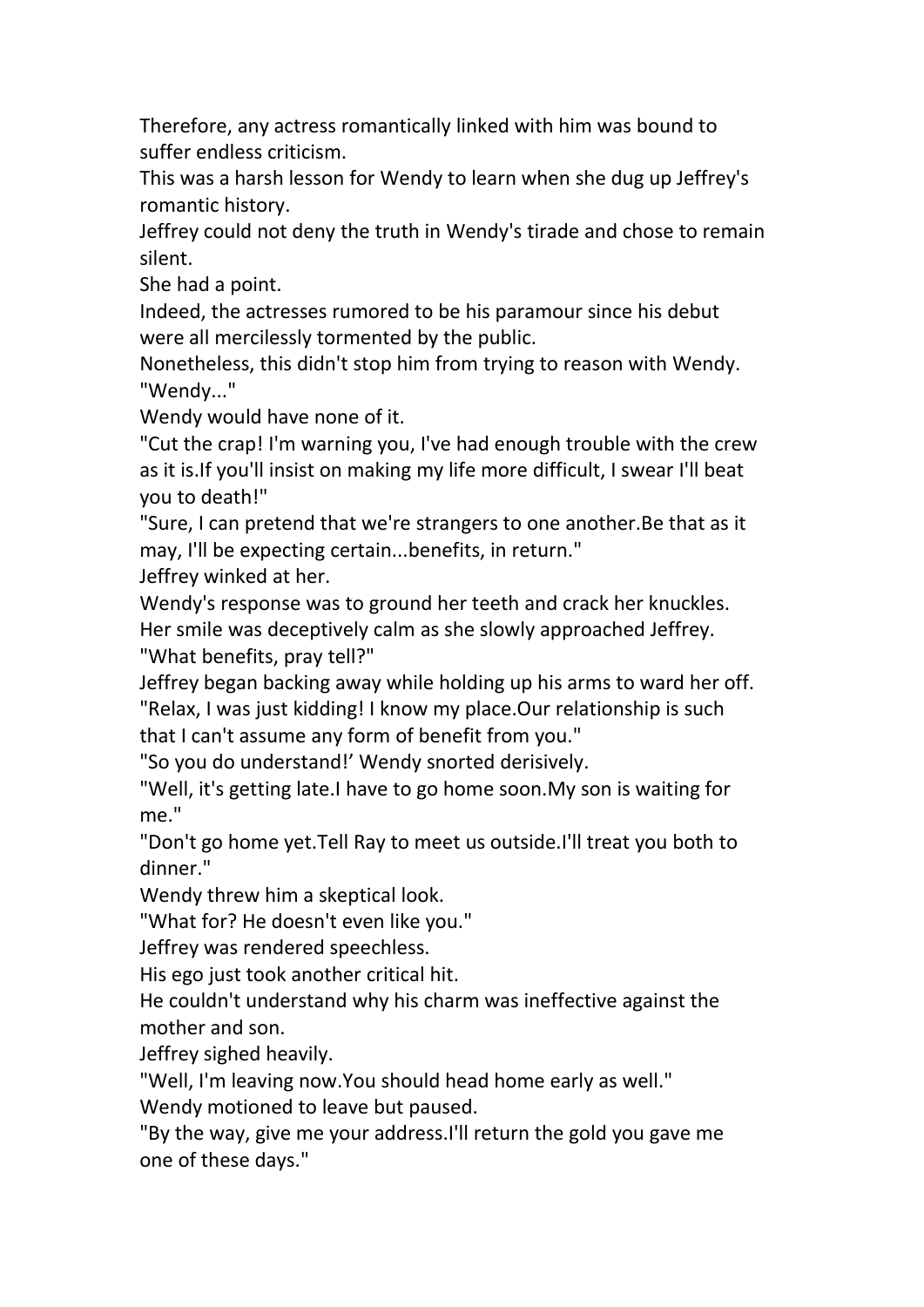"What? No! Those were my betrothal present for you.How can I take those back?"

Jeffrey gaped at Wendy as if she was going crazy.

Wendy grabbed on one of his shoulders and gripped tightly.

She then forced him to meet her serious, penetrating gaze.

"Jeffrey! Let me hammer into that hard head of yours.We have broken up! No self-respecting woman would return to the embrace of an ex?lover who treated her terribly.Not to mention, from what I see right now, you didn't change enough to earn my reconsideration." Jeffrey looked at her with pleading eyes.

"I'm not the same man I was before, truly.Why won't you give me another chance? I promise it will be different.I will do everything in my power to avoid repeating my mistakes.I will make you happy this time!"

Wendy was astounded by his show of stubbornness.

In her frustration, she felt a headache coming and began massaging her temples.

First in the list of her most regrettable life decisions was staying in love with Brian for three years.

Getting to know Jeffrey was a close second! Had she known that he was this annoying to get rid of, she would have turned around and run in the opposite direction the first time she saw him! The two stood face to face on the side of the road.

As Wendy racked her brains for more ways to convince Jeffrey to give up on her, a Rolls-Royce Phantom rolled up beside them.

Once the car engine died, the driver got off and opened the door to the backseat of the car.

Seated side by side within the confines of the luxury vehicle were Ryan and Luke.

The former had on a custom -tailored suit from a famous Italian designer brand.

He was leaning back on the leather seats in a seemingly relaxed manner, his face cold and hard as stone yet his eyes glinting with the fire of anger.

Anger?! Why was he angry? Wendy observed the gentleman in confusion.

As she was about to speak, she saw Jeffrey turn beside her and regarded the people inside the car with surprise.

"Uncle Ryan and Uncle Luke?"

Chapter 48: Being Cuckolded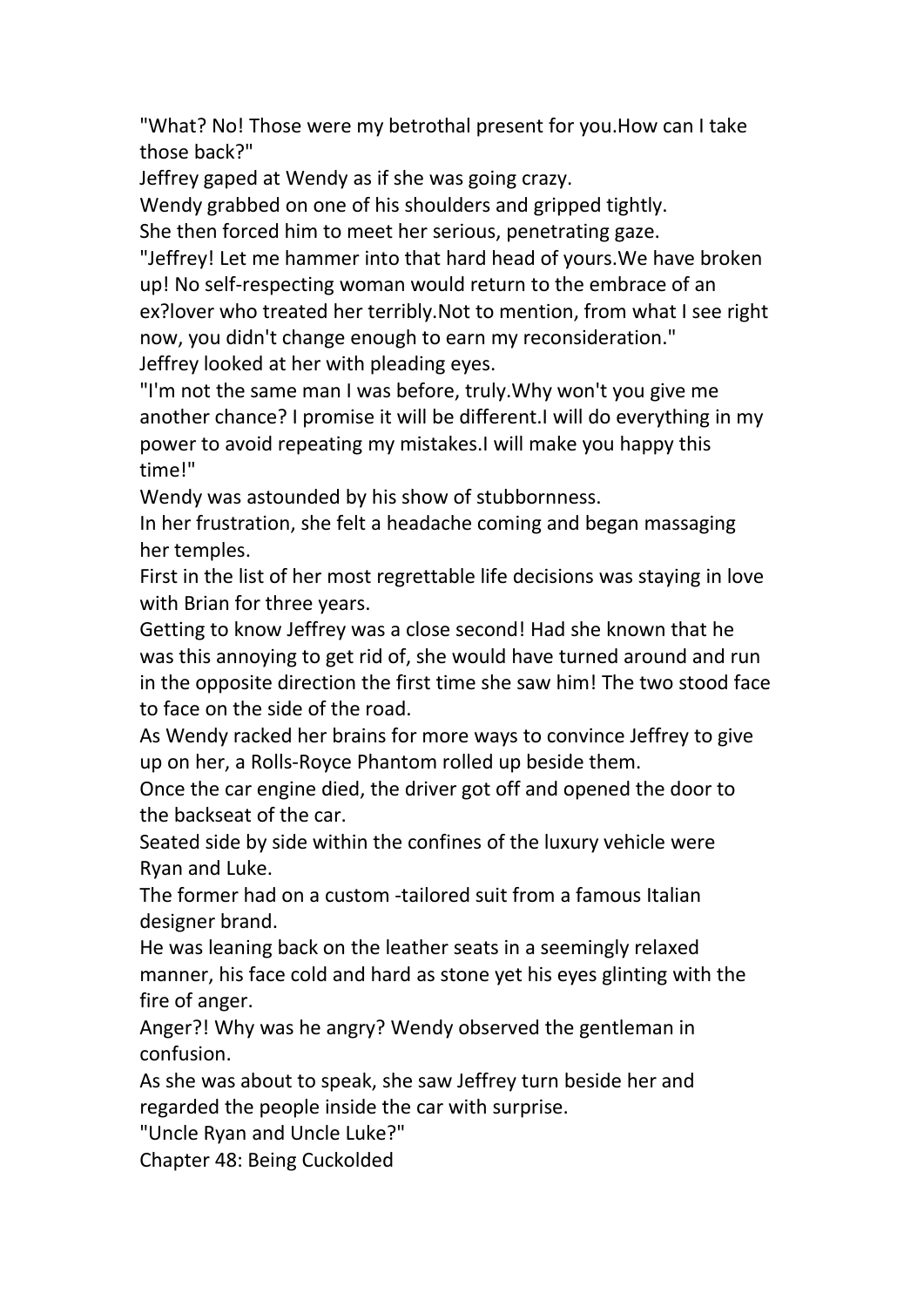"Uncle Ryan and Uncle Luke? What are you doing here?!" Jeffrey took off the mask and asked, feeling a little flattered.

"Oh! You must have heard that I'm back! That's why you came to the crew of the Story of Concubine Ivanka to pick me up today, isn't that right? It's probably hard to recognize me right away when I'm dressed like this!"

Neither Luke nor Ryan said a word.

As for Wendy, she was simply bowled over.

Without even noticing the awkwardness in the air, Jeffrey happily held Wendy by the waist and took two steps forward to introduce them,

"Wendy, these are Uncle Ryan and Uncle Luke.Why don't you say hello!"

"What?"

"Greet Uncle Ryan and Uncle Luke! Do it quickly!"

Jeffrey chuckled and then turned to Ryan and Luke.

"Uncles, I would like you to meet my girlfriend, Wendy.She's a bit shy.Please forgive her bad manners," he introduced Wendy to the two men.

With a piercing gaze that was as sharp as a knife, Ryan's eyes darkened little by little as he stared at Jeffrey's hand on Wendy's waist.

A moment later, he repeated Jeffrey's words, "Girlfriend?" Every fiber of Wendy's being shivered at once! Her contract! She had to pay a considerable amount of liquidated damages! At the thought of this, she hurriedly pushed Jeffrey away and kept him at arm's length. Then, she waved her hands and cleared things up with Ryan, "No, no! It's not like that! I'm not his girlfriend.

I don't have anything to do with him...

Well, we used to date, but he's now my ex- boyfriend, just an ex! He's really just my ex-boyfriend! I swear! I was definitely single when I signed the contract with the company, and I'm still single now! Believe me!"

A bit confused, Jeffrey had to ask, "Wendy, when did you sign the contract with Glory Media?"

"Just shut up!"

Wendy shushed him at once, afraid that he might say something that would put her in hot water.

Jeffrey hesitantly closed his mouth, feeling so aggrieved.

"Ex?"

"Yes, that's right! He's my ex!" The corners of Luke's mouth twitched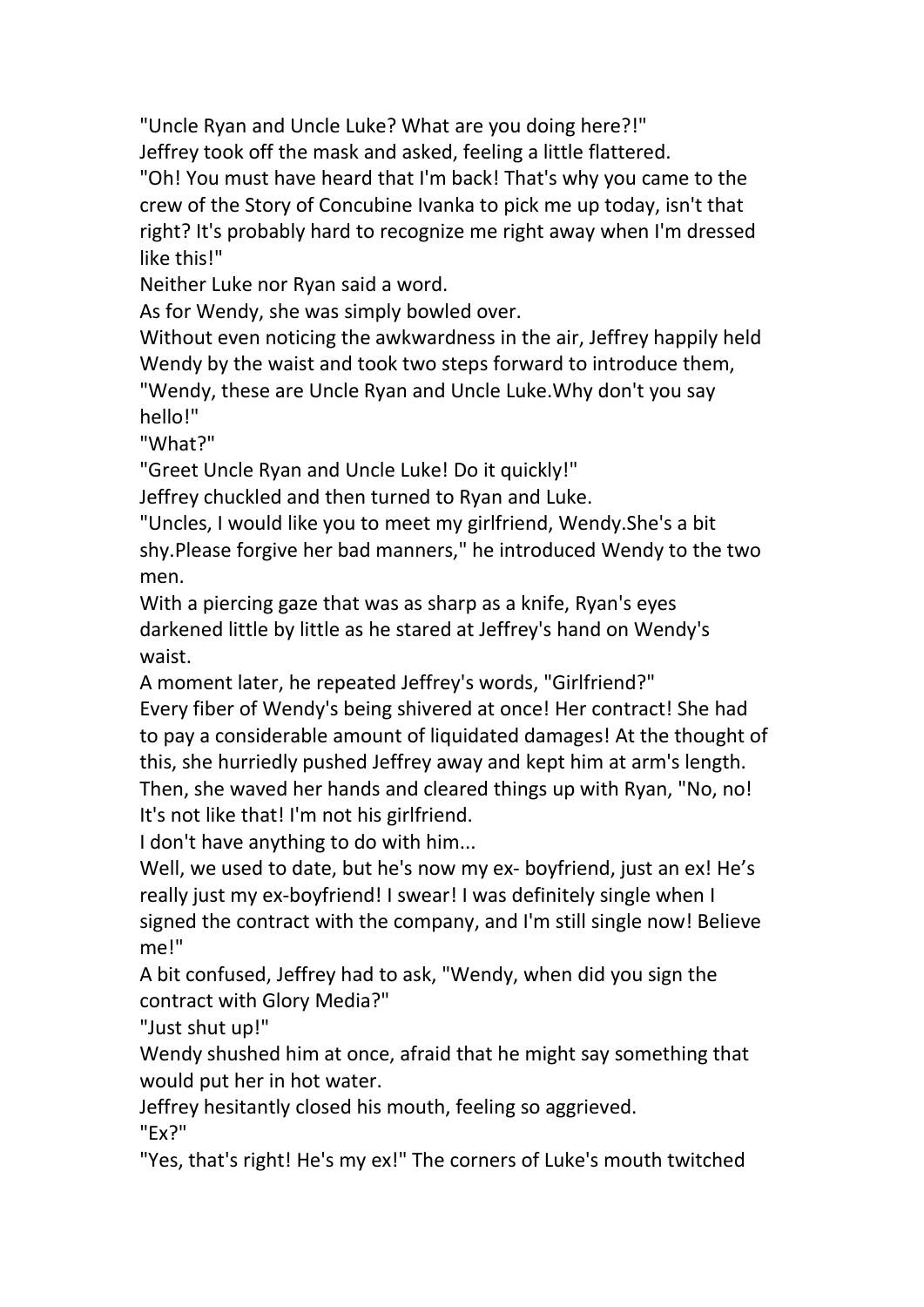in displeasure.

Then, he looked at Jeffrey and Wendy in a weird way, as though he wasn't completely buying it.

The longer he stared at them, the weirder his gaze became.

Was fate playing tricks on his family? How could they both fall for Wendy?! Both of his nephews had gotten involved with her. Beset by doubt at this point, Luke subconsciously shifted his gaze toward his brother.

There was a good chance that there was also something going on between him and Wendy! His brother's face had turned as dark as ink upon hearing the word "ex".

All of a sudden, the atmosphere in the car became so depressing, awkward, and off-kilter.

After a long while, Ryan, who had stayed silent the whole time, opened his mouth and broke the silence, "Get in the car!" "Yes!"

Jeffrey quickly replied.

Then, he lifted his leg and was just about to get in the car. However, a little figure beside him hopped into the backseat in the blink of an eye before he could get in. Then before he could react, the door was closed with a "bang".

The next moment the engine was started and the car instantly drove away.

Jeffrey was caught off guard! Having no idea what was going on, he got so startled that he froze completely! When he finally came to his senses, he found himself enveloped by the smoke from the car's tailpipe.

"What the fuck..."

Why did he feel as though he had just been cuckolded?! By his own uncles?! While his head was in the clouds, someone recognized him and came running toward him while screaming.<br>Hearing this, he trembled all over.

So, without having the time to think twice, he hurriedly got on his own vehicle and ran away.

On the way back, the atmosphere in the car felt so depressing the entire time.

The three of them sat side by side in the back seats.

It was a good thing that the car was spacious, so it didn't feel cramped at all.

However, the cold aura emanating from the man next to Wendy was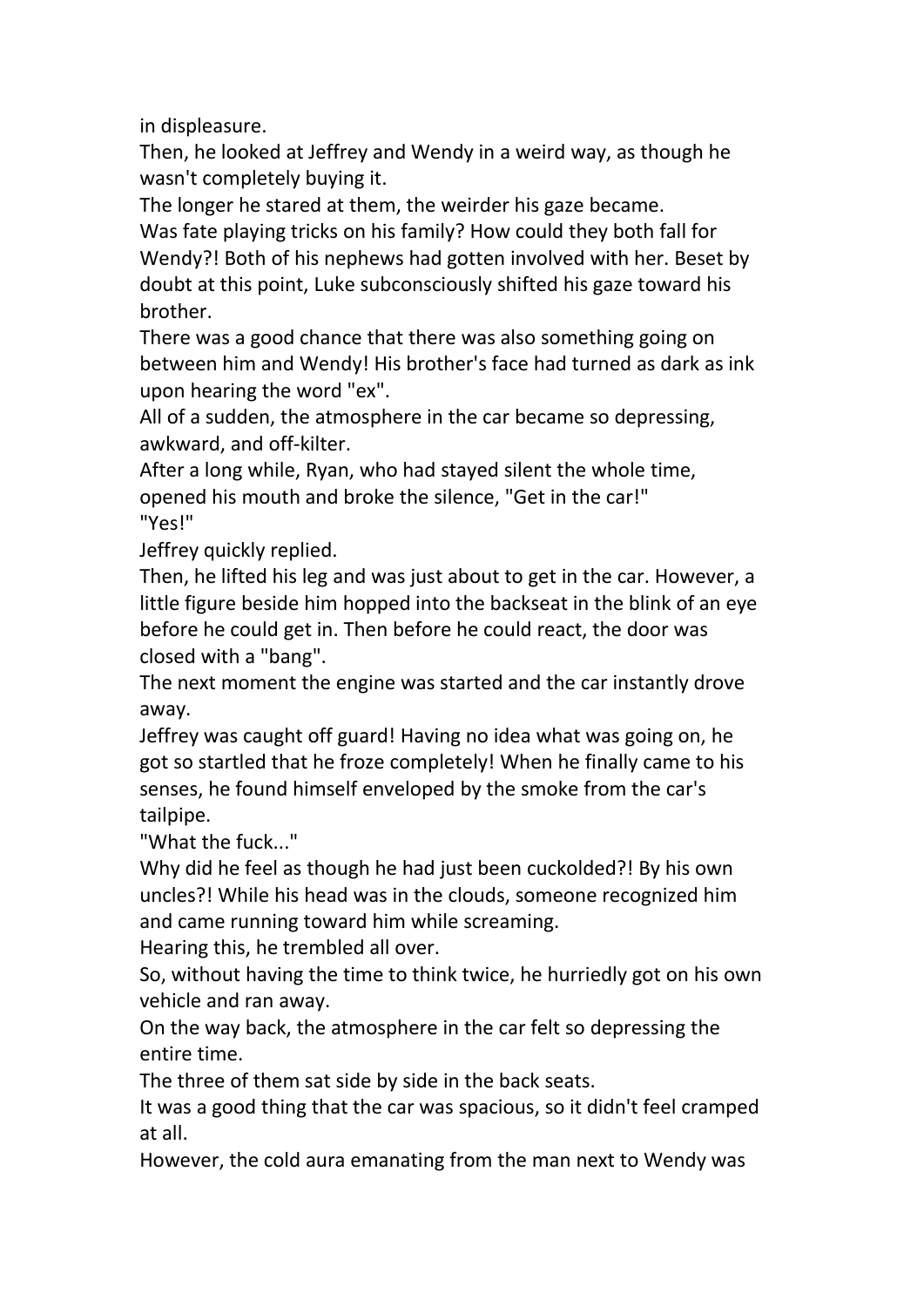more than enough to make her shiver.

It was so nerve-wracking that she wished she could just disappear right then and there.

With his curiosity piqued, Luke craned his neck and asked Wendy, "Wendy, you and Jeffrey know each other?"

"Yes!"

Without missing a beat, Wendy explained, "We met in the crew back in the US when we were shooting a movie.It's a bit complicated, but we ended up getting together in the spur of the moment.But, we had already broken up way before Icame back!"

intense his method of courting her became.

At that time, she was beginning to think that he must be a masochist. He could've hooked up with any one of the gorgeous blondes or brunettes who were chasing after him, but for some reason, he chose to pursue someone like Wendy who was a violent maniac.

In order to make him drop his bundle, she even went so far as to bring her son along with her to the shoot to let him know that she already had a kid.

Needless to be said, she wanted him to give up as soon as possible. However, even after he found out about this, he was down in the dumps for just a single day.

The following day, he went back to courting her as if nothing had happened.

Later, Wendy found out from other people that he was the type of person who wouldn't give up until he got what he wanted.

Moreover, he got tired of being in a relationship very quickly, and none of his relationships had lasted for more than a week.

At that time, she had no way to avoid him since they were part of the same crew.

In the end, she had no choice but to give in and agree to be his girlfriend.

The two of them went on dates, watched movies and had dinner together intense his method of courting her became.

At that time, she was beginning to think that he must be a masochist. He could've hooked up with any one of the gorgeous blondes or

brunettes who were chasing after him, but for some reason, he chose to pursue someone like Wendy who was a violent maniac.

In order to make him drop his bundle, she even went so far as to bring her son along with her to the shoot to let him know that she already had a kid.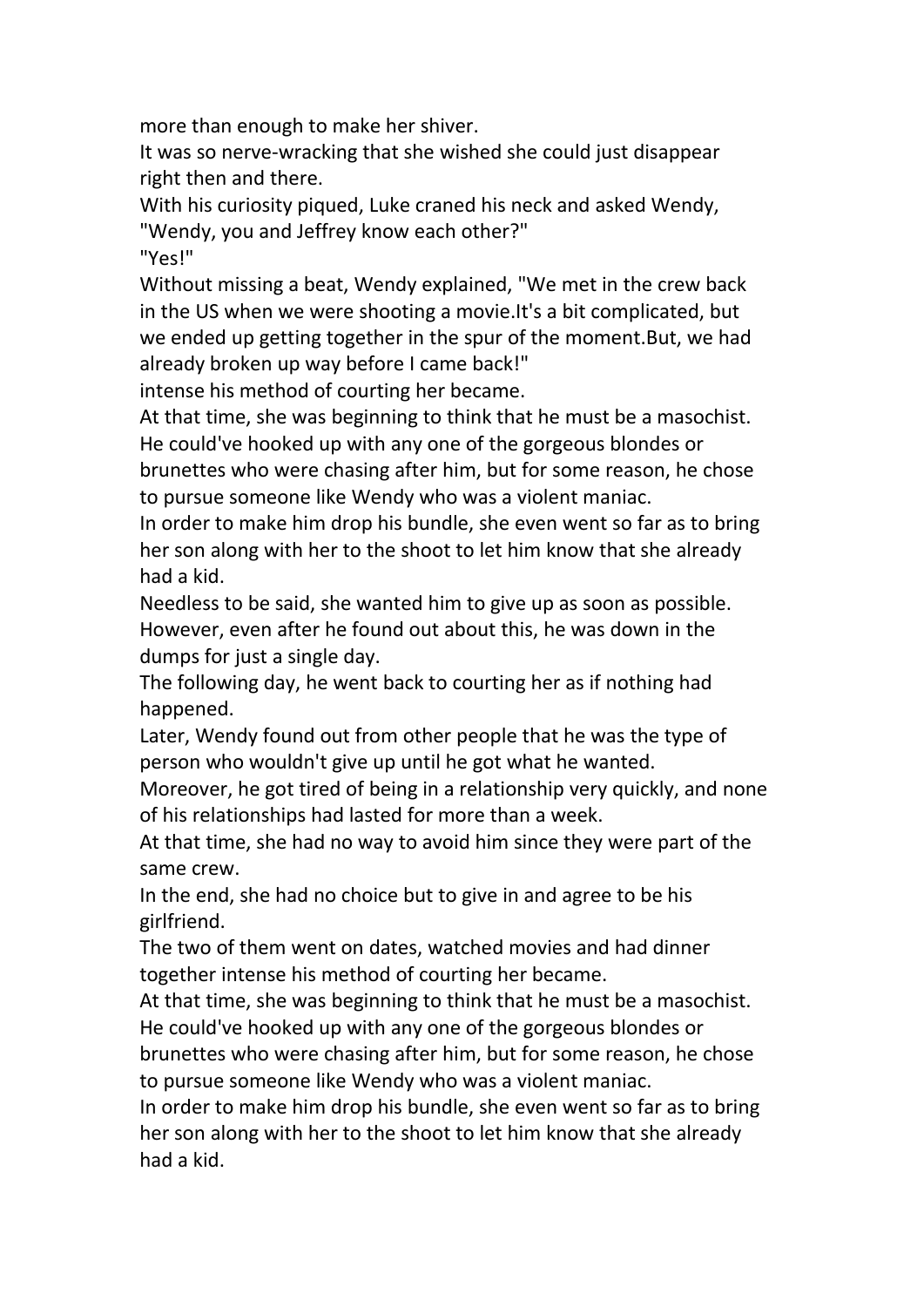Needless to be said, she wanted him to give up as soon as possible. However, even after he found out about this, he was down in the dumps for just a single day.

The following day, he went back to courting her as if nothing had happened.

Later, Wendy found out from other people that he was the type of person who wouldn't give up until he got what he wanted.

Moreover, he got tired of being in a relationship very quickly, and none of his relationships had lasted for more than a week.

At that time, she had no way to avoid him since they were part of the same crew.

In the end, she had no choice but to give in and agree to be his girlfriend.

The two of them went on dates, watched movies and had dinner together.

After trying to go along with it for three days, Wendy couldn't keep pretending any longer, so she decided to come clean with him and broke up with him.

As soon as the shoot was wrapped up, she left the crew.

Honestly speaking, she actually got along well with Jeffrey, but she didn't want to be anything more than friends with him, and she couldn't see herself getting romantically involved with him.

"Wendy? Hey, Wendy!"

"What?"

When she finally came to her senses, she realized that the atmosphere inside the car became even colder than it was earlier.

"Well, Wendy, you still haven't answered my question."

The question Luke asked just now...

Did she still have feelings for Jeffrey? Afraid that Ryan would bring up her contract, she shook her head violently and replied, "It's all in the past, so it doesn't really matter whether I like him ornot." 'It's all in the past...Ryan thought in his heart, tightly pressing his lips.

That meant she did once have feelings for Jeffrey! While she was talking, her phone suddenly rang.

She quickly took it out to see what it was.

As it turned out, Jeffrey sent her a request to add her WeChat account.

She accepted it.

Moments later, she received a voice message from him.

"Wendy! Why did you get in Uncle Ryan's car? Do you two know each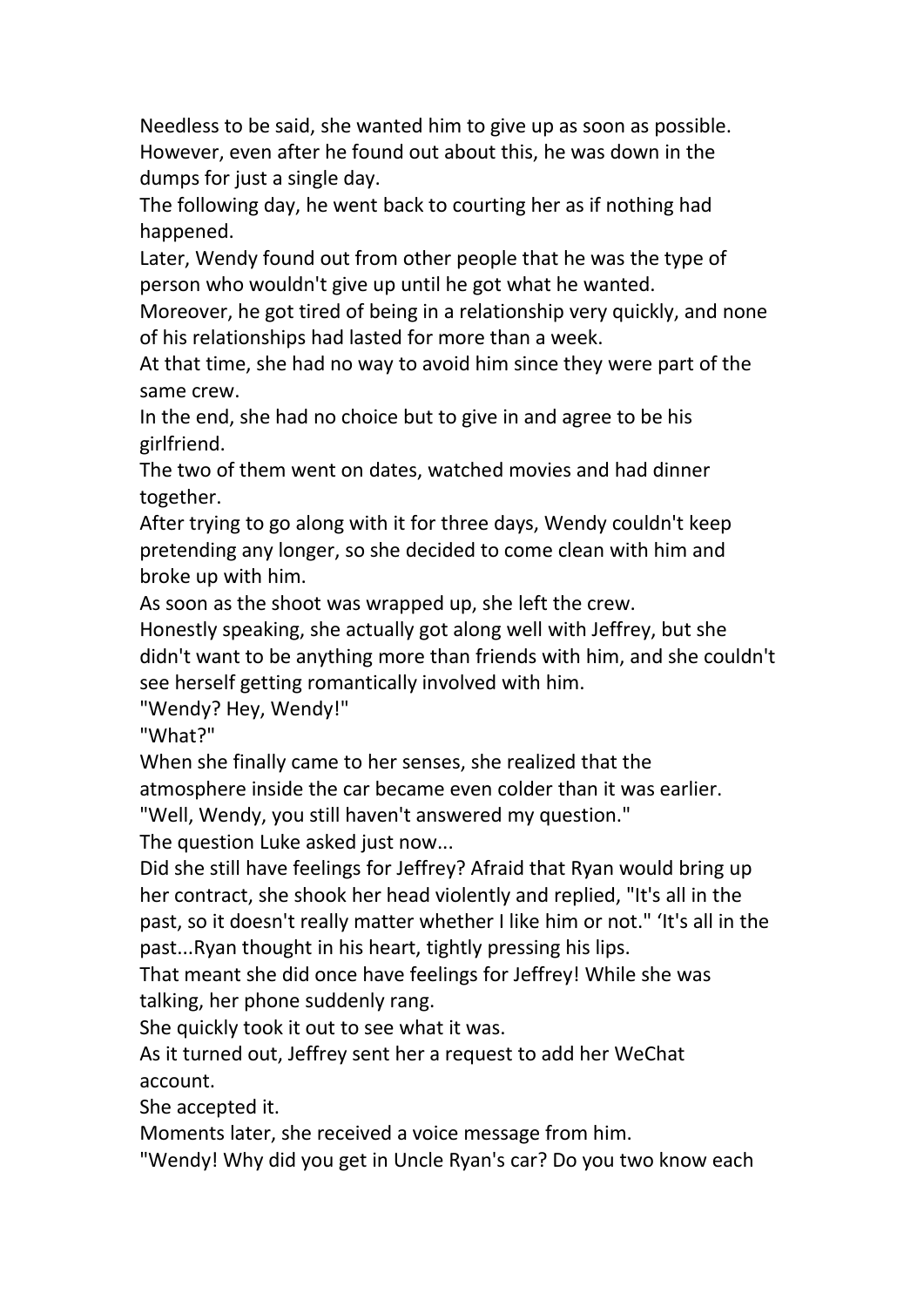other? What is your relationship with him?"

He sounded like a boyfriend who suspected his girlfriend of two-timing him! Wendy screwed her face in annoyance.

As soon as the recorded message ended, Luke and Ryan turned their

gaze toward her at the same time.<br>Crap! What kind of look did they have in their eyes?! Wendy was flipping out at this point, so she just pretended not to notice their gaze.

Then, she quickly lowered her head and replied to him with a message, "I swear I will flay you alive if you dare to spout such nonsense again!"

"Wendy, you'll never find a husband if you continue being this violent!" "That's none of your business!"

"Of course it is my business! Because I'm going to make you my wife!"

'Make you my wife...' It was another voice message.

Although Wendy made sure to lower the volume before playing it, Jeffrey's voice still sounded so clearinside the quiet car.

Even without raising her head, Wendy could feel Ryan cold gaze piercing right through her, as though the ice on the glacier had spilled on her neck, sending chills down her spine.

Wendy was now trembling all over.

To save her skin, she tried to prove her loyalty to Ryan by saying,

"Boss, please don't worry! I will never breach the contract!"

Chapter 49: More Powerful Move

"Do not be concerned, boss.I most emphatically would not breach the contract."

What? She was just concerned with the contract?! Wendy realized that after she expressed her loyalty and commitment, Ryan's face became only gloomier.

She couldn't utter a word.

Shit! Women were said to be unpredictable.

But why was this man's mind even more difficult to decipher?! She felt so frustrated.

lt was an impossible situation for her to untangle.

She drooped her head and tried to pretend that she wasn't there at all. They remained quiet throughout.

She was driven insane by the oppressive climate.

They eventually arrived at the Ensfield.

Wendy rushed to open the door and exit the vehicle.

All of a sudden...She dashed like a rabbit to the second villa.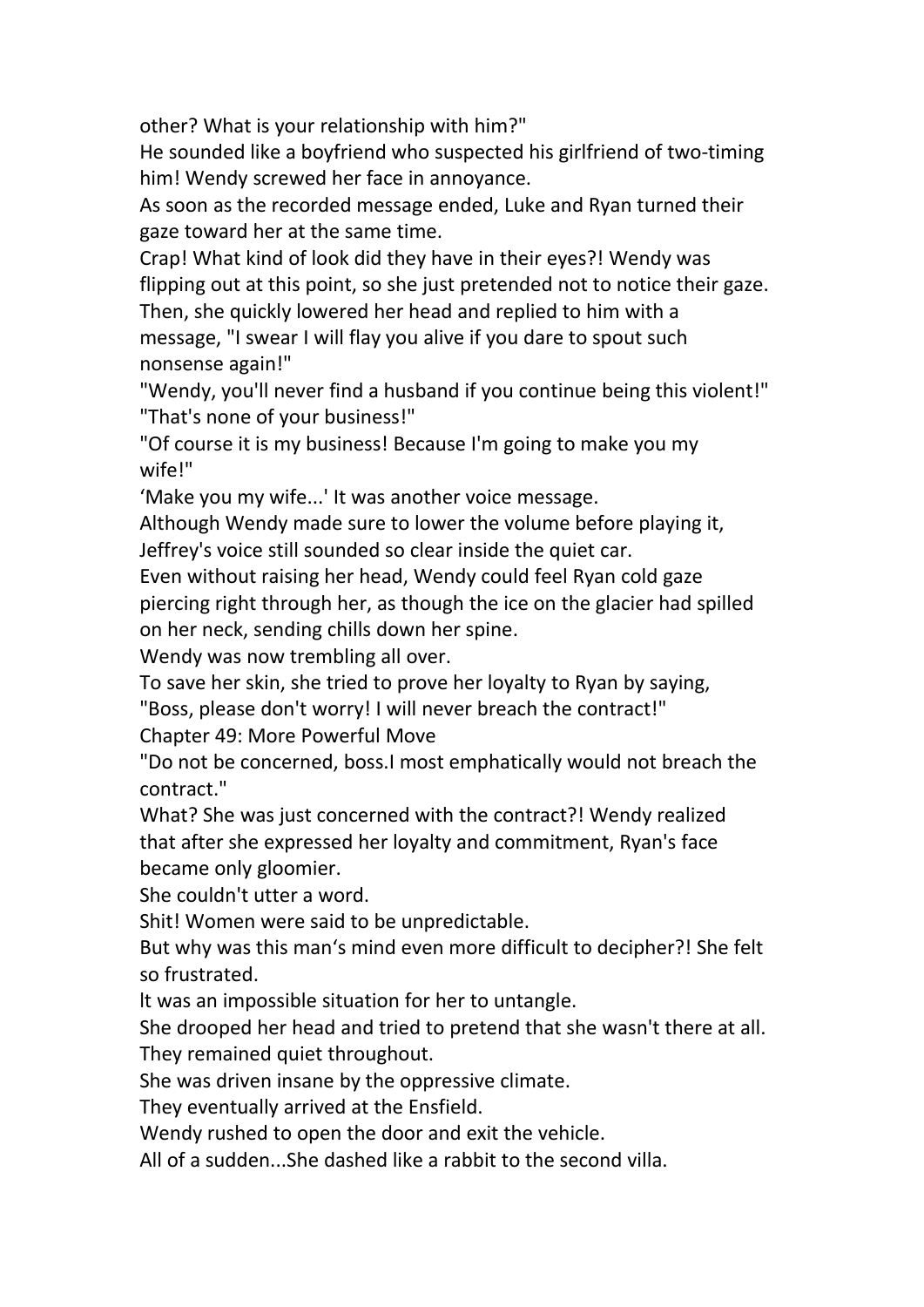'Oh my God! Ryan is atrocious today! For me, the most crucial part is to save my life.Run!' She exclaimed in her mind.

Wendy was rushing back home, and she sensed Ryan's gaze was focused on her, which made her tense.

Eventually, she changed course, and the sensation dissipated. She needed a help.

Hiding in the vegetable field, Wendy sent a voice message to Jeffrey. "Jeffrey! How do you know Luke and Ryan?"

"We are related.Ryan and Luke are my uncles."

Jeffrey responded as quickly as possible.

"They are half-brothers of my father, which naturally makes me their nephew.Understood?" Wendy was taken aback.

"Isn't your name Jeffrey?" She inquired.

Jeffrey became enraged and screamed.

"Wendy! Do you seriously know nothing about me? Everybody knows I go by the name Jeffrey on stage.Do I have to explain to you what a stage name means?"

"Then what's your surname?"

"My two uncles and my father share the same surname Oliver.What do you think is my surname?" Jeffrey hollered loudly.

Again, she didn't utter a word.

She remained squatting in the vegetable field.

It seemed she was completely at a loss as to what to say.

"What prompted your inquiry? I have yet to question you.How did you know my uncles? Especially Uncle Ryan; he has never allowed a woman to be within a foot of him.And the way he looked at you back then was a little strange.What's going on here, huh?"

"He's my boss and I work for him!"

"That's all?"

"What do you mean? There's nothing else going on between us!" Wendy asked rhetorically.

"There must be a logical reason why is he acting so strangely."

"I've signed an exclusive agreement with Glory Media.I'm prohibited from dating anyone.If I do, I will be penalized.It is one billion dollars, not a penny less!"

"Fuck! Certainly not! How is it possible that the contract in Glory Media is so irrational? It's not like fifty years back and no love affairs of a celebrity should be made public.It's a modern society now! How does such a heinous deal exist in the twenty-first century?!" Wendy was stunned into silence.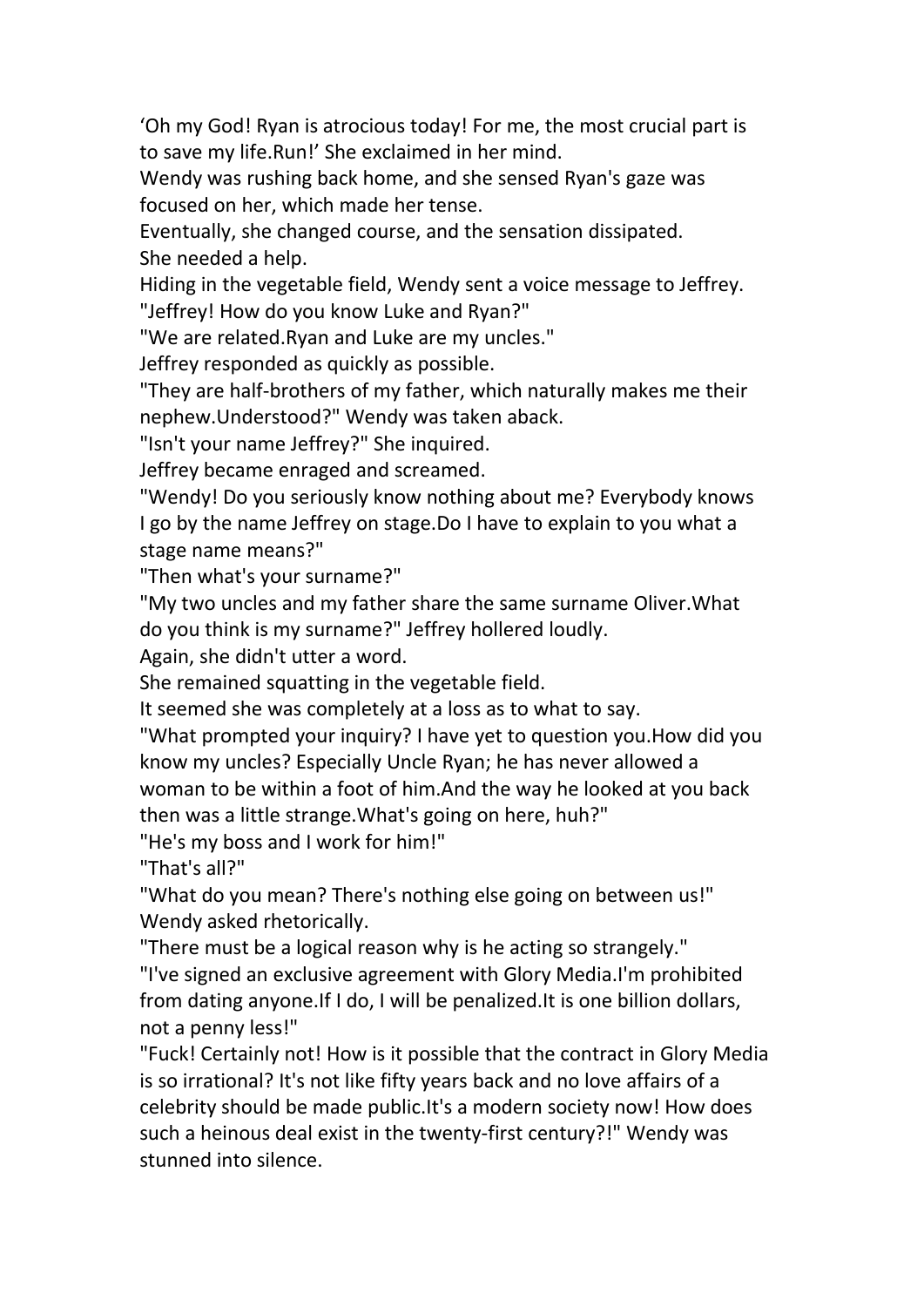Damn it! 'It serves no purpose to scream at me in that manner! If you dare, shout at Ryan, ' she reasoned! Wendy sent an angry emoji. Jeffrey was baffled and immediately replied with a question mark. "A bit of warning; I am telling you, don't hassle me.If the company's senior executives take the wrong idea and believe I'm in love, I will be doomed.I'll pay a billion dollars to terminate the deal.Is it clear?" Jeffrey, in this case, chose not to give an answer.

'Perhaps I had made my point clear enough.

Thus, Jeffrey should have understood it, right? Wendy thought. She exhaled with a deep breath of relief, put her cell phone in her pocket, and entered the house.

Ryan's face darkened immediately upon Wendy's departure. In a cautious voice, Luke glanced at him and whispered, "Ryan, I had no intention of complaining, but you always maintain a poker face.Even though I'm your brother and I know you well, you still scare me sometimes.I'm sure Wendy will be even more terrified when she sees you like this.It will never work if you pursue women in such a manner.We're going to have to figure out a strategy!"

'Strategy?! Ryan tapped his fingertips on the seat and kept his thoughts to himself.

"Since she is extremely attractive, it is to be expected that she will have more admirers in the future.It has just happened that she has started in this industry.Given her beauty, she will undoubtedly become popular.It will be detrimental to other girls' self-esteem if others view her as merely someone who attracts a crowd of admirers.Even though we have a contract that forbids Wendy from dating anyone, it doesn't prevent her from liking others.Do you get the point?"

Luke declared earnestly, "Thus, we must win her as soon as possible.We can't just wait for her to turn around anymore."

Ryan's expression clouded over.

With Wendy turning him down, he considered a less strenuous approach.

They had only met each other for a short time, so it made sense that they didn't know each other so well.

He thought maybe it was better to go slow.

Unfortunately, he could not wait any longer this time.

Suddenly, something occurred to him.

He remembered something significant, and so he asked,"Did Bruce send the gold to her?"<br>Actually, the real name of Jeffrey was Bruce Oliver.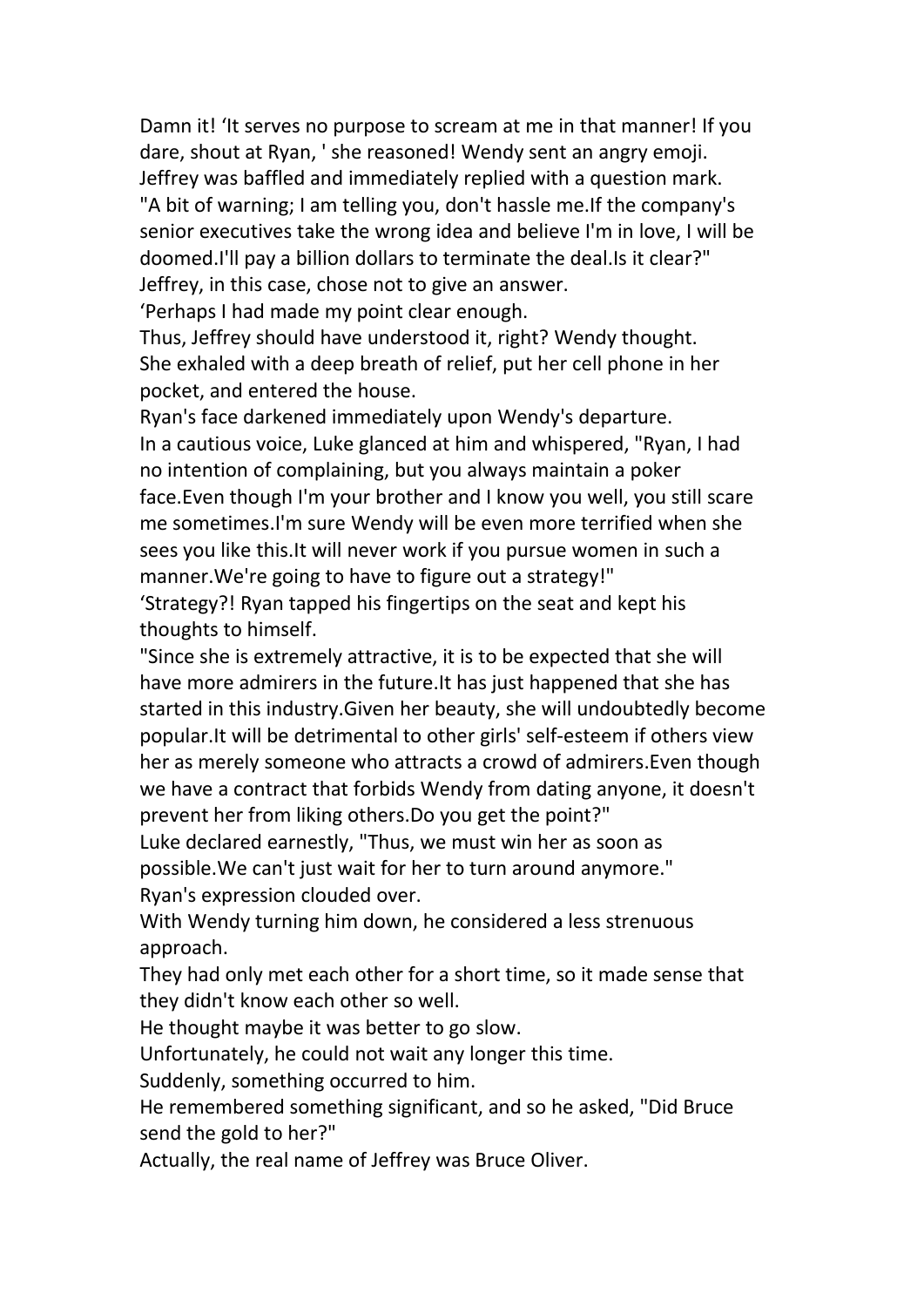"Uh...I almost forgot about that.No wonder that the handwriting looks familiar.It's Bruce's.He was always harshly criticized by hisdad for his indecipherable writing as a child."

Anson Oliver was Ryan and Luke's father.

The old man would turn seventy years old this year.

He had three sons.

His eldest son, Jaylen Oliver, was the son of him and his ex-wife. As a youngster, Anson was full of ambition and decided to join the military, and he married his ex-wife when he was only twenty.

His wife subsequently passed away when he was thirty, leaving Jaylen behind, who was eight.

He went on to work in the business after his military career was over. Sixteen-year-old Josie Trebor became his girlfriend.

They had a wedding banquet after falling in love and dating for two years.

Josie had her first child when she was twenty and another two years later.

They were Ryan and Luke.

Jaylen was married and had his own children at that particular time.

Brian, his eldest son, was just four years younger than Ryan, and Bruce, his youngest son, was just six years younger.

Even though they were nephews and uncles, the boys were almost of the same age; and they actually grew up together like brothers.

And for some reason, Ryan didn't have the best relationship with Jaylen, his wife or his eldest son Brian.

However, he somehow had a satisfying relationship with their younger son, Bruce.

"Isn't Bruce currently starring in a film in M country? How come he returned and joined the crew of the Story of Concubine Ivanka so abruptly?"

Bruce also signed a contract with the Glory Media, using the stage name of "Jeffrey" of course.

However, even as the bossof Glory Media, Ryan had no idea Bruce was coming back home.

"Hold on a second, Ryan.I'll find it out for you."

As soon as Luke stepped out of the vehicle, he dialed a phone number to ascertain the situation.

He seemed startled with his discovery.

He then slowly got back into the car, and reluctantly looked at Ryan.

"What are you waiting for? Tell me!"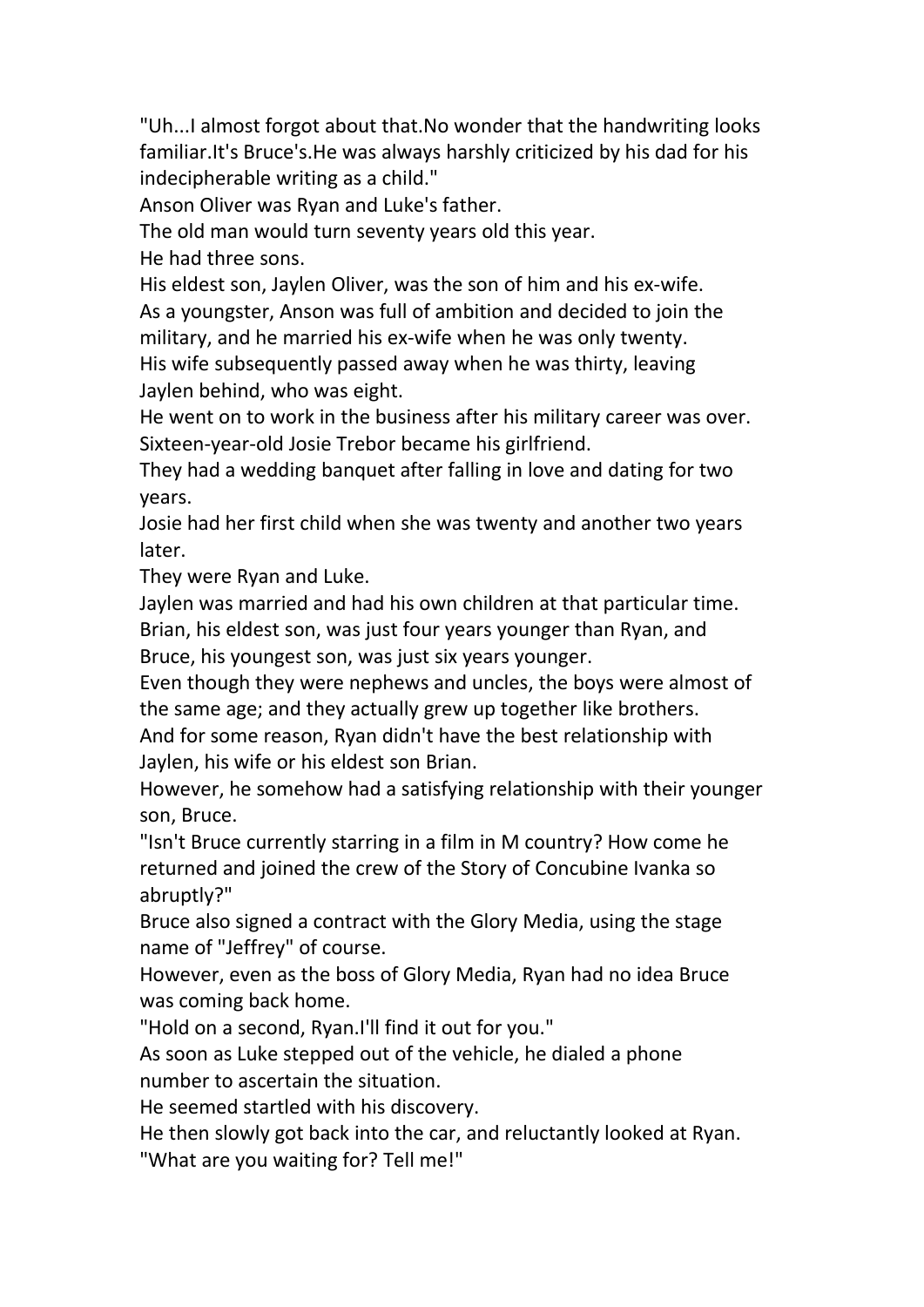"When I inquired with Bruce's assistant, he said...the shooting was nearly finished when the girl Bruce liked suddenly came back home here.He rushed through the remaining scenes and then returned too." Needless to say, the "girl" mentioned by the assistant must be Wendy. He turned down an excessive number of offerings and went to play a supporting role in "the Story of Concubine Ivanka".

His objective was straightforward.

Compared to his nephew, Luke preferred his elder brother much better.

Bruce was just like Luke himself.

He was also a playboy who had a long list of ex-girlfriends.

And yet, Ryan was dissimilar! For the first time in decades, he developed feelings for someone.

Luke had never seen his brother so enthused about anyone or anything other than work, and he felt compelled to assist him.

He had to be on Ryan's side as he stepped up to the next level of his life.

"You know, Ryan, I would like to suggest something.How about I ask Kane to arrange another job for Bruce?"

"No need."

"Uh..."

Without breaking his stride and wearing his poker face all throughout, Ryan opened the door with determination, got out of the car and headed straight to the second building.

"Well...Ryan, what are you thinking? What are you going to do?" Ryan exclaimed with great enthusiasm.

"I'm going to accomplish something spectacular!"

Chapter 50: Revenge For Mommy

"Mommy's here! She's back!"

"Ah! Aunt Wendy!"

The two kids were sitting on the living room floor, playing with some building blocks.

Their eyes shone when they caught sight of Wendy, and they instantly stood up and excitedly rushed over to her side.

Upon seeing the two tiny kids running towards her, the woman quickly squatted down to hug them.

A warm feeling washed over her as she embraced the children.

"Were you two being naughty while I was away?"

Quickly, the little girl answered, "No! I listened to Raymond and I've been a good girl."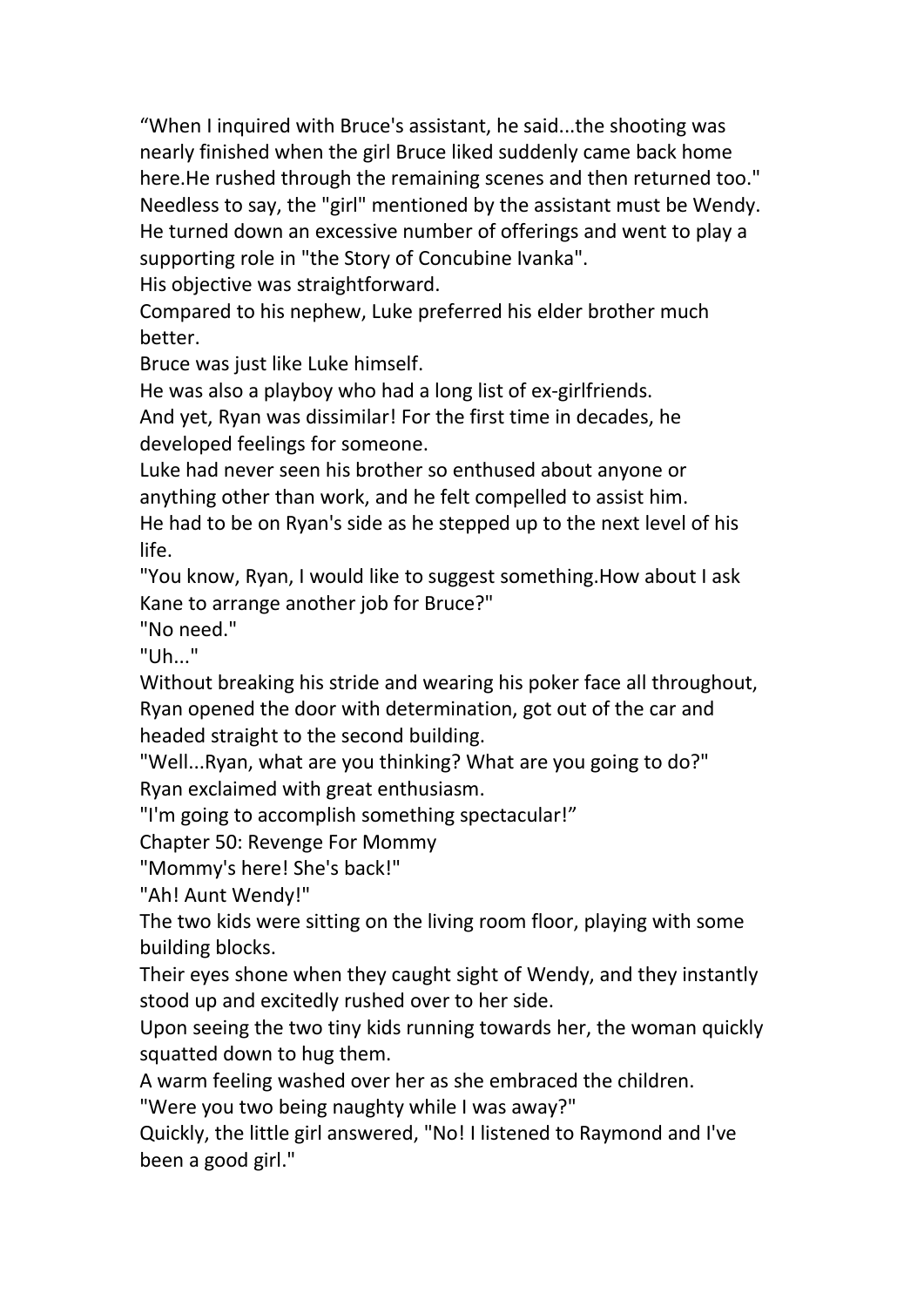Precious pursed her lips and leaned forward to kiss Wendy's cheek, but her expression suddenly changed when she noticed something. "Aunt Wendy, what's wrong with your face?" she asked with a frown. Raymond quickly turned his head to study his mother's face. Quickly, Wendy covered her face and answered, "I-It's nothing..."

"But your face is all red and swollen! It can't be okay!"

A wave of anger washed over Precious when she thought that someone hurt her precious aunt.

"What's going on? Is someone bullying you at workplace?" "No..."

Wendy felt helpless.

Before she went home, she made sure to ice her face to lessen the swelling.

She didn't want to return to the house until her injury was less visible. However, she didn't expect that Precious's vision would be so sharp.<br>Although, Wendy felt quite touched that the little girl was so worried about her.

It meant that Precious really cared about her and quickly noticed subtle differences on her face.

"Aunt Wendy..."

The little girl started to say, but Raymond quickly tugged on her sleeve

and shook his head.<br>Precious didn't really know why, but she had used to following Raymond's lead over the last few days.

So, despite her objection, she bit her tongue and didn't ask any more questions.

Instead, the female toddler jogged to the kitchen with her short, chubby legs to get a bottle of cold water for Wendy.

"Drink some water, Auntie Wendy," she said as she handed the older woman the drink.

"Thank you, Precious!" Wendy twisted the bottle cap open before taking two generous sips of water.

"Have you had dinner yet?" she asked after she finished drinking. "Not yet!"

"Alright.I'll cook some food for you, then.What would you like to eat?" "Whatever you cook, I'll eat them all, Auntie Wendy!" Precious exclaimed with a toothy grin.

'Oh, wow! That's adorable! How heartwarming!' Wendy thought with a smile.Her son was a good boy, but he wasn't good at expressing himself.Therefore, when Wendy would hear such sweet words, she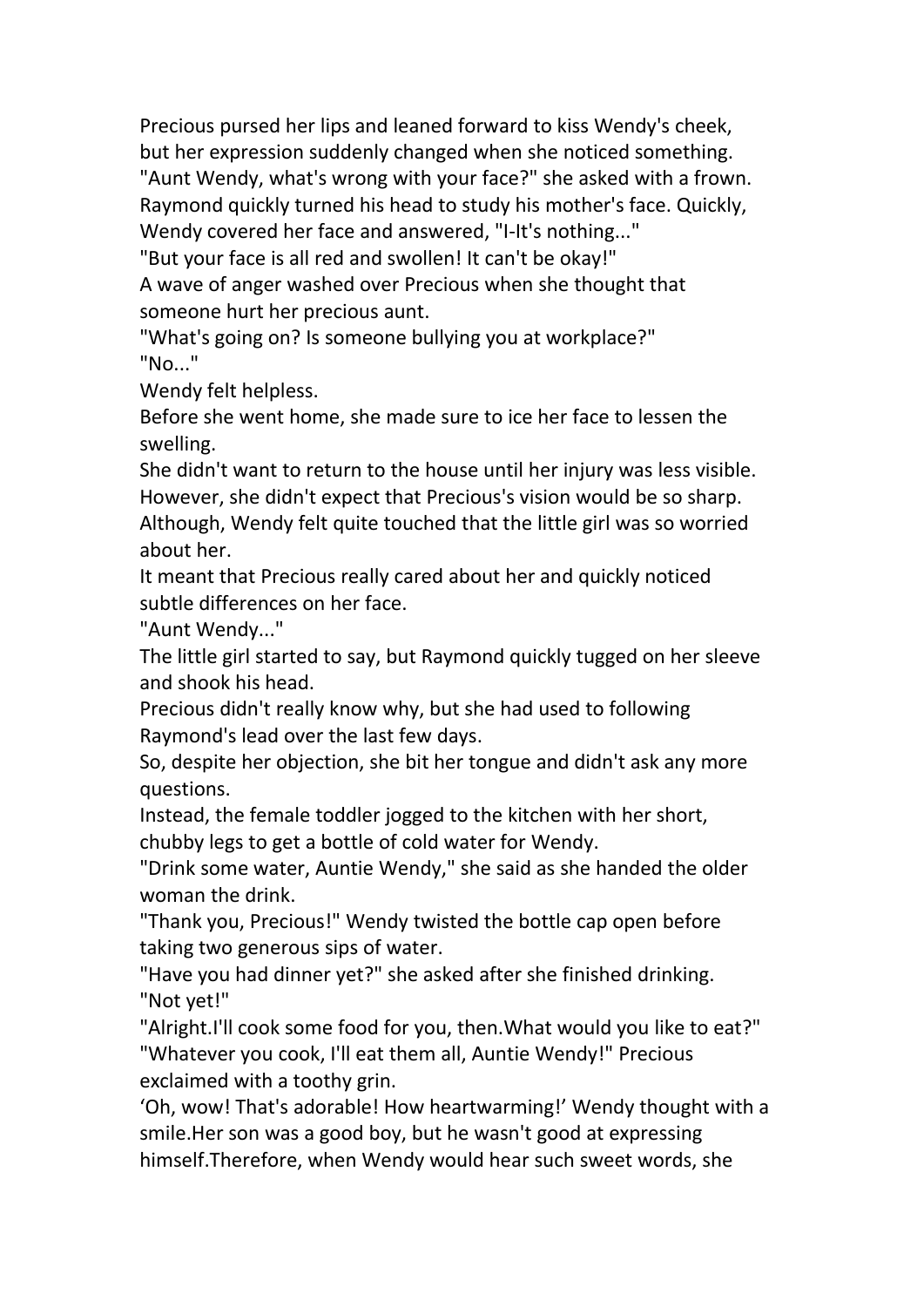would immediately feel happy.

While softly humming a song, she sauntered to the kitchen.

"Raymond, why did you stop me earlier?"

Precious asked in a sharp tone as she pulled the boy into a room. Then she added, "Auntie Wendy went to the film studio today, and she came back with a swollen face.Someone must have hit her on set!" Sighing, the boy stated, "Well, she won't tell us anything she doesn't want us to know."

"Well, what should we do, then? Just let it go? There's no way I can do that! No one can hit Aunt Wendy and get away with it!"

"No! Of course, we're not going to just let it go!"

'Humph! Does she think I'm a wimp or something?!' Raymond thought with a huff.

Precious's eyes were still seething with anger as she asked, "What do you want to do?"

Raymond waved the phone in his hand.

"Eh? That is Auntie's phone! Why did you take it?" She tilted her head. "To find out who did that to my mom, of course!"

No one was more familiar with Wendy's phone password than Raymond.

Effortlessly, he unlocked the mobile device and clicked the WeChat app.

The older woman didn't have many contacts, so it wasn't hard to find Director Williams' number.

Then, the young boy skillfully sent a message in the same tone that his mother usually did.

"Director Williams, I'm so sorry.The film shooting was delayed today because of me."

It didn't take long for Carter Williams to reply to the message.

Judging from the background noise in the voice message he sent, he must be busy.

"It wasn't your fault.It was Evie who did it on purpose.I've been working in this industry for many years.I know the truth when I see it.Wendy, you are young and have great potential as an actress.You have a promising career ahead of you.Don't overthink.Just focus on your performance."

"Okay, thank you so much.Director Williams."

After sending the last message, the two kids looked at each other and called out a name together, "Evie!"

Precious's eyes were full of excitement and admiration.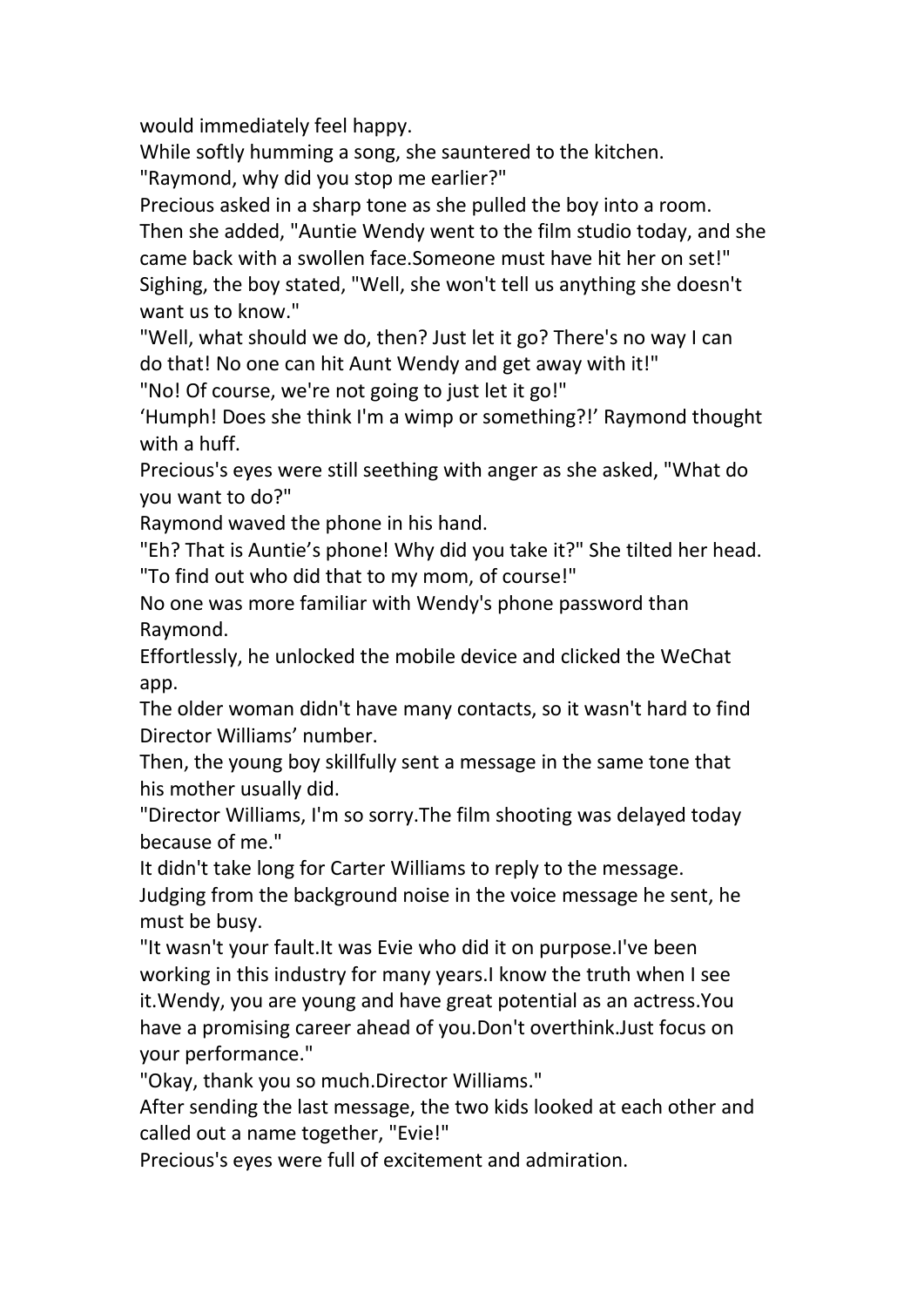Then, she clasped her hands together and exclaimed, "Raymond, you are so clever!"

The little boy just sent a message and found out the culprit without even breaking a sweat.

Casually, he deleted the chatting history.

"Raymond, what should we do now?"

"Wait!"

Raymond quickly looked up Evie's personal information on the Internet.

His face fell as he started reading about the woman.

'She's an actress of Starlight Media! She's not even in the same company as Mommy.

This is going to be a little tricky.'

"Oh! I know that woman!"

When she saw the photo, Precious immediately pointed at it and hollered, "Raymond! Raymond! I know her! She often plays the villain on TV.Uncle Luke also told me that she also seduced him before!" Upon hearing her last sentence, the boy raised his eyebrows.

"Hmm.Well, Uncle Luke has good taste.I just heard him talking with Uncle Kane about it."

With her face in her hands, Precious furrowed her brows and continued, "Uncle Luke said that she's a sloth.He also said that he wouldn't take her even if she ever threw herself at him."

"Sloth? Are you sure? Or did he say slut?" She nodded.

"Yeah, that's it! Raymond, what does slut mean?"

"It means something that isn't appropriate for children to know!" Speechless, Precious just stared at him.

While it was true that she still a child, Raymond was a child too! In fact, they were born on the same day! Yet, he was so intelligent. He knew so many words that Precious didn't.

'Amazing!' She couldn't help but look up at him in admiration.

The boy put away the phone and then curled his finger, signaling her to come closer.

The young girl immediately leaned over and whispered, "What is it, Raymond?"

"Precious, you have bodyguards, right?"

Nodding, she answered, "Yes, I have several of them.Whenever I go out, they will follow me secretly.But when I was almost kicked by a horse last time and fortunately Aunt Wendy saved me, my dad said that my bodyguards were incompetent.He replaced some of them."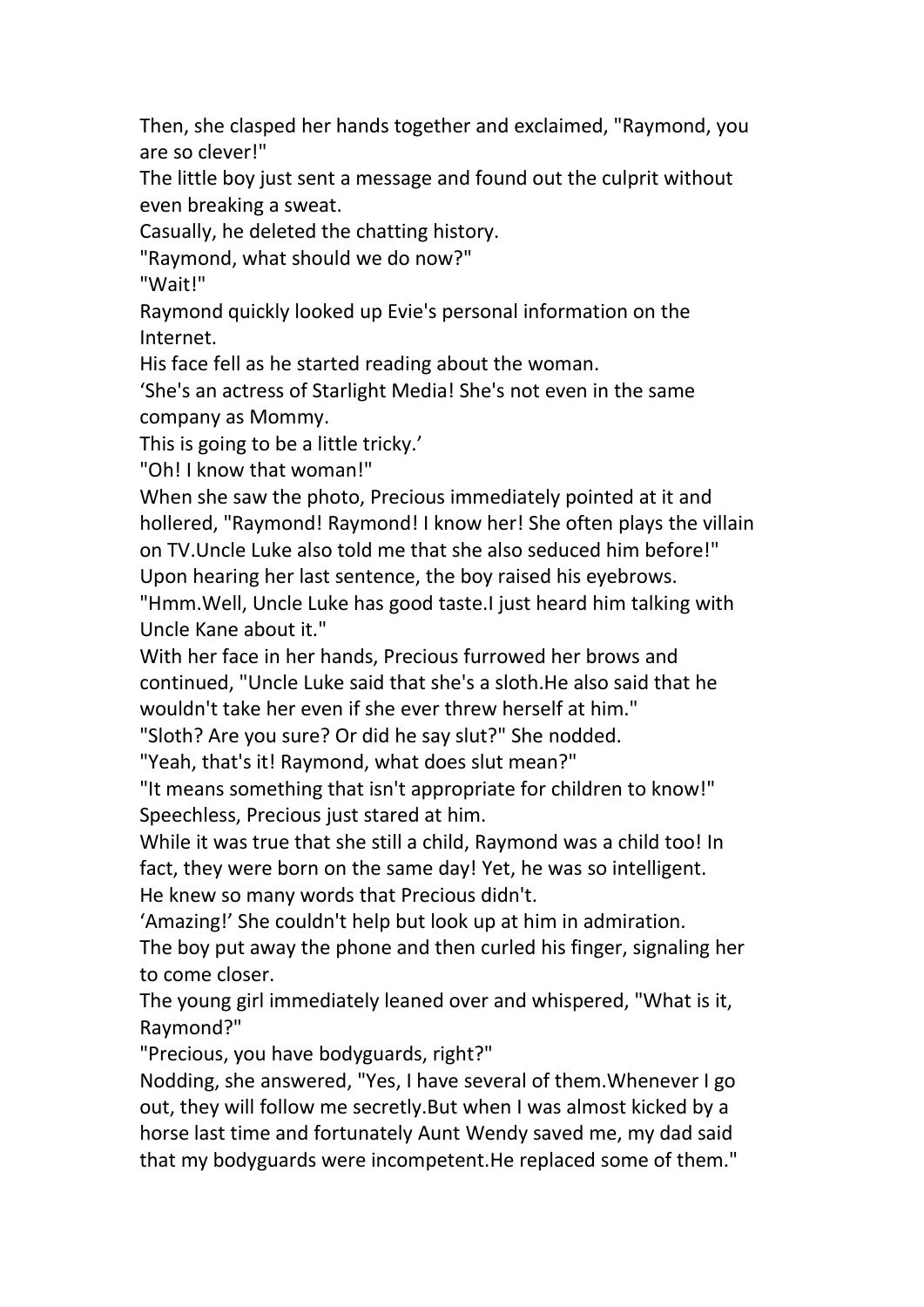"Can you command them?" he asked.

"Of course!" She nodded her head and proudly stated, "My dad told me that they should all obey my orders. Whether it's reasonable or not, they should obey it."

Raymond's lips curved into a conniving smirk.

She pointed out, "You have a scheming smile on your face.Bah! Whatever.Just as long as you have a clever plan."

As she held on to Raymond's small arm, she asked excitedly, "So, have you come up with a good idea?"

"Do you want to avenge Mommy?"

"Yes! Of course! If this woman dares to bully Aunt Wendy, then she should be prepared for the consequences!"

"Then, lend me two of your bodyguards for a few days."

Without hesitation, she patted her chest and gave a thumbs up.

"No problem!" she said with a grin.

"But Raymond… What are you planning to do?"

The little boy leaned closer to whisper his plan to Precious.

Her eyes beamed with glee and excitement as she listened.

By the time he finished talking, the young girl was looking at him with the utmost respect.

"Raymond, you are so smart!" she praised while clapping her tiny hands.

"Of course!"

The two kids looked at each other with cunning smiles painted on their faces.

Chapter 51: Severe Insomnia

Wendy was preparing a meal in the kitchen.

She was unaware that the two children had already devised a plot of

vengeance for her.<br>To give back her a sense of shape, she loosened her apron and started bringing the dishes to the dining table when a man from behind took over.

His fingers were long, healthy-looking, with properly shaped bones, and their ends were cut and well-kept, looking like sculpted digits.

Without speaking, he put the dishes on the table one by one.

"What are you doing here? When did you come?"

Nervousness overtook her again upon seeing Ryan.

He responded, "You don't want me in this house?"

Wendy could not rebut because she had no idea what to say.

How dared she say that she didn't welcome him?! She was just his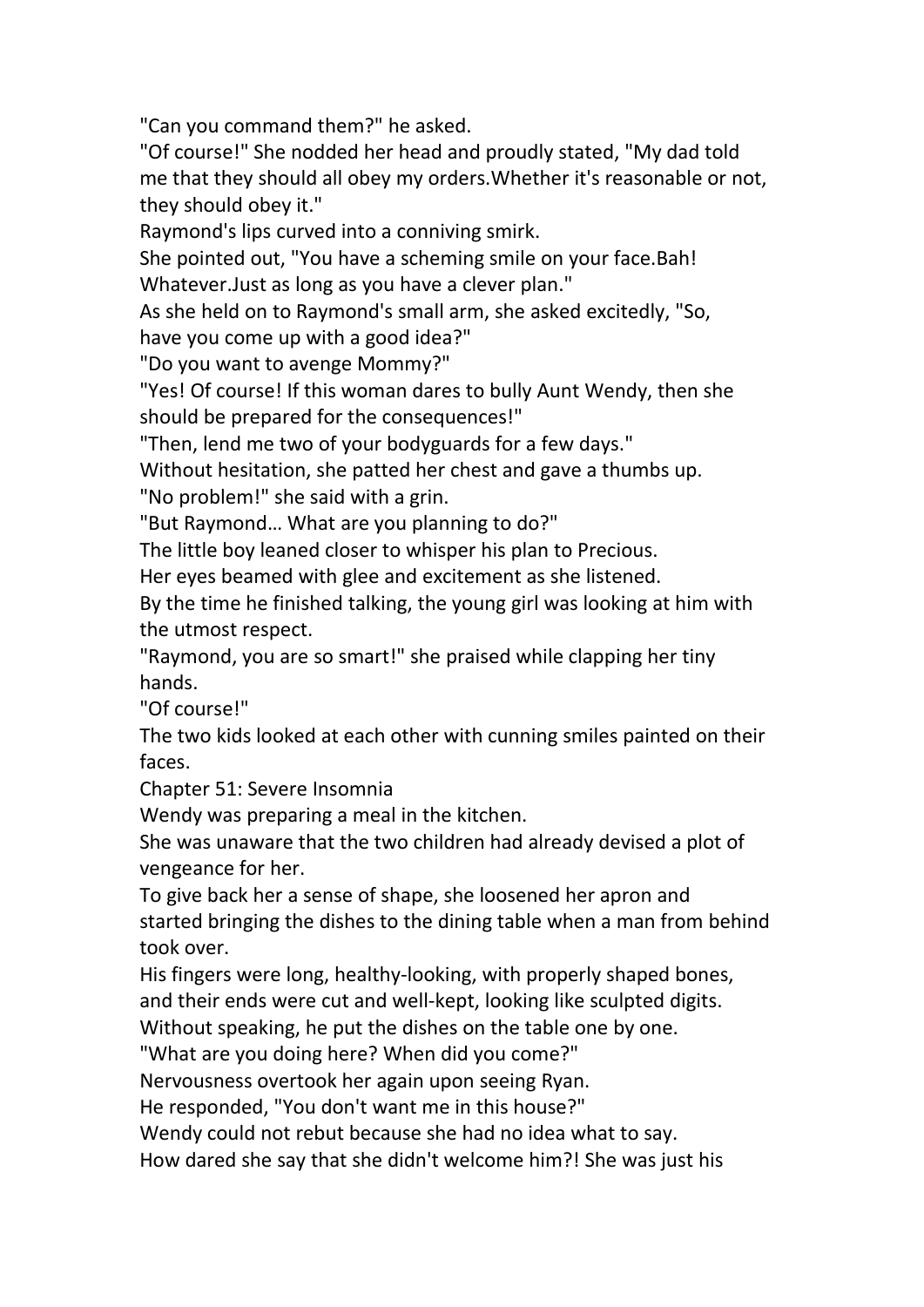employee! Wendy forced a smile to conceal her embarrassment.

"Of course you are welcome here! Very much welcome!"

"That's all right then! It's good to hear from you."

Dishes clutched in her lap, Wendy attentively followed behind him to the dining table and set the plates down.

Ryan and Luke were already in place, as earlier they both sat on the seats.

Wendy was at a loss for words when she initially witnessed this scene. It was as if they were considering it as their own home.

"I'll fetch the children so they can also have dinner."

Fetch the kids for dinner...There was a distinct impression as if he was listening to a wife speaking to her husband.

Having to hear this, Ryan brightened up instantly.<br>He nodded and said, "All right.Go ahead!"

Wendy bolted from the room as soon as he finished responding.

'Oh my goodness!' She was absolutely terrified that her heart would stop when she was with Ryan, who was constantly having a cold aura. It was extremely uneasy and challenging! She reached the area where the children were and told them to join her and Ryan for dinner.

Wendy made an effort to eat quietly, lowering her head over her plate and not saying anything until the food was finished.

She knew that Ryan's eyes were always piercing into her, and each time they landed on her, she got too scared to even chew her food.

This meal was an utter agony for her.<br>After they had finished eating, Luke started his nightly duties of cleaning automatically, against his will.

"Daddy, you look worn out.Are you feeling under the weather?" Upon hearing Precious' voice, Wendy looked up and noticed Ryan with a bad complexion that looked as though he was in poor health.<br>When they returned, it was almost completely dark.

As it was light outside, the car's headlights did not come across until it was fully backed into the garage.

Moreover, his aura was so overwhelming that she couldn't dare even to turn her head in his direction.

As a result, she was surprised to find that he really didn't look well. Though his face still showed no emotion, his eyes were bloodshot. His under-eye circles were noticeable, and his face was still a little pale.

He appeared to be a bit distressed.He furrowed his brow and rubbed his temple with his hand.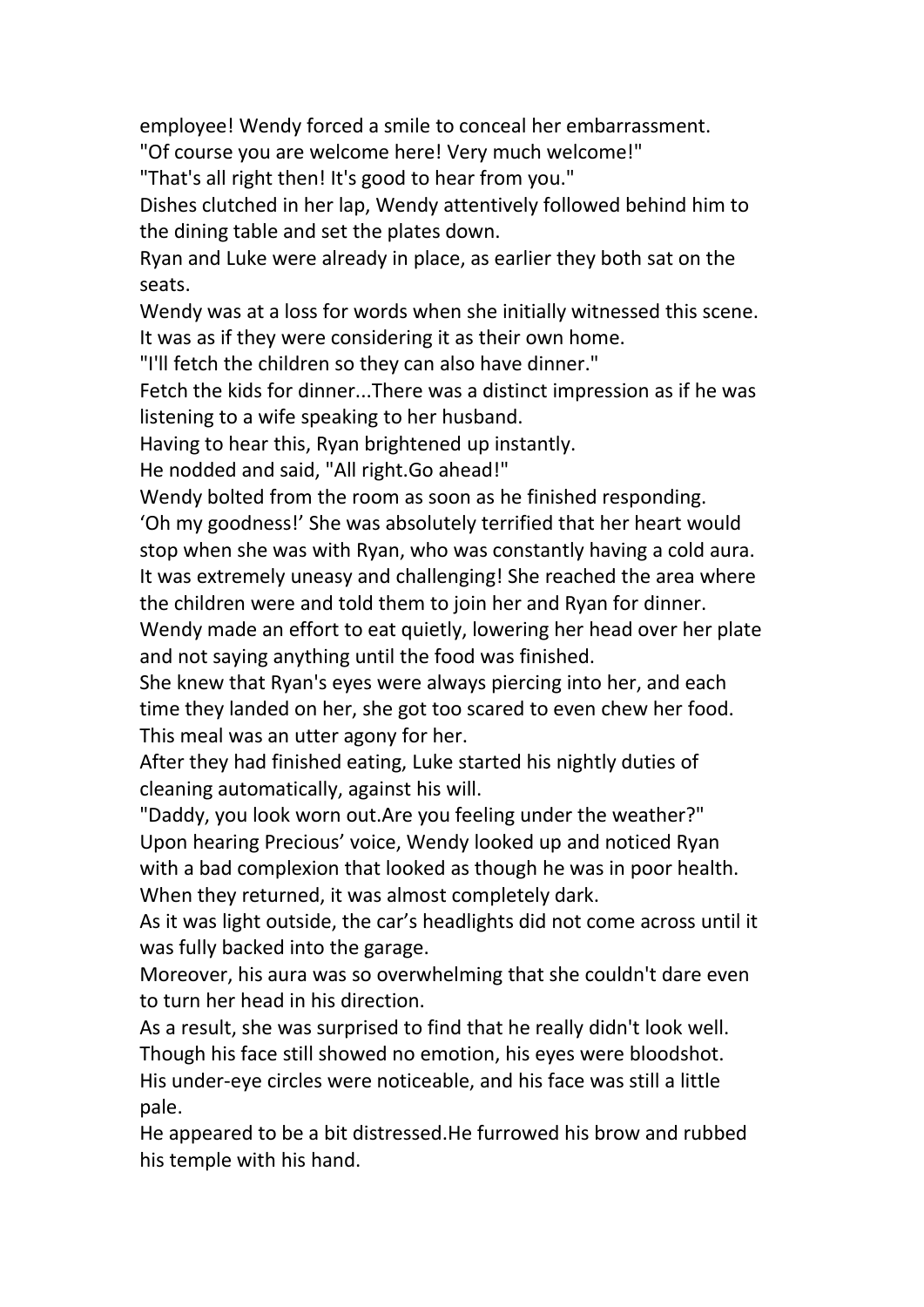"Boss......"

"Since you are off duty, you need not call and treat me as boss!" "Okay then if that's what you want.What's the matter with you?" "Nothing!"

He was as icy in his speech as he typically was.

When Wendy was astounded by such a reply, she remained silent. "Daddy, you didn't get enough rest last night again?"

He couldn't conceal his discomfort with Precious as she knew him very well.

Thus, she poured him a glass of water and gave him an anxious expression Ryan's hands moved on Precious' head and his eyes softened a little.

"I'm fine, no need to worry about me!"

"You're such a liar! Take a look at your face! Your skin is ghostly pale!"

The little girl loudly yelled at the kitchen.

"Uncle Luke, how many nights has my dad not been able to sleep soundly?"

"You know what, dear, it has been for several days already!" Luke craned his neck to glance at Wendy.

And he finished the discussion by saying, "As far as I'm aware, he's been having more frequent problems with his sleep ever since he slept for twelve hours in one stretch last time.That has been difficult for him, as he has only slept for two hours over the past few days." Immediately upon hearing his uncle's revelation, tears poured down Precious's cheek.

"There is no need to worry, dear.Daddy is feeling okay."

"I am not three years old, dad.You can't hide the truth from me anymore.I am not that naive!"

Precious frowned and ran away, shedding tears in her eyes.

Raymond immediately ran after her.<br>Wendy followed them as well to see where they were going.

Precious bolted up the steps and onto the balcony.<br>She crouched in a dark corner, brushing away her flowing tears.

"The tears won't help.Stop crying! Whining makes you look unlovely." As soon as Raymond finished his words, Precious couldn't help but burst into tears loudly.<br>She sat on the ground and kept wiping her tears.<br>"My daddy is dying! What will happen to me?! Ooh...Without my

mommy, I am already pitiful.What's worse is if my daddy passes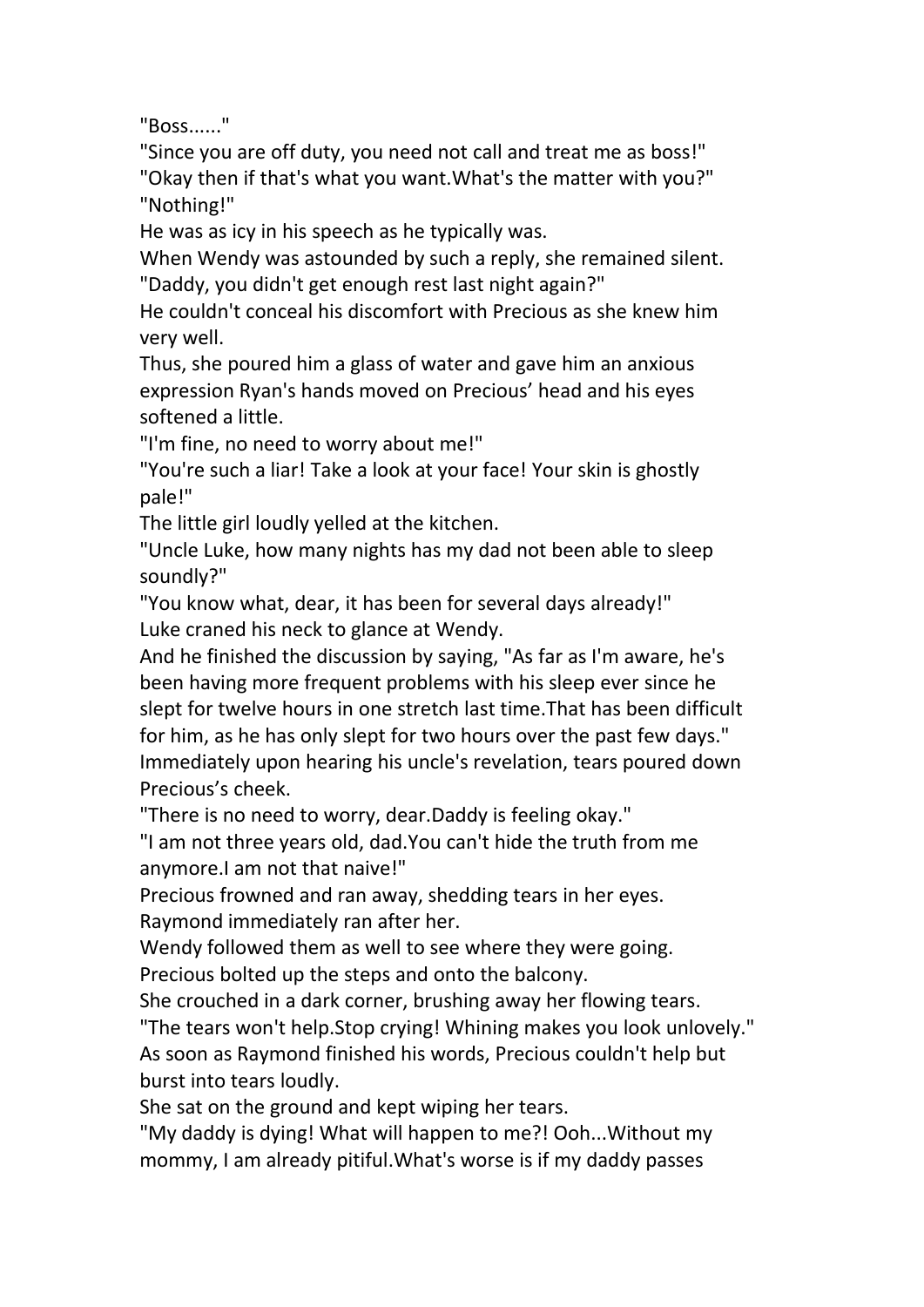away, I will become an orphan.Ooh..."

Dying?! What did she mean by "dying"?! Wendy was taken aback. She knelt and inquired, "What are you on to, Precious? How could your father die? He is in good health..."

Precious attempted to calm herself with a pitiful expression and red eyes.

She was sobbing as she had to recount the whole story to Wendy. It was during her less-than-voluminous narration that Wendy learned what had happened.

After visiting a psychiatrist, they discovered that Ryan was suffering from chronic insomnia.

It had been fifteen years since he was diagnosed as having this illness when he was fifteen.

It initially required the use of a sleeping pill or alcohol to get him to fall asleep, for a moment.

But over time, his body's tolerance for both alcohol and sleeping pills increased.

And by that time, the effects of these lost their grip on him.

Afterwards, he turned to rely on hypnosis to help him rest.

However, Ryan mounted a formidable psychological defense.

Ordinary hypnotists were unable to gain his trust, making hypnosis tough.

Leo, who grew up alongside him, learned hypnosis specifically to cure his insomnia.

Initially, his hypnosis did assist Ryan in falling asleep, but the effect of hypnosis gradually weakened.

Due to his insomnia, Ryan's level of sleep problems increased over the years.

In the recent past several years, he was able to sleep for no more than four hours a night.

Because he didn't get enough sleep, he quickly became increasingly frustrated, to the point where he developed a blue demeanor.<br>To put it mildly, this was not the most urgent matter.

In addition to that, the most serious concern was that insomnia had caused his ill health.

His nerves were on edge because of the long-term insomnia and the intense work schedule had been taking its toll.

Leo told him many times that he would be dead at any moment if he didn't make some changes.

"Ooh...I do not want to be alone.I do not wish for my dad's death..."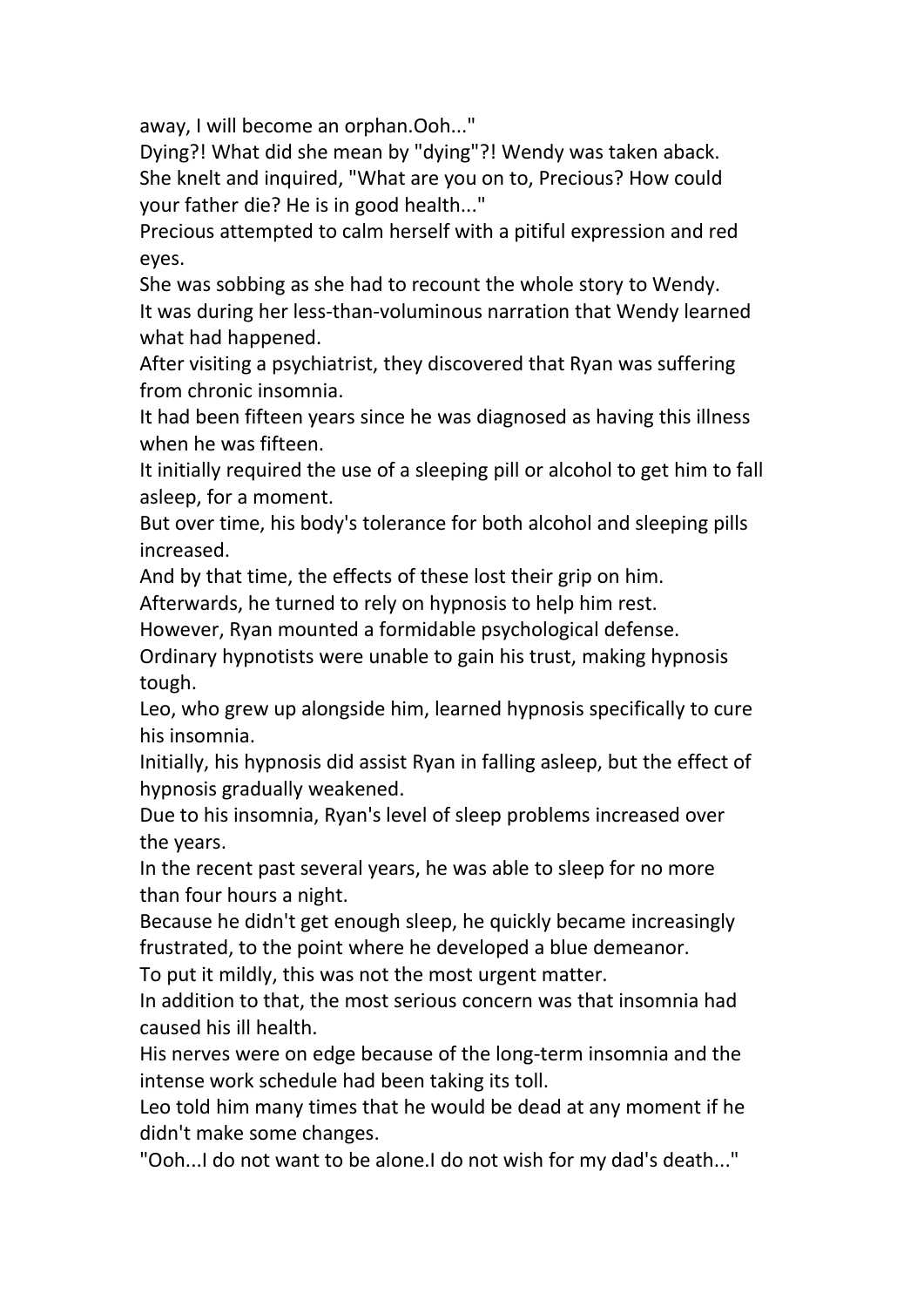Wendy was astounded and dismayed upon hearing this.<br>Despite the fact that she noticed that Ryan was experiencing insomnia, she had not anticipated his condition being so perilous! It took a long time for Wendy to voice out her thoughts.

"I wonder if there is no other treatment?"

Still sobbing and burping, Precious replied, "Uncle Leo has been attempting to hypnotize daddy, but he does not always succeed."

"Then bring him over! We'll wait for him over here!"

Before Wendy had said a word, Luke had already contacted Leo.

Fortunately, it only took him less than twenty minutes to get there.

"Come and see Ryan, Leo! Make it quick!"

Leo dashed across the room.

When he saw Ryan was expressionless, his manifestation turned gloomy.

"How many nights have you not been sleeping?"

"Three..."

Ryan glanced at Wendy.

"What?! Damn! Are you unaware of your own physical state?" "I just can't fall asleep."

Leo had no words to utter.What else could he say?

"Leo, why are you just standing? Hypnotize Ryan! Now!" "Where? Here?"

"To our villa!" said Luke, dragging the other two men with him.

Raymond, too, seemed concerned after they left.

Wendy took his little hand and walked out.

"Let's go together!" she exclaimed.

"Okay! Let's go!" They went directly to Ryan's room without wasting a second.

This was the first time Wendy had been there.

The room's furnishings were depressing, and the color was all dark. They could hear soft music coming from the stereo, which caused pleasant background sounds to reach the area of soothing, hypnotic tones as the sleeper was slowly relaxed.

They'd arranged the curtains over his window, preventing any light from entering the room.

After a while, Ryan and Leo were ready.

Everyone stayed out as they waited.

Luke explained, "They are impervious to outside influences during hypnosis."

Wendy gave a small gesture to demonstrate her understanding.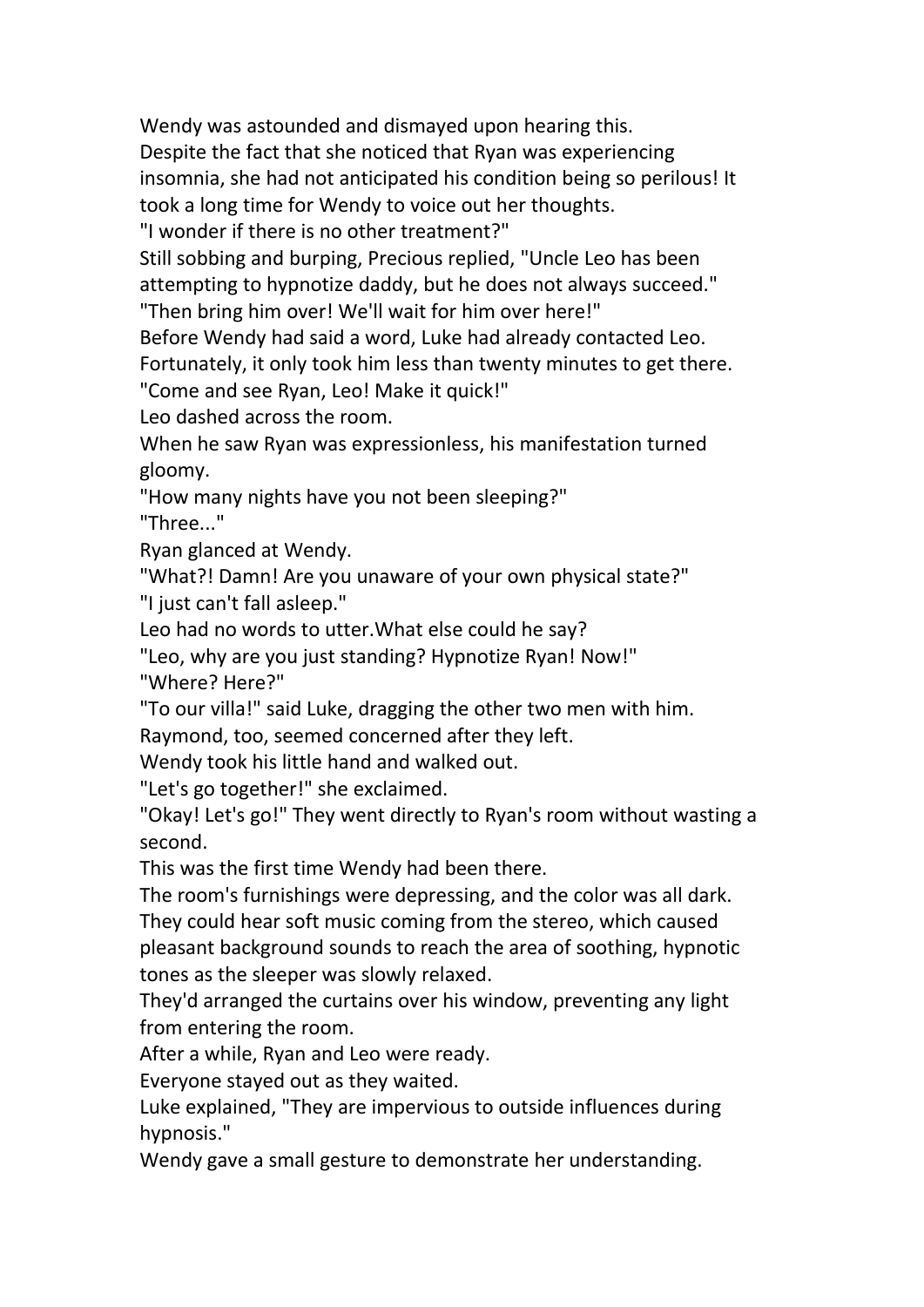Outside the room, all of them were anxiously waiting.They couldn't do anything else now but wait.

After a half-hour wait, the door opened, and Leo exited with a bitter smile.

He regarded the crowd's expectant eyes and shook his head forlornly. "I have failed once again! I'm really sorry."

When Leo was done speaking, Precious began to sob uncontrollably. The young girl felt miserable again.

Chapter 52: Sleep With My Brother For One Night

"Daddy, Daddy..."

Precious rushed into the room and wrapped her arms around Ryan, with tears rolling down her cheeks.

Those who were at the door who heard this couldn't help feeling sorry for the little girl. Even Wendy herself felt sad.

Ryan might give off a rather intimidating aura, but in truth, he never really caused any trouble for her.

As a matter of fact, he had been of great help to her.

Even though she was afraid of him, deep inside, she still hoped that nothing bad was going to happen to him.At the end of the day, he was still Precious' dearest daddy.

"Wendy!"

"What?"

Luke suddenly stepped forward and called out to her, wearing an unusual somber look on his face.

Then, he grabbed her hand and pleaded, "Please sleep with my brother just for one night, Wendy!"

"What?!"

Wendy couldn't believe her ears and got furious.

"Bah, bah, bah! Wait, let me explain.I mean...The last time my brother stayed at your place, he slept for twelve hours, something which had never happened in so many years. So, I thought that perhaps there must have been something about your scent or whatever that is that helped him sleep at ease.

"No way!"

Wendy wasn't buying it whatsoever.Such a thing couldn't possibly be true.

"Wendy, I beg you.Please, let's just give it a try. If it doesn't work, then I give you my word! I won't ever make such unreasonable requests in the future!"

So, he was aware that he was making such an unreasonable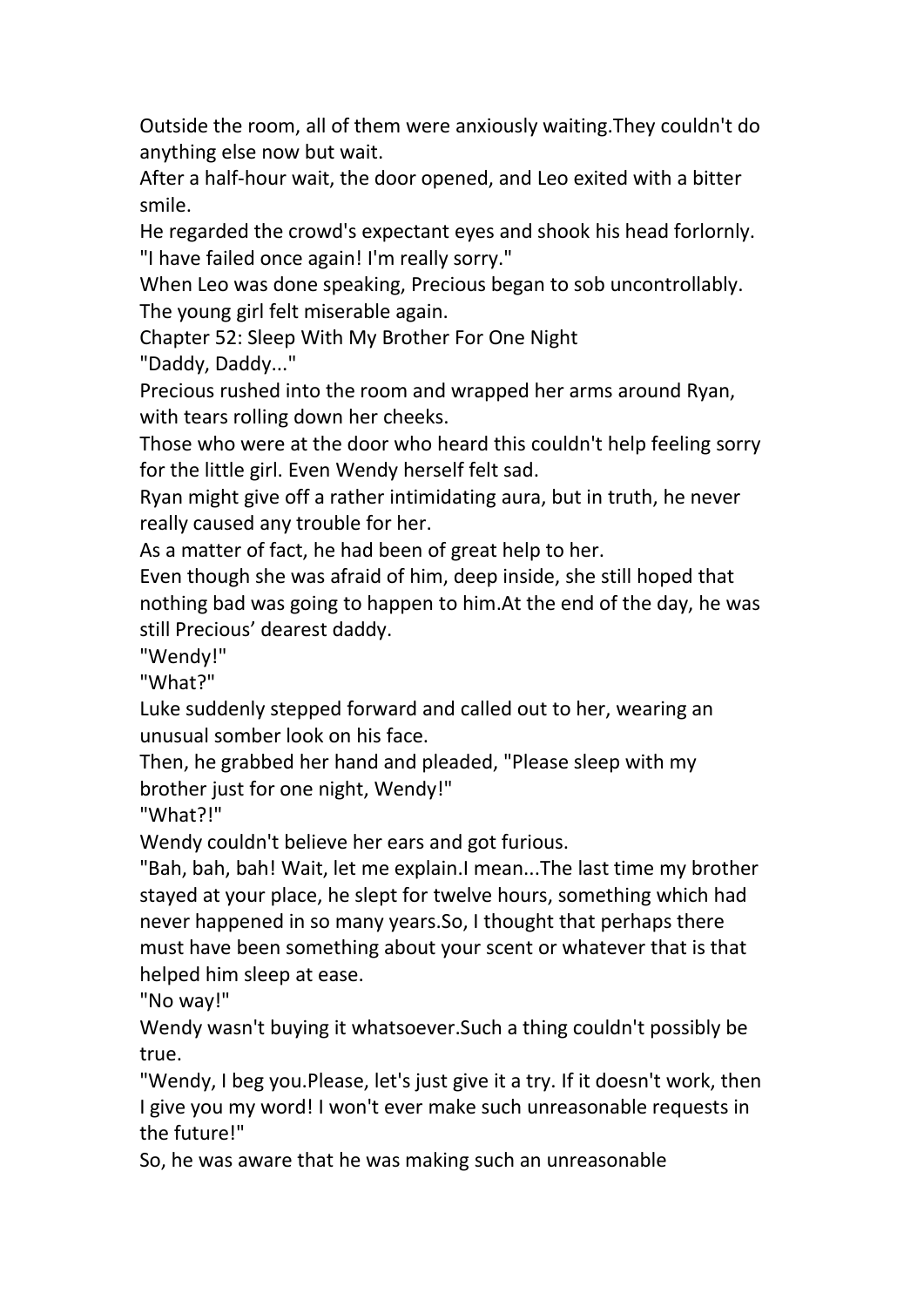request?! "No, no...It was probably just a coincidence.He just happened to be dead on his feet last time, and that must have been why he ended up sleeping like a log."

"Leo, say something!"

Luke nudged Leo, who adjusted his glasses and said with a bitter smile, "Miss Finch, if he can fall into deep sleep just by overworking, we wouldn't have spent so much time trying to help him fall asleep.Last time, he actually slept for twelve hours straight at your place.If I'm completely being honest, I probably wouldn't have believed it if I hadn't seen it with my very own eyes!"

Hearing this, Wendy stood there, completely lost for words. "But...But..."

"Miss Finch, Ryan's condition is really bad right now!"

After gently closing the door, Leo said in a low voice, "Because he had been suffering from insomnia for so long, the health of his internal organs has constantly been deteriorating...If he doesn't find a way to treat it soon, even if he's lucky enough not to kick the bucket right away, I don't think he's going to last any longer than three years!" Wendy's heart almost leaped out of her chest! Her face suddenly lost its color.

Could it really be that serious?!

"Over the years, all of us have tried to find ways to help him.At this point, we don't care anymore what kind of method it is.Even if there's just a one-in-a-million chance, we're willing to give it a try.Miss Finch, I understand how you feel...It would be difficult for a woman to sleep on the same bed with a man she doesn't really know so well, but above all else, saving someone's life should be what's most important.We're not asking you to give us an answer right away, but please take some time to think it through.And...If you have any conditions, just let me know, and I will take care of everything."

Leo and Luke begged and pleaded, almost kneeling down in front of Wendy.

Her thoughts were all over the place.

In front of her were two men sincerely asking for help, and she could hear Precious' heart-rending cries as though her father had died...If at all possible, she wanted to avoid having anything to do with someone like Ryan.

This was such a difficult position for her to be in.

However! They might not get along well, but they could still be considered as friends.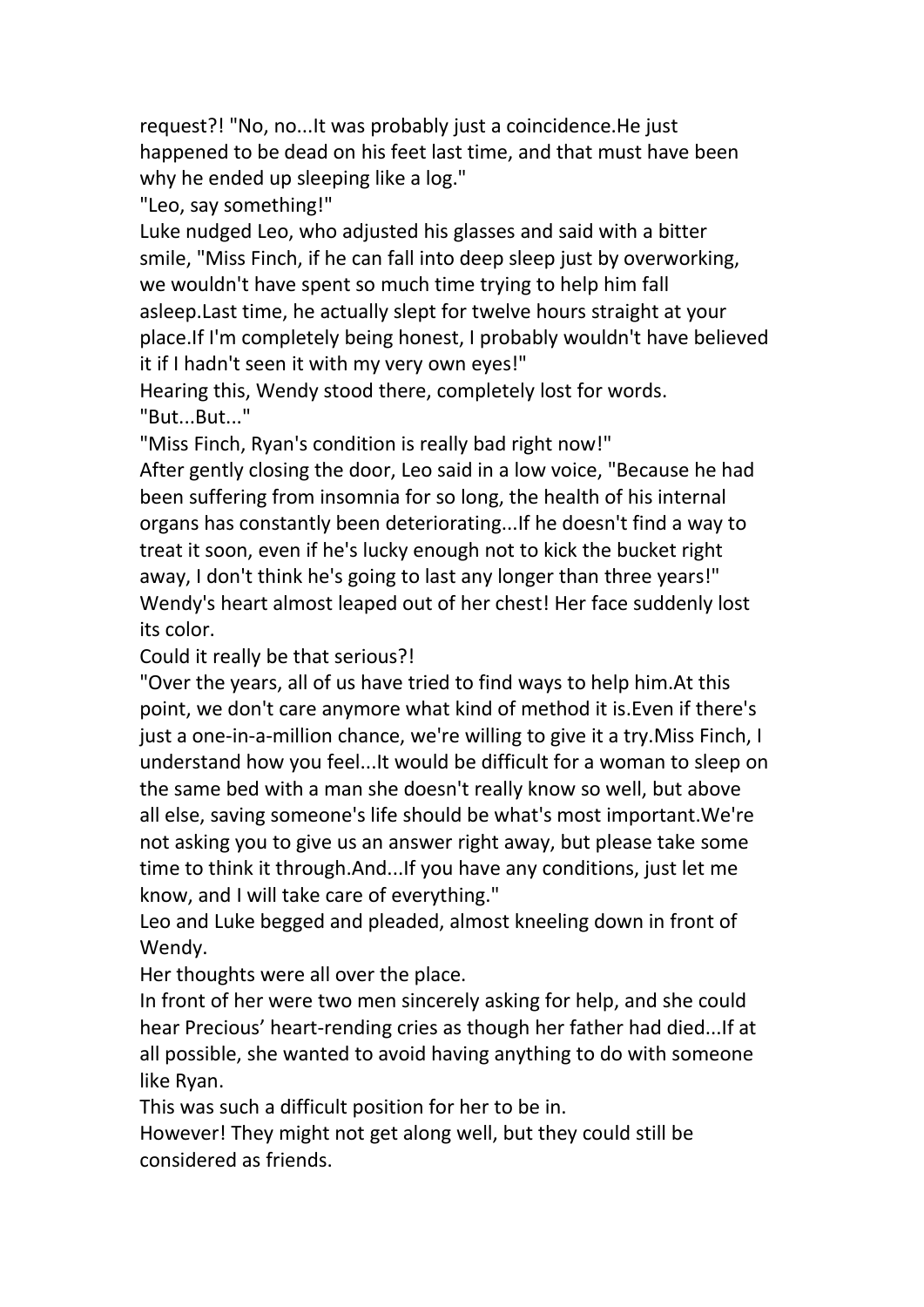And not only was he her boss, he was also the father of the girl she adored...

There was no way she could just sit around and watch him die. Looking back on what happened last time, when Ryan fell asleep on her legs, he didn't do anything funny.

Wendy was stuck between a rock and a hard place.

"Wendy..."

"All right! I'll agree!"

Luke screamed in surprise.

Over the moon, he embraced Wendy and said,"I knew you wouldn't let me down!"It should go without saying that Wendy wasn't as thrilled about it as Luke was. So, she pushed him away and said,"On one condition."

"Just say the word!"

Looking Leo straight in the eye, "Wendy said, "Doctor Roberts, I'm going to ask you to do something, but you have to give me your word that you're not going to tell anyone about it!"

"Anyone?"

"That's right! you can't tell anyone about it! Don't worry.It shouldn't be something difficult for you to do."

"All right!"

Leo nodded without a hint of hesitation.That night, Wendy stayed at villa No.1 in Enfield.

Leo, on the other hand, didn't leave and stayed in the guest room of the villa.

Wendy was a bit worried about Ray.

To make her feel at ease, Luke quickly waved his hand and asked a servant to got to villa No.2 to get Wendy and Ray's clothes, and then sent them to villa No.1 at once.

Ray and Precious would sleep in the same room.

After taking a shower in the guest room, Wendy changed into a pair of pajamas before going to bed.

In order to avoid Ryan getting the wrong idea, she even put on a bra. Despite having qualms about it, she slowly walked toward the door to Ryan's room.<br>Wendy stood at the door for a while, trying to pull herself together.

At that moment, she felt like an ancient concubine who had just

washed herself and was about to serve her master in bed.

Wendy shriveled at the thought of this.

But, thinking about those things wouldn't help, so she shook her head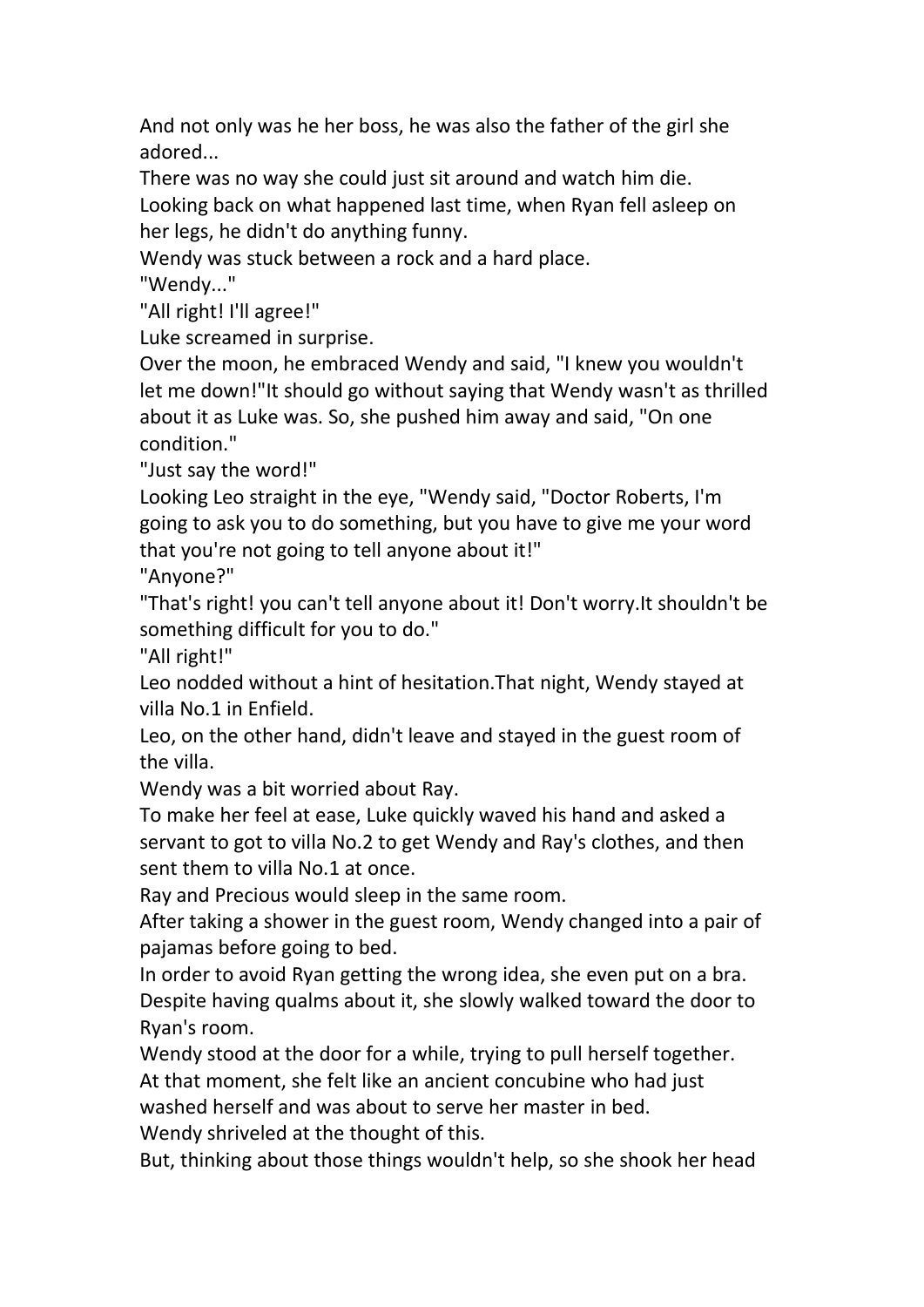violently to get rid of these unnecessary thoughts.

Taking in a deep breath to prepare herself, she finally knocked on the door.

"Rat-a-tat!"

"Come in!" a voice said.

She reached for the doorknob, turned it, and slowly walked into the room.

The lights were off, and the curtains were tightly drawn.

It was pitch-dark inside the room.

As she walked from the light into the darkness, Wendy's eyes took a little while to adapt to the darkness, so she had to move forward as though she was blind.

Unable to see a thing, she stumbled.

"Ah!"

She stumbled over the sofa and fell forward.Wendy screamed, but the pain she was expecting didn't come at all.

As it turned out, she had just thrown herself into the soft king-sized bed.

"Click!"

Ryan turned on the bedside lamp.Now, the room was lit up.

Wendy hurriedly straightened herself up.

The moment she raised her head, she saw Ryan sitting on the bed with his eyes half-closed and a tired look on his face.

He was wearing a grey silk pajama and was covered in quilt. Wendy was caught off guard.

This was the very first time she had ever seen Ryan without his suit. Be that as it might, he was wearing a luxurious grey pajama with a wide collar, which revealed his bronze skin.

When he raised his head a little, she got a good view of his Adam's apple.

Now that he was in his pajamas, the cold and intimidating aura he usually gave off seemed to have dissipated a little.

He must have just taken a shower, and his messy hair was a bit damp, flowing naturally into his face, looking so laid-back and somewhat unruly.

There was no denying the fact that Ryan was a handsome man. Now that he was in his sleepwear, his aura had become weak.

In fact, he looked so weak that she felt an urge to take pity on him.

At this moment Ryan suddenly opened his eyes fully.

When he saw Wendy, his eyes seemed as cold as ice.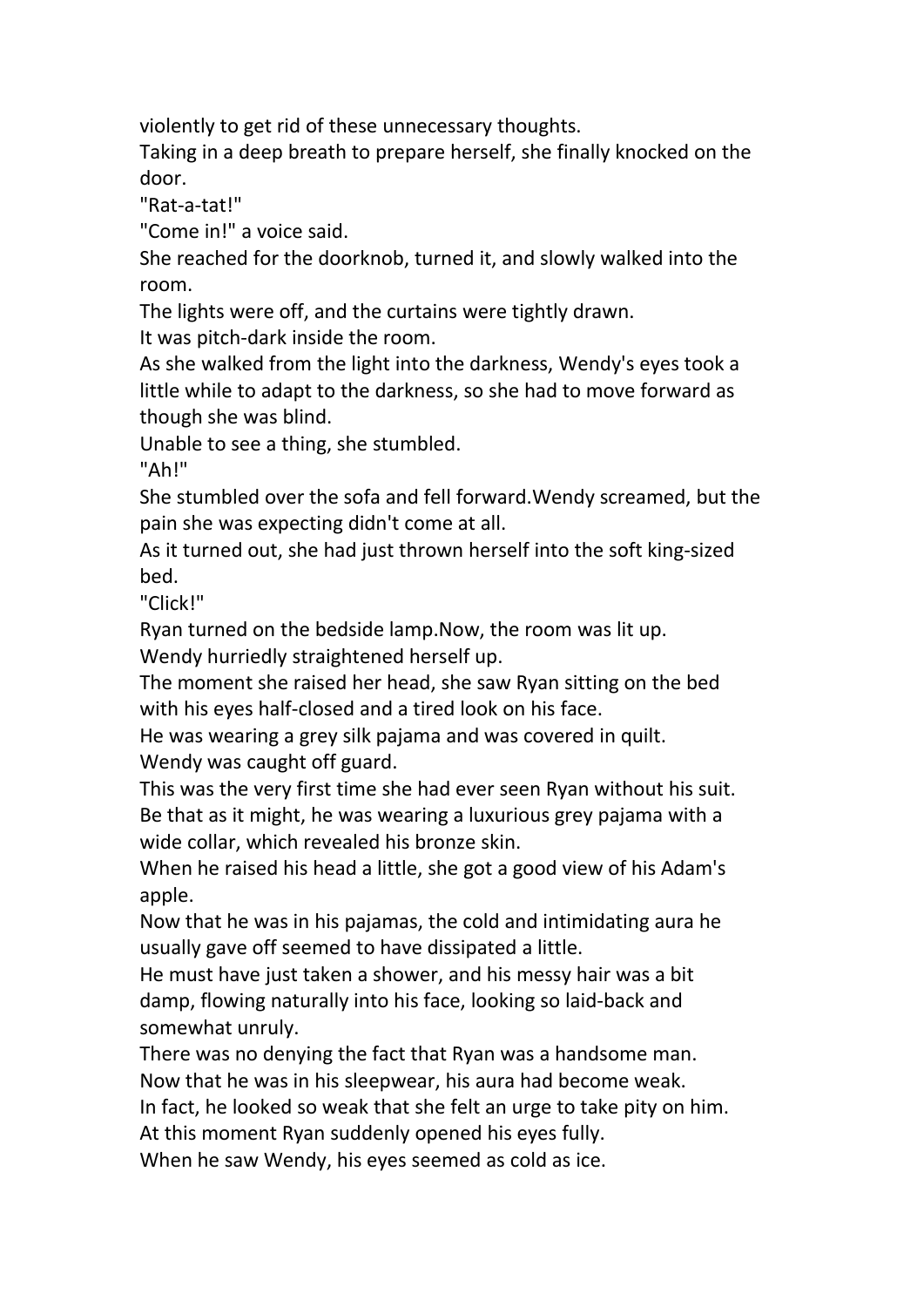Wendy was trembling all over, and all the weird thoughts she had earlier disappeared in an instant! 'Oh, my God! She really wanted to pity this devil just now! She must be out of her mind.

However, one thing was for certain.

Even if the devil had grown weak, he was still the devil!

"What are you doing here?" asked Ryan, looking deep into her eyes. "To sleep...with you...No, no, no.I mean, they said that I might be able help you get rid of your insomnia.To be honest, I think that it's a little ridiculous, but they insisted that it should still be worth a try..."

"You don't have to force yourself to do this!"

"No, no, no..."

A faint smile flashed across Ryan's eyes, but it lasted for just a fleeting moment, so Wendy didn't even notice it.

"I'm glad that you're willing to help."

Wendy pursed her lips hard.He was the one who needed help, but why did it feel like she was the one who couldn't wait? God damn it! Without giving her a chance to respond, Ryan gently patted the empty side of the bed next to him.

"Come here!"

## **Chapter 53:I Have Fallen In Love With Someone**

"Come over here!"

"Oh, okay!"

Wendy took a long time to make her way to the bed, one move at a time.

In a while, she was able to reach the edge of the bed.<br>Then she slowly and awkwardly pulled off her shoes, and then set the quilt over the bed before sitting down onit.The bed was very large and accommodating.

However, their world seemed so small.

She tried to sit apart from Ryan as best she could, and to do so

created a lot of discomfort for her.<br>What does she need to do? The atmosphere was indeed awkward. She, herself, didn't know how to interact with him.

Having considered the idea again, she now regretted agreeing to Luke's ridiculous request.

Wendy felt tears started to well up in her eyes She placed her weight on the bedstead and rocked from side to side.

She looked all around, but she couldn't even look at Ryan in the eye. The bedroom was generous in size.

Not only had it a lavatory, but it also a cloakroom.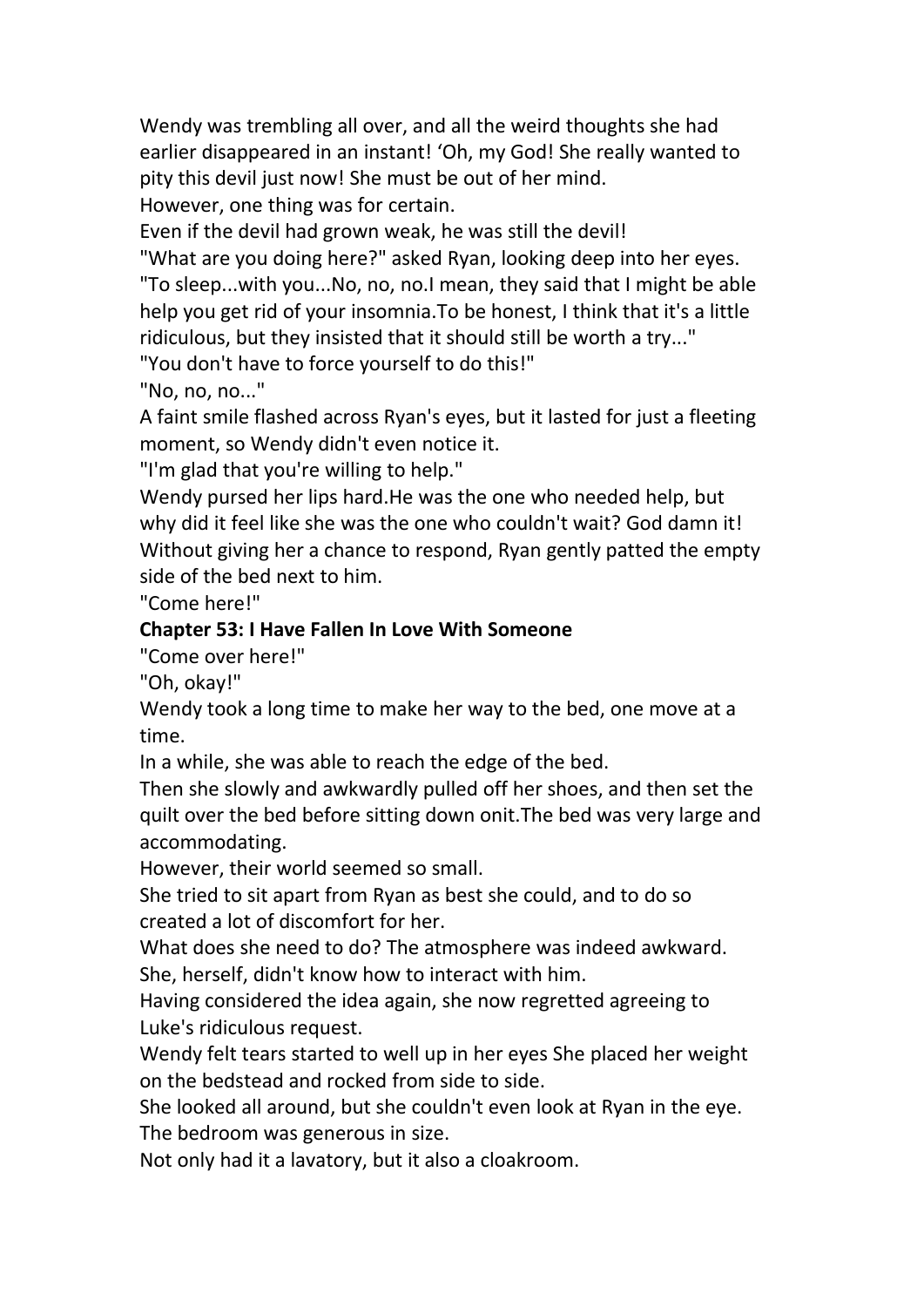Even so, he had plenty of space to stretch out in his room.<br>His bedroom was much more tastefully done than the second villa, which was decorated in a Mediterranean style.

The windows are tinted a dark shade of grey, and there were pure black sheets and curtains.

All was black, gray and white.

The entire room was desolate and gloomy.

The whole room was so cold, and the air felt like an icy draft.

Wendy had an awkward experience and turned to Ryan to hide her discomfort. She said, "Well, are you still awake? How do you feel?" "I'm not sleepy at all."

Yeah, that was right!

He was having trouble sleeping.His insomnia had been agonizing him.He was unable to nod off quickly.She searched her mind for memories and tried to recall how he had previously fallen asleep at her house. During that time, he seemed to be nodding and falling asleep while engaged in conversation with her.

"Would you like to engage in conversation?"

"Yeah, sure."

The both of them paused again, causing a significant amount of awkwardness and uncomfortable silence.She cocked her head to one side.And then, she was trying to strike up a conversation, "How on earth did you get insomnia?"

And after she'd asked, his eyes had begun to cloud over.

"Oh, it's okay.I'm just asking.You don't have to say anything if you don't want to."

"A devastating blow was dealt fifteen years ago, which affected me greatly.I have had a sleeping disorder for many years since that date." Ryan reveled after a moment of silence.

"Oh! I see.Thank you for letting me know." Yet another moment of silence ensued.

Wendy didn't dare to throw questions any longer.

Apparently, their family was certainly wealthy!

'I'm sure that wealthy families never lack of dramas.I better stop asking for more details.'

"Precious said that no one had set you up any blind dates lately?" Upon hearing that, Ryan craned his neck to look at her and regarded her with fathomless eyes.Wendy was terrified by his appearance.In an effort to put her at ease, he began smiling as well.

"No, I'm not going to engage in blind dates anymore."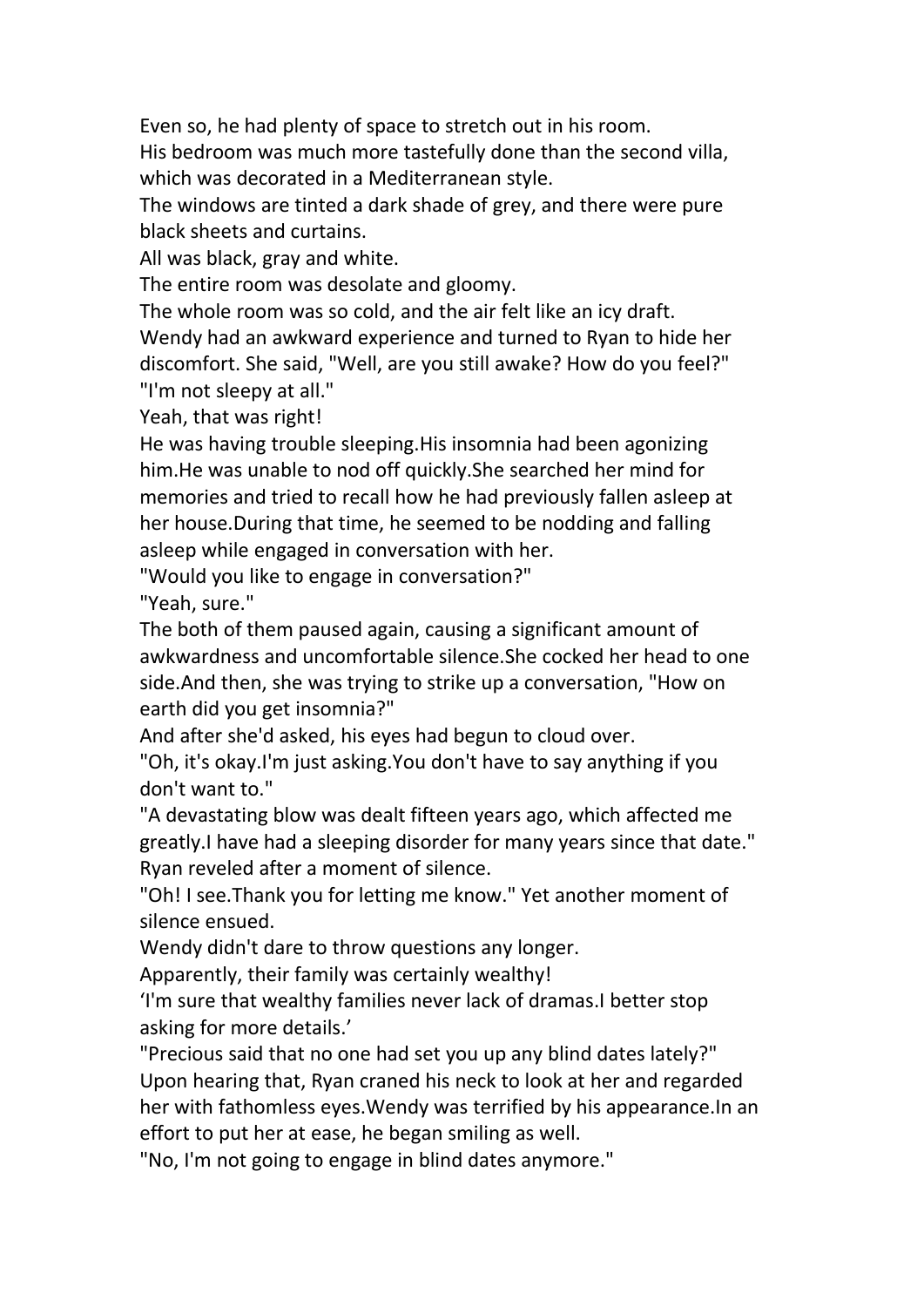Wendy was floundered like a bit, inarticulately, while trying to reply. With much effort, she eventually managed to inquire, "Why?" "I have found a person with whom I can share my entire life." As soon as he said that, Ryan fixed his eyes on her. Wendy could not speak.

Somehow, she was astonished with what he said and did.

Was she the one he was talking about? Was that even possible? In their previous discussion, she had made things very clear to him.But had he really given up? Probably not.

Wendy's heart was pounding at a quick pace.

She moved further away from Ryan and said like an innocent yet caring friend, "Actually, I believe blind dates are enjoyable.Through blind dates, women and men find out if they click with each other.You are not getting any younger.Your parents must be concerned about your marriage, aren't they?

"Do you mind that I'm old? Is it a big deal to you?"

Ryan's face darkened.

His aura seemed dismal.

"No, no, no.That's not what I meant.You're only thirty, boss.Best age of a man! At this point in your life, you are at your most desirable.It's a shame that you're not an artist.If you are, the title of 'national husband' would have nothing to do with Jeffrey.It'll all be yours to take,"

Wendy lavished him with compliments.

Everyone was attracted to flattery.

The appropriate action was certainly to please one's boss.<br>"Am I a 'national husband' material?"

"Yes, of course! You're just the kind of man every girl will want to make her husband to be."

"What about you?"

"Me? What do you mean?"

"Do you want to marry me? Have you ever thought about it?" Ryan's expression conveyed the depth of his eagerness.

Since Wendy had entered the room, he had kept himself under

control.The risk was great, and he was afraid he would terrify her.

Now that he was able to see her in her entirety, his eyes finally

focused on her body.She was wearing grey pajamas with long sleeves and trousers.There was a lovely bunny head pattern in the front of her

top.

With its ears perched at attention-getting height, the bunny looked cuddly and adorable.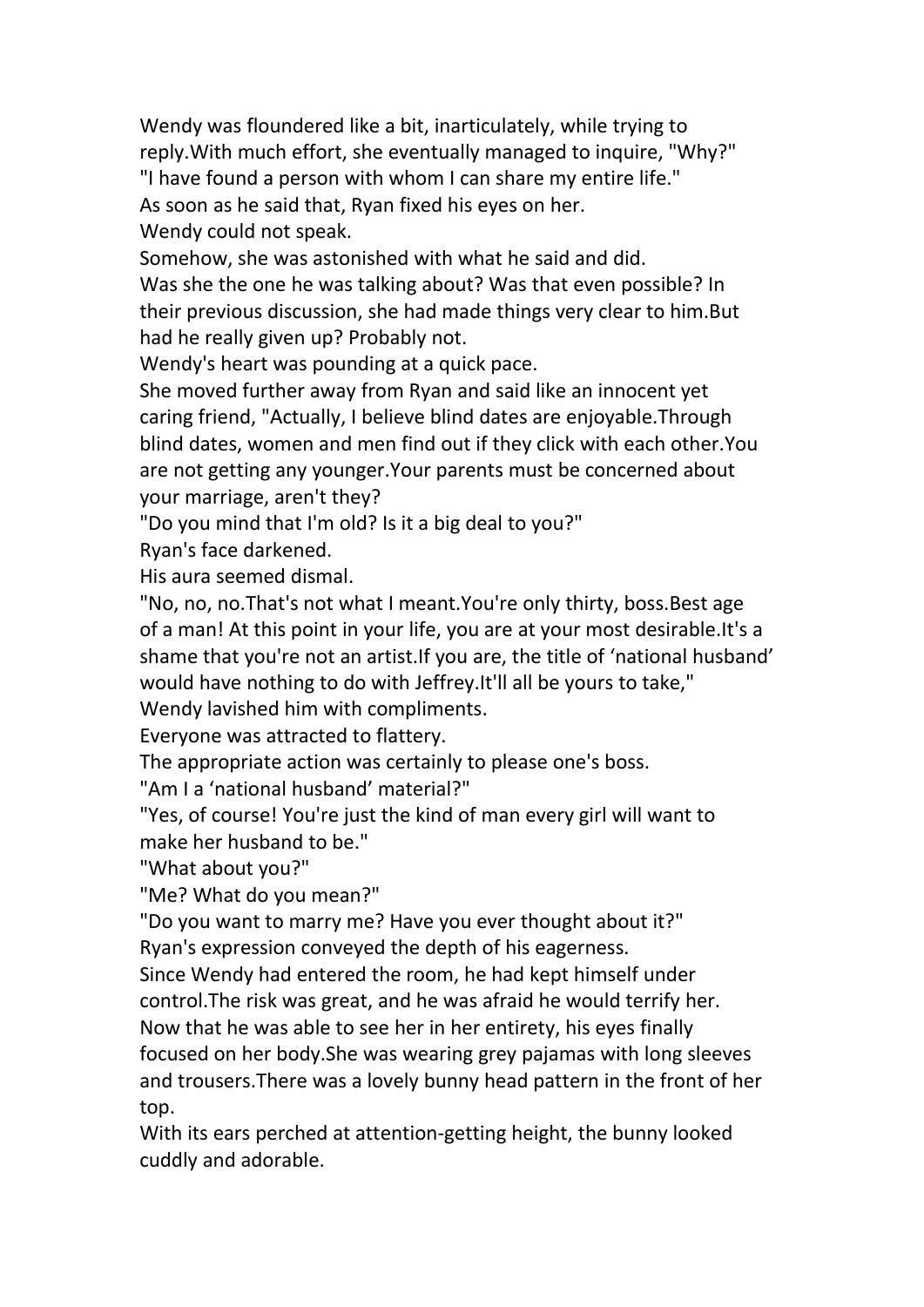Her pajamas were loose on her, for that matter.

As she adjusted her posture to appear carefree, her shape was compromised in part by the distortion of her clothing.

Because she had just gotten out of the shower, her cheeks were red, and her black curly hair was falling all over her shoulders.

Her aura looked fresh and relaxed.

Even though she was dressed in very modest clothing, she looked attractive.

Ryan's Adam's apple bobbed a few times.<br>He didn't know if he was liking what he was seeing or not.<br>"Boss..."

"Hold on.You haven't yet answered my question."

Ryan's voice was filled with barely contained desire, and he gazed upon her with feverish intensity, asking again, "Do you want to be my wife?"

Bang! Bang! Bang!

Wendy's heart was on the verge of leaping to her throat.

'Oh my God! How should I respond to this?' If she said yes...It seemed that she had a crush on him.

He might misinterpret it!

On the other side of the coin, if she said no...That was to deny her own boss's allure.All of her flattery up to this point would be in vain.Everything would be useless!

Wendy was caught in a bind, but Ryan would not let her go.He fixed his gaze on her, anticipating her truthful answer.

One second!

Two seconds!

Five seconds passed.

Then a brilliant idea hit her.

She threw her arms up in the air and got up on it.

"Ah.I'm so sleepy.I guess we should take a rest now!"

Closing her eyes and covering her head, Wendy gave an exaggerated yawn.

"For the past 12 hours, I've been working like crazy.I am worn out.I'd better sleep now."

Wendy lay flat on her back, wrapped in the quilt, hoping the tension would die down.

She was holding her breath and listening to the outside.

Ryan had been in the same position for quite some time.

Wendy's heart was unusually heavy.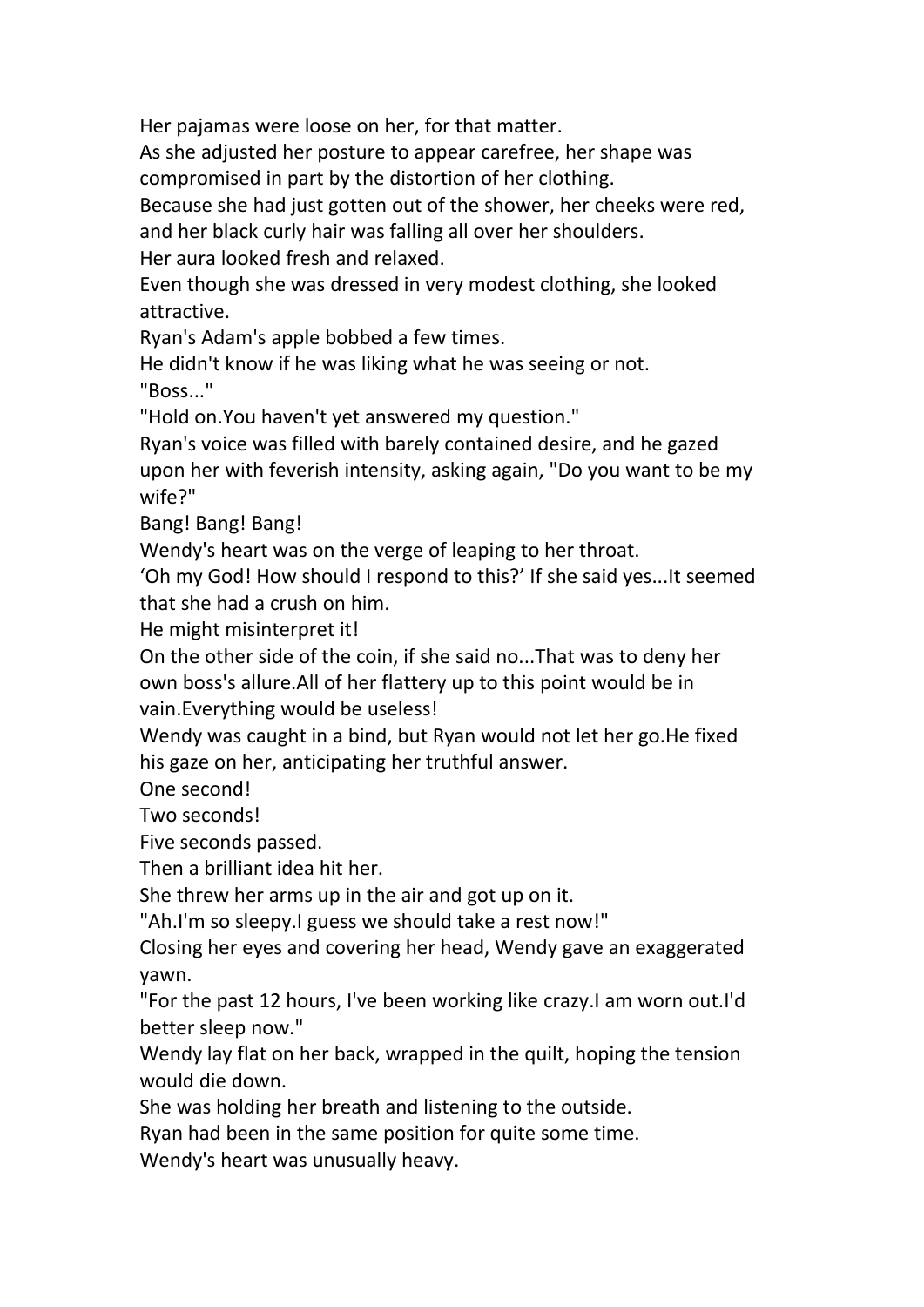The girl was apprehensive that he would raise the blanket and keep asking.

Luckily, he didn't.After a moment, he shifted his body and switched off the bedside lamp.

Then he also lay down.

He was trying to sleep, yet he was still thinking of his unanswered question.

After all had fallen silent, the room plunged into complete and utter darkness.

It seemed to Wendy as though she could even hear her own heart pounding.

As she was digging her memory, that was the first time she'd have had slept with a man in the same bed in a long time.

It was almost difficult and impossible for her to not to be anxious. Wendy's physique was compact.She was concerned that Ryan was about to cross the line.Thank goodness he stayed in the same position in which he was lying his back, so he and did not move at all. It was with great effort that she finally relaxed her tight muscles. Once the precaution was removed, her fatigue rushed in to meet her.

Not only was the bed was large, but also the mattress was very comfortable and soft.After she had her eyes closed, she soon fell asleep.

Despite of Ryan's effort, he didn't fall asleep.

He closed his eyes and waited for a moment until he was certain that she was fully asleep before opening them again.

He rolled the quilt from her face, allowing her to breathe freely. She curled up and placed her hand under her chin, her arms close to her torso and her arms covering her face.

Her posture seemed defensive! She was defensive against him even when she was sleeping! : A sudden rage welled up in his eyes as he recalled her intimate behavior with Jeffrey tonight! Actually, she was at ease and comfortable when she was with Jeffrey.

When it came to him, on the other hand, she viewed him as a villain! : With his gritty fingertips, he reached out and softly brushed her brows, eyes, cheeks, and eventually her lips.

It seemed like she was giving him a quiet, yet meaningful, invitation with her soft lips.

Finally, he yielded to his instincts, and his Adam's apple bobbed. She became irresistible to him, and he couldn't control himself any longer.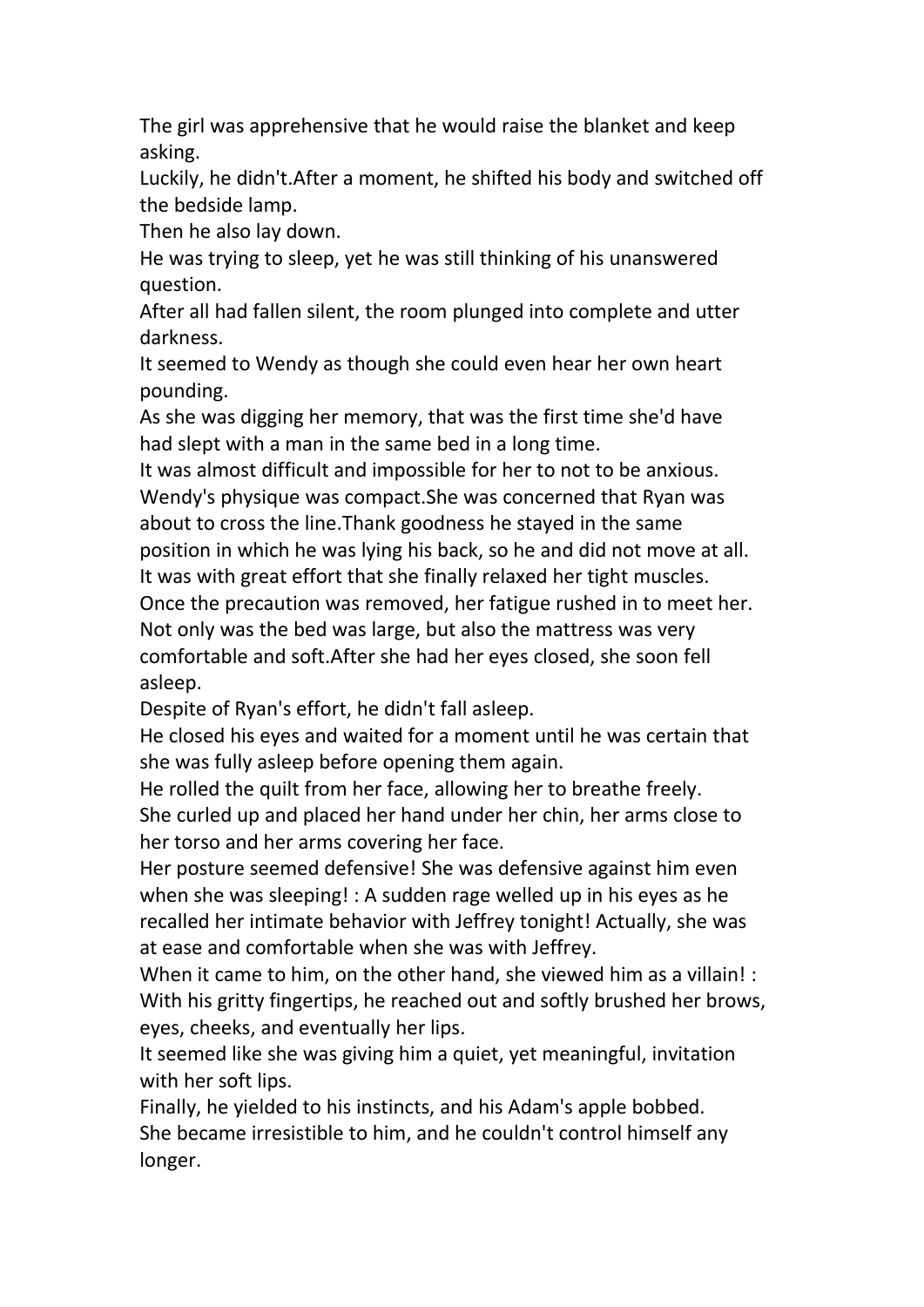He slowly lowered his head.

Finally, his lips reached hers and they kissed!

Chapter 54: She Is His Medicine

Wendy tossed around on the bed, an unexplainable heat spreading through her body.

She was just as wonderful as he thought.

In the last thirty years, he had never imagined that he would ever fall for a woman like this.

She once said that she didn't believe in falling in love at first sight.

In fact, she thought that was purely an excuse and eventually the real purpose was always sex.

Admittedly, he used to feel the same way before they met.

For the past thirty years, he had never fallen in love with any woman or had romantic relationships with them.

Truth be told, he had initially found being intimate with women to be repugnant.

He knew that he was mentally ill.

His parents had a psychologist check him out, but they didn't know what to do with him.

Due to that, a rumor was spread around saying that he didn't like women.

He made no effort to reject those rumors.

At least, fewer women would approach him now.

Then, Precious came into his life.

After he was blessed with a child, she was all that mattered.

He thought he didn't need the love of any other woman.

Never had he considered that he would ever fall in love with a woman

the moment he first laid eyes on her.<br>When he met her for the first time, his once black and white world suddenly turned bright and colorful.

He felt as if there was a reason for him to get out of bed in the morning.

He was a new man because of her.

At the same time, loving her came with all kinds of intense emotions. Jealousy! Fury! Desire! Recalling her interaction with Jeffrey earlier,

Ryan's eyes darkened as he bit her lips.

In the next second, he could taste a tinge of blood on his tongue. "Hmm..."

Wendy moaned, her eyebrows furrowing.

Ryan froze, and carefully studied her reaction.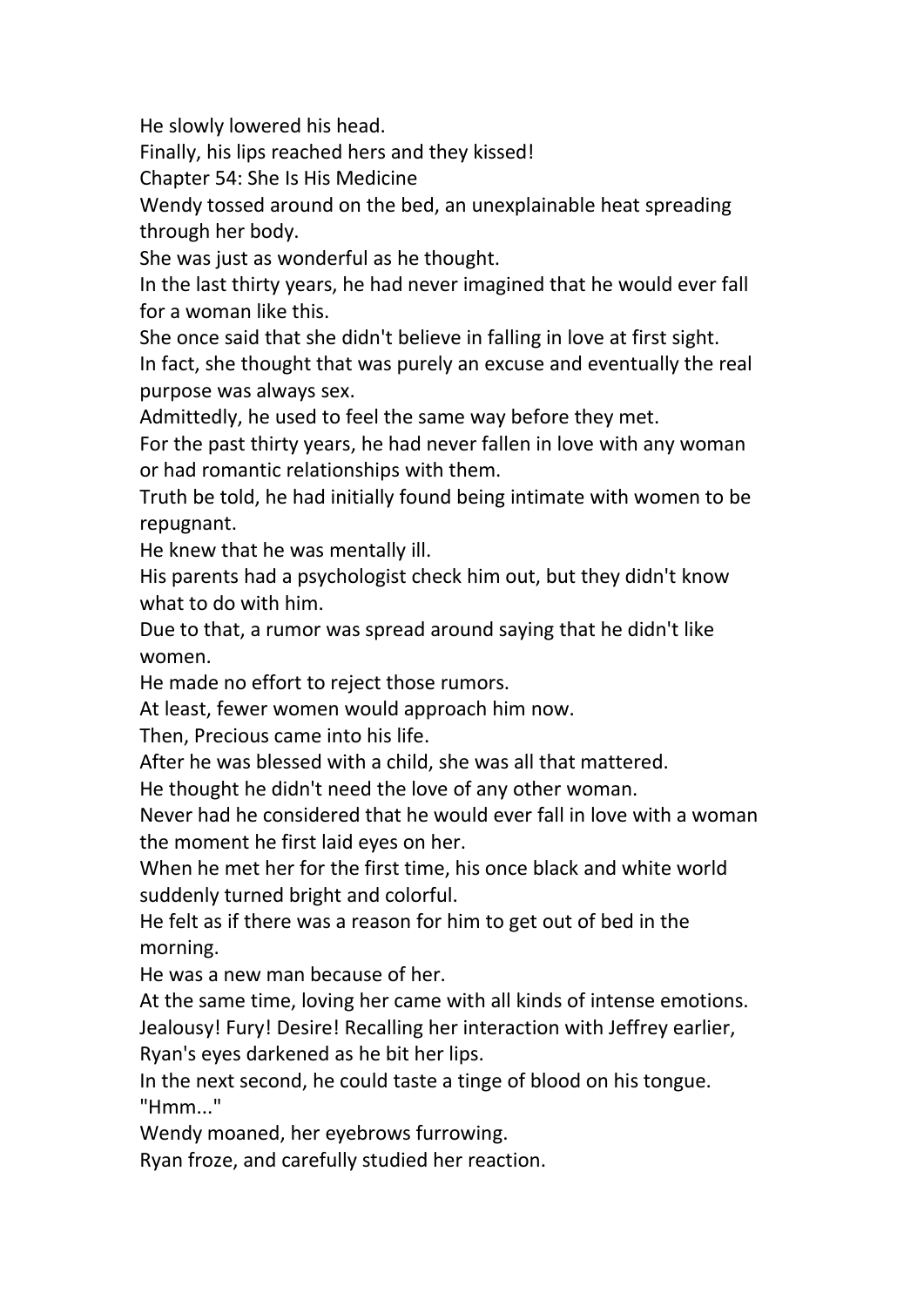She waved her arms like she was trying to get rid of mosquitoes, then she rolled over and fell asleep again.

"Uhh..."

'This carefree woman would be the death of me!' he screamed in his head.The next morning.Wendy woke up in pain.Her arms and legs were sore all over.

When she opened her eyes, she was shocked because she was clinging to him like a koala.

She had both her arms and legs wrapped around him tightly as if she was scared that he was going to run away somehow.

The position was quite intimate, actually.

On the other hand, Ryan slept in the same position all night.

His eyes were closed and his chest rose and fell peacefully.

'God! What the hell did I do?!" she thought.

Carefully, Wendy loosened her grip on his body as quick as she could, then rolled over to the edge of the bed.<br>She sat up, then looked back at the sleeping Ryan, and awkwardly

rubbed the back of her head.

Regret immediately washed over her.

'Ah! What was I thinking? Am I crazy?!' she scolded herself.

It wasn't a secret that she was a restless sleeper, but this was the last thing she expected herself to do! She couldn't believe that she just embraced his body like that! Although, Ryan still managed to fall asleep somewhat.

'Wait! He actually fell asleep? Did it really work?' Wendy quickly got out of bed and put on her slippers.<br>She quietly opened the door and was about to call for someone but

stopped when she saw two men outside the room.

Luke and Leo had been sitting on the chairs and waiting for a long time.

When they heard the sound of the door opening, they quickly stood up as if they both got suddenly electrocuted.

Upon seeing Wendy on the other side of the door, Luke had an odd expression painted on his face.

'Geez!' Someone bit her lips! 'Way to go, Ryan!' Pointing at her mouth, Luke questioned, "What's happened to your lips?"

'Uh? What? My lips?'Instinctively, Wendy's hand touched her lips.

It was only then she realized that there was a stinging pain in her mouth, but she didn't give it much thought.

"Maybe I bit myself while I was asleep," Wendy answered, unsure.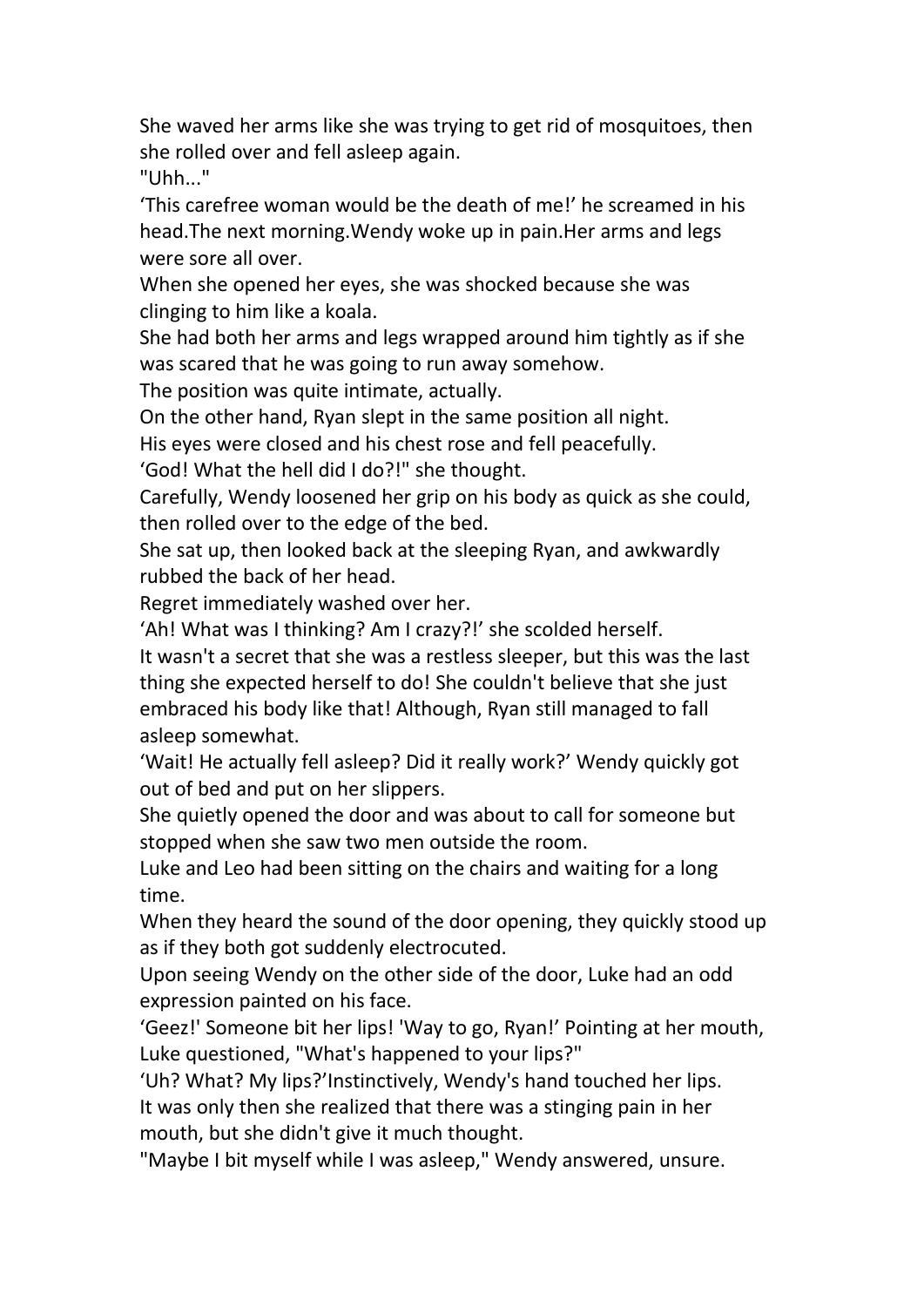Something flashed through Luke's eyes.

"Where's Ryan, by the way?"

"He's still asleep." Luke was surprised.

"What? Really?" She nodded.

"Thank god," he murmured, relieved.

"How many hours has he been asleep?" he asked.

Shaking her head, she answered, "I have no idea.I fell asleep before he did."

They sneaked into the room quietly and found Ryan on the bed.His face was scrunched up as if he was just about to wake up.

"Wendy, go to him."

"Alright!"

Admittedly, Wendy still felt a little guilty about practically using him as a pillow for the whole night.

Quietly, she sat beside him on the bed, and his hand automatically held hers.

His expression softened.

He rolled over a bit so that he was lying on his side.

After a few minutes, he was snoring softly again.

Wendy was speechless.

Luke and Leo looked at each other with a surprised look on their faces.

In the beginning, they had their doubts.

Now, they were absolutely sure that Wendy was the reason why Ryan could fall into a deep slumber.

Luke almost cried with joy.

After searching for so many years, he finally found a way to cure Ryan's insomnia.

"Luke..."

"Wendy, please, let him sleep a little longer."

But she still had work to do.

With a timid expression on her face, Wendy lowered her voice as she said, "He's asleep now.How about I sneak away quietly?"

"No." He shook his head.

"If you leave now, he's going to wake up."

Luke grabbed a chair and put it closer to the bed.

He sat on it and clasped his hands together and begged, "Wendy, you are Ryan's cure.His life is up to you now.Please don't just leave him alone..."

"Too dramatic! He is over-exaggerating!' Wendy thought.Leo also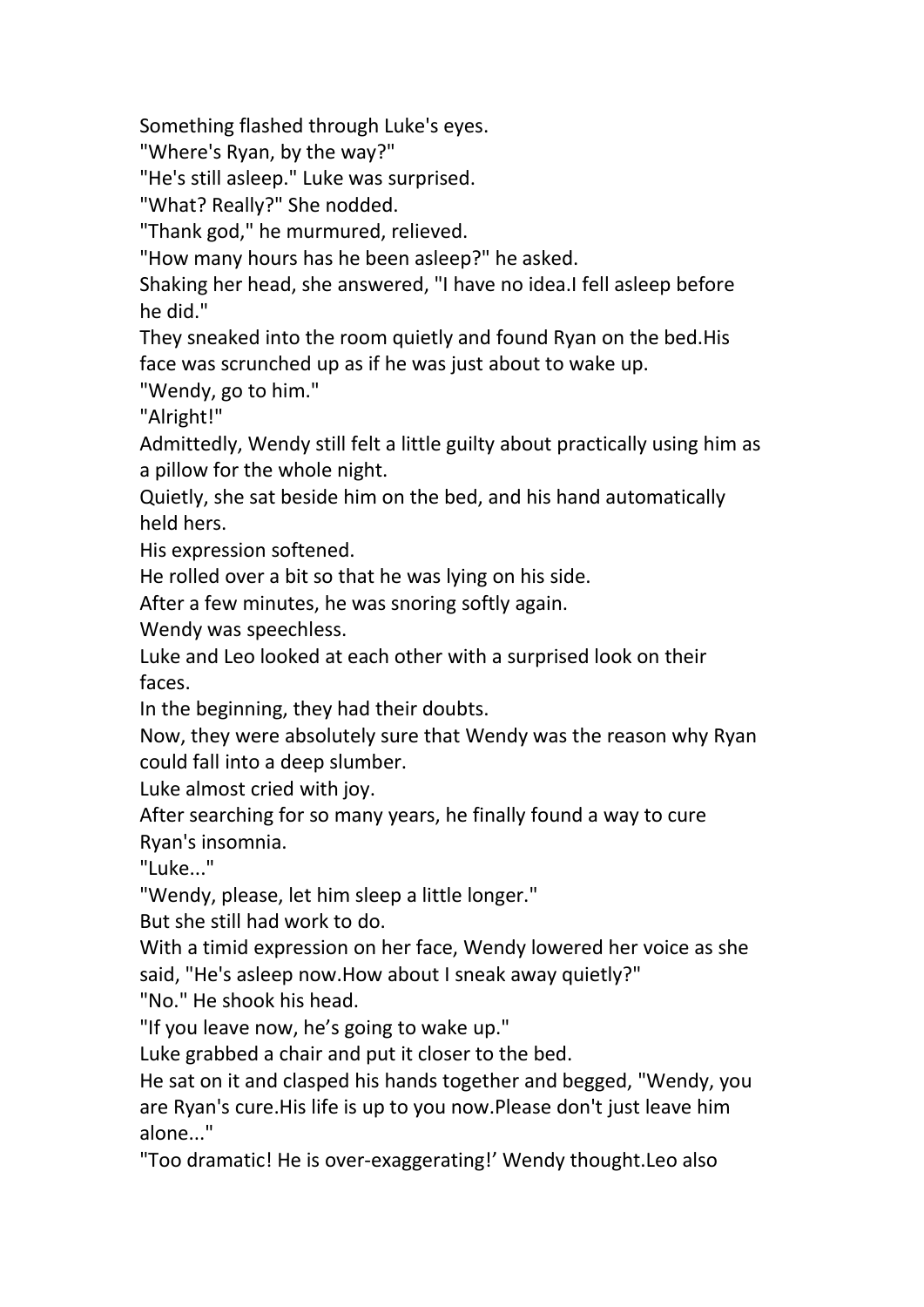sauntered over next to Luke and added, "Miss Finch, we are sure that you're the only person that can make Ryan fall asleep."

"I still have work," countered Wendy.

"I'll help you ask Carter for a leave!" Wendy was shocked.

"No way!" she protested.

If Luke helped her to ask for a leave, then Carter would definitely misunderstand her relationship with him.

It drove Wendy crazy.

The only reason she agreed to Luke's absurd request last night was to prove him wrong.

She wanted him to realize how insane he sounded.

If she had failed, then Luke wouldn't have bothered her about it anymore.

Unfortunately, the opposite happened.

Wendy never thought that she could really affect Ryan's sleep! 'What the hell is going on?' Feeling like she was trapped, Wendy's head started to throb painfully.

Sighing, she massaged her temples gently before giving Luke an icy glare.

"Luke, we had an agreement.I said that I will only stay with him for one night." Luke felt embarrassed.

"Wendy, please..."

"No! We're not even married yet.This is not right!" she hissed.Luke's eyes lit up as if he just had an idea.

"Oh, is that what you're worried about? Easy fix! Just marry my brother, then!"Wendy stared at the man like he had just grown a second head.

"Are you crazy? No way!"

"But" She cut him off.

"No! No! That's not happening!"

"Wendy!"

However, she remained firm with her stance.

At this moment, Ryan loosened his grip on her a little, and then his cold hoarse voice echoed in the quiet room as he spoke, "I'm sorry for the trouble, Miss Finch."

"Boss..."

Having finally woken up, Ryan let go of her hand and quickly sat up from the bed.After a good night's sleep, he looked pretty refreshed. He rubbed his head and uttered in a deep voice, "You may leave now!"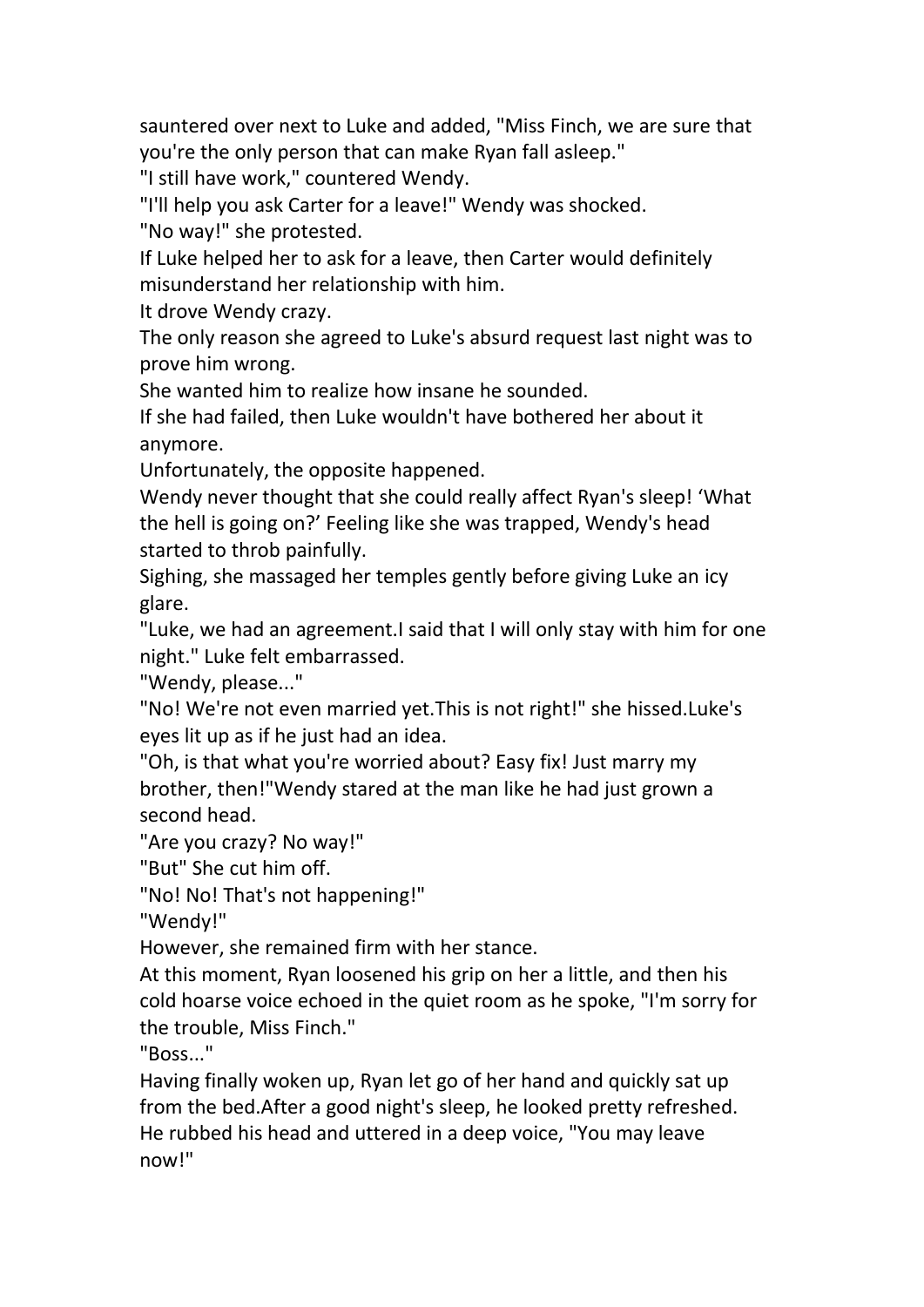"Ryan..."

"Shut up!"

Luke shot the woman a disgruntled stare but didn't say anything else. She felt a little guilty, but she couldn't just lie beside him every night! Wendy got out of bed quickly, bowed her head, and muttered out a soft, "Sorry."

Then, she hurriedly left the room.

As soon as she was gone, it felt as if the temperature in the room became ice cold.

Chapter 55: Waiting Until She Falls In Love With Me

Luke stamped his feet anxiously.

He couldn't help but be frustrated.

"What are you thinking, Ryan?! Why did you allow her to leave! As you are attracted to her, you should use this time to impress and deepen her feelings for you.And after that, you should do everything to win her heart. You'll know what I mean when I'm talking about endless courtship that no woman can resist for long.Men indeed are bold, careful, and thick-skinned.As long as you persistently continue to do this, I'm sure Wendy will fall in love with you."

"A forced love does not have a happy ending.It usually fails," Ryan said.

"So are you really going to give her up? Aren't you going to fight for her?"

"Of course not!"

Ryan got out of bed and put on his slippers.

One step at a time, he slowly made his way to the French window and pulled the curtain open.

The sunlight shone through.Through the window, he saw Wendy rushing into the No.2 Villa with Raymond in her arms.

"Ryan!"

"Since the affection is only one-sided and forced love does not last, then...I will just wait until she realizes that she has also fallen in love with me!"

In the shooting site, most of the crew had arrived, and Wendy came along just as it was crowded.

Everyone was astonished by the arrival of the crowd, which was evidenced by cheers and hoots of women coming from all around them.

What an impressive scene! It was definitely a picturesque view to look at! Wendy pushed her way into the crowd and everything turned out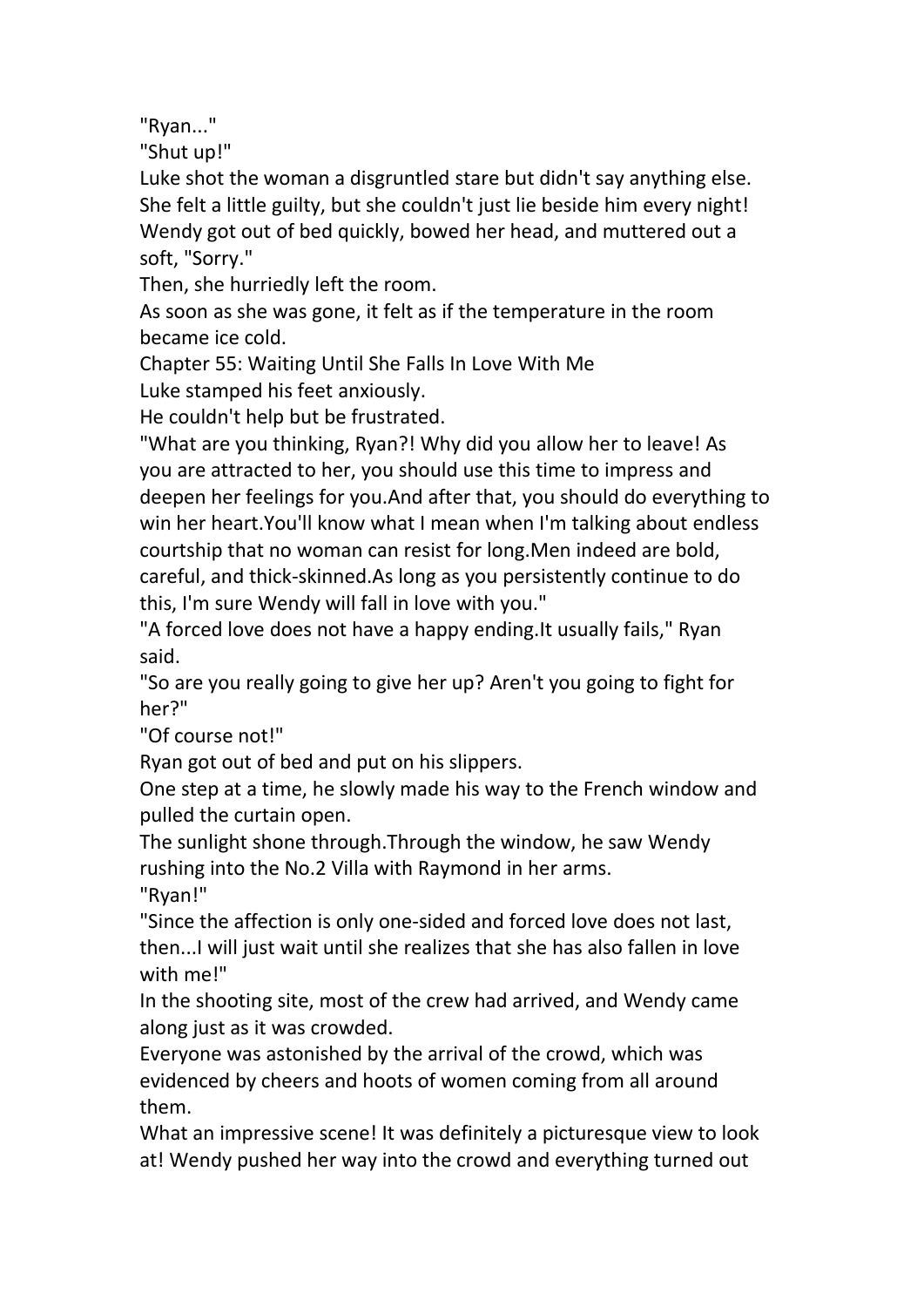just as she expected.

The person with green hair standing next to the director was impossible to overlook.

The aura was indeed enticing.

Jeffrey stood beside Carter, dressed in hip-hop style and with his hands in his pockets, conversing and joking with him.

Carter was no longer as grim as he used to be.

Jeffrey showed up at the site yesterday.

His fans couldn't contain their excitement, and they all went crazy when they saw him again today.

He not only gained the affections of his fans but some actresses and stuff as well.

Some brought his photos and his collector's edition albums that were released a long time ago.

Most of them took an effort to scramble with others just to have his autograph and a picture with him.

"Ahhh! My husband is the most attractive person I've ever seen! He's a better looking guy in person than he is in the video!"

"What are you saying? Your husband? Certainly not! Jeffrey is only mine!"

"Bah, bah, bah! All of you, just get out of my way! Stop daydreaming! Jeff doesn't belong to any one of you! He is mine!"

Wendy had seen it coming already and she could totally understand. She could still recall her first encounter with Jeffrey in person.

Upon seeing him, she quivered and felt thrilled as well.

It used to be that she looked up to Jeffrey as an idol.

But...This had happened a while before.

It wasn't the same in the present.<br>After working with him, Wendy realized that he was not quite as perfect as she previously believed, so she pulled back.

For this reason, she no longer had any strong emotions on his handsome face.

His fans' craziness rose to start, bringing the audience to a boil in an instant, then more and more people began to flock to Jeffrey.

Carter had already gone to extreme lengths to appease these overly demanding women.

Given that Jeffrey had a rather tight schedule, which meant that he wouldn't be able to stay here for long, Carter decided to shoot his scenes first.

They would therefore film the scenes of Jeffrey and Wendy over the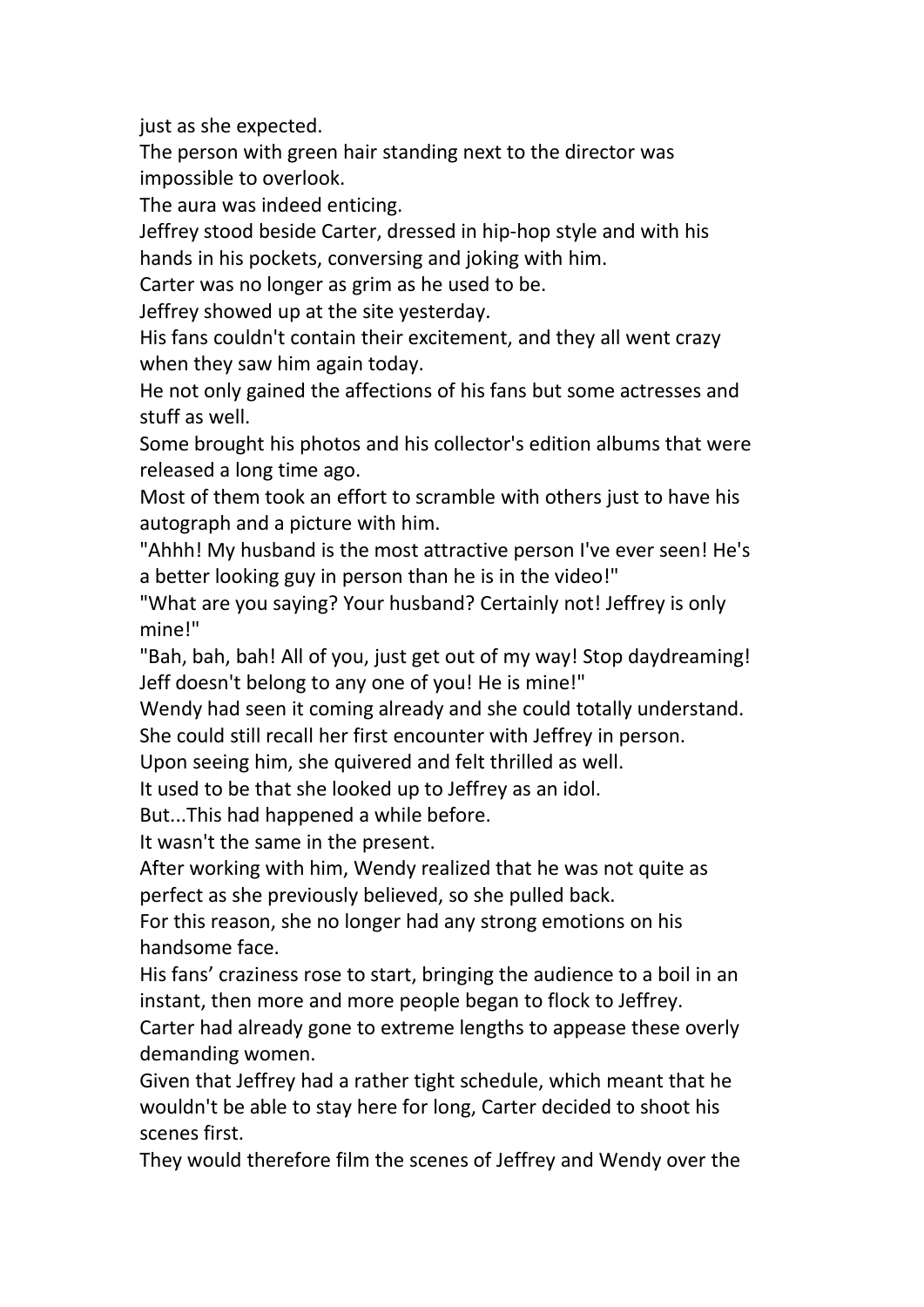following days.

"Wendy? Where is Wendy?"

"I'm here..."

Wendy quickly pushed her way through the crowd and trotted to Carter.

Like a warthog's snout, Evie's was grossly distended.

When she saw Wendy, she made a scornful face.

"You are just a newbie, Wendy.How dare you make so many A -listers and the director waiting for you? Do you believe you're a VIP? Do you think you're a big deal?"

Wendy ignored her and didn't mind those disrespectful statements. Actually, she was always the first member of the crew to arrive! It was true that she was a little later than usual, but given the standard starting time, she was not tardy.

Evie was in-purpose-trouble no one gave her credit for anything, and so she felt justified in her defiance.

She grinned at Wendy in disdain and, but she cursed and growled in rage.

She had been uncharacteristically silent because her face was still swollen from being slapped hard yesterday.

But when she learned that Jeffrey would play the part of Weston, she almost lost her mind! She was a huge fan! She had collected all of the albums that Jeffrey had done, and she had kept a detailed record of every one of his movies and TV series she had seen.

It had never occurred to her that she might ever be part of the same squad he was in.

Her wildest dreams could not have been further from the reality! But now, here came Jeffrey! For real! He would even play the role of Weston! That was Weston! Had it not been for the fact that Wendy replaced her, she would have had been the one who was acting with the man of her dreams, Jeffrey. By associating with Jeffrey, even though she didn't perform well, her career prospects would be excellent.

There would be endless stories to tell.

She would be the most talked-about actress in town! A hot topic indeed! 'But now...

It is all over! It's now far from reality! Everything is ruined! And everything was Wendy's fault! She must be the one to blame!' : Evie's hatred had intensified as she glared at Wendy viciously.

She vowed that she would not be let off the hook.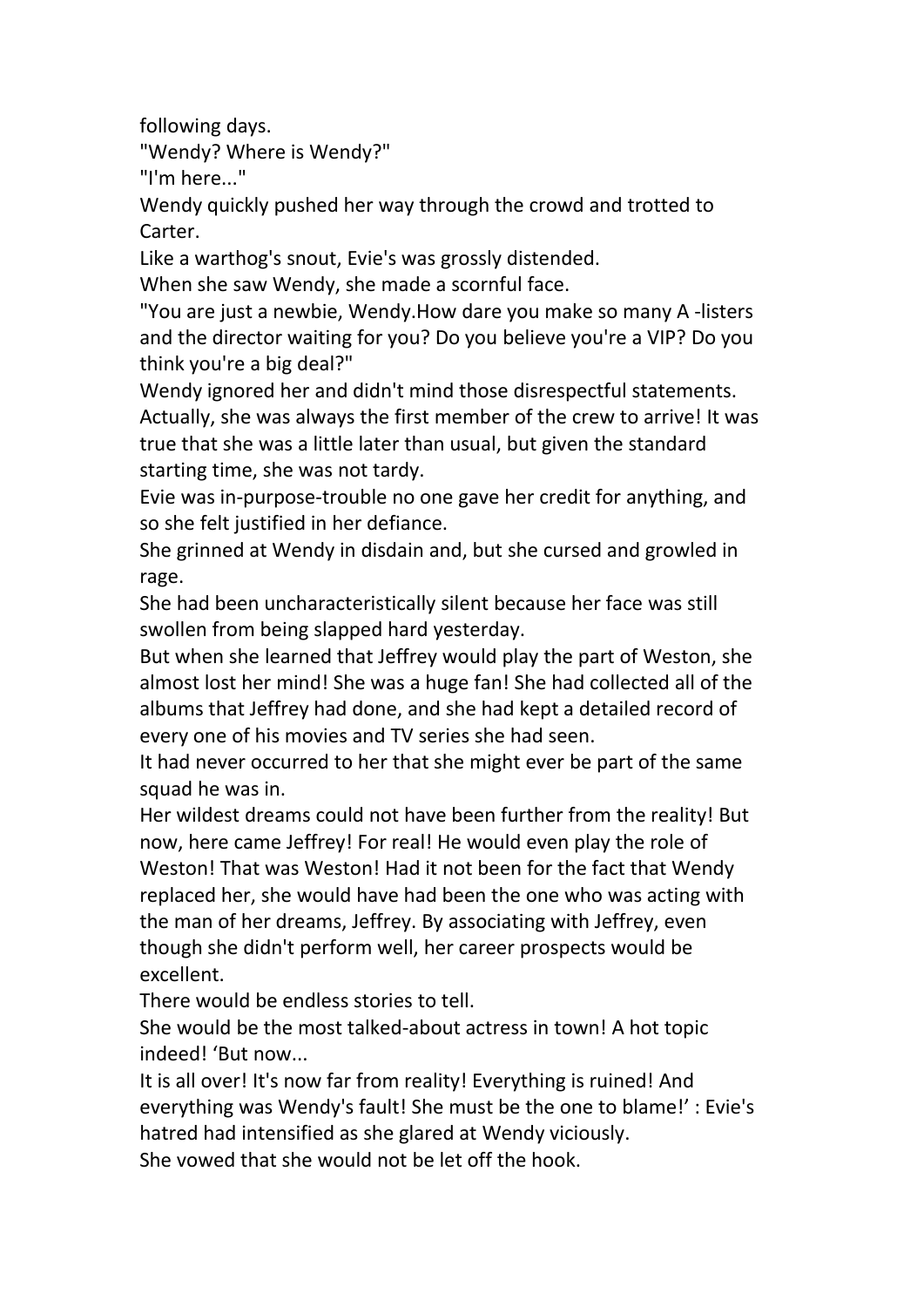And since Evie didn't want to linger, she left the crowd. Away from the rest of the other people, Eris found a quiet place where she could stay in solitude under the shade of a tree. Her assistant, Ana, comforted her by fanning her. Evie strode over. "Eris!"

"What?"

Eris was wise and talented enough in understanding and taking advantage of her image as sweet and innocent as a lily.

Her white dress and very light makeup now make her appear just pure and fragile.

She scanned the crowd, looking admiringly at Jeffrey, and said,

"Jeffrey is exceptionally well-liked among the people."

"Indeed, Jeff is the people's darling.I don't believe there is any woman in this country who doesn't like him.From young to old, each one admires him."

"It's such a pity...Really a shame..."

"What's shameful in it?"

Eris heaved a big dramatic sigh and took Evie's hand, and stated,

"Supposedly, you and Jeff would play the roles as lovers in this scene."

Evie mouthed another curse.

All she felt now was hatred.

"As far as I'm concerned, I should be the one to blame.I shouldn't have told you about the casting, and it was inappropriate of me to do so.If I hadn't said anything, maybe none of these things would ever have happened.And your face...It wouldn't have been ruined such as this."

"You're wrong, Eris! I see that you are doing this for my interest.Finally, I know that I wouldn't have any hope of finding out how I miss the opportunity without you."

Evie asserted in annoyance, "You know what? I think there's definitely something going on between Wendy and the director."

Eris had quickly covered Evie's mouth to prevent her from being heard by others.

"Please, there's no need to speak nonsense, my dear."

"What are you saying? I'm not talking nonsense!"

Evie yanked Eris's hand away and declared angrily, "Had Carter not been having an affair with Wendy, he would not have allowed Wendy to slap me so many times on purpose.Evidently, he did it for Wendy's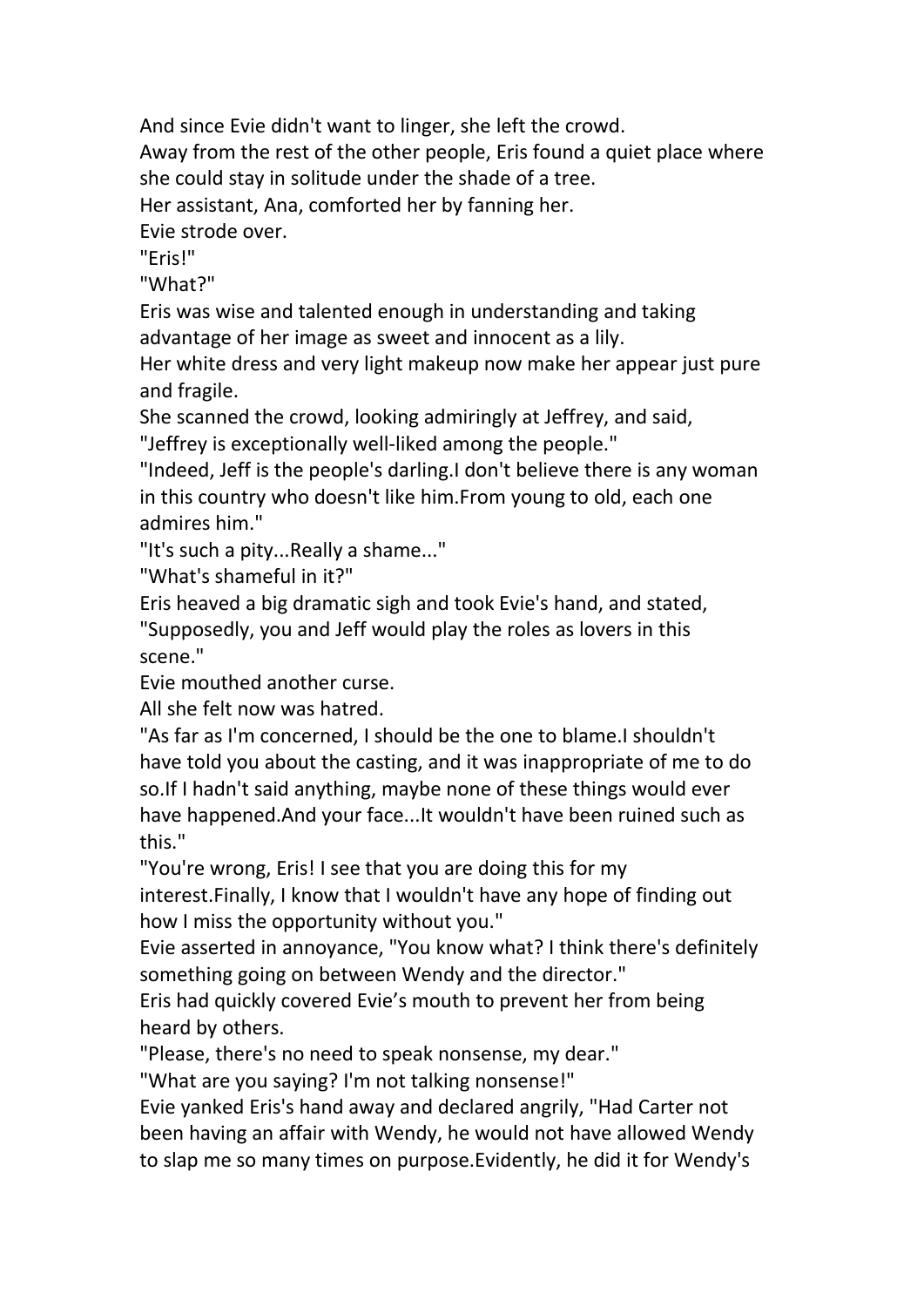sake! Carter struck me as a competent director of the entertainment sphere.He is, in reality, entirely phony and hypocritical! What's more heinous is that Wendy has robbed me of so much. I will not give her a fighting chance!"

"Is there something you are planning to do in particular, Evie?" "I, I Haven't figured it out yet."

'What an idiot! She was unable to deal with even the slightest degree of diversion!' Eris wasn't visibly upset, but she was furious, nonetheless.

She pretended to be hesitant and quite upset about this.

"Well, Eris, do you have any idea?"

"Not at all! Kindly do not look at me that way...Well, never mind.Just forget about it.For the sake of our friendship, I urge you to refrain from offending her.Behave well, okay?"

"Oh, for heaven's sake! Only one of us can survive in this circle!" "Why are you so set in your ways? You're so stubborn!"

Eris blinked and softly whispered, "You struck her yesterday under the guise of acting, which was all too blatant.Additionally, even the cinematographer frowned when filming."

'What! The cinematographer?!"

In a while, Evie had devised a plan to eliminate Wendy from show business!

Chapter 56: Matching Clothes

In the shooting site...

Faye's full name was Faye Miller, and she was General Miller's daughter.

She was a joyful, rambunctious, and domineering young lady before becoming a royal concubine.

After entering the royal palace, she developed a deep and seductive personality that was diametrically opposed to her previous persona. Because of this, Carter expressed concern about Wendy's acting abilities.

Wendy's scenes as Concubine Faye were a near-unicorn success.

Although Faye Miller and Concubine Faye were the same women,

their characters were totally opposite.

"Wendy, what do you say? Can you do this?"

"Yes, I can.No need to worry about."

There was a moment of silence, during which Carter relaxed.

That was definitely awesome to know! Carter got familiar with Wendy during the time they got together.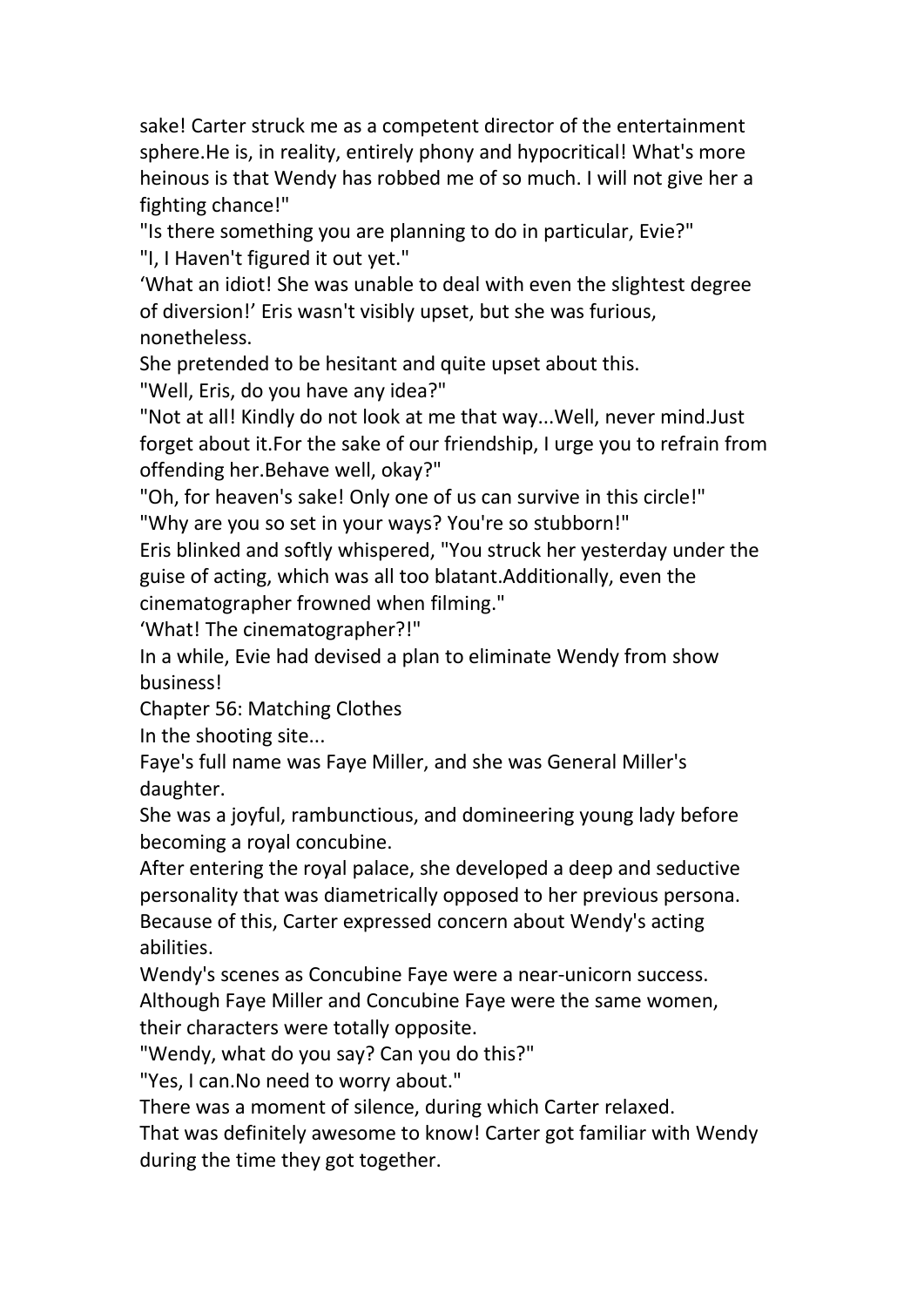She never boasted about herself.

Since she said that she could do it, there was nothing to worry. They had been in line for some time, and then Jeffrey came walking along.

He dressed in a dark blue robe and sporting a taped-on wig. His long hair was tied back in a piece of blue fabric, and his makeup softened his brows and eyes, giving him a very soft aesthetics. He held an ancient book in his hands as he walked, occasionally looking down at the book.

His face countenance was as handsome as jade, and he was brimming with intellectualism.

Upon seeing him, Wendy was taken aback! Truth be told, in spite of the fact that Jeffrey was carrying old-fashioned clothing, it was phenomenal for him to wear them.

Even when Carter saw him, his looks became astounded in an instant! That was exactly the Weston he had been picturing when reading the original novel! "There is no doubt that you are unparalleled!"

"Ha, ha, ha. Exactly, yes, of course.I just don't want to brag.If I had been born in the times of antiquity, I would have been well known for my demeanor!"

After that, Jeffrey walked up to Wendy and winked at her.

Only after that did he ask, "Do I look gorgeous?"Wendy didn't utter a word.

Damn it! The moment he spoke, he lost the bookishness he had put on for effect.

With a frivolous tone, he sounded like a narcissistic and dissolute man.

Wendy fidgeted with her mouth as if she were twitching her lips.

When the director went to speak with the staff, Jeffrey approached Wendy immediately, which surprised her.

She immediately glanced about and moved away from him.

Then, in hushed tones, she warned him, "Don't you dare get so close to me! Keep your distance!"

"Tut! You have nothing to be afraid of.It'swhat we ought to do since we are going to play a couple in this drama!"

Jeffrey gazed back at Wendy with her affectionate eyes.

Wendy wore her hair to her mid-back, letting it flow to her waist.

Her smoky blue dress suited her very much as it looked clean and tidy to her.

It highlighted as well the perfection of her physique.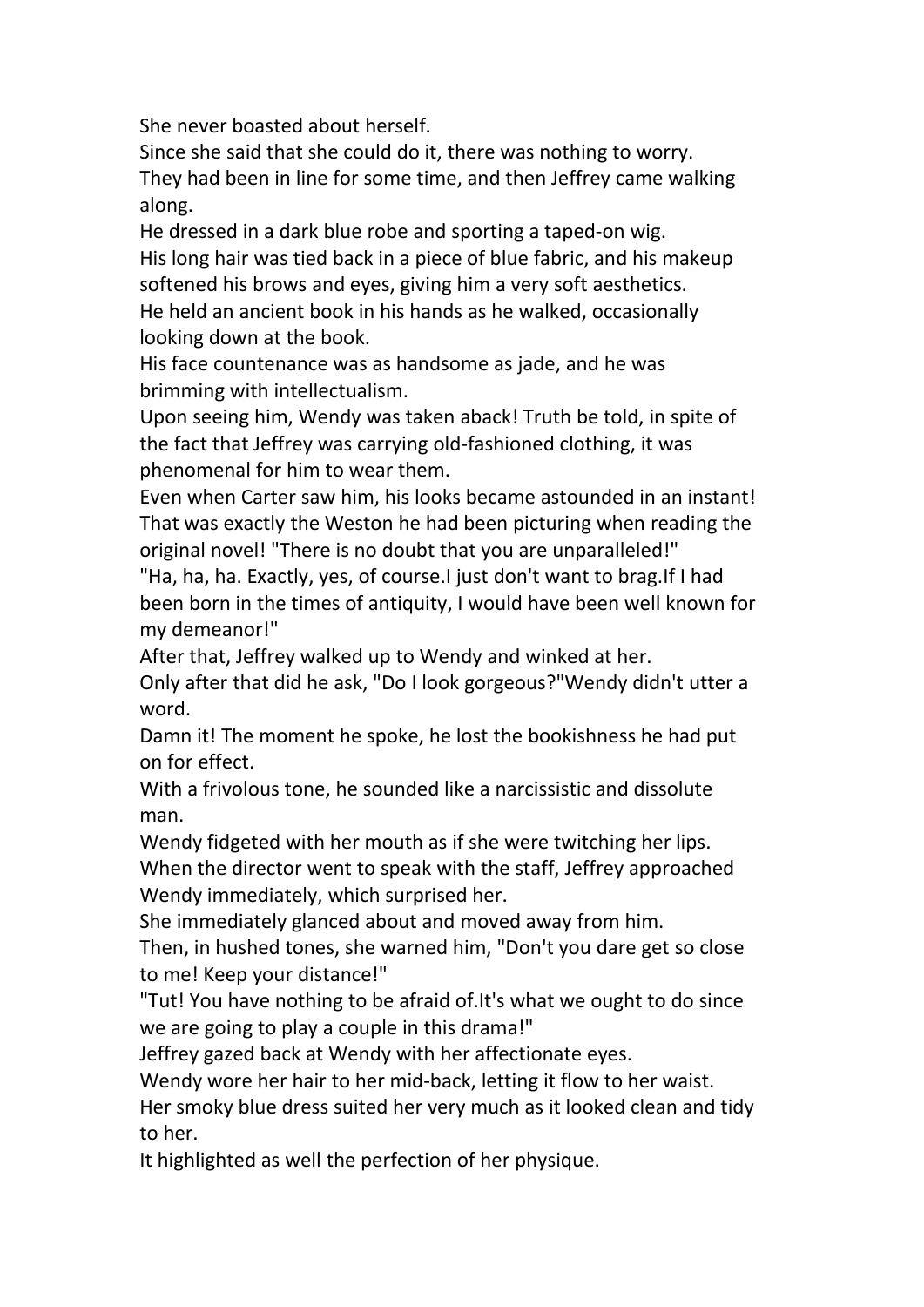Pulling his clothes, Jeffrey walked up to her teasingly and said, "Wendy, do you think our outfits make us look like a couple?" Even as a young person, Jeffrey used to be the center of attention everywhere he went.

He was always tagged as "a shining star."

At that point, several actresses secretly stole glances at Wendy because of their envy.

Using all of her might, Wendy hollered at him, "Stay away from me! Get lost!"

"Wendy..."

"Cut the crap! Jeffrey, if you dare to let others know that we used to know each other, I will definitely show no mercy to you later! Mark my word!"

Wendy had just received the script from the director, and she was about to begin filming the play with Weston.

Since their first meeting occurred during Faye's nighttime visit to the Taylor's Palace, they were unable to shoot until after dark.

The play was then rescheduled for the evening, and they began filming the scene in which they met for the second time.

It seemed as though the two families were on the verge of reaching an agreement on the marriage of Weston and Faye.

On this day, he took his sister for a spring outing, and his younger cousin volunteered to go with them.

Weston's cousin had a major crush on him.

So sad when she found out that Weston was about to get married, she thought they would never see each other again.

Afterward, she came right out and admitted her love to him when no one was around.

This unfortunate event was coincidentally witnessed by Faye.

And that only made it worse.

Faye flew into a rage.

She grabbed Weston and went to the depths of the mountain with him on horseback.

And then, after finding a quiet place and brutally throwing him on the ground, she proceeded to beat him up.

The fidgeting fingers of Wendy signified the hint of a threat.

Jeffrey smiled, seemingly boldly, with his eyebrows raised, and stated,

"Anyway, I've already gotten used to being crushed by you.It doesn't matter if you beat me again in this play.However, Wendy, you also need to remember that in this play, we have intimate scenes of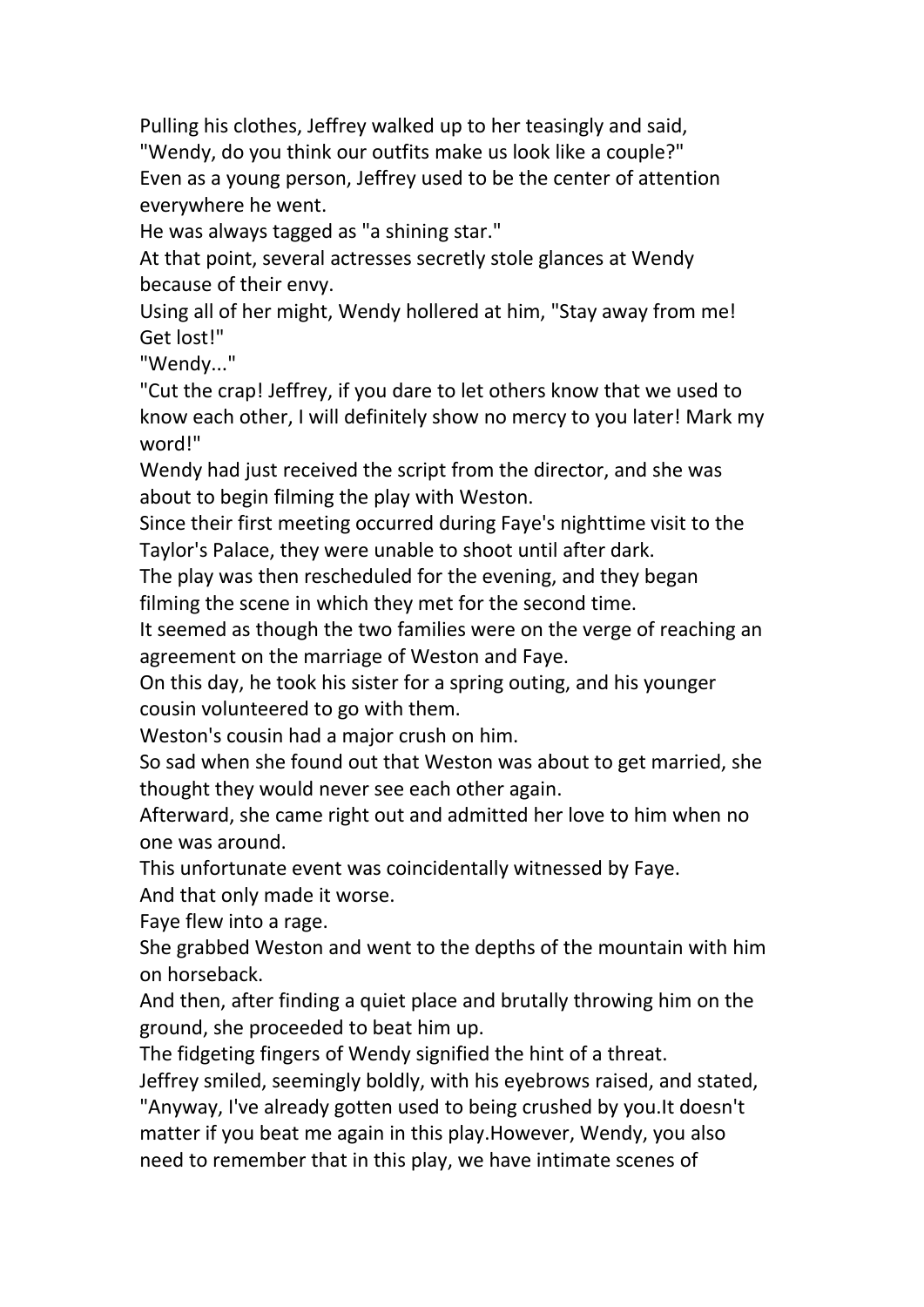kissing.You know what, I can't contain my excitement anymore.I'm looking forward to it!"

Wendy had nothing to say at that point, so she remained silent. Damn! How on earth did she ever forget that! When Wendy was about to say something, Jeffrey stopped her.

He said, "I spoke with the director.Since it's important to make our intimate scenes in the play authentic, we'll be kissing for real, instead of faking it.All Intimate scenes! For real! Of course!"

Without saying another word, Jeffrey slapped his buttocks and strolled away with a satisfied look on his face.

Still teasing Wendy, he even stopped halfway and flashed her a grin revealing his snow-white teeth as a result.

Wendy was at a loss for words.

What did she have to do? She was losing control of her temper, and she wanted to dole out harsh punishment to Jeffrey.

The shooting commenced in earnest.

The setting was under the willow tree by the riverbank.

Weston's cousin admitted her affection towards him demurely.

He was very startled and defenselessly embraced by his cousin.

"Weston, I'm aware that you're about to get married.I fully understand that I am unworthy of you, but I adore you from the bottom of my heart.I don't demand anything else.I just hope I can stay by your side after you marry, and I'm willing to be your maid..."

To behold, the scene was definitely picturesque.

When the cousins hugged one another, the willow tree became very touching.

Their affection was boundless.

The scene shifted.

Not far away, Faye was there.<br>She was beautifully dressed in smoky blue.

With anger in her heart, she sat on the horse's back and gazed at them.

At this stage, her eyes glistened with rage! All of a sudden...

She got off the horse and proceeded towards the both of them, forcefully pulling them apart.

"Miss...Miss Miller? Don't get us wrong.I...I will explain..."

Weston shuddered in terror.

"Shut up!"

Faye whistled, and the horse swiftly approached. She grabbed Weston''s collar, and mounted the horse.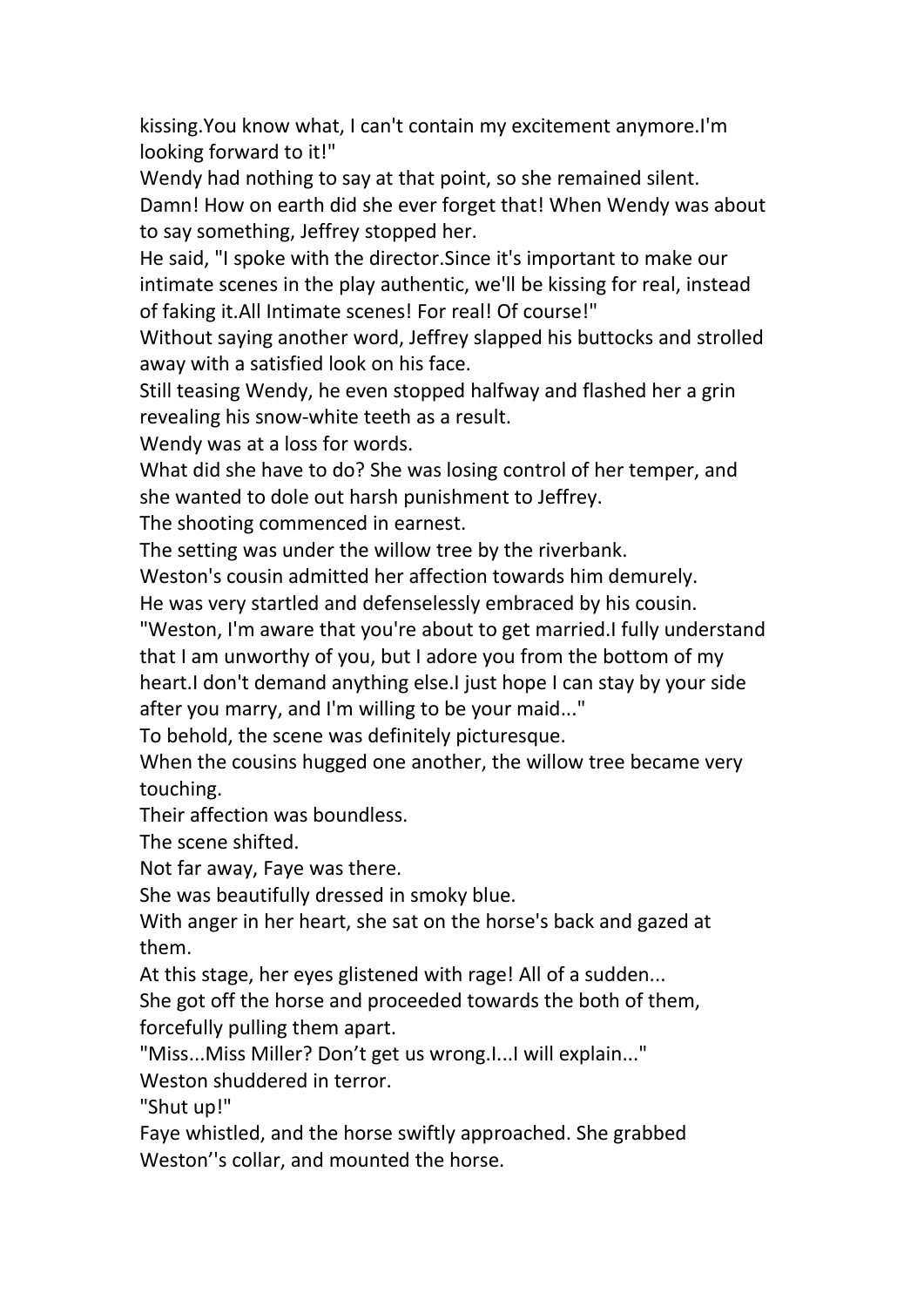"Ah..."

As he lay on the horse's back, Weston turned pale with great fear and inquired, "Miss Miller, what do you wish to do?"

"You have engaged to me, and you even dare to trust with others.How dare you do this to me! I'll not allow this betrayal! I'll beat you to death!"

She just ignored Weston's cousin's plea.

Her mindset was determined enough that that woman was his mistress.

Thus, she clamped the horse's belly with her legs and galloped away. She didn't want to witness much more disloyalty.

"Cut!"

Carter found the whole take so much to his liking.<br>He was pleasantly surprised with what the artists did.

"All right.That was a good one! Get ready for the next shot."

Afterwards, the shot ricocheted off course.

Weston had suffered a lot on the back of a galloping horse and was now thrown to the ground by Faye.

The summer months had arrived.

Even at the top of the range, the emerald meadows and prairies were green and abundant.

Having a pallid complexion, Weston found himself looking severely unwell and collapsed on the ground.

Faye's disdain was apparent as she rolled up her sleeves and angrily glared at Weston.

With the long sleeves rolled up, her fair skin was revealed.

Embarrassed, wincing, as he did so, he hurriedly turned his head and blushed.

"Miss Miller, please let down your sleeves and cover your arms.How can you do this in broad daylight? You're a young lady, and this is quite inappropriate."

Faye rolled her eye.

Apparently, she didn't like what he said.

He had been disloyal to his future wife.

Why would he even command her to do so? Thus, she furiously exclaimed, "You mean we can't do it in daylight and can do it in secrecy at night?"

Weston blushed further and said, "I...I didn't mean it that way..." "Then what do you mean? Enlighten me!"

Faye fixed him with a glare and shrieked, "We are already engaged,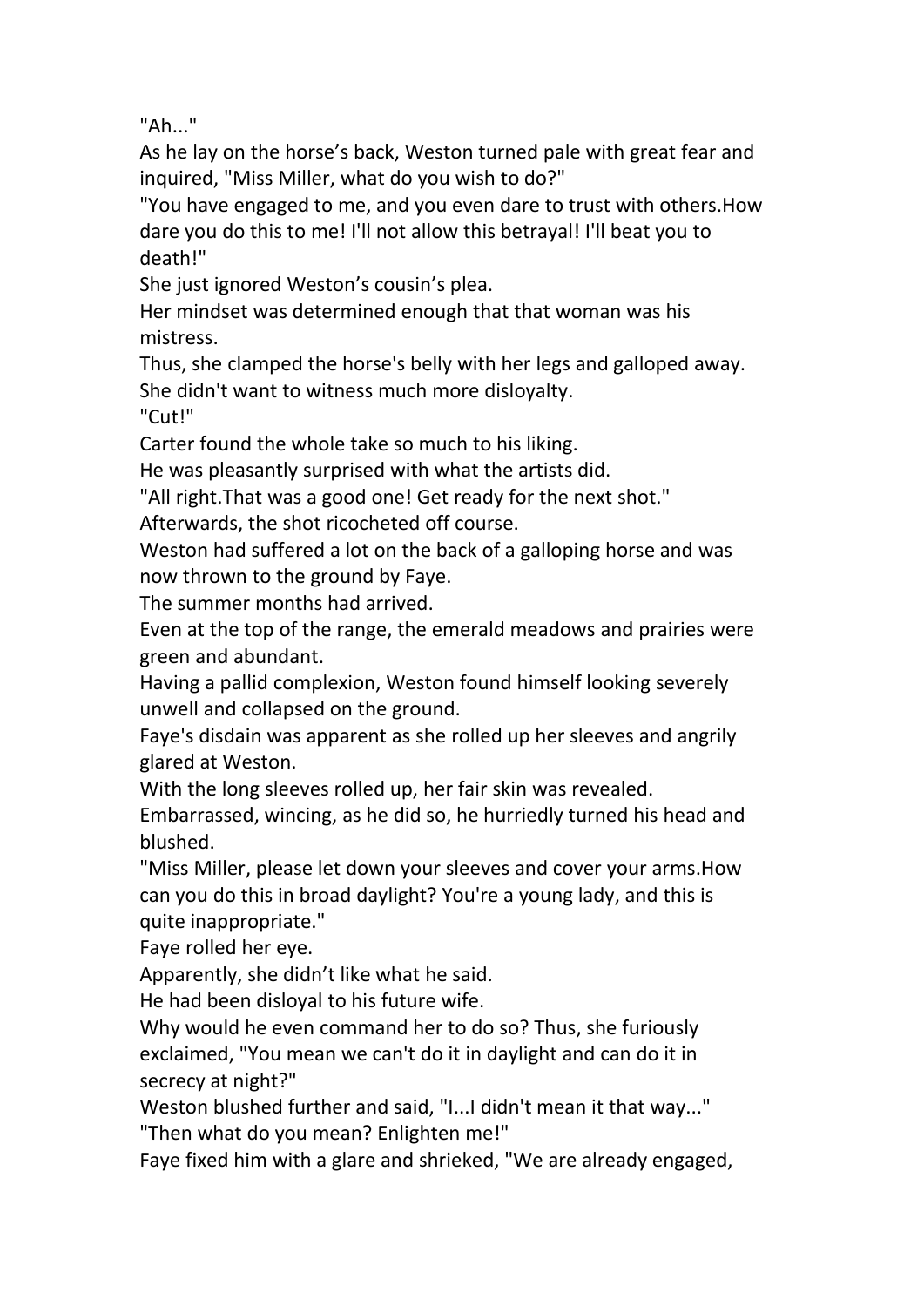Weston! Therefore, you are mine! How dare you tryst with others without telling me? I am going to teach you a lesson!"

Because he was fearful already, Weston cautiously asked her, "What are you going to do, Miss Miller?"

"What am I going to do?"

Faye deftly turned Weston over while gritting her teeth.

She guzzled harshly and repeatedly slapped his buttocks.

"Ah..."

Weston was blushing from head to toe with guilt and fury. He looked as red as a ripe tomato now.

"Faye Miller! This is insulting! You...you...you are immoral!"Faye chuckled and uttered,"Certainly not! It is not unethical for a wife to lecture her own husband."

Even the roots of his hair were as red as fire now.

"As far as I know, our wedding is not yet fulfilled.Technically, we are still unmarried...I'm not your husband yet!"

Faye made a skeptical expression.

With her eyes firmly set on Weston, she then lowered her gaze and leaned closer to him.

They were so close, they could even feel each other's breathing. The atmosphere in the shot suddenly became hot.

All was muddled up as the ambiance refined in an instance.

Thump! Thump! Thump! When the staff and other artists witnessed this scene, their faces flushed, and their hearts raced.

Having one hand support his neck, Faye softly caressing his lips with another, and then she got closer to his ear, gently blowing at it. Rather abruptly, Weston quivered.

Faye grinned satisfactorily with her tone lowered, which seemed to be quite seductive.

"You mean, right here, right now...you want us to become a real couple?"

## **Chapter 57:Father**

Weston's eyes widened in shock.

It seemed as though he wasn't expecting to hear such bold words coming from a lady like Faye.

After a long while, he stumbled over his words with his fingers trembling, "Miss Miller, you're a lady.How can you say such a thing? Have you no shame?"

"Are you saying that I'm shameless?"

"That's...That's not what I..."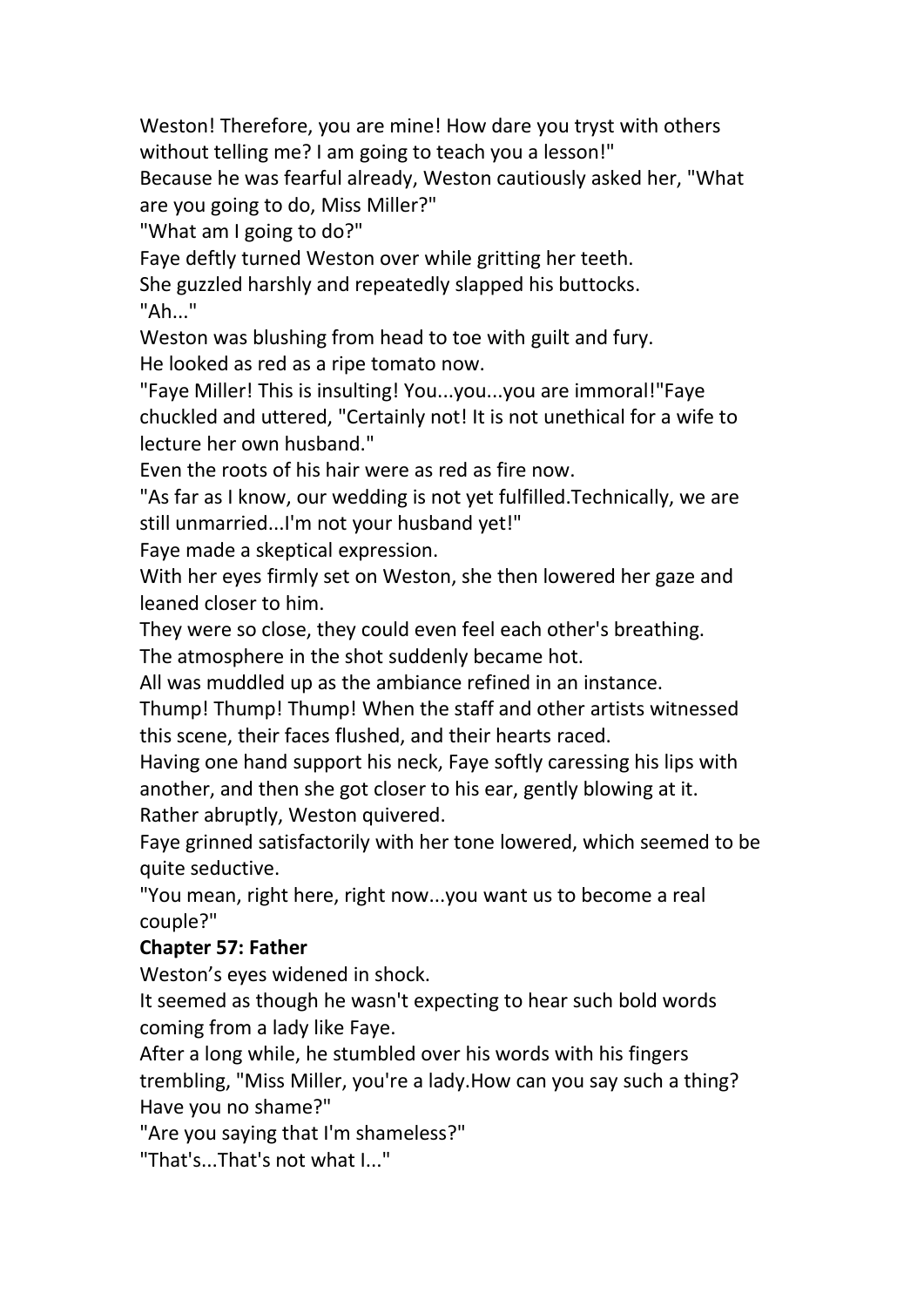He couldn't look her in the eye, so he averted his gaze.

When she rested the palm of her hand on his chest, Weston trembled all over once again.

"I don't care what you think.Anyway, you are the man that I like.If anyone dares to get in my way, I will get rid of her first!" "You, you..."

"And! You have to behave yourself at all times.If I find you seeing other girls behind my back like this again, I'll tie you up and drag you with me to my home so we can instantly get married."

"Faye, why are you being so unreasonable?"

"Unreasonable?"

Faye jutted her chin asked.

It was easy to tell from the look in her eyes that she wanted to keep him all to herself.

"Being reasonable isn't going to make me full or rich, is it? Either way, if you dare to cheat on me, I'm going to kill you!"

"Cut!"

Carter was really satisfied with this take.

After watching the playback over and over again, he had no doubt that their actions, facial expressions, and pace were perfect.

They were expecting the shoot to take an entire day, but they managed to finish it in just two hours.

Needless to be said, Carter was over the moon.

The stellar performance of Wendy and Jeffrey took his breath away. The characters that Jeffrey usually played in TV series or movies were very similar, domineering and possessive! For this reason, Carter didn't think he would be able to pull off being such a feeble scholar.

But, to his surprise, Jeffrey's acting was first rate.

And so was Wendy's.

Wendy was an exceptional beauty.

And her good looks were her main asset.

Be that as it might, this had caused her some problems as well,

because when people looked at her face, they had this stereotype that she would be better suited for roles like a girl with exceptional beauty like no other or a femme fatale who would wreak havoc and spell ruin for the people around her.

But today, Wendy had shown him her true potential.

Wendy stayed with the crew all day long and had to send Raymond a message, because she had to shoot a night scene.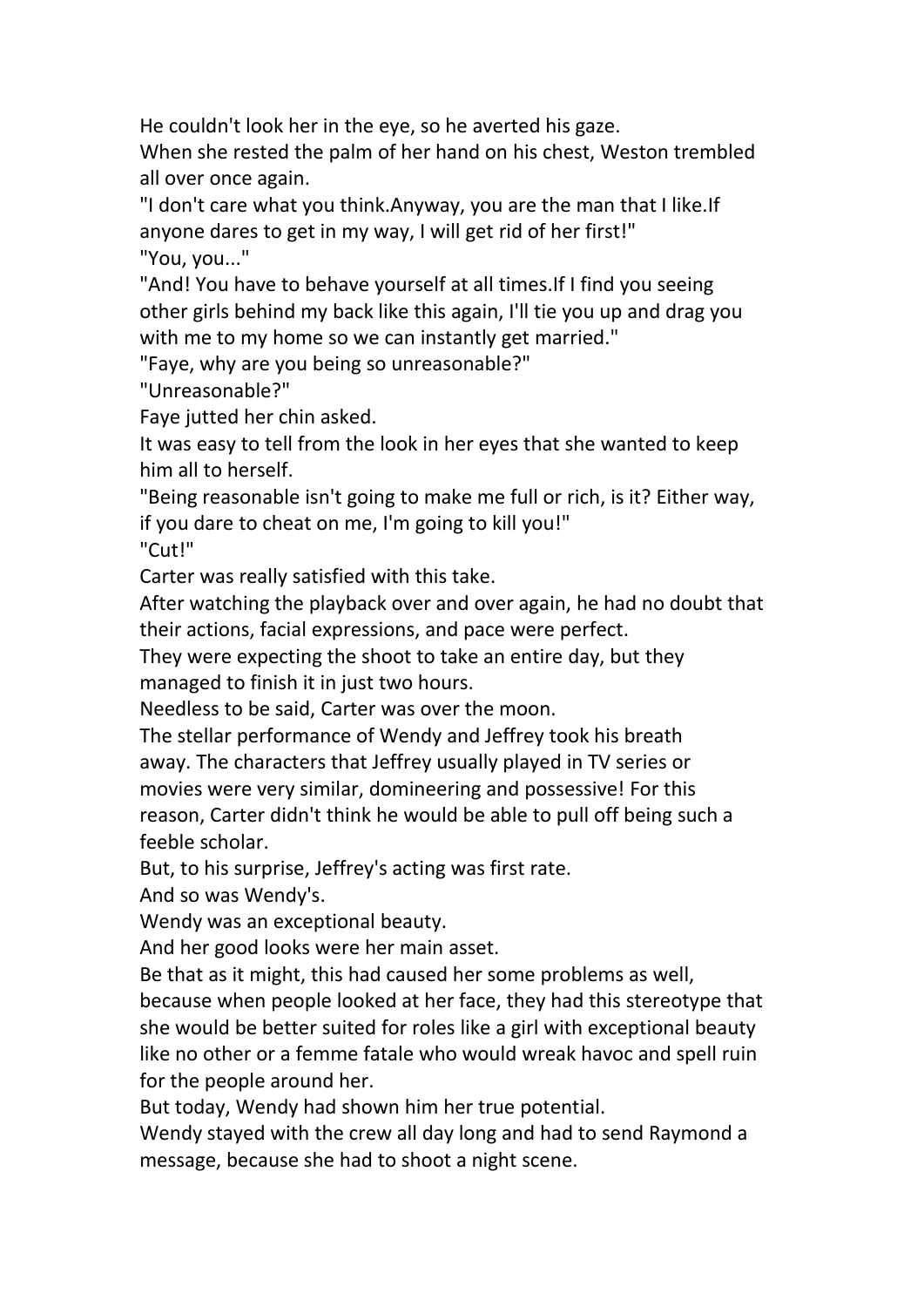And they didn't finish shooting until the following morning.

Everything went smoothly for the shoot, and they had done a lot after a day and night.

So, as soon as they were done shooting the night scene, Carter decided to give them a well-deserved two days off so they could get some rest.

It was already the break of day.

The artists who were shooting a morning scene came.

Wendy yawned, feeling so tired.

However, she turned down Jeffrey's offer to send her home and was about to leave on her own.

The moment she walked out of the set, she saw Eris and Brian walking side by side.

Suddenly, all of the tiredness Wendy felt had disappeared. "Wendy..."

Pretending not to see them, Wendy walked past the two and ignored them.

Brian gripped her wrist really hard after calling out to her.

"Wendy, Eris wants to say hello to you."

Acting as though she just touched something awful, Wendy quickly shook off his hand and said, "Get your hands off me! It's disgusting!" "Wendy!"

Brian gritted his teeth, fuming with anger.

Wendy glanced at them and sneered.

As usual, Eris was still wearing a white knee-length dress, with her long and straight black hair hanging over her shoulders.

With her light makeup, she looked so delicate and charming, which could probably make men grow protective of her.

On the other hand, Brian, who had a black suit on, intimately wrapped his arm around Eris' waist and looked at her so tenderly just like he always did.

Thinking of how he also held her in his arms once, Wendy felt sick to her stomach.

So, she took two steps back to keep a distance between them, as though she would throw up if she got any closer.

"Wendy!!!

"What? Did I say something wrong?"

Eris bit her lip and walked over.

Then, she said, "Wendy...I know you hate me.If it weren't for me, you wouldn't have suffered so much these past couple of years.I have told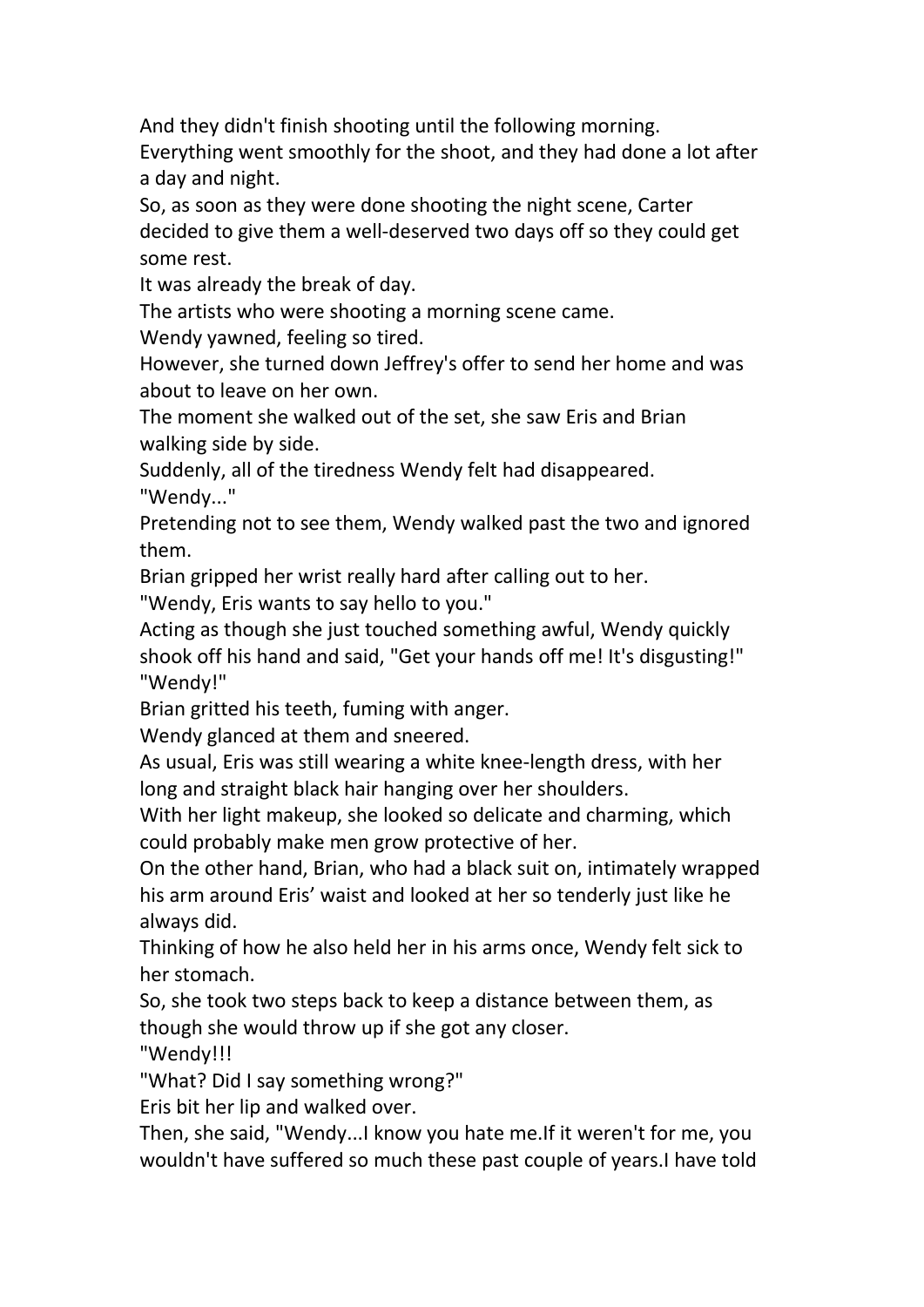dad that you are still alive, and he was so happy when he found out.He asked me to tell you that our family will always welcome you." "Huh?"

How could Ruben possibly say such a thing to her? How ridiculous! As far as Wendy could remember, he had never been a good man, nor was he a good father to her.

Wendy lost her mother at the age of six.

When she was a child, she had pleasant memories with her mother and sister, but as for Ruben, all she knew about him was his name. He left early and came back late every day.

And as soon as he got back, he would start drinking and the house would be filled with the smell of alcohol.

After getting drunk, he would go up the wall and beat and scold the three of them.

At some point, he started coming home less often.<br>They were much happier without Ruben.

Unfortunately, their mother passed away when Wendy was only six years old.

Wendy's mother was a local in Ywood, and her father was the one who moved in with her as a live-in husband.

After his wife's death, he naturally inherited all the properties.

At the time, they owned a total of three houses, and he didn't waste any time selling two of them to fritter away, and use the rest to support himself.

Soon after the funeral, Ruben threw his two daughters to the countryside.

Their grandfather died early, leaving only their grandmother to look after them in their hometown.

Since their grandmother was already old and in poor health, she often got sick.

In spite of this, their grandma still did her best to shower Wendy and her sister with so much love.

No matter how difficult it was, she did everything she could to support the two of them and send them to school, even if she had to pick up trash.

They stayed in the countryside for five years until their grandmother passed away.

Ruben had to take Wendy and her sister back to Ywood.

At that time, he was already remarried to a woman named Cacia and had already ran through all the money he got from selling the houses.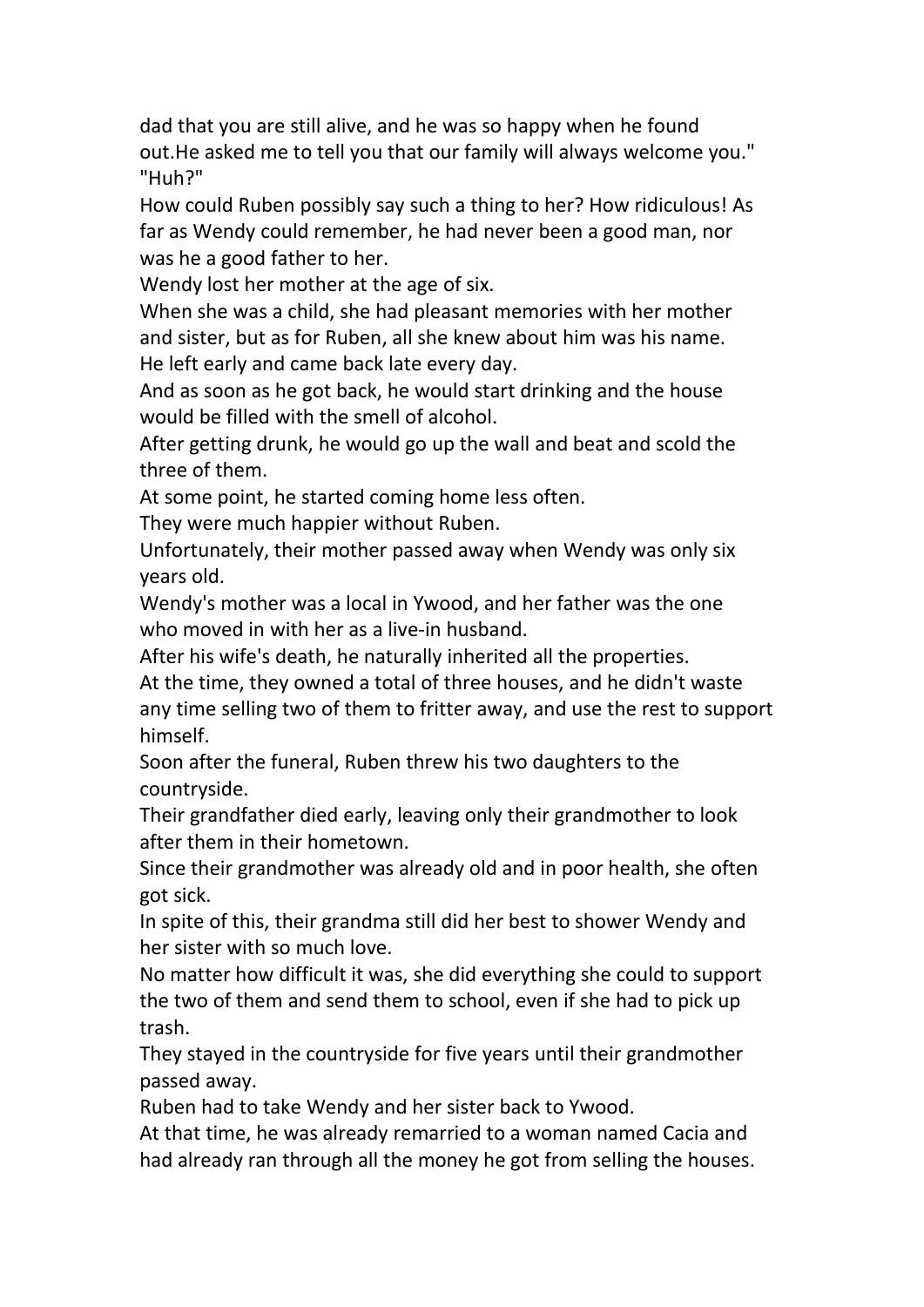As if that wasn't bad enough, Ruben thought it would be a good idea to make use of his eldest daughter, so he married her to a middle?aged man! Now...

Eris told her that Ruben was happy to hear that she was alive and even wanted her to go home! : Home? That was Eris' home, not hers! "Wendy..."

"Shut up!"

Eris wanted to play affectionate sisters with her, but Wendy had no intention to play along with her whatsoever.

Instead, she yelled at her, and Eris trembled with fear.

Standing in front of Eris to comfort her, Brian glared at Wendy in disgust and said, "You've become even more heartless than you were three years ago! Three years ago, you stabbed Eris, but she has already forgiven you.

Even now, she still treats you as her own sister and worries about you all the time.

Why do you have to be so ungrateful?!"

Wendy was left at such a loss for words.

It was clear as day that he had completely been brain-washed by Eris. Without giving him any response, she snorted, walked past the two, and was about to leave.

"Stop! We need to talk!"

Without turning back, Wendy yawned lazily and replied, "I've been working all night.I'm very tired and not in the mood to talk right now! Do you really think it's a good idea to talk to me right now?" "Yes!"

"I don't have time!"

Hearing this, Brian strode toward her and stopped her from leaving. "We need to talk today!"

Slowly raising her eyebrows, Wendy sneered, "Brian! Do you think I'm still the same idiot from three years ago who would listen to everything you say? Or do you think that even if you were two-timing me and kept hurting me, I would still love you after three years?"

Brian opened his mouth and looked like he wanted to say something but didn't say anything in the end.

With her eyebrows deeply knit, Wendy went on and added, "Or do you perhaps think that I came back for you and joined the crew of the "Story of Concubine Ivanka" on purpose? You think I just want to get back together with you again, don't you?"

**Chapter 58:The Lowest Of Scumbags**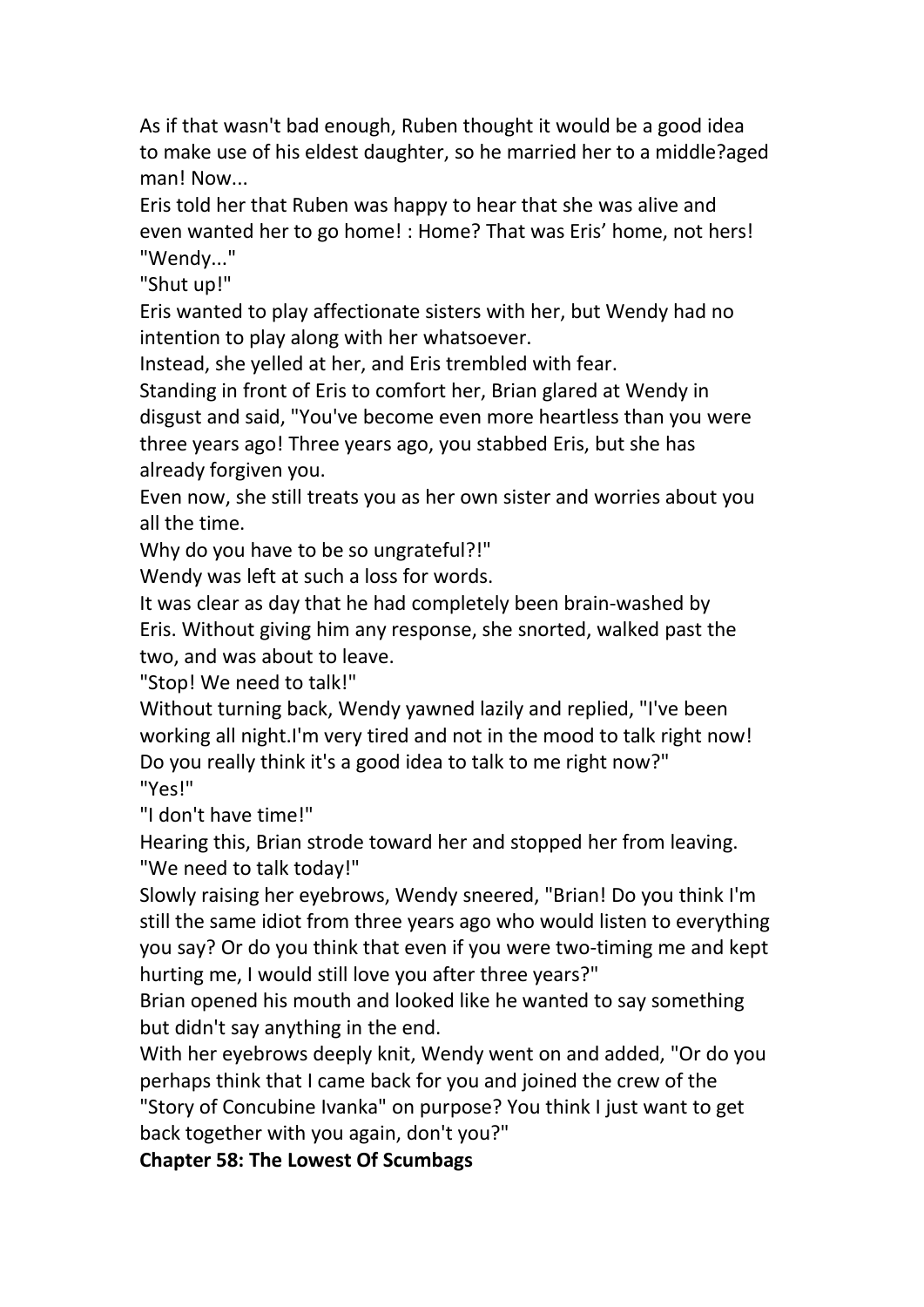Embarrassment was written all over Brian's face.

"What? Really?"

Wendy's eyes widened exaggeratedly.

"You really think so? Oh my! Brian, I think it's time that you deal with your hypochondriasis! Honestly, whenever I thought about the fact that I was in love with you, I get the urge to poke my own eyes out! I really didn't know what I saw in you back then," she admitted. "Wendy! Stop it!"

"Why?" She tilted her head.

"Are you embarrassed? I'm not done yet.Where was I? Oh right! In the last few years, whenever I thought of you, I couldn't help thinking that I was really blind! The saying "love is blind" has never been more true.But you know what? I bet every girl has met a scum or two when they were young and ignorant.I had terrible luck and just happened to have met you, the lowest of all scumbags!"she screamed.

Brian was furious! He had lived for more than 20 years, and he had never been humiliated like this! In an attempt to calm himself down, he took a deep breath and said, "Wendy, we haven't seen each other for three years.When did you become so sharp-tongued?"

As she leaned against the wall behind her, she covered her mouth and yawned.

"A lot can change in just a few years.Anyway, don't beat around the bush! I don't have time to waste with you!"

While they were talking, numerous people were entering and exiting the Studio City.

Since Eris was a known TV star, several people glanced at her and did a double-take.

Seeing this, Brian quickly handed Eris' bag to her and gently kissed her hair, "Eris, go to the film set first."

"Brian<sup>"</sup>

"It's fine.I'll handle it."

Eris was still worried! Now that Wendy had changed into a different person, Eris couldn't figure out what this woman was.

thinking anymore.

Even though she said that she didn't care about Brian anymore, Eris couldn't help but be suspicious.<br>After all, how could one tell that Wendy was telling the truth

anyway? Brian was a wonderful man, and Wendy, the little bitch, had become so beautiful and had so many tricks hidden up her sleeves. Eris believed she had to stay alert just in case Wendy tried something.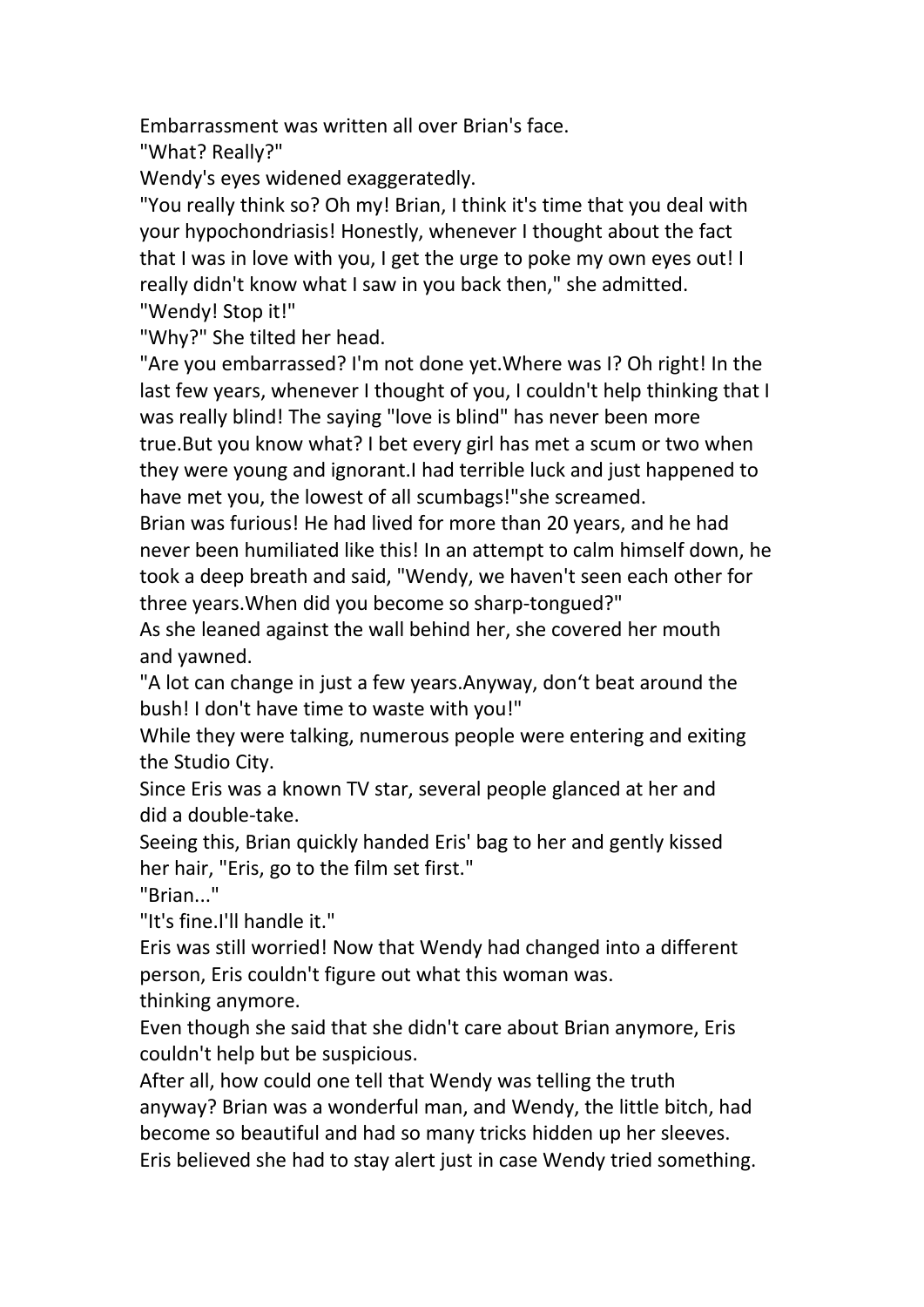"Brian, I'm just worried about you..."

"Silly girl, what do you have to be worried about, hmm?"

Gently, Brian ran his hand through her hairand continued, "Hurry up.If people recognized you, it'd be hard to leave this area. I'll just clear up things with her and then go meet you, okay?"

A relieved exhale escaped her mouth.

Nodding, Eris said, "Alright.I'll go first then.You...Just don't hurt her, okay?"

"I got this.Don't worry."

Wendy watched the couple act lovey-dovey with each other.

Now, she really couldn't deny how perfect they were for each other. One was a despicable waste of a human being, while the other was an evil witch who pretended to be kind and loving. A scumbag together with a two-faced bitch! Brian watched Eris walk away. Then, once she was out of the premises, he turned to Wendy with a disgusted glare.

Rolling her eyes, she spat out, "Don't give me that look.Since we've already established that we can't stand each other, we have nothing else to talk about."

Then, Wendy turned on her heel and started to leave.

In fact, she already knew what Brian was going to say to her.

"Wait a minute.We have to talk!"<br>Before she could object, Brian already grabbed Wendy's wrist and got into his car.

She decided not to complain, figuring that if she didn't talk to him now, then he would find a way to harass her again in the future.

Without hiding her annoyance, she got into the car with him.

They sat in the back seat.As soon as they got in the vehicle, she shook off his hand.

For the first few minutes, awkward silence echoed inside the car. Neither knew what to say to each other.

However, Wendy was getting sleepy.

After a yawn, she hissed, "Say whatever you want now! Quickly!"

"Wendy, about three years ago...What Eris and I did to you was

indeed wrong.She was young at that time, and she was

impulsive.Your anger towards what happened is valid, but she has been punished enough.You stabbed her and almost killed

her.Shouldn't you have forgiven each other by now?"

'Forgive? Ha! You wish! "You dragged me here just to say that, or is there something else you want to say?"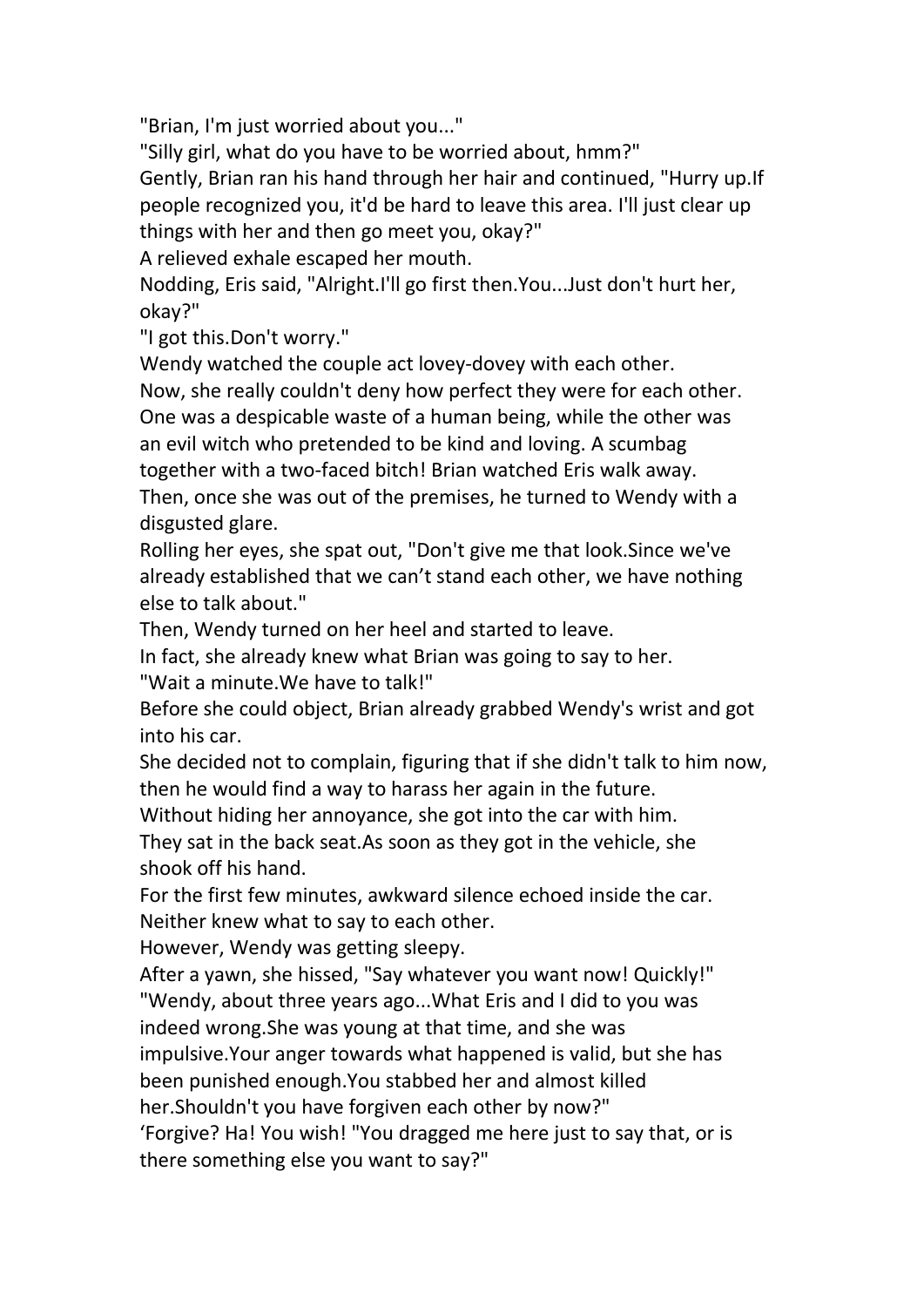Wendy asked coldly. Sighing, he continued, "Well, since we've cleared up the animosity between you and Eris, I want to apologize for what I did to you.I admit that Eris and I were together while I was still dating you. I know I should've broken up with you instead of letting things escalate.It's all my fault.I shouldn't have kicked you either.I'm sorry for all the physical injuries that I caused!"

'Sorry? As if forgiving him would be soeasy! He's delusional! One of my children died and the other got seriously injured even before he was born all because of this man! Does he think that a measly apology was enough?' Wendy gritted her teeth and clenched her fist before giving him a sharp glare.

Suddenly, Brian handed her a check.

Her face darkened as she stared at the piece of paper in his hand. She squinted at him and asked, "What the hell is that?"

"This is five million!This is enough to get you a small place and live there for the rest of your life.It's my compensation for what I did, Wendy,"he answered casually.

"Compensation?"Wendy repeated but didn't take the check.She was shocked at his audacity.

"What? I know that you need money right now..."

"Yes, I do lack cash!"

Quickly, he pushed the check into her hand.

"Wendy, I hope you can leave this city after you take this money.Start a new life at a place where nobody knows you.Ever since you came back, Eris has been a mess.In the past few years that you weren't here, we have lived in peace! We don't want you to disturb our life ever again!"

With an offended scoff, she grabbed the check and tore it into tiny pieces right in front of him.Then, she threw it at his face like confetti. "What do you think you're doing?" Brian asked with furrowed brows. "Yes, I don't have a lot of money right now, but no matter how short I am of cash, I will never take your money.I feel sick just by looking at anything that belongs to you!"<br>Wendy felt as if the air inside the car was disgusting.

So, she suddenly opened the door and strode out of the vehicle.

"Brian, money can't solve all your problems.I won't forget what you and Eris have done to me!"

"So, you really came back for revenge!"

With a smirk, she answered, "Yes, I did. I will make you pay for all the pain that you have caused me!"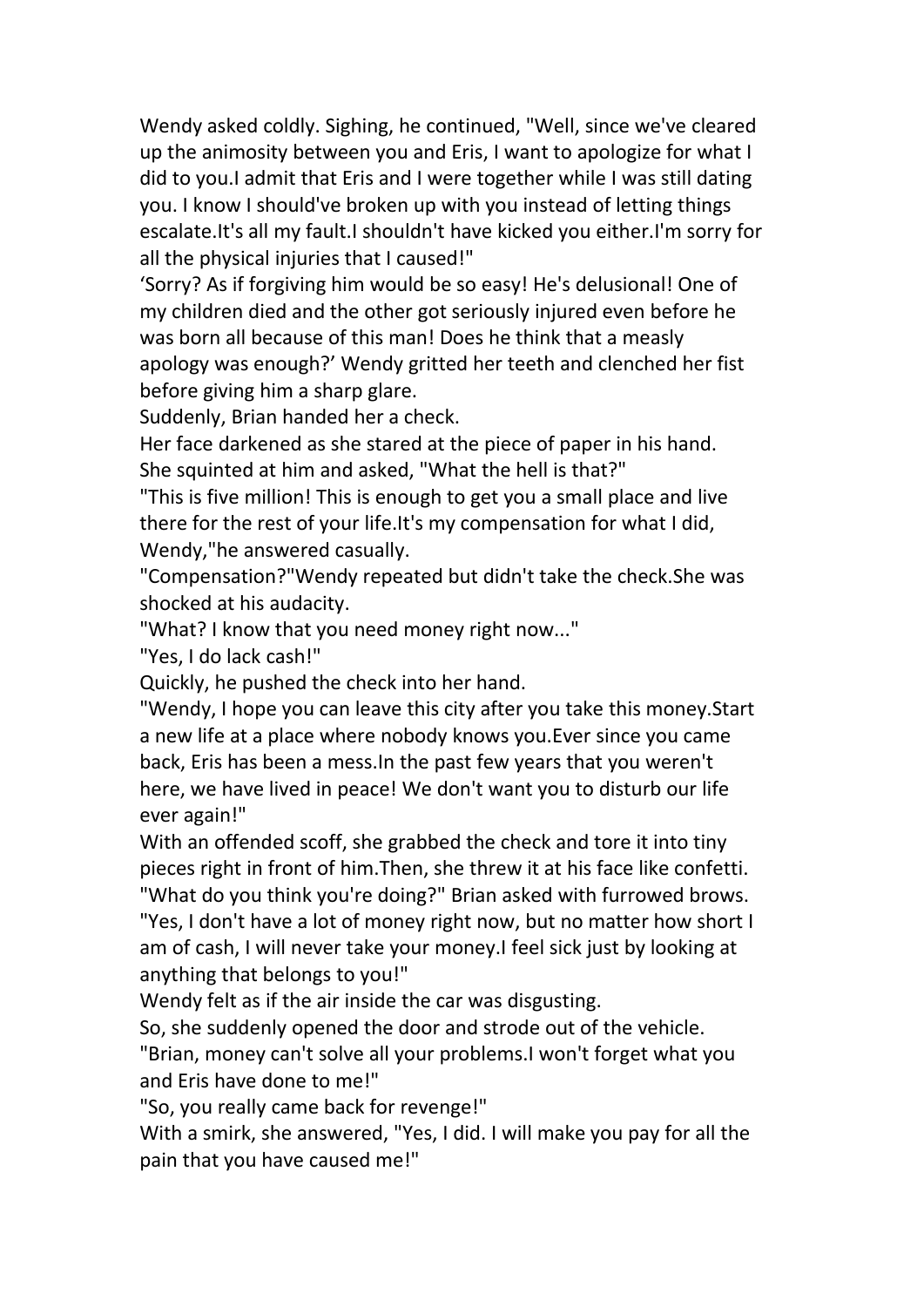Without waiting for his reply, Wendy slammed the door on him. Brian quickly pressed a button to roll down the window and called out, "Wendy! If you dare lay a finger on Eris, I will make sure you regret it! We were together for three years and you know what I'm capable of! Don't forget who you're going up against.You're just a powerless woman. Killing you will be as easy as squashing a bug! Don't test me!" Since Wendy appeared in front of Eris again, she had mentally prepared herself to handle anything.

With a smirk, she turned to glance at him and give him the finger. The hatred and arrogance on her face were unmistakable.Brian seethed with anger.

"You will regret this, Wendy!"

"Are you threatening me now?" she asked, raising a brow.

"Yes!" he screamed.

A mocking chuckle came out of Wendy's throat.

Brian clenched his jaw.

It seemed that Wendy really had changed, not only in appearance but also in personality.

Three years ago, she was like an open book.

Anyone could instantly read what she was thinking.

Before, Brian could guess what was on her mind with just one look.

Now, however, she was unpredictable and acting off the wall.

Brian didn't like this feeling.

"Wendy, we've known each other for a long time. Don't force me to hurt you!"

"Bring it on, then!" she challenged.

## **Chapter 59:Sister-In-Law, Help Us!**

After buying breakfast, Wendy took a taxi home.

She showered as soon as she returned.

Once she came out of the bathroom, she saw that Raymond was stepping on a small stool, heating the steamed stuffed buns and preserved egg and pork porridge in the microwave. "Mommy,

breakfast is ready!"

Raymond proudly said.

"Raymond, you're so amazing!" Wendy exclaimed.

Now that Wendy had taken a shower, she felt refreshed.

In appreciation of what her son had done, she bent over and gave him a kiss.

Then, she went to the kitchen to get some smaller bowls.

When she came back, she poured the porridge into the bowls and put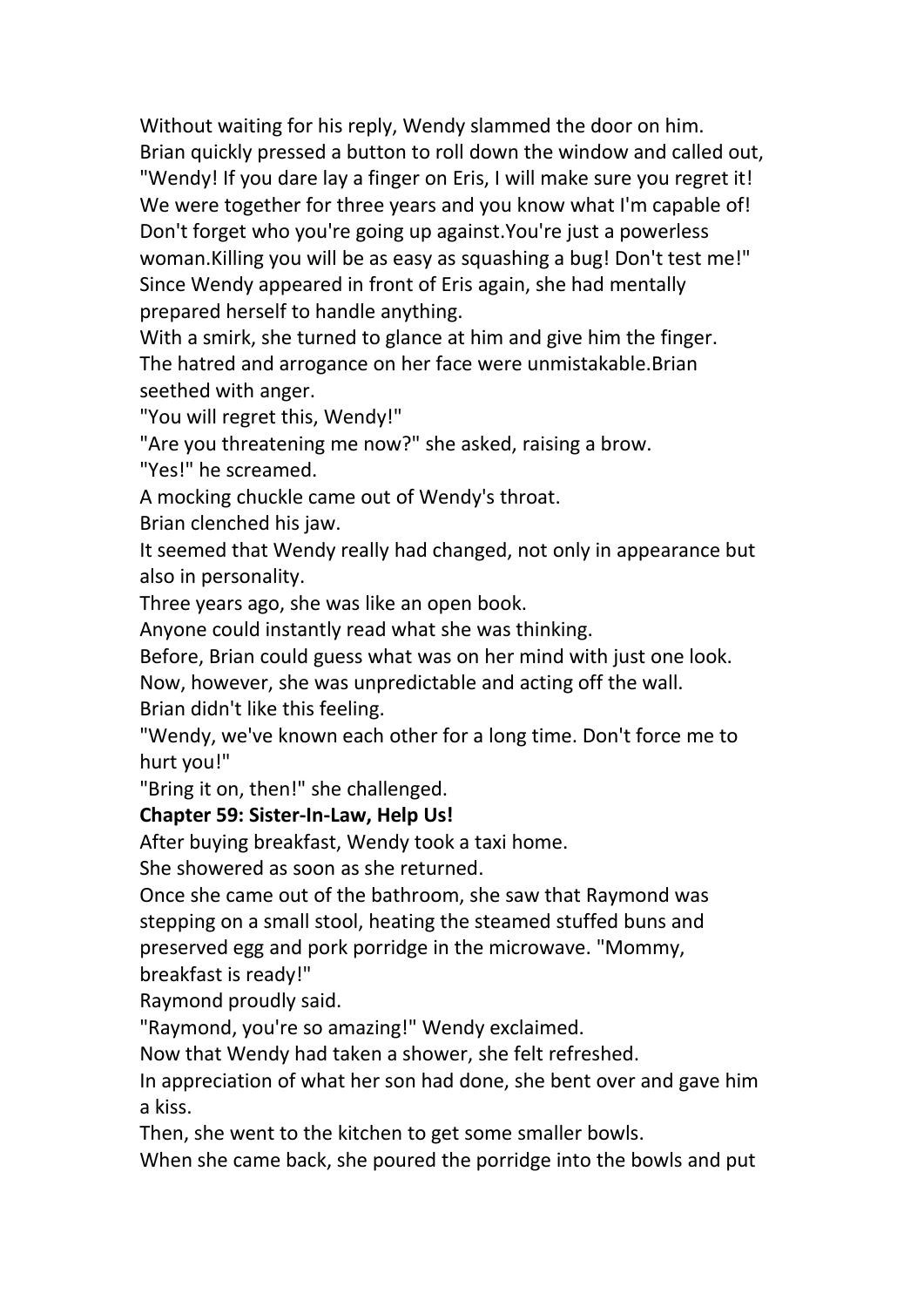the steamed buns on the plate.

Once the food was ready to be served, she put them on the dining table for them to eat.

Wendy bought breakfast for three people.

But looking around, Precious was surprisingly nowhere in sight.

"Ray, where's Precious?"

Raymond's face fell upon hearing her question.

He shook his head in response and answered, "I don't know." "Oh."

Wendy was taken aback.

Whenever she woke up every morning, Precious would come to their house as soon as she got dressed.

The two kids were together all the time, except, of course, when it was bedtime.

Wendy was used to that setup that she was surprised when she did not see Precious, even for a day.

Raymond took a nibble of a steamed bun and said in dismay,

"Mommy, Precious hasn't been here since yesterday."

Wendy was stunned.

'Could it be that Ryan did not allow Precious to be with Ray because I refused to help him?' she mused.

She could not help but frown at the thought of that possibility. If that was true, Ryan was immature and a jerk! As if he had guessed what she was thinking, Raymond put the rest of the bun into his mouth and said, "Something happened to Precious's family yesterday.An ambulance even came to their house. Precious hasn't shown up since."

Was Precious sick? Wendy was shocked.

She slowly put down her bowl and asked, "Did you ask what happened? Is your friend sick?"

"Well, when a servant in Precious's home delivered lunch to me, I asked what had happened.He told me that Uncle Oliver fainted and was seriously ill. He's in the hospital now. Since there was nobody to take care of Precious, she was sent to her grandparents' house." Wendy's heart skipped a beat upon hearing what had happened. "Uncle Oliver?"

'Was it Ryan or Luke?' she wondered.The little boy raised his head and said, "It's Uncle Ryan!"

Ryan had been hospitalized after fainting.

To make things more worrisome, an ambulance came and took him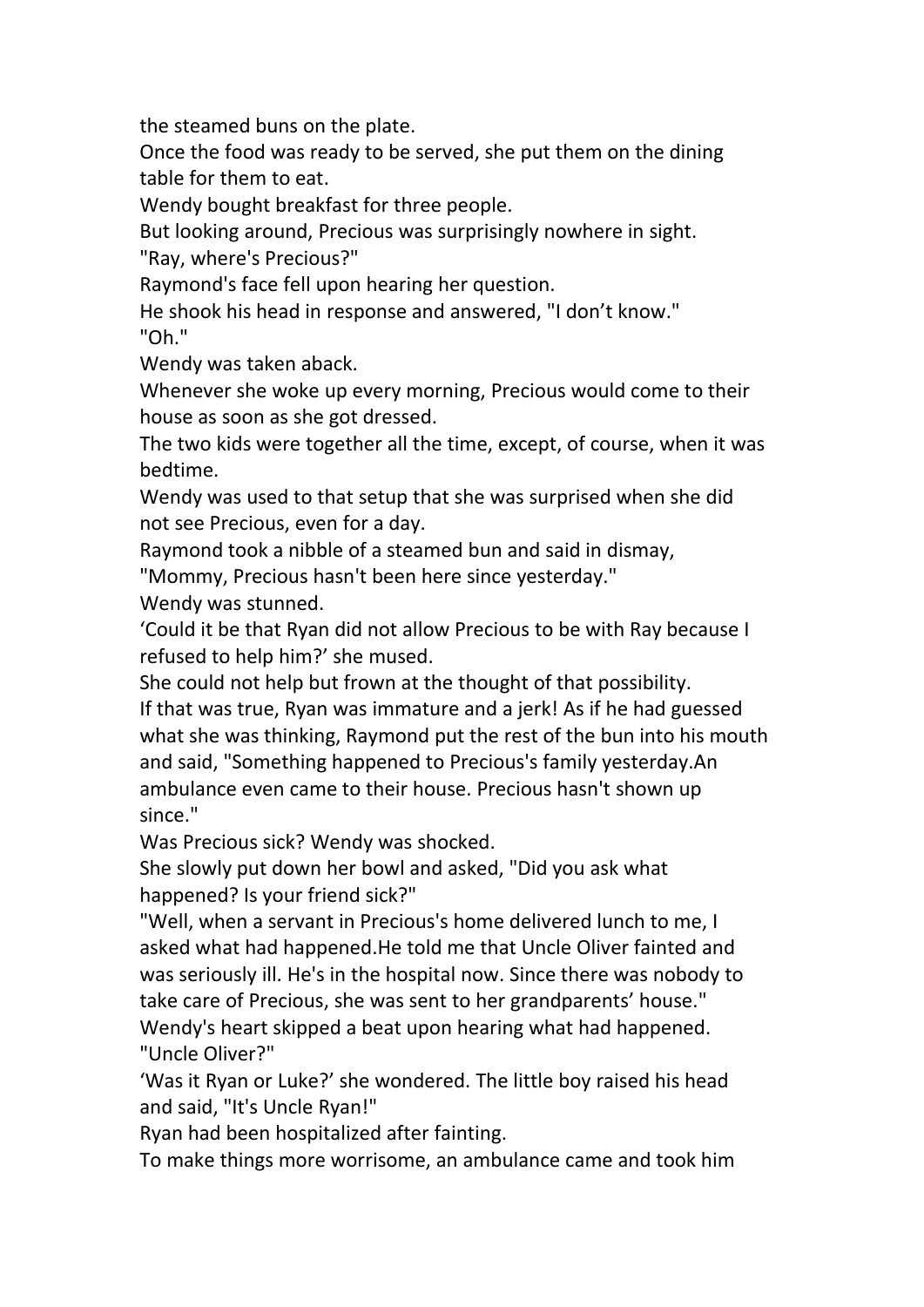away! 'Was it because he couldn't fall asleep?' Wendy pondered. At the thought of this, she became anxious and even lost her appetite.

She put down the bowl, and it seemed as though she got lost in a daze.

"Mommy, are we going to the hospital to see Uncle Ryan?" "Uh..."

Wendy had no idea how to respond.

Before, she insisted on refusing to help Ryan regardless of Luke's pleas.

If she were to go there to see Ryan now...Well, it would definitely be awkward.

"Ray, Uncle Ryan will be fine soon. We'd better go to his house when he returns from the hospital,"

Wendy said with a smile.

However, that was not what Ray was expecting.

He lowered his head in disappointment and replied sadly, "Okay."

A few days had passed since that incident, but nobody came back to the No.1 villa.

The servant still brought food to Raymond every lunchtime, but Ryan had not returned yet.

Even Luke and Precious had not shown up.

'Is Ryan so seriously ill that he still can't be discharged from the hospital?' Wendy mused.

Her mind was in a mess. She even forgot her lines several times when she was filming! She had been working at night shift for the past few days.

She must admit, it was not easy to stay up until the morning.

One morning, when she returned home, she immediately took a shower and then lay on the bed afterwards.

She picked up her phone and stared at it for a long time.

'Wendy, you and Ryan are friends now. Even if you two aren't, he's still your boss.You care about your boss, don't you? Well, that made sense,' she thought.

I Besides, she could not shrug off the melancholy in Ray's eyes these past few days since he could not see his only friend.

She figured that she should ask about Ryan's condition, even just for the sake of her son.

After pondering for a moment, Wendy finally convinced herself to send Ryan a message.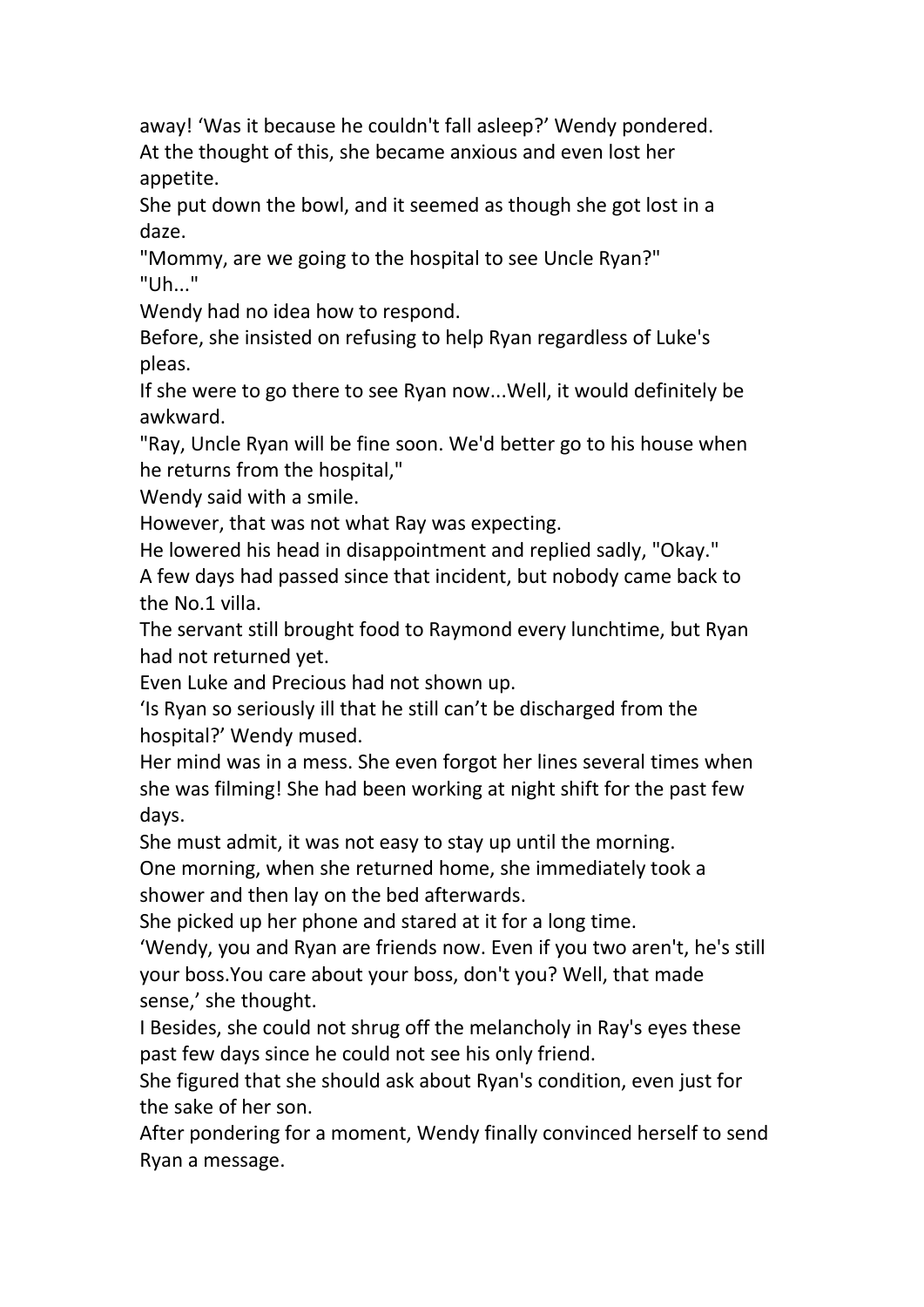She found Ryan's We Chat account soon and finally sent him a message.

"Boss, I heard that you're sick.Are you feeling better now?" After sending that, Wendy waited for his reply, but she did not receive any.

Meanwhile...In Hopewell Hospital.

Ryan was wearing a blue and white striped hospital gown.

Although he was only wearing that, he still had an intimidating aura around him that could not be concealed.

He had been on bed rest for five days, and his face had gotten colder as time went by.

Outside the ward.

The senior executives of the Oliver Group were gathered, each with documents and reports in their hands.

Everyone was exchanging a look as though pointing fingers at who should come in as nobody dared to do so.

At that moment, Luke came over.

Those who were outside felt relieved at the sight of him.

They then trotted towards him while calling out his name.

"Mr.Luke, help us!" cried one man.

"Mr.Luke, could you help us and send these documents to Mr.Ryan? If you do, I'll do everything you want me to do," said another.

"Mr.Luke, please help me, even just for the sake of our friendship," bargained one man.

As they spoke, they stuffed the documents into Luke's arms, which did nothing but only made Luke furious.

"Shit! You bastards! You never think of me when something good happens to you.But now, how dare you to come to me because you think you're going to be reprimanded?! Sorry to say, but I won't do it!" "Mr.Luke, you're the president's brother.He must treat you warmly, like the spring breeze"

"Bullshit! No, he doesn't treat me like that.Spring breeze? To me, he's as cruel as the winter blizzard."

At the thought of the cold look on his brother's face, Luke shuddered in disdain.

Then, he quickly returned the documents to everyone.

Oh my God! In the past few days, Ryan seemed as though he had come back from being frozen in a glazier.

His gaze was so cold that it was enough to send a chill down someone's spine.Even Luke, who was his own brother, was afraid that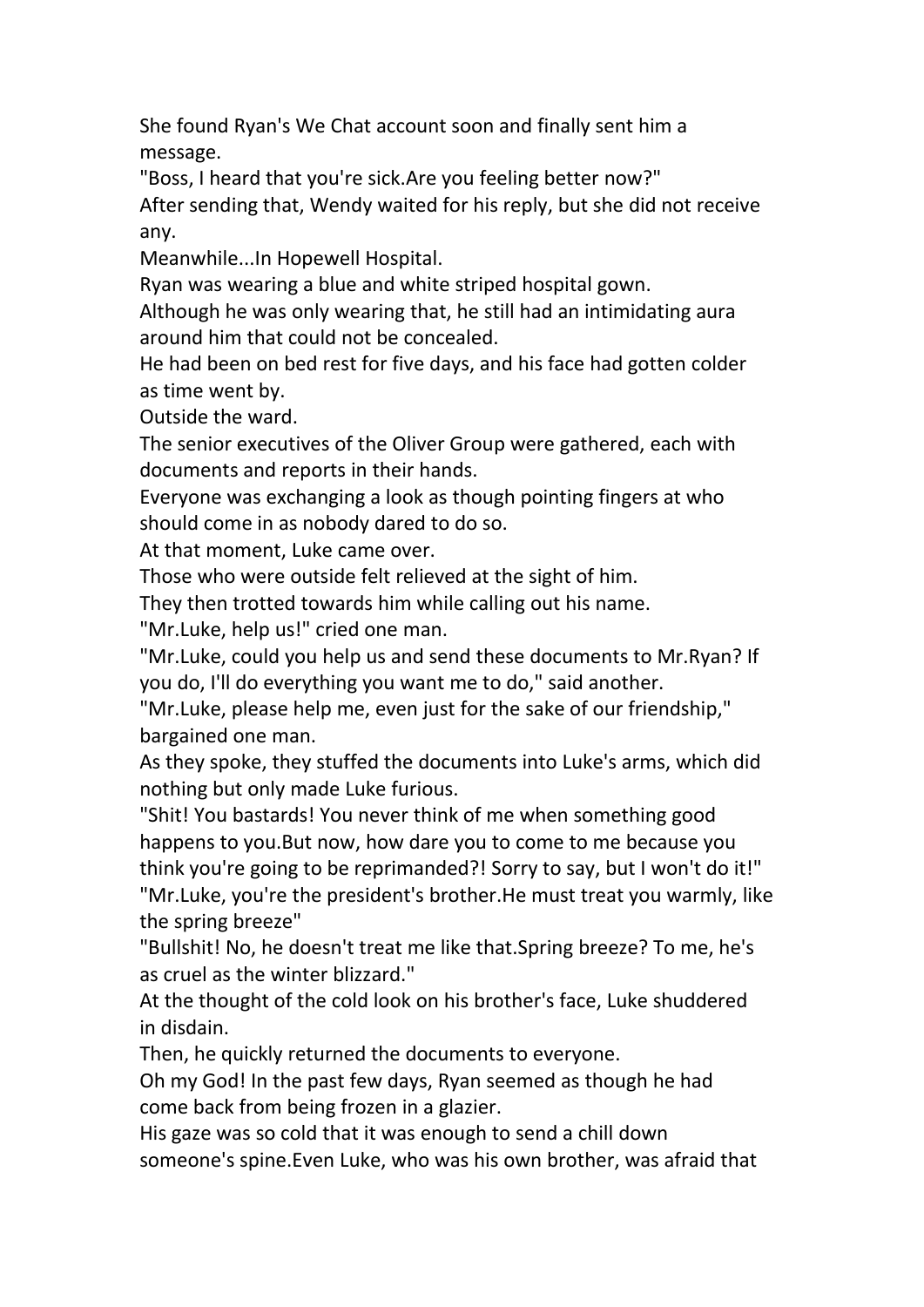Ryan would tear him apart.

"Mr.Luke..." said one man whose voice trailed off.

"Cut the crap.Either we're in this together, or I walk away ! Let's all go inside at the same time!" urged Luke.

Although that was probably the best course of action, everyone's face still turned pale.

At that moment, Luke opened the door and walked in first.

The senior executives followed shortly after.

"Ryan"

Swish! Ryan threw a folder to Luke and said sharply,"What kind of primary school level planning is this, Luke?! You have two hours to

redo this!"<br>Luke clutched the folder tightly.

He almost burst into tears upon hearing Ryan's words.

Meanwhile, everyone fell silent, not wanting to get in the way of Ryan's wrath.

Oh my God!

'Mr.Ryan did not even go easy on Mr.Luke.We would most probably suffer the same fate, ' everyone thought at the same time.

The senior executives exchanged a worried glance.

Some of them even felt an urge to cry in fear of humiliation.

Thirty minutes later, the executives had all been tortured to death.

Well, at least not literally, right? Fortunately, they did not suffer the same fate as Luke.

Ryan did not reprimand them but instead looked at everyone with a frightful gaze and coldly ordered, "Redo it! "Redo it!" "Redo it!"

Another thirty minutes had passed.

The senior executives were still sweating in fear.

After reading all the reports, Ryan's expression turned as cold as a glacier.

A deafening silence befell in the ward, and it made the tensed atmosphere even tenser.

Everyone lowered their heads as they did not want to meet Ryan's eyes.

They even seemed as though they were holding their breaths. At that moment...

Ryan's phone beside his bed suddenly buzzed.

Ryan subconsciously glanced at it to see who it was.

But when he saw the message on WeChat, his cold face was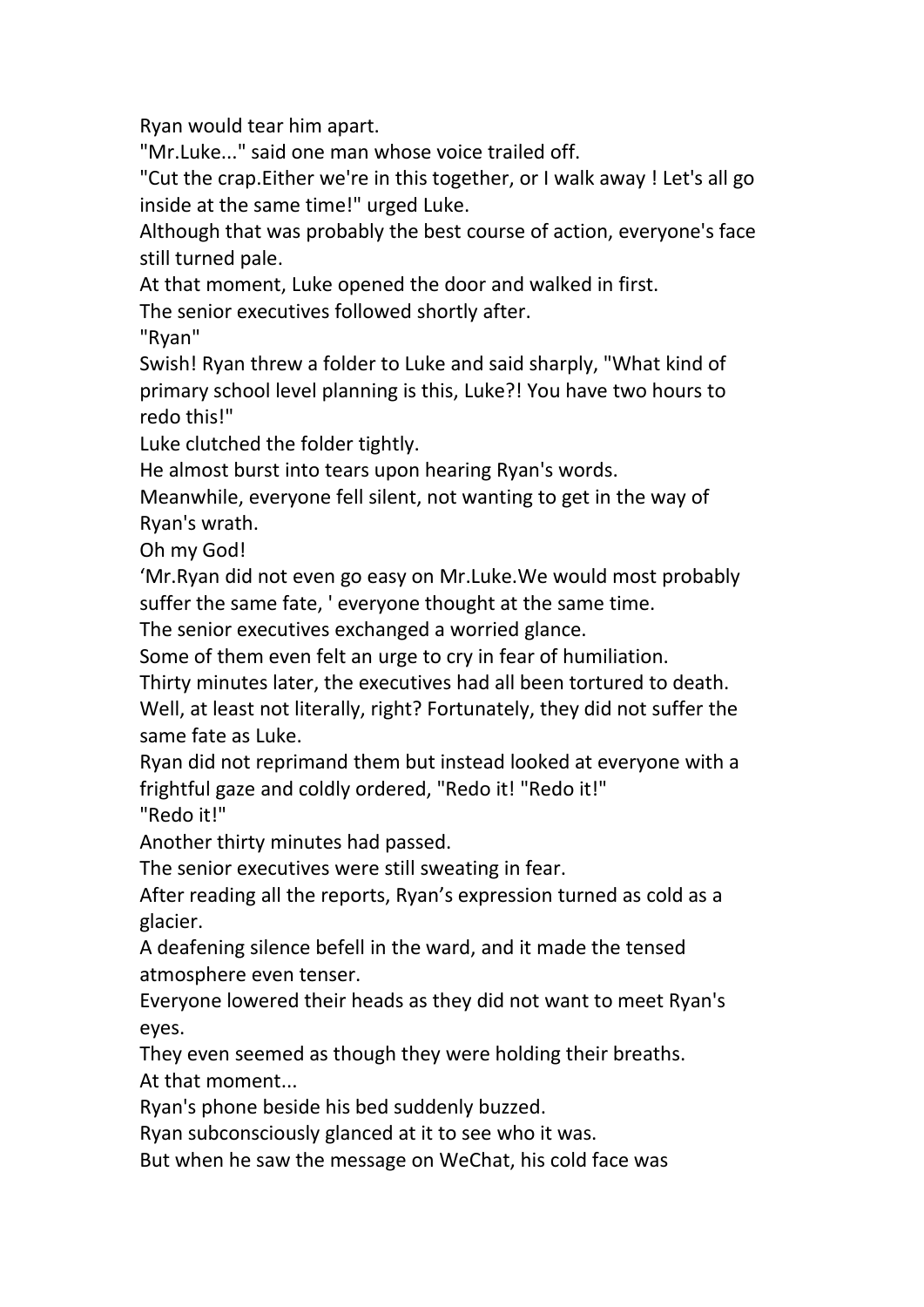immediately replaced by a warm smile.

It was as though the first snow had met the warm sun.

Everyone in the room exchanged a confused glance.

Luke happened to be near Ryan, so he craned his neck to see the message.

It turned out that it was a message from Wendy.

Seeing this, grateful tears almost streamed down Luke's face.

'Sister-in-law, help us!'

Chapter 60:Get Out

Ryan's mood only improved for a brief moment.

However, it seemed as though something else occurred to him.

He pursed his lips in disdain, and his face turned even colder.<br>Everyone was terrified.

'Help us!' Without anyone noticing, Luke ran out of the ward and gave Wendy a call when he reached the corridor.

"I'm an apple, an apple, an apple.I'm a banana, a banana, a banana..."

Meanwhile, Wendy's phone suddenly rang.

She was startled upon hearing the joyful ringtone.

She was expecting a call from a specific person that she did not even bother to look who it was when she answered it.

"Hello?"

"Wendy, Help!"

Help?! Could it be that Ryan...Wendy's face turned pale at once.

With her one hand clutching the phone tightly, she hurriedly put on her slippers and then got out of bed.

"Luke, tell me what's going on.Is Ryan..."she trailed off.

Luke rolled his eyes upon hearing the anxiousness in her voice.

All of a sudden, an idea occurred to him.

He feigned a sad voice and said, "Wendy, Ryan is not in good condition.He fainted at home a few days ago and was then sent to the hospital.He has woken up from the coma, but he hasn't slept

since.Sad to say, but his insomnia is getting worse.I wanted to call you for help, but Ryan said...he said that you're busy with your work and life and that he shouldn't bother you all the time, so I decided not to call you."

Wendy felt touched, at the same time, sad upon hearing this. There was also a tinge of guilt in her heart.

Ever since her return, Ryan had been helping her a lot.

Even when he was currently admitted to the hospital, he still ordered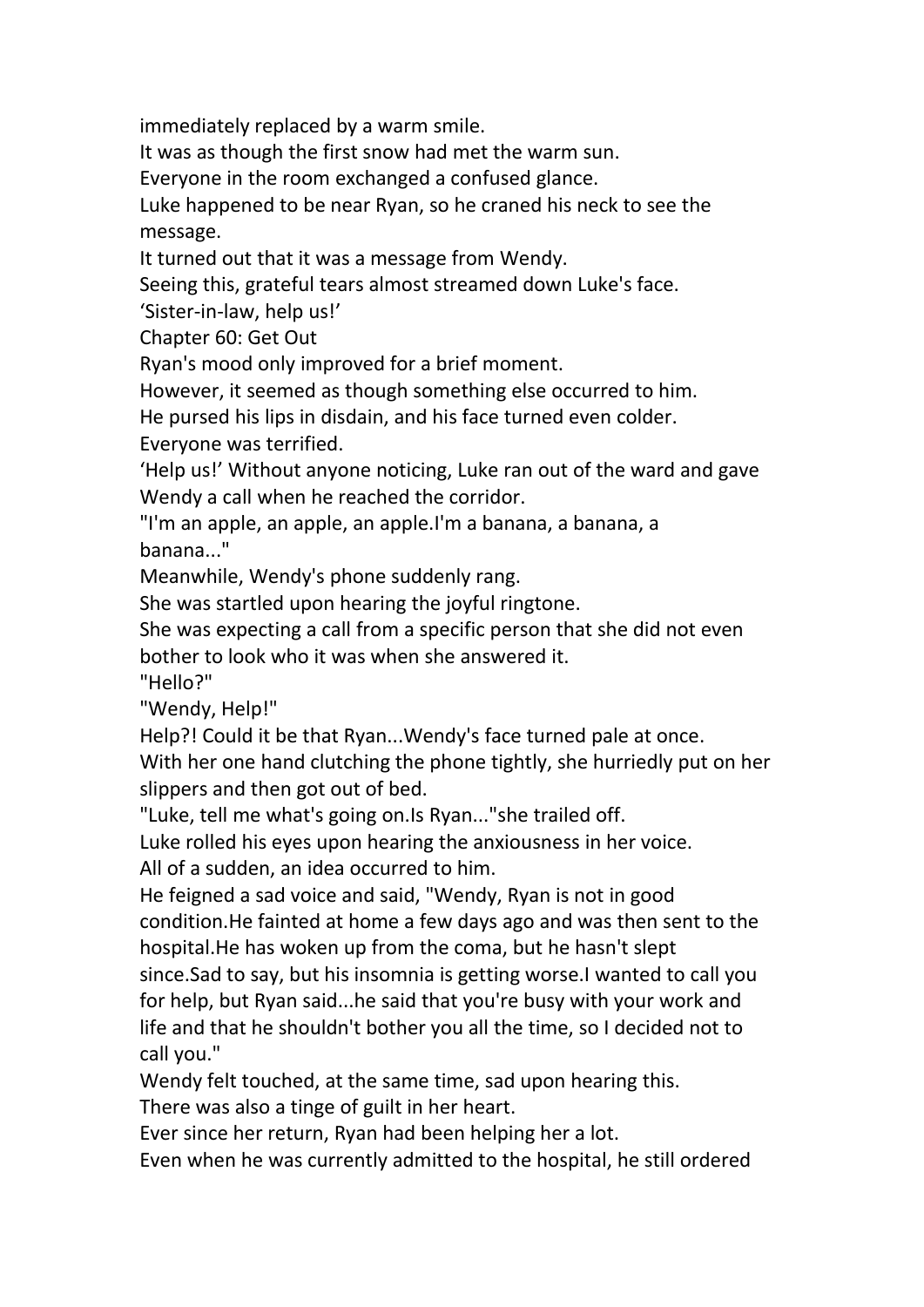his servants to bring Ray lunch every day.

Ryan had been hospitalized for days, yet Wendy had not asked about his condition until now.

"Luke, is Ryan getting better now?"

"Truth be told, he isn't,"

Luke answered with a stifled sob and continued, "Wendy, I really had no choice, so I called you without Ryan's knowledge.He's crazy! He's seriously ill, but he's still working in the hospital.If he goes on like this, this might be the end of him."

"Nonsense!"

Wendy exclaimed.

She strode out of the room and fetched her son.

She then ran across the living room and quickly changed her shoes.

"Which hospital is he in? Ray and I will go there to see him," she said over the phone.

"He's on the 32nd floor of Hopewell Hospital in the inpatient department."

"I'll be right there."

With that, Wendy hang up the phone.

She did not even bother to change her clothes.

She just wore her baggy white T-shirt, a pair of denim shorts, and a backpack.

Then, she quickly put on a pair of canvas shoes and took Raymond with her.

Wendy tied up her hair while she walked.

In order to move fast, she picked her son up and then walked out.

"Mommy, are we going to see Uncle Ryan?" Raymond asked.

"Yes," Wendy answered.

A hint of joy flashed across the little boy's face.

As his mother walked, he obediently leaned on her shoulder and said nothing.

As soon as Wendy reached the street, she hailed a cab to Hopewell Hospital.

She paid the fair the instant the taxi stopped in front of the hospital. Without further ado, she went straight to the inpatient department where Ryan had been staying.

"Mommy, don't we need to buy something before we see a patient?" 'How careless was I ! Raymond was right.They couldn't just go to see a patient in hospital without bringing any comfort gifts.

"Yes, of course!"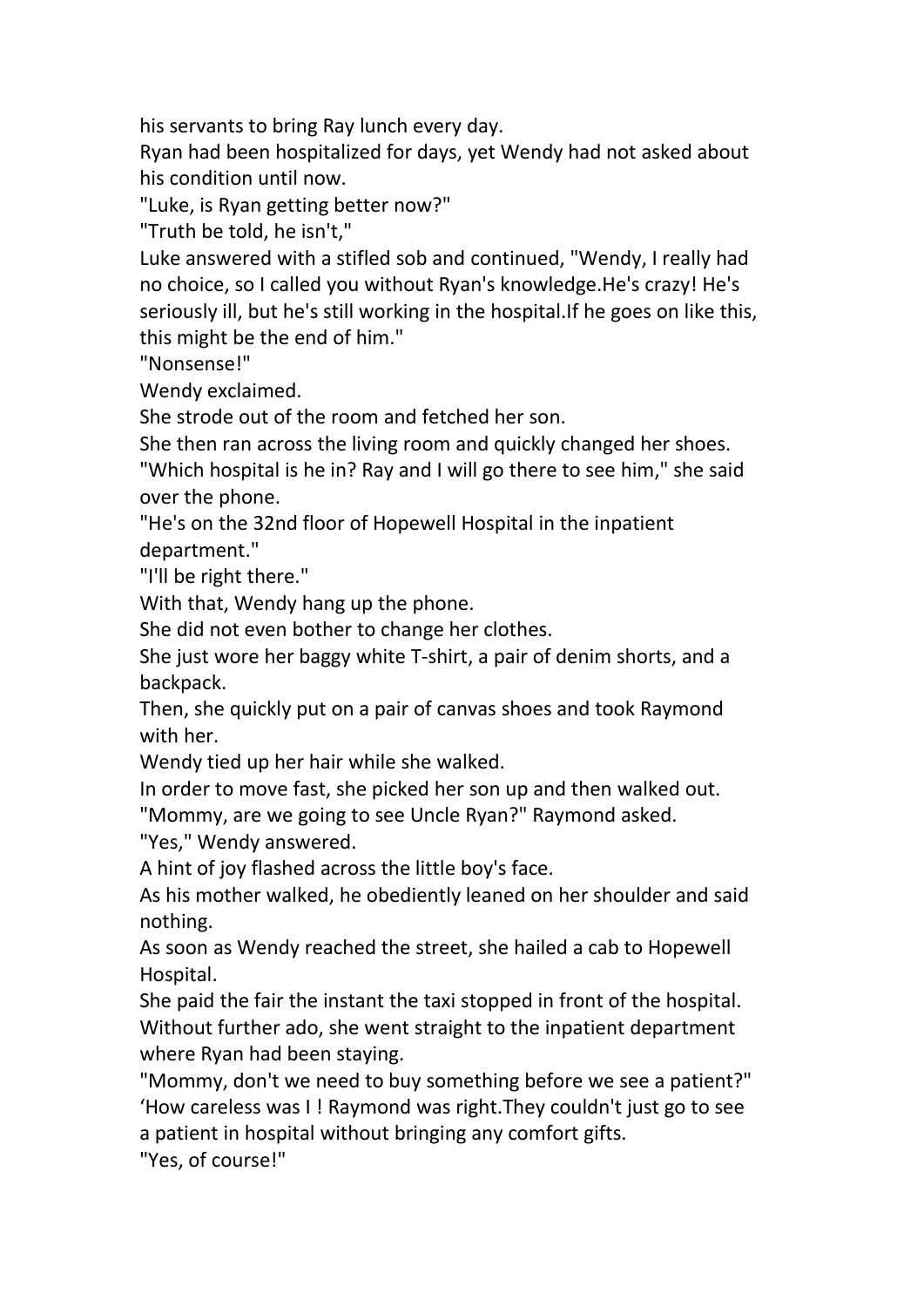Fortunately, there were stalls that sold flowers and fruit baskets near the hospital.

The latter looked very appealing, but the price of it was higher than in an ordinary shop.

Through gritted teeth, Wendy bought two fruit baskets in courtesy. The products were worth 200 dollars, unbelievably expensive for a simple fruit basket.

Although that gesture had a wonderful meaning, she was pained at having to spend so much money just for that.

If only she had known about it earlier, she would have bought the fruit basket at the fruit stand instead.

That way, it would not have cost so much.

"Let's go," she said to her son.

Wendy was familiar with the 32nd floor of Hopewell Hospital since she had been there once when she saved Precious.

Through that experience, she found out that the wards on that floor were luxurious.

The rooms on that floor had their own living room, bathroom, and kitchen.

They even had two bedrooms! The two bedrooms made it convenient for the family to take care of the patient.

Since some were worried that the food in the hospital was not nutritious enough, they were given the means to cook their own nutritious soup or porridge in the kitchen.

Because she had been there before, Wendy took the elevator to the 32nd floor without difficulty.

When she reached the floor, she saw that several special security guards stationed there.

Since Luke had already informed the guards, they let her in as soon as they verified her identity.<br>Luke had already told Wendy what Ryan's room was, so she went

there straight with Raymond.

Just as she was about to knock at the door, she heard a cold, booming voice from inside.

"Redo everything! The company has entrusted you with a high salary! You're not working for free, so you should do your damn job well!" Standing outside the door, Wendy was at a loss for words.

Every room was equipped with a hand-size glass panel on the door of the ward.

This enabled the nurses to see the condition of the patient inside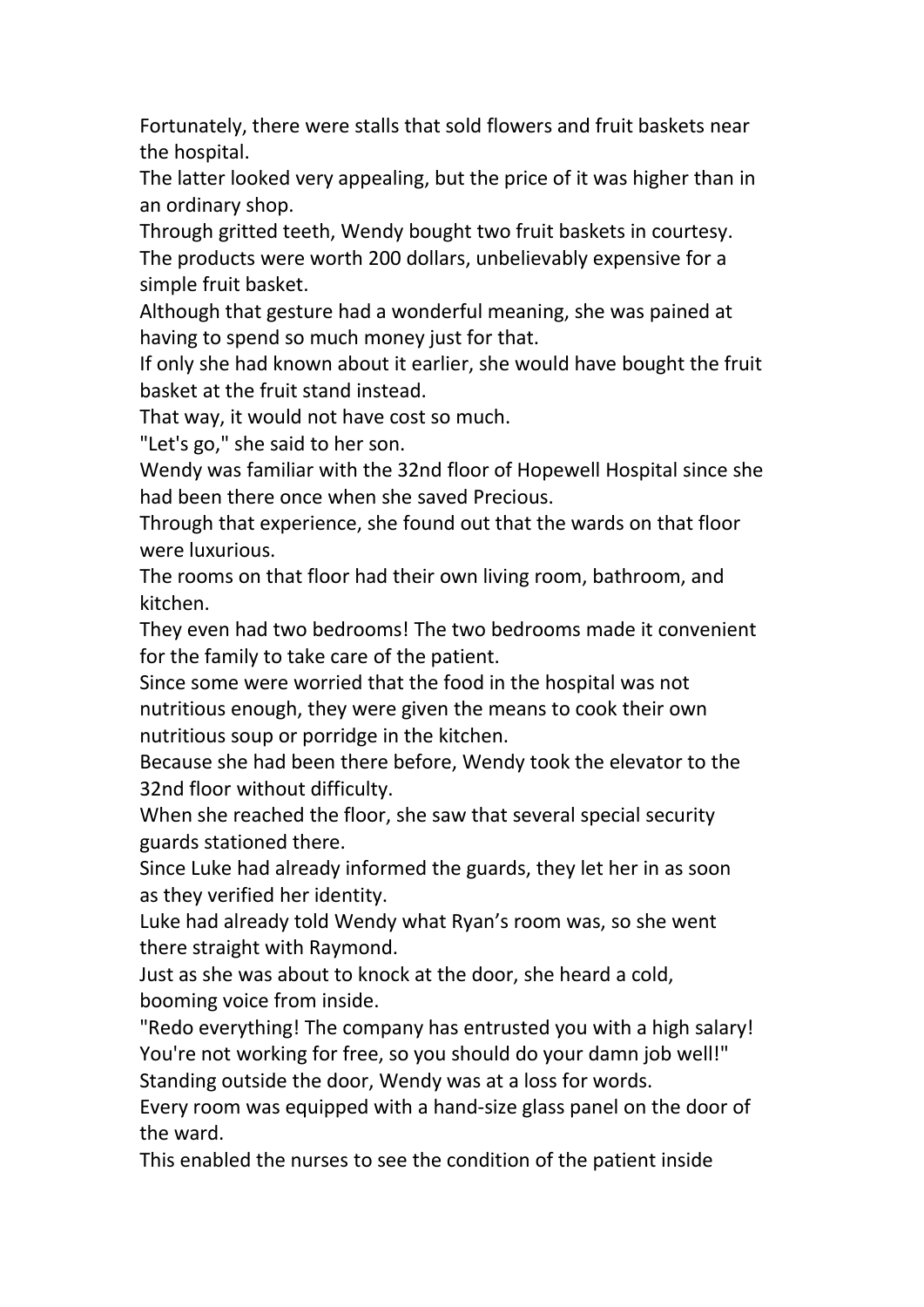without opening the door.

Wendy peered through the panel and swallowed hard when she saw what was happening inside.

There was a group of impeccably dressed men and women in the ward.

Their ages ranged from the late twenties to early fifties.

A few young talents who often appeared on financial news were also there.

Fear and trepidation were apparent in everyone at that very moment. They just stood there, unable to say a word after being scolded.

Wendy wondered if she should go in.

After all, she would be reprimanded as well if she did.

She was very conflicted, and her heart was pounding in her chest.

Knock knock! While she was in a daze, Raymond suddenly knocked on the door.

"Ray!" Wendy exclaimed in shock.

However, Raymond did not seem to feel her anxiety and he seemed rather calm.

He lifted a fruit basket in his hand and looked at Wendy with his black, innocent eyes.

"Mommy, aren't we here to see Uncle Ryan?"

The corner of Wendy's mouth twitched.

Before she could even answer, the door suddenly opened from the inside.

It was Luke.Seeing Wendy there, he almost burst into tears.

"Oh my dearest Wendy...thank God you're here at last!"

Wendy craned her neck to look inside and asked, "Is it okay for us to go in now?"

"Yes, it is!"

In all honesty, everyone in the room was waiting for someone to rescue them.

Luke opened the door wider and let Wendy in.

Because of this, she had no choice but to go inside bravely.

The people inside were so grateful that they even stepped aside and made way for her.<br>A deafening silence befell in the room.

Everyone could say that the atmosphere was extremely terrifying.

With a fruit basket in her hand, Wendy walked towards the bedside.

The instant Ryan saw her, his coldness dissipated at once.

He pursed his lips and cast a glance at Luke with his sharp eyes.